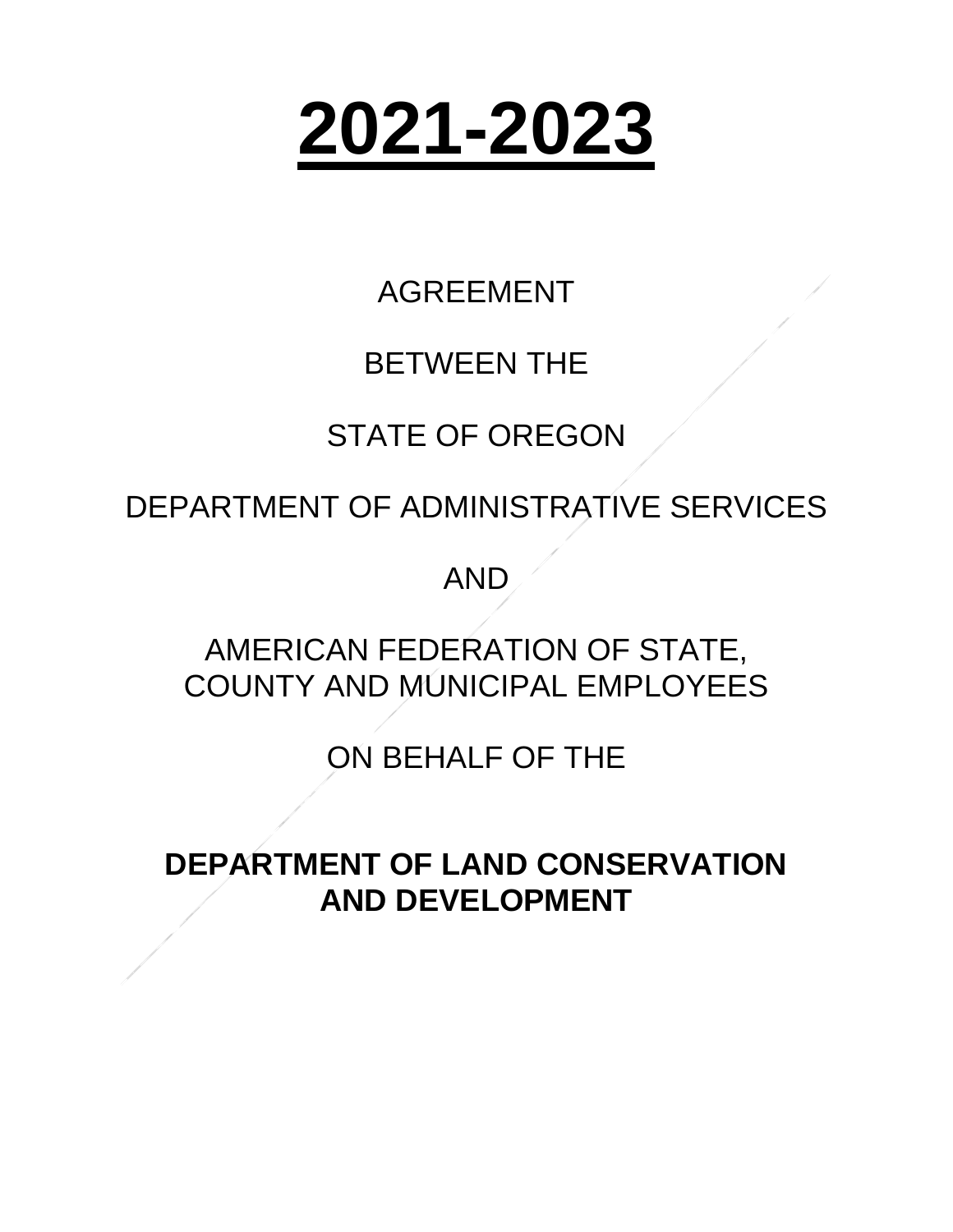# **TABLE OF CONTENTS**

# **ARTICLE**

| Contents                                                                                            |  |
|-----------------------------------------------------------------------------------------------------|--|
|                                                                                                     |  |
|                                                                                                     |  |
|                                                                                                     |  |
|                                                                                                     |  |
|                                                                                                     |  |
|                                                                                                     |  |
|                                                                                                     |  |
|                                                                                                     |  |
|                                                                                                     |  |
|                                                                                                     |  |
|                                                                                                     |  |
|                                                                                                     |  |
|                                                                                                     |  |
|                                                                                                     |  |
|                                                                                                     |  |
|                                                                                                     |  |
|                                                                                                     |  |
|                                                                                                     |  |
|                                                                                                     |  |
|                                                                                                     |  |
|                                                                                                     |  |
|                                                                                                     |  |
|                                                                                                     |  |
| ARTICLE 23 - POSITION DESCRIPTIONS/CLASSIFICATIONS/WORK OUT OF CLASS  40                            |  |
| ARTICLE 24 - RECOUPMENT OF WAGE AND BENEFIT OVERPAYMENTS AND UNDERPAYMENTS.44                       |  |
|                                                                                                     |  |
|                                                                                                     |  |
|                                                                                                     |  |
|                                                                                                     |  |
|                                                                                                     |  |
|                                                                                                     |  |
|                                                                                                     |  |
|                                                                                                     |  |
|                                                                                                     |  |
|                                                                                                     |  |
|                                                                                                     |  |
|                                                                                                     |  |
|                                                                                                     |  |
|                                                                                                     |  |
|                                                                                                     |  |
|                                                                                                     |  |
| LETTER OF AGREEMENT - ARTICLE 19 - PART TIME MEDICAL INSURANCE COMPUTATION AND                      |  |
|                                                                                                     |  |
|                                                                                                     |  |
|                                                                                                     |  |
|                                                                                                     |  |
|                                                                                                     |  |
|                                                                                                     |  |
|                                                                                                     |  |
| - Collective Bargaining Agreement<br>2021-2023 Department of Land Conservation and Development<br>2 |  |
|                                                                                                     |  |

# **PAGE**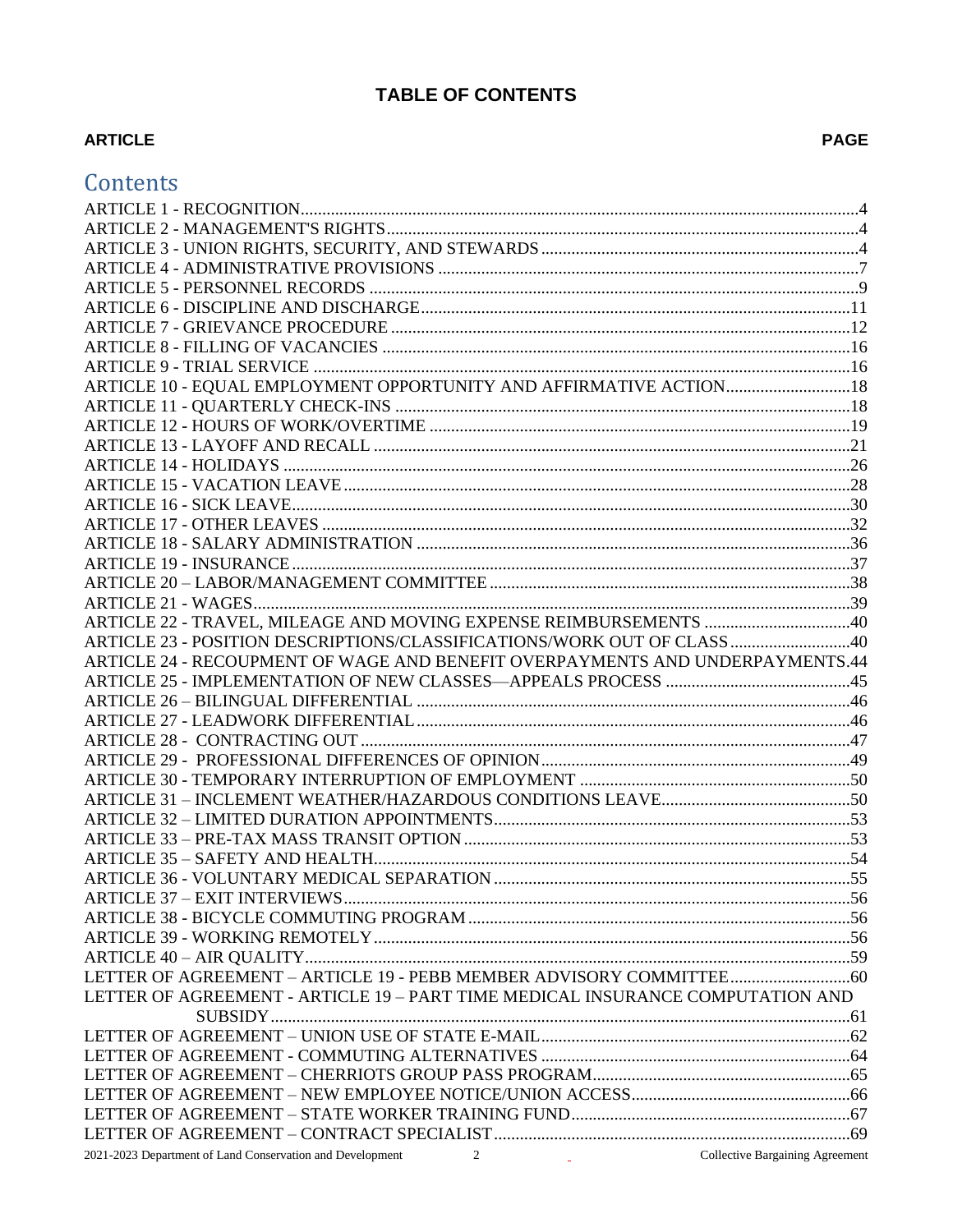| LETTER OF AGREEMENT – ESSENTIAL WORKER INCLEMENT WEATHER/HAZARDOUS     |  |
|------------------------------------------------------------------------|--|
|                                                                        |  |
|                                                                        |  |
|                                                                        |  |
|                                                                        |  |
| LETTER OF AGREEMENT - STATE POLICY 50.050.01 WORKING REMOTELY UPDATES  |  |
| LETTER OF AGREEMENT - CHILDCARE AND ELDERCARE EXPLORATORY COMMITTEE 79 |  |
|                                                                        |  |
|                                                                        |  |
|                                                                        |  |
|                                                                        |  |
|                                                                        |  |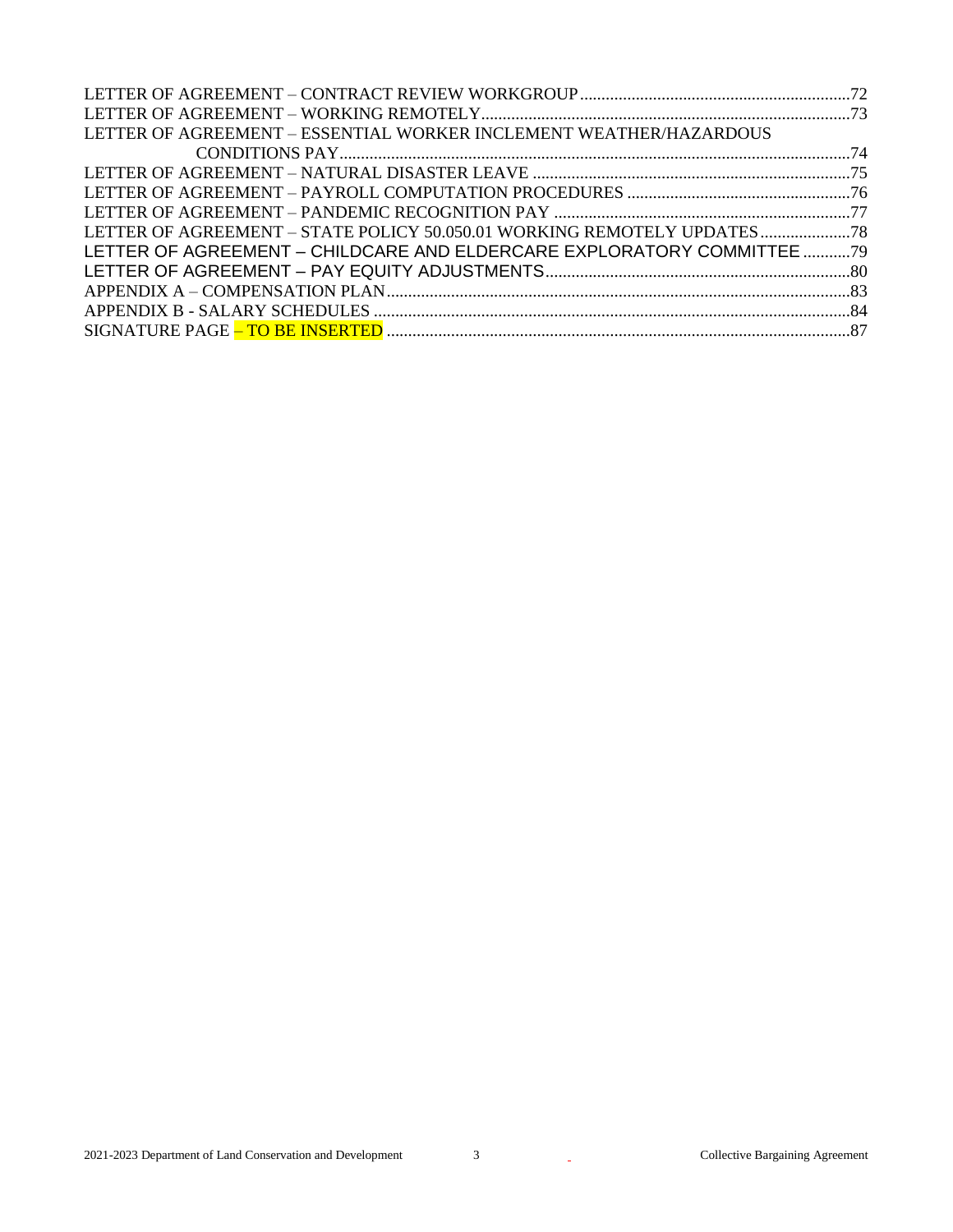# **ARTICLE 1 - RECOGNITION**

#### <span id="page-3-0"></span>**Section 1.**

This Agreement is made and entered into by and between the State of Oregon (hereinafter the "Employer"), acting by and through its Department of Administrative Services on behalf of the Department of Land Conservation and Development (hereinafter the "Agency"), and the American Federation of State, County, and Municipal Employees, Council 75 (hereinafter the "Union") for the purpose of fixing wages, hours, benefits, conditions of employment, and other matters affecting members of the Bargaining Unit as certified by the Employment Relations Board.

#### **Section 2.**

The Employer and the Agency recognize the Union as the sole and exclusive bargaining agent for: All classified employees of the Department of Land Conservation and Development, excluding supervisory, managerial and/or confidential as defined by ORS 243.650, temporary, and part-time employees working less than thirty-two (32) hours per month. This Agreement binds the Union and any person designated by it to act on behalf of the Union. Likewise, this Agreement binds the Employer and the Agency and any person designated by it to act on its behalf.

# **ARTICLE 2 - MANAGEMENT'S RIGHTS**

<span id="page-3-1"></span>The parties agree that the Employer and the Agency have the right to operate and manage the Agency, including, but not limited to, the right to maintain order and efficiency; to direct employees and to determine job assignments and working schedules; to determine the methods, means, standards, and personnel to be used; to implement improved operational methods and procedures; to determine staffing requirements; to determine whether the whole or the part of the operation shall continue to operate; to recruit, examine, select, and hire employees; to promote, transfer, assign, and reassign employees; to suspend, discharge, or take other proper disciplinary action against employees; to lay off employees; to recall employees; to require overtime work of employees; and to promulgate rules, regulations, and policies, provided such rights are not specifically abridged by any provision of this Agreement.

# **ARTICLE 3 - UNION RIGHTS, SECURITY, AND STEWARDS**

#### <span id="page-3-2"></span>**Section 1. Notice of Representatives**

The Union will provide the Agency's Director with the names of its representatives from the District Council 75 who will be "Union Representatives."

#### **Section 2. Union Representative Visits**

After advising the Agency Director or their designee of their presence on the worksite and the reason(s) therefore, a Union Representative(s) will be allowed to visit the work areas of the employees during workday. Such visits will not interfere with the normal flow of work.

#### **Section 3. Agency Stewards**

**A.** Two (2) Agency Stewards shall be allowed to ensure access to Agency employees. Such Stewards shall be selected from and represent employees. The Union shall notify the Agency of the names of Agency Stewards and their successors upon selection.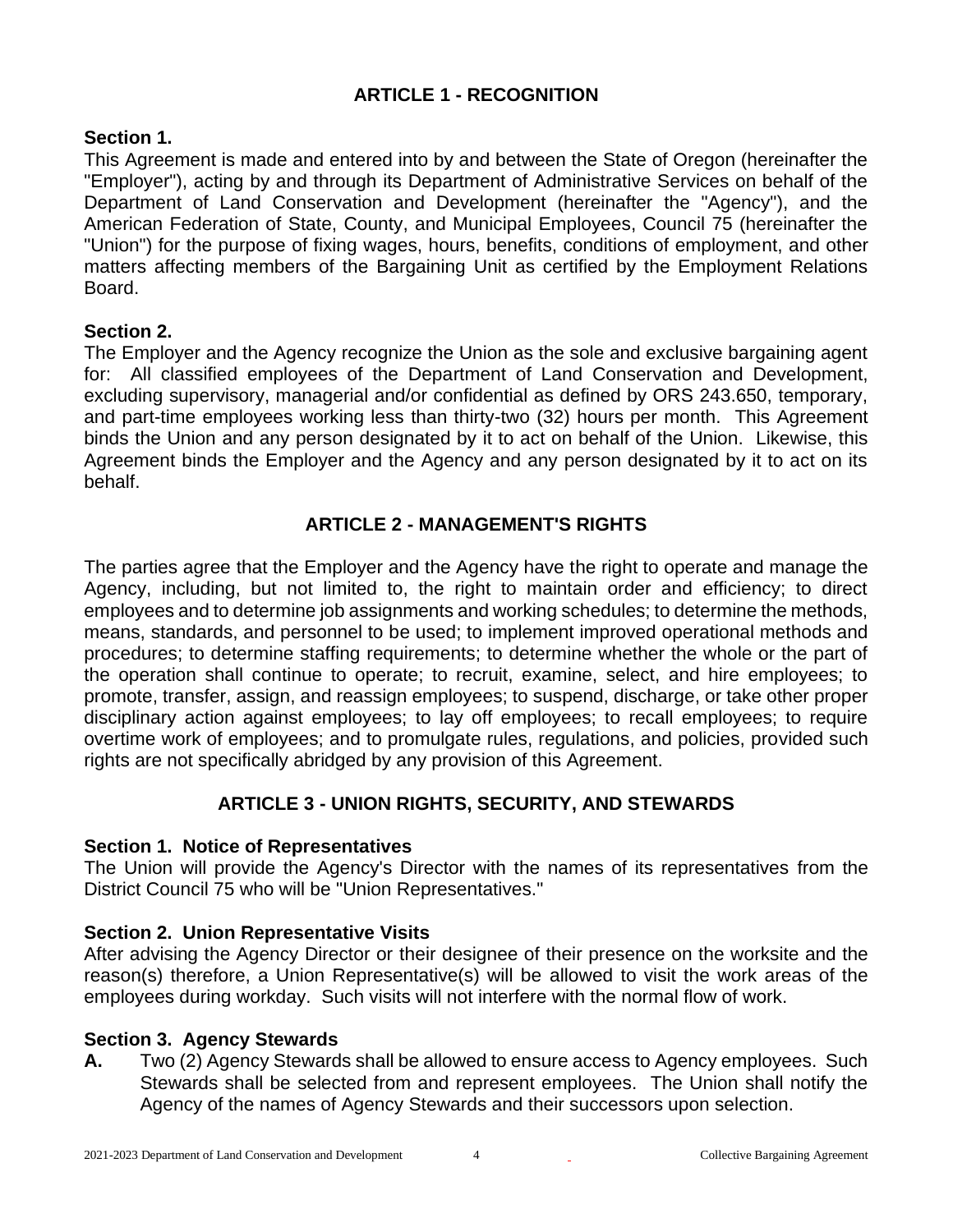**B.** Stewards may receive but not solicit grievances, and may discuss complaints and grievances on the premises of the Agency, so long as it does not interfere with the work and duties of the Agency Stewards or with the work and duties of the employees. Agency Stewards shall be granted reasonable paid time off during regularly scheduled working hours to process grievances. Agency Stewards will report such time on the Agency timesheet.

#### **Section 4. Union Business**

Employees shall conduct the internal business of the Union during their nonduty hours.

#### **Section 5. Building Use**

Upon written request to the Agency Director or their designee, the Union shall be allowed to use Agency facilities during nonduty hours for meetings when such facilities are available and such meetings will not interfere with the business of the Agency.

#### **Section 6. Bulletin Boards**

The Agency shall provide bulletin board space for the use of the Union to communicate with its members.

#### **Section 7. Union Notices to Employees**

The Agency shall furnish each new employee with a written notice, provided by the Union, that the Union is the certified collective bargaining representative and shall advise each new employee of their obligation for declaration of dues or fair share deduction. A Union Representative may meet with a new employee for fifteen (15) minutes within fourteen (14) days of hiring so the Union can present to the employee information about the Union. If the Union Representative is an employee of the Agency, they will be allowed time off with pay to make the fifteen (15)-minute presentation.

#### **Section 8. Payroll Deductions**

- **A.** The Employer agrees to deduct the monthly fees from the pay of those employees the Union has certified in writing to the Employer as having authorized in writing such deductions be made from their paychecks. This deduction shall begin on the first  $(1<sup>st</sup>)$ payroll period following the Union's written notice to the Employer that such authorization start and shall continue from month to month until notified by the Union, pursuant to the membership card.
- **B.** The Union agrees that it will indemnify, defend and save the Employer and Department/Agency harmless from all suits, actions, proceedings and claims against the Employer and the Department/Agency or person(s) acting on their behalf of the Employer and the Department/Agency whether the damage, compensation, reinstatement, or combination thereof arising out of the Department/Agency implementation of this Article. This provision does not limit, waive, or in any way impact the State's liability to AFSCME if the State fails to withhold and remit lawful dues to AFSCME as obligated under the Agreement.

#### **Section 9. Employer Held Harmless**

The Union agrees that it will indemnify, defend and save the Employer and the Agency harmless from all suits, actions, proceedings, and claims against the Employer and the Agency or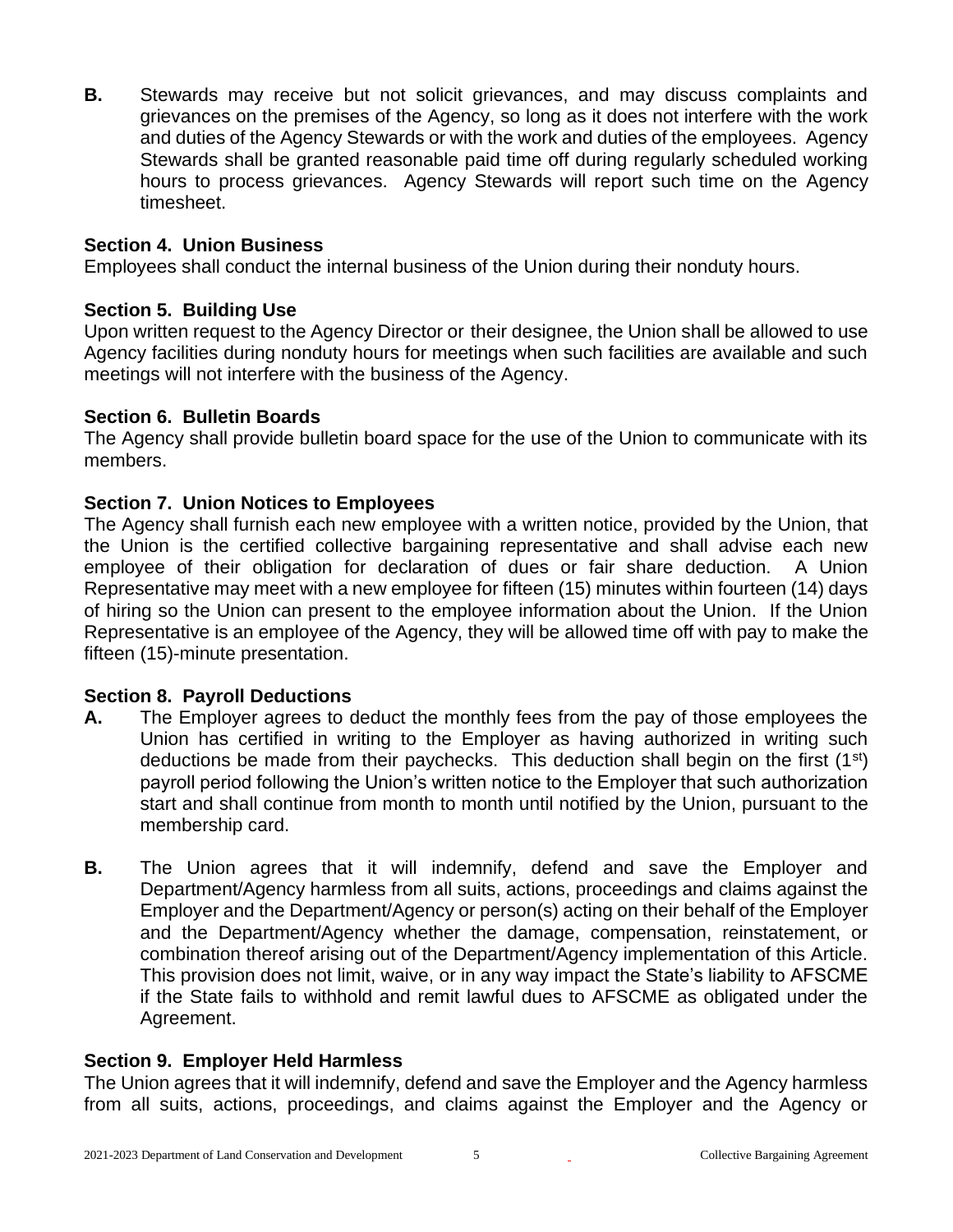person(s) acting on behalf of the Employer and the Agency whether for damage, compensation, reinstatement, or combination thereof arising out the Agency's implementation of this Article.

# **Section 10. Union President Leave**

- **A. Long Term.** Upon written request from the Executive Director of AFSCME Council 75 to DAS Labor Relations Unit, one (1) President/designee from an AFSCME Council 75 Central Table participating Agency shall be given release time from their position for a period of time up to one (1) year for the performance of Union duties related to the collective bargaining relationship. However, if the Union President/designee or Executive Director requests release time for less than their full regular schedule, such release time shall be subject to the Employer's approval based on the operating needs of the employee's work unit. AFSCME shall, within thirty (30) days of payment to the employee, reimburse the State for payment of appropriate salary, benefits, paid leave time, pension, and all other employer-related costs. Where this reimbursement is expressly prohibited by law or funding source, the employee shall be granted a leave of absence but the Employer will not be responsible for continuing to pay the employee's salary and benefits. AFSCME shall indemnify and hold the State harmless against any and all claims, damages, suits, or other forms of liability which may arise out of any action taken or not taken by the State for the purpose of complying with this provision.
- **B. Short Term.** Upon written request from the Executive Director of AFSCME Council 75 to DAS Labor Relations Unit and the Agency's Human Resource Manager, up to four (4) Presidents/designees from AFSCME Council 75 Central Table participating Agencies shall be given release time from their position for a period of time up to three (3) months for the performance of Union duties related to the collective bargaining relationship. Only one (1) employee from a bargaining unit and a total of four (4) employees from all Central Table Participating bargaining units may be on such leave at any one period in time. Such requests will be granted unless the affected Agency can demonstrate that the employee's absence would adversely impact the operating needs of the employee's work unit. If granted, such time may also be taken on an intermittent basis. AFSCME shall, within thirty (30) days of payment to the employee, reimburse the State for payment of appropriate salary, benefits, paid leave time, pension, and all other employer-related costs. Where this reimbursement is expressly prohibited by law or funding source, the employee shall be granted a leave of absence but the Employer will not be responsible for continuing to pay the employee's salary and benefits.

# **Section 11. Names of Retirees**

Effective September 1, 2009, the Employer will send a monthly report to the Union of the names of individuals that have retired the previous month. For purposes of this Agreement, a retiree shall be defined as a person who has given the Agency written notice that they are separating from State service by retirement and that person has actually separated from State service.

# **Section 12. Reports**

Upon request and no more than once a quarter the Agency shall provide to the Union the names of any temporary/Limited duration employees (management/unrepresented/ bargaining unit) hired, reason for the hire and expected duration of the appointment.

Upon request and no more than once a quarter, the Agency shall provide to the Union the names of all employees in double fill positions, the reason for the double fill and the expected duration of the appointment if available.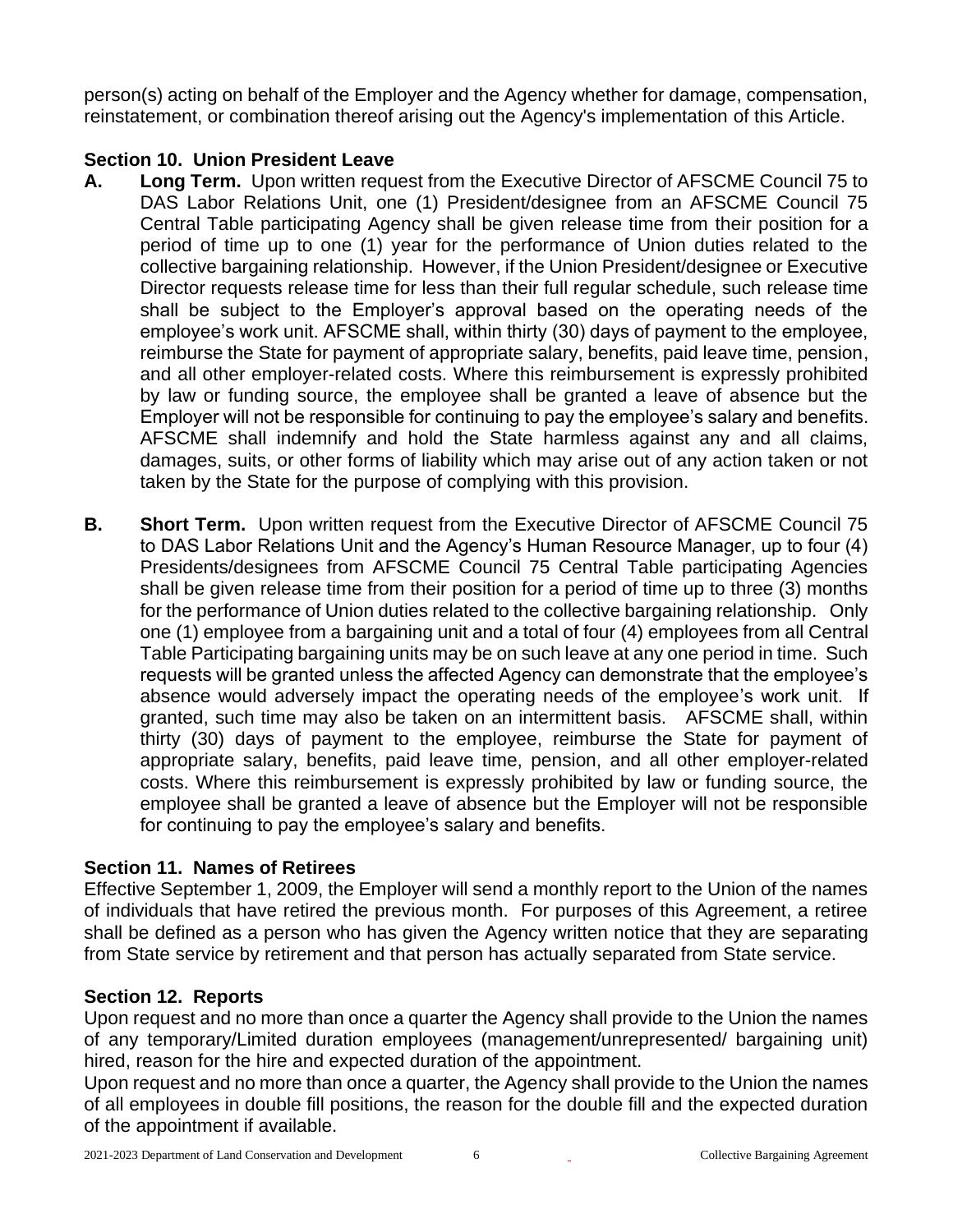Upon request, the Agency shall provide to the Union on an annual basis the Agency organization charts showing management positions and the positions they supervise.

# **Section 13. Intermittent Union Leave.**

When Union officials (officers and stewards) are designated in writing by the Executive Director of Oregon AFSCME to attend AFSCME Council 75 Biennial or AFSCME International Conventions, the following provisions apply:

- **A.** The Executive Director of Oregon AFSCME shall notify affected agencies in writing of the name of the employee(s) at least thirty (30) days in advance of the date of the AFSCME Convention. For agencies of 100 or fewer bargaining unit members, no more than one bargaining unit member per agency may be designated to attend AFSCME conventions. For agencies of greater than 100 bargaining unit members, no more than two bargaining unit members may be designated to attend AFSCME conventions under this provision.
- **B.** Subject to agency head or designee approval based on the operating needs of the employee's work unit, including staff availability, the employee will be authorized release time with pay.
- **C.** The paid release time is limited to attendance at the conference and travel time to the conference if such time occurs during the employee's regularly scheduled working hours up to forty (40) hours per calendar year.
- **D.** The release time shall be coded as Union business leave or other identified payroll code as determined by the State.
- **E.** The release time shall not be included in the calculation of overtime nor considered as work related for purposes of workers' compensation.
- **F.** The employee will continue to accrue leaves and appropriate benefits under the applicable collective bargaining agreement except as limited herein.
- **G.** The Union shall, within thirty (30) days of payment to the employee, reimburse the State's affected agency for all Employer related costs associated with the release time, regular base wage and benefits, for attendance at the applicable conference.
- **H.** The Union shall indemnify and the Union and employee shall hold the State harmless against any and all claims, damages, suits, or other forms of liability which may arise out of any action taken or not taken by the State for the purpose of complying with these provisions.

*REV: 2019*

# **ARTICLE 4 - ADMINISTRATIVE PROVISIONS**

#### <span id="page-6-0"></span>**Section 1. Laws, Regulations**

This Agreement is subject to all applicable existing and future State of Oregon and federal laws.

In the event any provision of this Agreement is declared invalid by any court of competent jurisdiction or by ruling of the Employment Relations Board, then only such portion or portions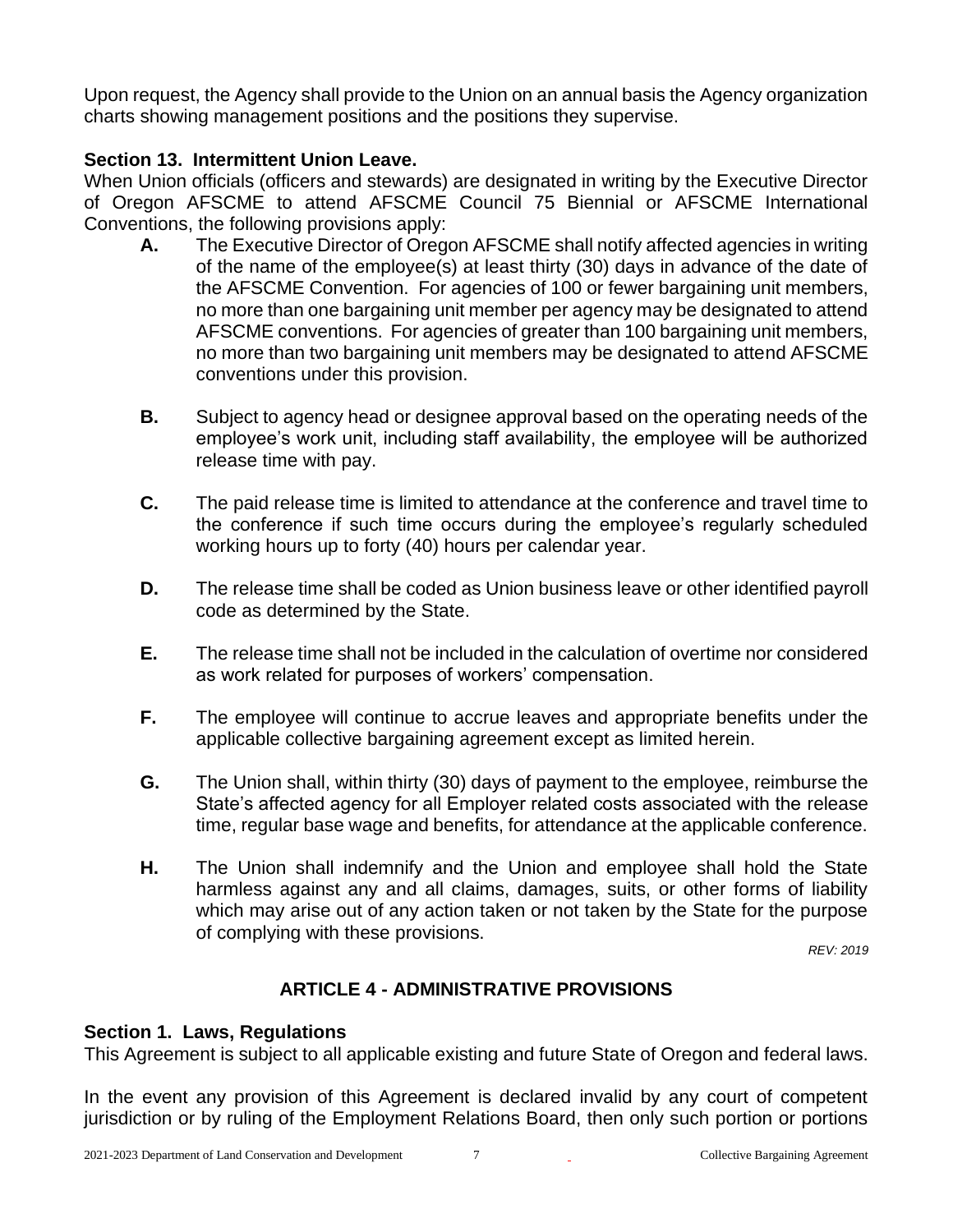shall become null and void and the balance of the Agreement remain in effect. The Employer and the Union agree to meet, negotiate, and agree upon a substitute for the portion or portions of the Agreement so affected and to bring into conformance therewith not over sixty (60) days after notification unless extended by mutual agreement. If agreement on such matters is not reached within a reasonable period of time, the provisions of this Article prohibiting strikes or other concerted activity by employees shall not apply.

#### **Section 2. Legislative Action**

- **A.** Provisions of this Agreement not requiring legislative funding or statutory changes before they can be put into effect shall be implemented on the date of signing this Agreement or the date otherwise specified in this Agreement.
- **B.** Upon the signing of this Agreement, both parties shall promptly submit, and jointly recommend to the Legislative Assembly or to the Emergency Board, the passage of the funding necessary to implement this Agreement, as well as any change in statute that may be required to accomplish that purpose. Should the Legislative Assembly or Emergency Board fail to enact or adopt matters submitted to them under this Section, then the Employer and Union shall meet, negotiate and agree on modifications or substitutions for the affected portion or portions of this Agreement.

#### **Section 3. Strikes, Lockouts and Picket Lines**

The Union agrees that during the life of this Agreement, the Union or its bargaining unit members will not authorize, instigate, aid or engage in any work stoppage, slowdown, sickout, refusal to work, picketing or strike against the Employer and/or the Agency, its goods, property or on its property.

The Agency agrees that during the life of this Agreement there will be no lockout.

Upon notification confirmed in writing by the Employer to the Union that certain bargaining unit members covered by this Agreement are engaging in strike activity in violation of this Article, the Union shall advise such striking employees in writing, with a copy to the Department of Administrative Services, to return to work immediately. Such notification by the Union shall not constitute an admission that it has caused or counseled such strike activity.

#### **Section 4. Complete Agreement**

This labor Agreement contains the full and complete agreement on all subjects upon which the parties did bargain or could have bargained pursuant to ORS 243 et seq. Neither party shall be required, during the term of this Agreement, to negotiate or bargain upon any other issue.

#### **Section 5. Term of the Agreement and Successor Negotiations**

**A.** Unless otherwise noted in a specific article in the Agreement, this Agreement becomes effective on the date of ratification at the local table and expires June 30, 2023. The Union shall send a letter informing the Department of Administrative Services Labor Relations and the affected Agency of the specific ratification date of the tentative agreement. If the Union does not send the letter identifying the date of the ratification vote, the Employer will use the effective date of the agreement as being the first of the month following the date of signature.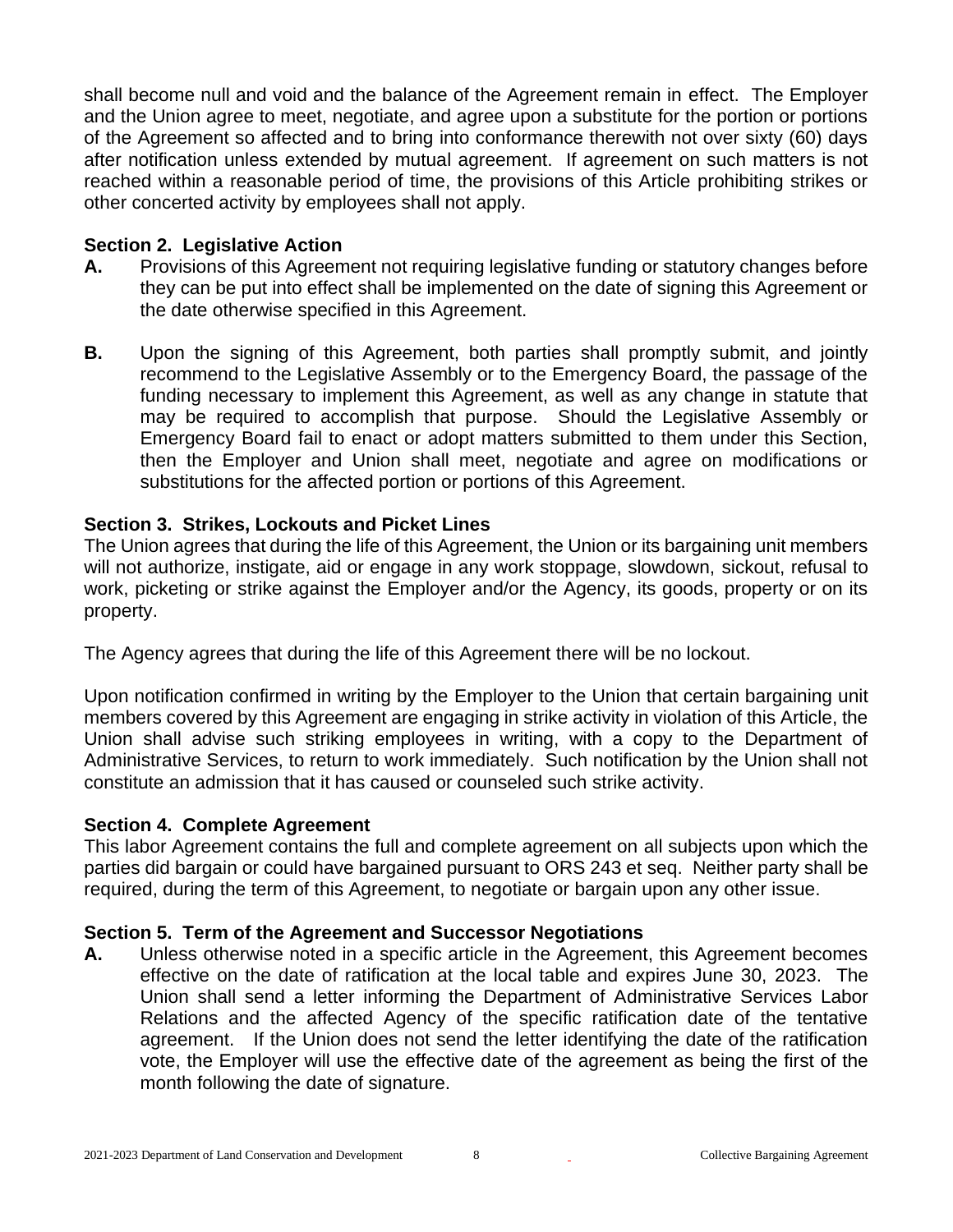- **B.** Either party may open negotiations for a successor agreement by giving written notice to the other party between the dates of December 1, 2022 and December 31, 2022. Negotiations for a successor agreement will start between February 15, 2023 and March 15, 2023.
- **C.** The Agency will allow paid time for up to three (3) identified employees to attend collective bargaining sessions as members of the Union's negotiating team for a combined total of no more than one hundred and fifty (150) hours of worktime. No overtime, per diem, or any other compensation shall accrue or be paid.

#### **Section 6. Agency Personnel Policies**

The Agency shall provide a copy of its written personnel policies to the Union and to all employees. When a change of a policy occurs, a copy will be sent to the Union and to all affected employees.

*Rev: 2015, 2017, 2019, 2023*

# **ARTICLE 5 - PERSONNEL RECORDS**

#### <span id="page-8-0"></span>**Section 1.**

The Chief Human Resources Office human resource information system is the system of record for all employee records and official employee Personnel File electronic and paper documents for which there are appropriate document categories in the system.

The department, or agency under agreement to provide human resource services, stores paper documents of the official employee Personnel File and paper documents that are not yet able to be kept in the human resource information system. The department, or agency under agreement to provide human resource services, also stores paper documents of the official employee Personnel File that predate January 1, 2019.

#### **Section 2.**

An employee may, upon request, inspect and obtain a copy of digital or paper documents of their official employee Personnel File, paper documents that are not yet able to be kept in the human resource information system and paper documents of the official employee Personnel File that predate January 1, 2019. No grievance shall be kept in the Personnel Files after the grievance has been resolved except the resolution.

#### **Section 3.**

No information reflecting critically upon an employee shall be placed in the employee's Personnel File that does not bear the signature of the employee. The employee shall be required to sign such material to be placed in the employee's Personnel File provided the following disclaimer is attached:

"Employee's signature confirms only that the supervisor has discussed and given a copy of the material to the employee, and does not indicate agreement or disagreement."

If an employee is not available within a reasonable period of time to sign the material or the employee refuses to sign the material, the Department may place the material in the file provided a statement has been signed by two (2) management representatives that a copy of the document was mailed to the employee at the employee's address of record. A copy will also be mailed to the Union.

#### **Section 4.**

If the employee believes that any of the above material is incorrect or a misrepresentation of facts, the employee shall be entitled to prepare in writing an explanation or opinion regarding the prepared material.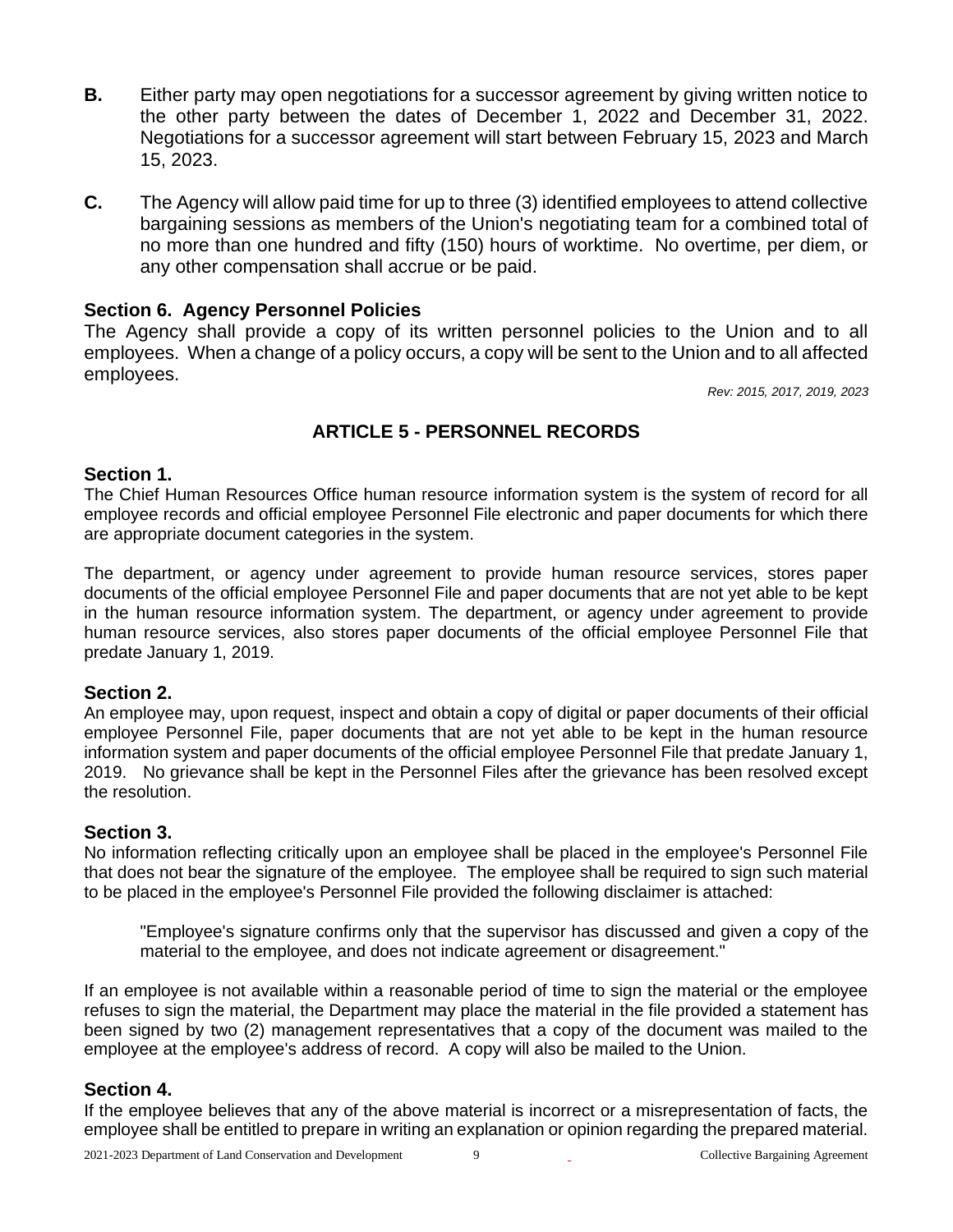This shall be attached to the disputed material included as part of the personnel record until the material is removed.

#### **Section 5.**

An employee may include in the Personnel File copies of any relevant material the employee wishes, such as letters of favorable comment, licenses, certificates, college course credits or any other material which reflects credibly on the employee. The employee's supervisor/manager will ensure the documents are submitted into the employee's official Personnel File in the human resource information system.

#### **Section 6.**

At the employee's request, record of disciplinary actions shall be removed two (2) years after the effective date of the action provided no incident of a similar nature has been documented in the intervening time. The employee will be sent the requested document within five (5) work days from the receipt of request. Any period of leave of absence without pay that is more than fifteen (15) days shall extend the retention period for that duration of leave.

#### **Section 7. Supervisory/Managerial Working Files.**

- **A.** An employee's supervisor/manager may maintain a Working (non human resource information system) File kept in accordance with Agency practice.
- **B.** Within five (5) business days from the date of an employee request, an employee will be able to inspect their supervisor's Working Files in the presence of their supervisor. Employees will not remove any material from the File. If the File cannot be made available because of the supervisor's absence, extensions of up to ten (10) business days will be granted.
- **C.** Upon request, the employee shall be given a copy of documents in the Working File.
- **D.** An employee may submit a written statement to be attached to any document in the File and such statement will remain attached as part of the Working File so long as the document remains in the File.
- **E.** Documents of an adverse nature will be removed from the File no later than eighteen (18) months from the date of the document so long as no reoccurrence of a similar nature has taken place in the intervening period. An employee may request early removal of any adverse document in the File. Such document(s) shall be removed upon mutual agreement between the supervisor and employee.
- **F.** Any information in a Working File that is past the retention schedule shall not be used in a disciplinary action so long as no reoccurrence of a similar nature has taken place in the intervening period.

#### **Section 8.**

Personnel Files and Working Files shall not be accessible by state employees beyond the immediate supervisor, the Agency Human Resource Director, human resource staff the subject employee, employees with a work related business need as authorized by the Agency Human Resource Director, and anyone specifically authorized in writing by the subject employee.

*REV: 2019, 2021*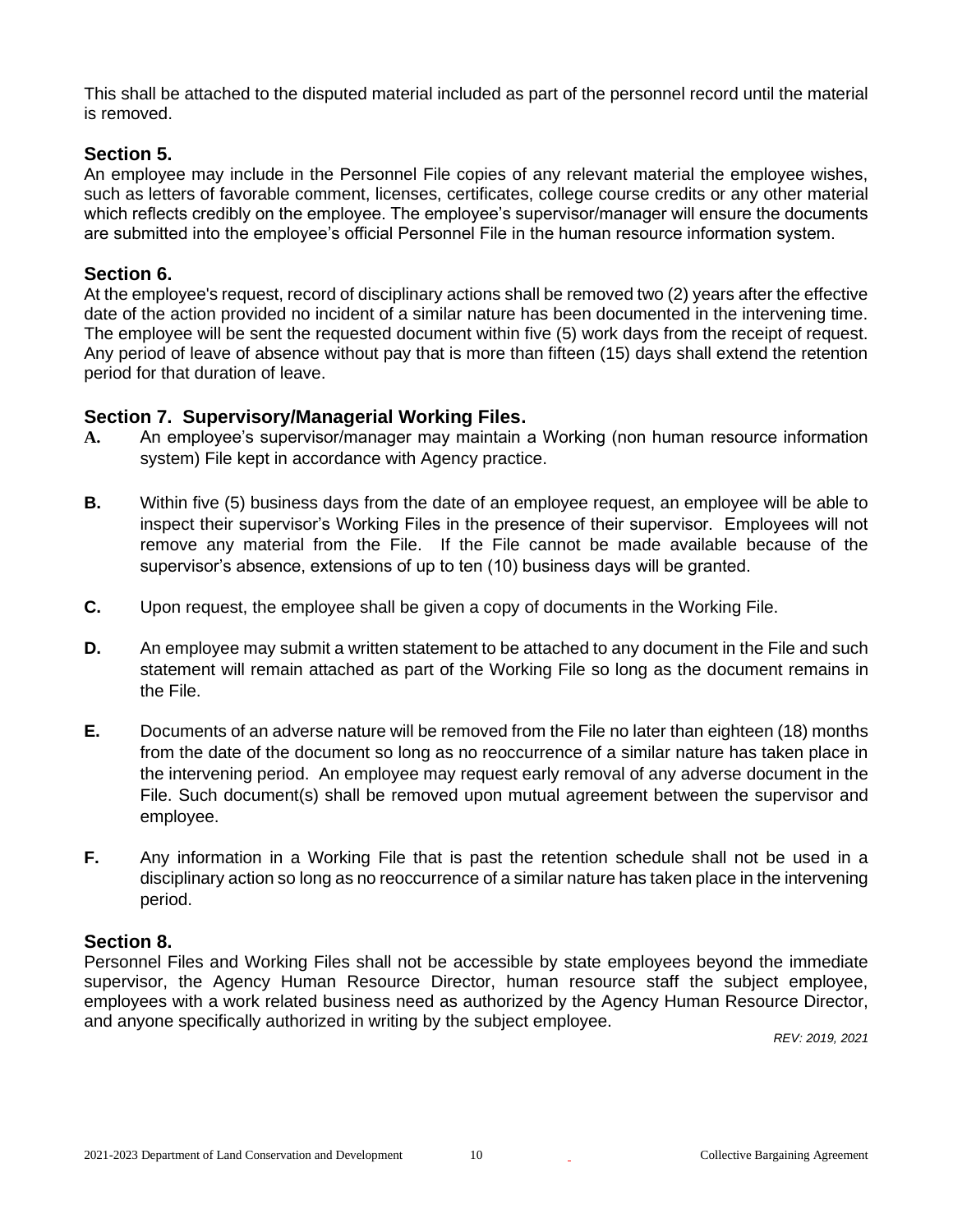# <span id="page-10-0"></span>**ARTICLE 6 - DISCIPLINE AND DISCHARGE**

#### **Section 1. Discipline and Discharge**

- **A.** The principles of progressive discipline shall be used except when the nature of the problem requires more serious discipline. Depending on the seriousness of the problem, progressive discipline can include the following steps: written reprimand, suspension, demotion, reduction in pay or discharge. No regular status employee shall be disciplined or discharged without just cause.
- **B.** An employee who receives a written reprimand, reduction in pay, demotion, or suspension without pay shall receive written notice of the discipline and of the specific charges supporting the discipline. A copy of this notice shall also be sent to the Union.
- **C.** Where discharge may be contemplated, a written predismissal notice shall be given to a regular status employee against whom a charge is presented. Such notice shall include the known complaints, facts and charges, and a statement that the employee may be dismissed. The employee shall be afforded an opportunity to refute such charges or present mitigating circumstances to the Agency's Director at a time and date set forth in the notice which date shall not be less than seven (7) calendar days from the date the notice is received. The employee shall be permitted to have a Union Representative present. At the discretion of the Agency Director, the employee may be suspended with or without pay, reassigned, or be allowed to continue their work as specified within the predismissal notice.

#### **Section 2.**

Upon request, an employee shall have the right to Union representation during an investigatory interview that the employee reasonably believes may result in disciplinary action. The Union Stewards will be granted mutually agreed time off during regularly scheduled work hours to represent an employee in investigatory interviews and to investigate the disciplinary action before the filing of a written grievance. The Union Stewards may use Agency time and shall receive their regular rate of pay for duty time spent on these activities. However, only one Union Steward will be in pay status for any one issue. The Employer is not responsible for any compensation of employees or Union Stewards for time spent outside their regularly scheduled hours of employment while engaged in these activities. The Employer is not responsible for any travel or expenses incurred by an employee or Union Steward for investigatory interviews or to investigate the disciplinary action taken prior to filing a grievance.

#### **Section 3.**

Employees shall not be disciplined for Professional Differences of Opinion except as specified in [Article 29.](#page-48-0)

#### **Section 4.**

The Agency will not formally discipline an employee in a manner which would embarrass or humiliate the employee in front of others. Disciplinary actions shall be kept confidential to the maximum extent possible.

#### **Section 5. Appeal Rights**

Disciplinary actions consisting of written reprimands, reductions in pay, suspensions without pay or demotions may be appealed only by filing a grievance at Step 2 as provided in [Article 7.](#page-11-0) The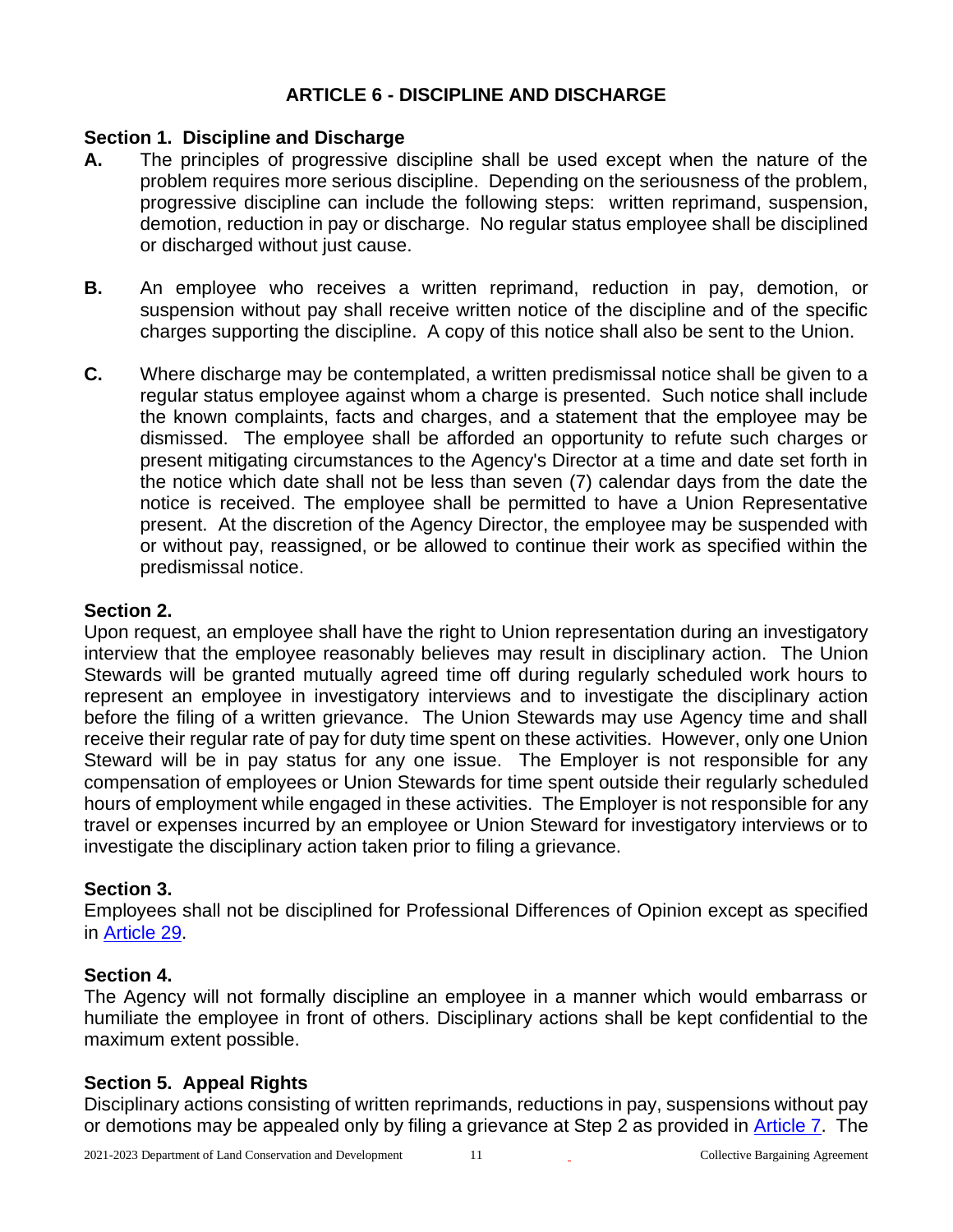grievance must be delivered to the Agency Head or designee within fifteen (15) calendar days from the date of the notice or the effective date of the action, whichever is earlier. Any further appeal of such action shall follow the Grievance Procedure outlined in [Article 7](#page-11-0) of this Agreement.

Discharge of a regular status employee may only be appealed by the Union directly to Step 3 of the Grievance Procedure. The employee or Union may appeal the discharge by filing a grievance with the Department of Administrative Services, Labor Relations Unit within fifteen (15) calendar days from the effective date of the discharge.

# **ARTICLE 7 - GRIEVANCE PROCEDURE**

#### <span id="page-11-0"></span>**Section 1. Definition and Intent**

Grievances are defined as acts, omissions, applications or interpretation alleged to be violations of the terms and conditions of this Agreement.

It is the intent of the Agency and the Union to resolve employee grievances by informal methods if possible. However, such informal methods do not supersede the timeline requirement outlined in this Article. If the Union or an employee desires a formal resolution of any grievance (except complaints of unlawful discrimination), such grievance shall be processed as provided under Section 3 of this Article.

#### **Section 2. Filing a Grievance**

- **A.** Grievances may be filed in any of the following categories:
	- **1.** Filed by employee without involvement of the union
	- **2.** Filed by employee with assistance of the Union (All notices must be sent to employee with copies to Union)
	- **3.** Filed by Union on behalf of a specific employee (All notices must be sent to Union with copies to employee)
	- **4.** Filed by the Union as a general matter not related to a specific employee
- **B.** A grievance must be labeled as a grievance and include all of the following:
	- **1.** Specific provision or provisions of the Agreement alleged to be violated
	- **2.** Relevant facts showing the violation
	- **3.** Date of the violation, or date that the grievant became aware of the violation
	- **4.** Date that the grievance is being filed
	- **5.** Remedy Requested
	- **6.** Signature of the grievant or union (or both where applicable)
- **C.** Grievances will be filed using the official form whenever possible to ensure complete and adequate information. However, a grievance that meets the other requirements of this article will not be invalid solely for not using the form.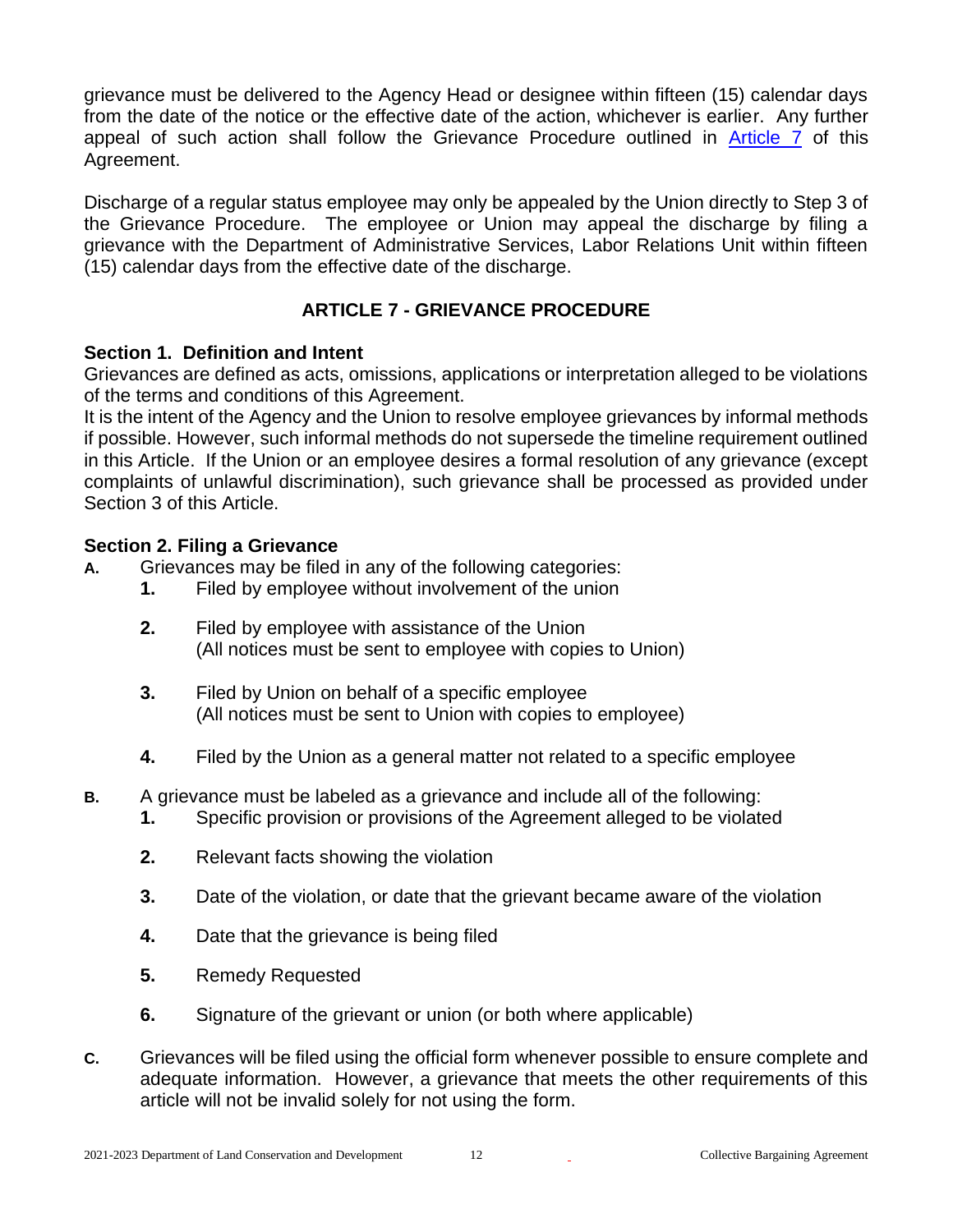**D.** The preferred method for filing a grievance is to present hard-copies to the appropriate management person as defended in Steps 1, 2 or 3 and to the Human Resource Office. The person receiving the grievance will sign and date all copies of the grievance to acknowledge receipt. Such signature does not indicate anything regarding the merits of the grievance. Alternatively a grievance may be filed by email sent from an agency account or from a union staff account. Grievances may not be sent from personal email accounts because the identity of the sender could not be verified. The recipient of a grievance by email shall immediately reply via email to acknowledge receipt, stating the date received and that acknowledgement does not indicate agreement with the merits of the grievance. The grievance shall be deemed to be filed on the date of the reply e-mail message.

#### **Section 3. Grievance Steps**

Timelines noted in the following Steps apply to all grievances except for written reprimands, reductions in pay, demotions, suspensions without pay and discharges for which the timelines established in **Article 6 – Discipline and Discharge**, shall apply.

# **STEP 1.**

The first step of a grievance is filed in writing with the employee's immediate excluded supervisor, or the Human Resources office for general grievances, within thirty (30) calendar days of the date that the Union or employee knew or should have known of the alleged violation. Once a grievance has been filed, it may not be expanded but may be modified for the purpose of clarity at STEP 1 only. The supervisor shall respond in writing to the grievant within fifteen (15) calendar days from the date the grievance is received by the supervisor, with a copy to the Union.

# **STEP 2.**

If the grievance remains unresolved at STEP 1, it may be appealed by the grievant to the Agency Director within fifteen (15) calendar days after the response required by STEP 1 was due or received. The Director or their designee shall respond in writing to the grievant with a copy to the Union within fifteen (15) calendar days after receipt of the grievance.

# **STEP 3. Department of Administrative Services Review.**

If the grievance remains unresolved at STEP 2, the Union may file the grievance in writing with the Department of Administrative Services, Labor Relations Unit (DAS-LRU), within fifteen (15) calendar days following date the response at STEP 2 was due or received. In a discharge grievance, the Union must file the grievance with the DAS-LRU within fifteen (15) days of the effective date of the discharge. DAS-LRU shall respond within fifteen (15) calendar days following receipt of the grievance. For purposes of this article, an appeal in writing can be delivered by first class registered or certified mail, postage paid, by fax or by electronic mail to the Labor Relations Unit email address LRU@das.oregon.gov.

In the event the response from the DAS-LRU is acceptable to the Union, such response shall have the same force and effect as a decision or award of an arbitrator, and shall be final and binding on all parties and they will abide thereby.

If at any step of the grievance procedure, the grievant or Union fails to meet the specified time limits, the grievance will be considered withdrawn and it cannot be resubmitted.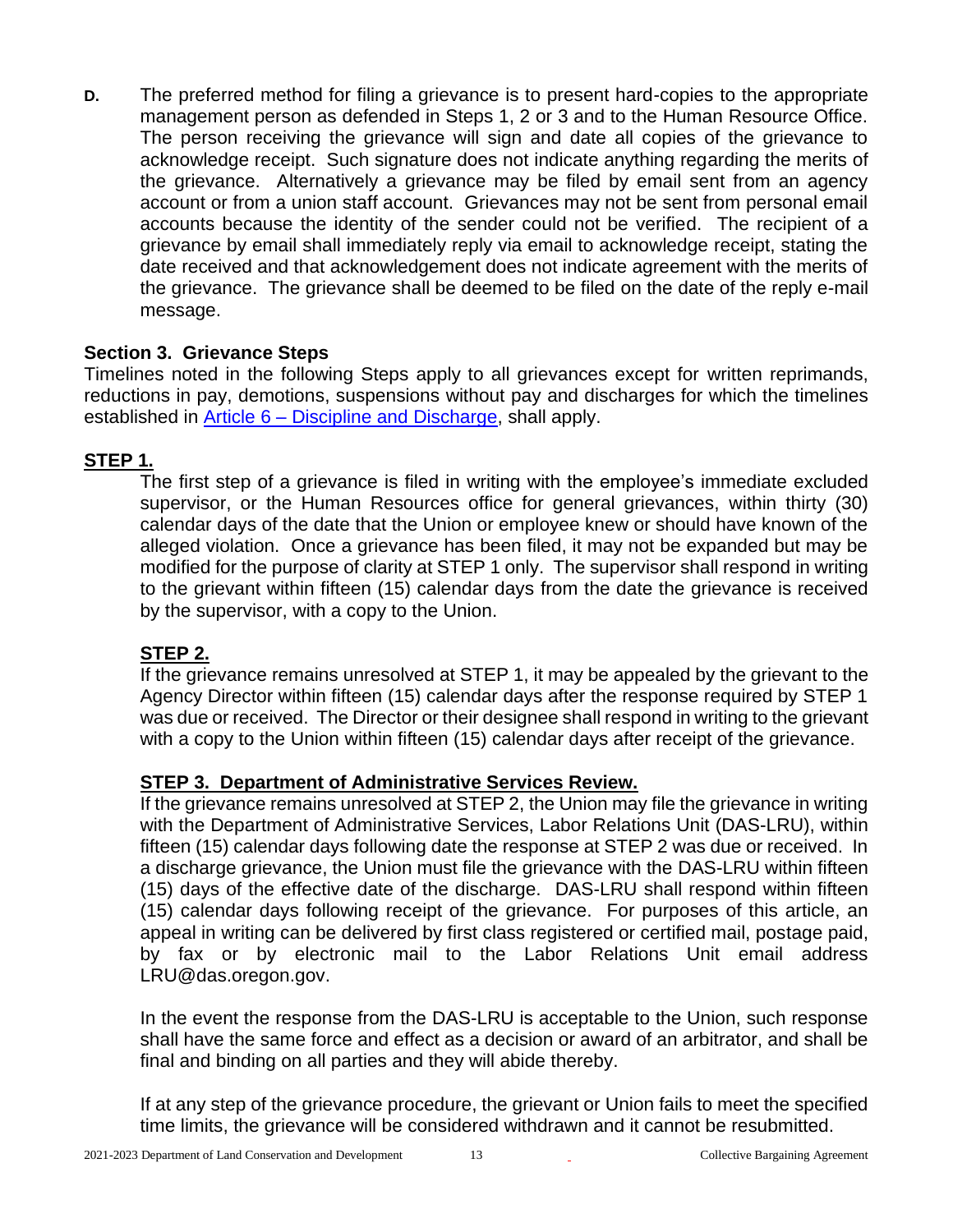# **STEP 4. Submission to Arbitration.**

If the grievance is unresolved following DAS-LRU review, the Union may submit in writing the grievance to arbitration. To be valid, a request for arbitration must be made within thirty (30) calendar days after the STEP 3 response was due or received, whichever occurs first.

In discharge grievances, the Union may request a settlement meeting involving the DAS-LRU and the Agency Head, or designee, to discuss settlement within fifteen (15) calendar days of the date the STEP 3 response was due or received, whichever occurs first. This settlement meeting does not preclude any other attempts by the parties to settle the matter before the arbitration hearing date.

# **Section 4. Selection of the Arbitrator**

The Union request for arbitration will be made through the process established by the Employment Relations Board, or successor Agency. The Union will provide [State-Arb-](mailto:State-Arb-Notice@das.oregon.gov)[Notice@das.oregon.gov](mailto:State-Arb-Notice@das.oregon.gov) as the Employer contact email, and will request a list of the names of five (5) Oregon or Washington arbitrators from the Employment Relations Board. The parties will select an arbitrator by alternately striking names, with the moving party striking first, from the Employment Relations Board list one (1) name at a time until only one (1) name remains on the list. The name remaining on the list shall serve as the arbitrator.

# **Section 5. Arbitrator's Authority**

The parties agree that the decision or award of the arbitrator shall be final and binding on each of the parties and that they will abide thereby. The arbitrator shall have no authority to add to, subtract from, change, or modify any of the terms of this Agreement, to change an existing wage rate or establish a new wage rate. The arbitrator shall have the power to return a grievant to employee status, with or without back pay, or to mitigate the penalty as equity suggests under the facts.

# **Section 6. Expenses of Arbitration**

Arbitrator fee and expenses shall be paid by the losing party. If, in the opinion of the arbitrator, neither party can be considered the losing party, then such expenses shall be divided as in the arbitrator's judgment is equitable. All other expenses shall be borne exclusively by the party requiring the service or item for which payment is to be made.

# **Section 7. Mediation**

Subsequent to a valid arbitration request and prior to the selection of an arbitrator, either the Department of Administrative Services, Labor Relations Unit or the Union may request mediation of the grievance. If agreed to by both parties, mediation will be scheduled and conducted by the Conciliation Service Division of the Employment Relations Board. Mediation is not a mandatory step of the grievance procedure.

# **Section 8. Union Representation and Compensation**

Employees are entitled to representation by a Union Representative at any step in this Article. The Union Steward will be granted mutually agreed time off during regularly scheduled work hours to process the grievance. The Union Stewards may use Agency time and shall receive their regular rate of pay for duty time spent on these activities. However only one Union Steward will be in pay status for any one grievance. The Employer is not responsible for any compensation of employees or Union Stewards for time spent outside their regularly scheduled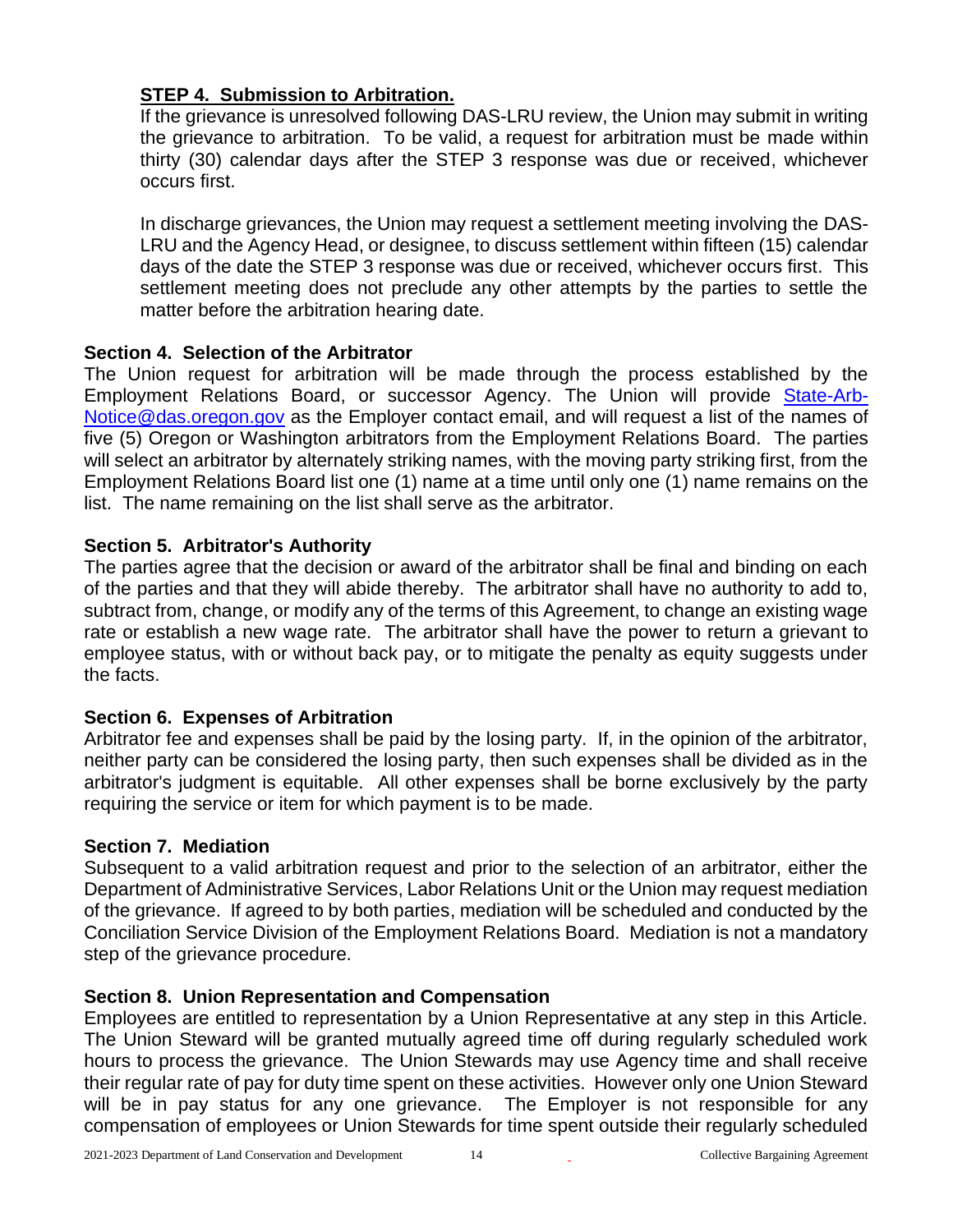hours of employment while engaged in these activities. The Employer is not responsible for any travel or expenses incurred by a grievant or Union Steward in the processing of grievances.

#### **Section 9.**

Once a bargaining unit member files a grievance, the employee shall not be required to discuss the subject matter of the grievance without the presence of the Union Representative or Shop Steward.

# **Section 10. Extensions**

Time limits may be extended by written agreement of the parties.

# **Section 11.**

Failure of the aggrieved party to comply with the time limits outlined above shall constitute abandonment of the grievance and it cannot be resubmitted.

#### **Section 12. Expedited Grievance Arbitration.**

- **A.** Upon mutual agreement, the Employer and Union may agree to use the expedited arbitration process contained in this subsection for grievances that are timely and properly filed and subject to arbitration as provided for in this agreement. The parties will use language from this section of the article in the selection of the arbitrator, payment and all other conditions that apply to the hiring of an arbitrator as stated below.
- **B.** The parties shall select an arbitrator by requesting the Employment Relations Board for a list of seven (7) qualified arbitrators who have offices in Oregon and Washington and agree to work under the rules set forth in this subsection. The order of striking shall be determined by a coin flip. Each party shall have the right to alternately strike a total of three (3) names from the list with the remaining name on the list being the selected arbitrator.
- **C.** The cost of the arbitration shall be borne by the losing party as stipulated by the arbitrator.
- **D.** The use of the expedited arbitration process shall be determined at the time the parties schedule dates with the arbitrator.
- **E.** The parties shall develop a stipulation of facts and affidavits and other time saving methods whenever possible and when mutually agreed upon.
- **F.** Case presentation will be limited to opening statements, brief recitation of facts, witness presentation and closing oral arguments. No post hearing briefs shall be filed and no court reporter transcripts shall be made. However, nothing prevents either party from keeping their own notes. The hearing will be completed within one (1) business day unless otherwise agreed upon by the parties.
- **G.** The hearing shall be conducted by the arbitrator in whatever manner will most expeditiously permit full presentation of the evidence and arguments of the parties.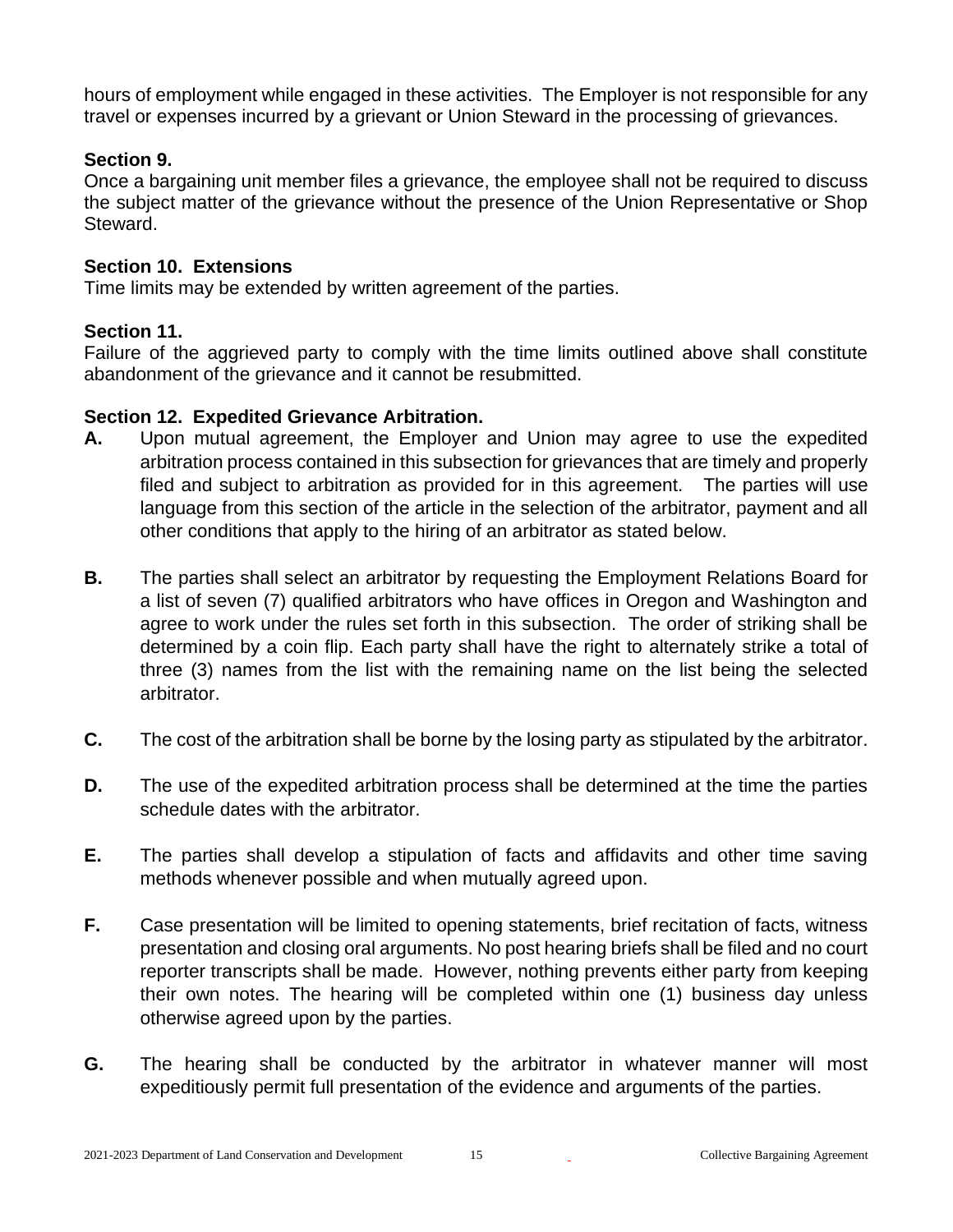- **H.** At their discretion, the arbitrator may issue a bench decision at the conclusion of the hearing or may issue a written award no later than seven (7) calendar days from the close of hearing excluding weekends and holidays. The arbitrator's award shall be based on the record and shall include a brief explanation of the basis for the award.
- **I.** The award shall be in writing and signed by the arbitrator. If the arbitrator determines a formal opinion is necessary, the award will be in summary fashion.
- **J.** The arbitration award shall not establish a precedent for any current or future cases on the same or related subject unless the parties agree otherwise prior to the hearing.

*Rev: 2015,2019, 2021*

# **ARTICLE 8 - FILLING OF VACANCIES**

# <span id="page-15-0"></span>**Section 1.**

The Agency desires to fill vacancies with the best qualified applicants available. Within that context, the Agency intends to insure that protected classes are given an opportunity to compete for all openings within the bargaining unit. The Agency recognizes the quality of existing employees and is committed to upward mobility where feasible to obtain the best applicant for the position.

The Agency will determine whether a vacancy is to be filled and the method/means to fill that vacancy.

# **Section 2.**

The employee is responsible for preparation for advancement and qualifying for promotion within the bargaining unit.

# **Section 3.**

Employees will be notified by E-mail of all Agency vacancies to be filled and will be encouraged to apply.

# <span id="page-15-1"></span>**ARTICLE 9 - TRIAL SERVICE**

# **Section 1. Trial Service Period**

A trial service period is an extension of the selection process during which the employee must demonstrate their ability and willingness to perform their duties satisfactorily and demonstrate acceptable work habits and dependability. Employees initially appointed to state service, promoted, or transfer from another state agency shall serve a trial service period of six (6) months.

Former agency employees who have previously obtained regular status at this Agency and who return within two (2) years of leaving, either by transfer from another agency or by reemployment shall serve a trial service period of three (3) months provided the classification they return to is the same or lower than their classification at the time they left this Agency.

An employee who is transferred or demoted to another position in the Agency prior to the completion of the trial service period shall complete a new trial service period of six (6) months.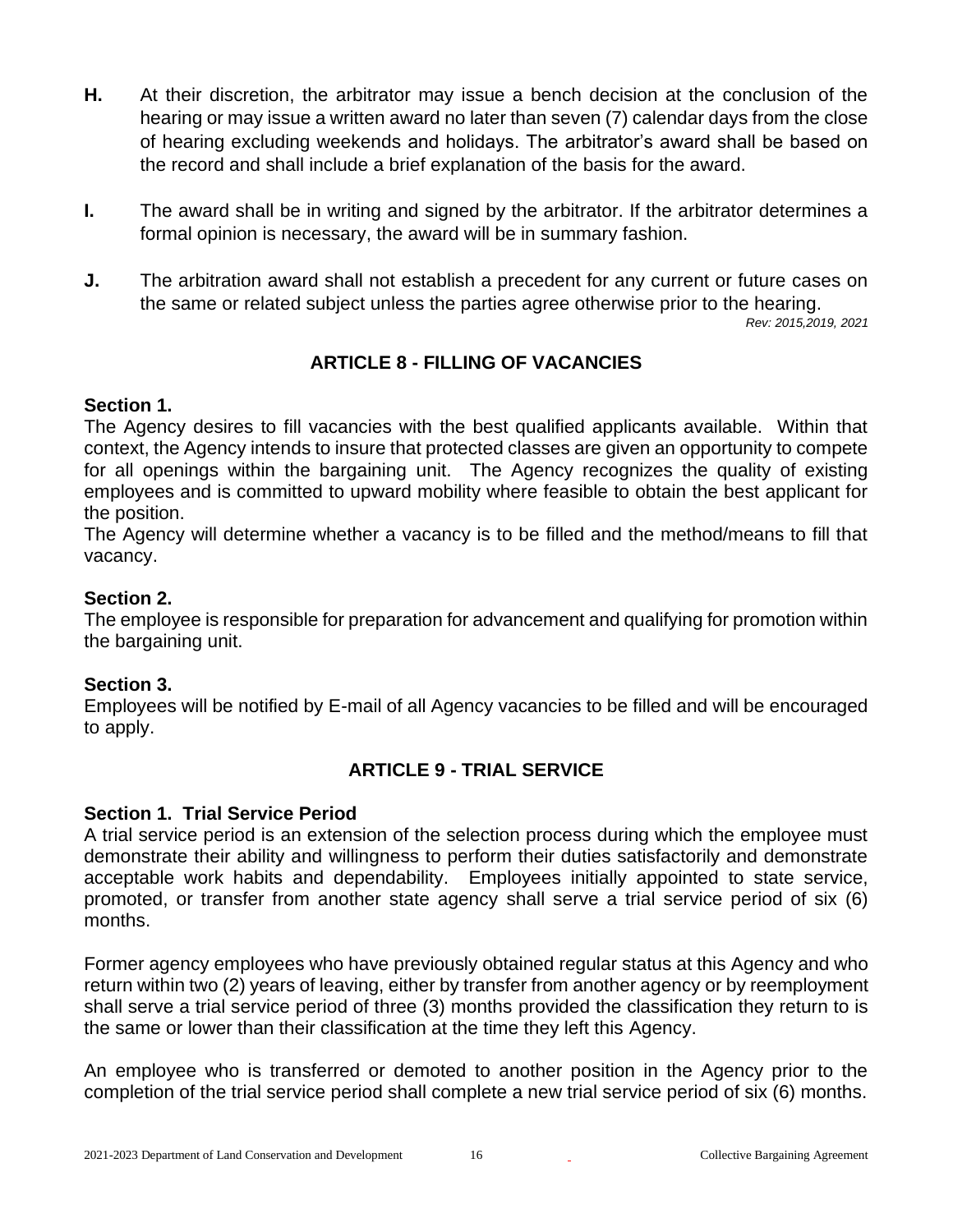When, in the judgment of the Appointing Authority, performance has been adequate to clearly demonstrate the competence and fitness of the trial service employee, the Appointing Authority may at any time appoint the employee to regular status.

#### **Section 2. Removal From Trial Service**

At any time during the trial service period, the Agency may remove an employee if, in the judgment of the Agency, the employee is unable or unwilling to perform their duties satisfactorily or if, in the judgment of the Agency, their habits and dependability do not merit their continuance in the position.

If an employee is removed from their position during their trial service period the employee shall not have rights to appeal the Agency's decision under this Agreement.

If such employee was previously a regular status employee in a bargaining unit position in the Agency immediately prior to their present appointment, they shall be reinstated to their former classification unless they is discharged as provided in [Article 6](#page-10-0) of this Agreement.

Employees reinstated to their former classification will not serve a trial service period.

#### **Section 3. Trial Service Extensions**

An employee's trial service period may be extended in instances where an employee has a leave of absence. A leave of absence shall extend the trial service period by the number of calendar days of the leave taken by the employee.

Trial service periods may be extended with written request and agreement of the Union.

#### **Section 4. Outside Agency Promotional Trial Service**

- **A.** A regular status employee who is removed from promotional trial service from an executive branch state agency shall have right of return to their former Agency. The Agency shall restore the employee to their former position if it is vacant. If it is not vacant the employee shall be restored to a position in their former classification in their former bargaining unit so long as the employee meets any special qualifications for the position unless charges are filed and they are terminated from employment.
- **B.** If an employee is reinstated into a position in their former classification in the bargaining unit and this requires a change in the employee's official work site, the employee will be eligible for moving reimbursement in accordance with the Employer's policy titled, 'Current or Recalled Employee Relocation' (40.055.10).
- **C.** This subsection becomes effective on the first (1<sup>st</sup>) of the month following ratification of the local agreement.
- <span id="page-16-0"></span>**D.** This subsection applies to employees beginning their promotional trial service after the effective date of the local agreement.

*REV: 2017*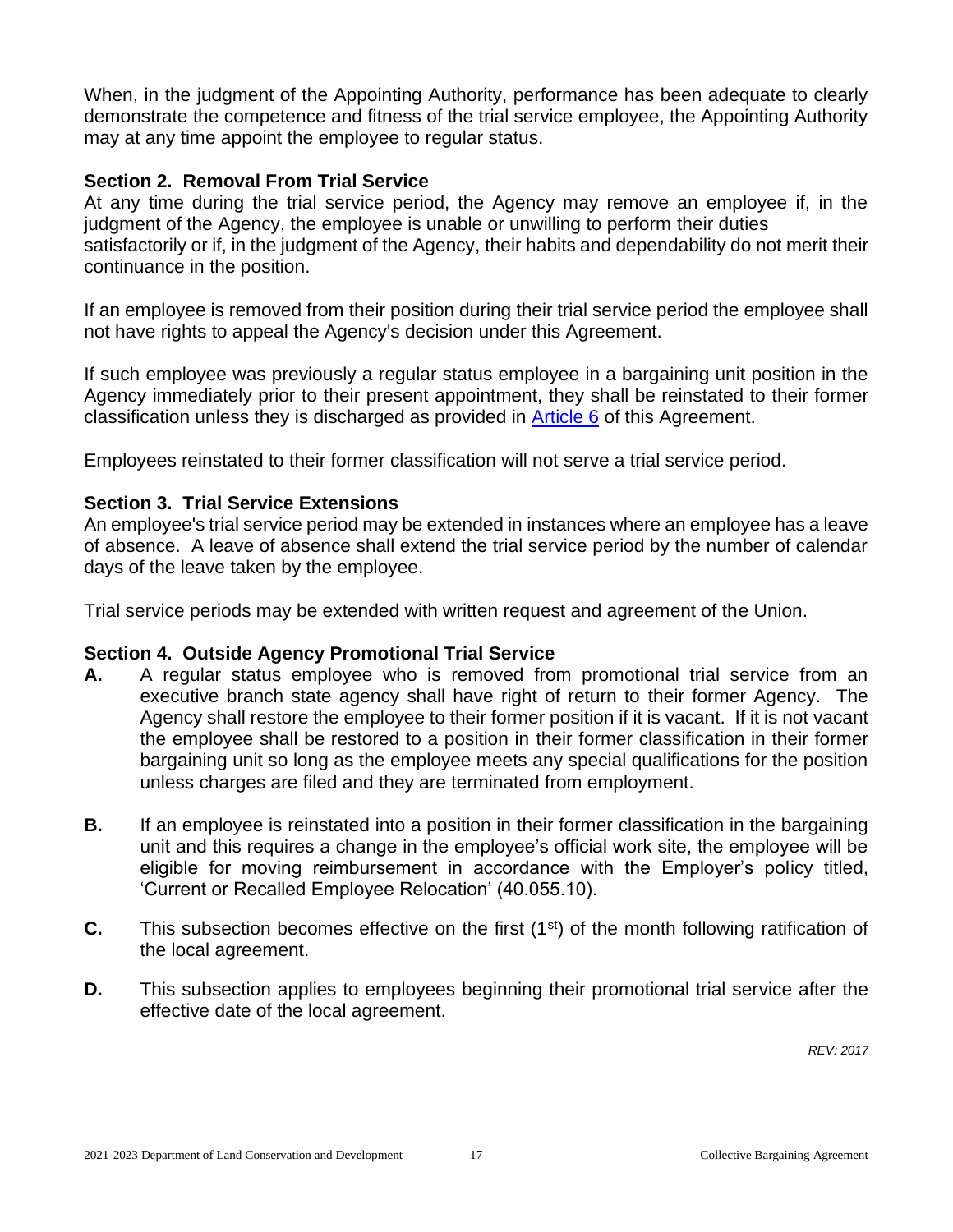# **ARTICLE 10 - EQUAL EMPLOYMENT OPPORTUNITY AND AFFIRMATIVE ACTION**

#### **Section 1.**

The provisions of this Agreement shall apply equally to all members in the bargaining unit without regard to age, race, color, religion, sex, sexual preference, national origin, disability, marital status, or political affiliation. The Union further agrees that it will support the Agency's implementation of applicable Federal and State laws, regulations, and guidelines including but not limited to Presidential Executive Order 11246 as amended by Presidential Executive Order 11375 and the Governor's Policy and Guidelines for Affirmative Action Plans in State Agencies.

#### **Section 2.**

All complaints alleging any form of discrimination in violation of this Article shall be submitted to the Agency Director or their designee. A meeting with the complainant will be held within seven (7) working days of the receipt of the complaint. A full investigation will be conducted by the Agency, even if the alleged perpetrator of discrimination has terminated employment. Findings of fact and/or action to be taken will be reduced to writing and given to the complainant and the alleged perpetrator within thirty (30) calendar days from receipt of the complaint. If the complaint is not resolved, the employee or the Union may submit such complaint to the Bureau of Labor and Industries, Civil Rights Division.

Complaints alleging discrimination because of sexual preference or political affiliation may be submitted to the Department of Administrative Services, Labor Relations Unit if unresolved by the Agency within fifteen (15) days of the Agency's response. Department of Administrative Services, Labor Relations Unit will review the complaint, attempt to resolve it, and/or issue its findings to the employee and the Union within thirty (30) days.

# **ARTICLE 11 - QUARTERLY CHECK-INS**

<span id="page-17-0"></span>The Agency and the Union recognize the need for continuing open communication in all phases of an employment relationship. Informal communication should be ongoing. The performance appraisal process shall support and facilitate the communication process.

#### **Section 1. Quarterly Check**

Supervisory managers shall conduct check-ins with their employees on a quarterly basis. If a quarterly check-in does not occur, the employee may request a check-in for the missed time period. Supervisory managers shall conduct the requested check-in within thirty (30) calendar days. The employee shall have the opportunity to provide their input during the quarterly checkin. No notes shall be made about an employee outside of those notes accessible by the employee.

#### **Section 2.**

Quarterly Check-ins are not grievable nor arbitrable under this Agreement and cannot be used for discipline..

#### **Section 3.**

The Agency will strive to ensure consistency, fairness and equity in the quarterly check-in process. *REV: 2021*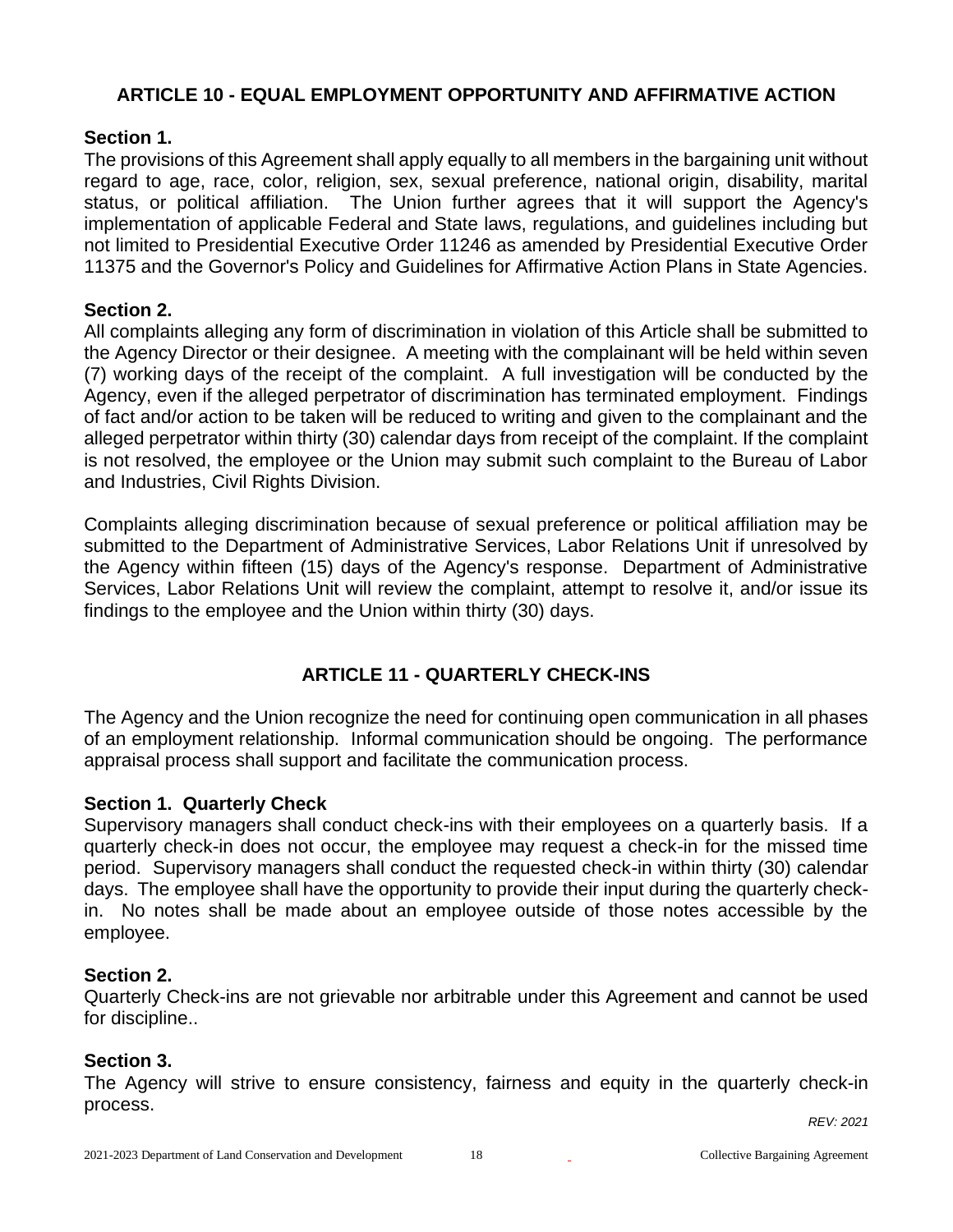#### **ARTICLE 12 - HOURS OF WORK/OVERTIME**

#### <span id="page-18-0"></span>**Section 1. Hours of Work**

#### **A. Workweek**

The workweek is defined as seven (7) consecutive calendar days beginning on 12:01 a.m. on Monday and ending on the following Sunday at 12:00 midnight. A workday is the twenty-four (24)-hour period beginning at 12:01 a.m. each day and ending at 12:00 midnight.

#### **B. Work Schedules**

A regular work schedule is five (5) consecutive, eight (8)-hour days. The regular workweek shall be Monday through Friday. An irregular work schedule is four (4) consecutive, ten (10)-hour days. Alternative work schedules are anything other than five (5) consecutive, eight (8)-hour days or four (4) consecutive, ten (10)-hour days which have regular, fixed weekly schedules. Flexible work schedules may vary either the number of hours worked or the starting and stopping times on a daily basis, but not necessarily each day.

When the employee is required to travel or attend meetings/training which is outside of their normal work schedule, this time (excluding normal commuting time) shall be considered time worked. The employer may temporarily modify the employee's normal work schedule to a "flexible work schedule" for that week without daily overtime or schedule change penalty. Where such schedule modification still results in the need for additional work hours, Section 2 of this Article shall apply.

The Agency will seek to accommodate alternative, irregular, and flexible work schedules subject to the operational needs of the Agency.

- **C.** Employees will be granted a rest period of fifteen (15) minutes during each consecutive work period, or major part thereof, of four (4) hours worked. Rest periods will be as near the midpoint of each four (4)-hour segment as possible in accordance with operating requirements.
- **D.** Employees working at least six (6) hours in a day will be granted a nonduty meal break as near the middle of the workday as possible. This meal period will not be less than one-half (1/2) hour. Employees working less than a six (6) hour workday may be granted a meal period as determined by the Agency.
- **E.** Employees assigned by their supervisor to take a meal period at their desk or office will have their meal period considered on-duty time.
- **F.** An employee desiring a change in work schedule must request such change in writing to their supervisor.

#### **Section 2. Overtime**

**A.** This Article is intended only to provide a basis for the calculation of overtime and none of its provisions shall be construed as a guarantee of any minimum or maximum hours of work or weeks of work to any employee or to any group of employees.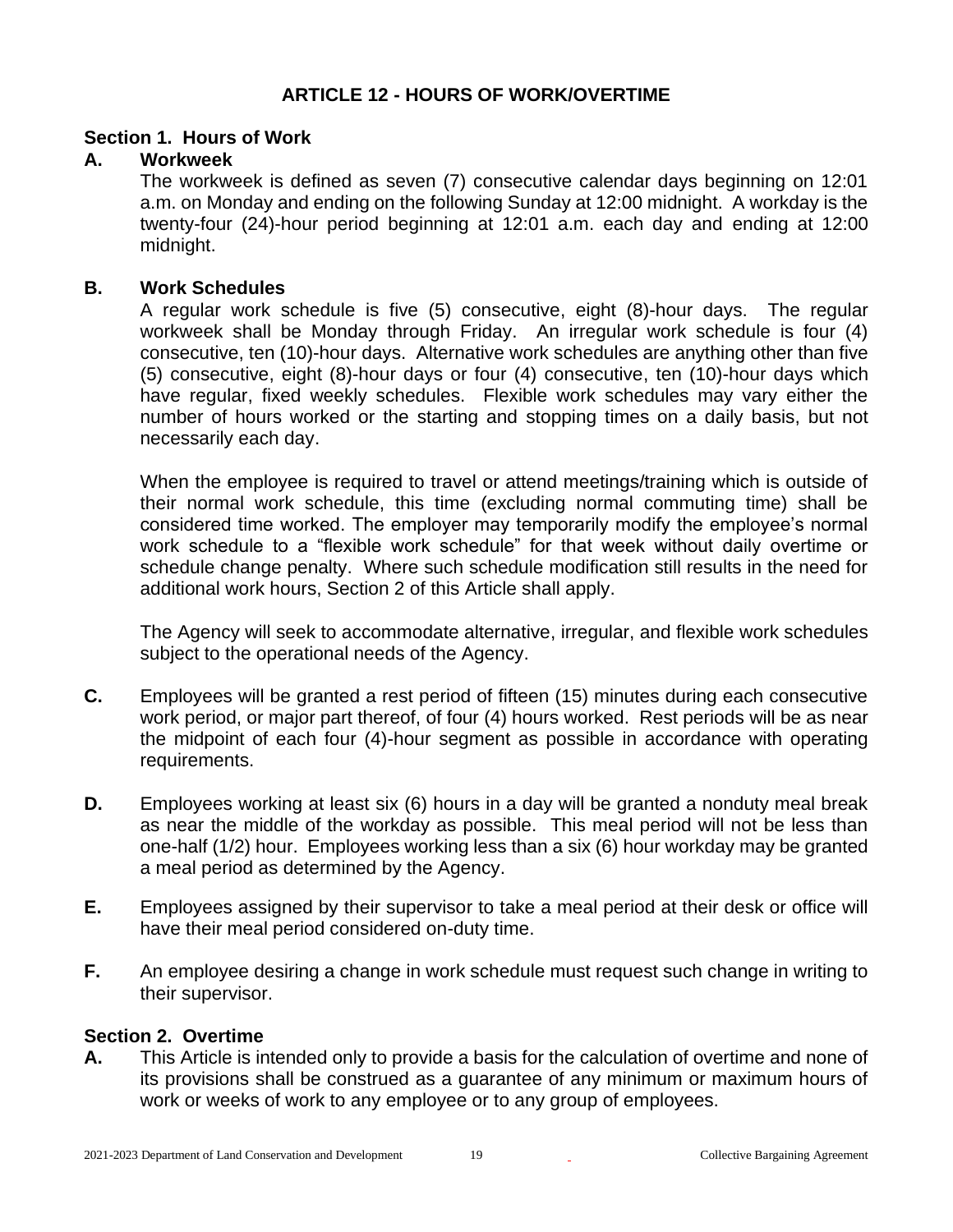- **B.** Time worked for the purpose of this Agreement is all hours actually worked including any paid leave.
- **C.** The Agency shall give reasonable notice of any overtime to be worked. Overtime worked will be subject to prior authorization, in writing, by the Director or their designee. Prior authorization shall be grated on a case-by-case basis.

# **Section 3. FLSA-Non Exempt Overtime Compensation**

- **A.** FLSA non-exempt employees shall be compensated at Agency discretion at the rate of time and one-half (1-1/2) in the form of pay or compensatory time off for authorized overtime worked in excess of forty (40) hours in any one (1) workweek or eight (8) hours per day for employees on a regular work schedule, or ten (10) hours per day for employees on an irregular schedule (four (4) ten (10)-hour shifts). Employees working an alternative or flexible work schedule will have overtime calculated based on a forty (40)-hour workweek, not an eight (8)-hour day. No application of this Article shall be interpreted to provide for compensation for overtime at a rate exceeding time and one-half  $(1-1/2)$ .
- **B.** The Agency shall determine whether an employee receives pay for overtime or accrues compensatory time. An employee may accrue up to a maximum of eighty (80) hours of compensatory time.
- **C.** Subject to the operating requirements of the Agency, employees shall have their choice of scheduling compensatory time off on a first come, first served basis. Ties shall be resolved by agreement of affected employees or by length of service of employees if they cannot agree. Compensatory time may be taken in increments of less than eight (8) hours.
- **D.** The Agency may allow accrual in excess of the eighty (80) hour maximum noted in B above if requested by the employee and approved by the employees manager and the Human Resource Manager. Unless the employee has requested otherwise, the Agency will pay any excess hours in cash or, within thirty (30) days of accrual schedule mutually agreeable time off for the employee. In such cases the time must be utilized within one hundred twenty (120) days of accrual. Accrued compensatory time not taken by June 30, including that earned in June, may be paid in cash up to eighty (80) hours at the request of the employee or Agency as mutually agreed as if it had been earned during June. Such payments shall be made in the August payroll period.
- **E.** When an employee terminates employment with the Agency, the Agency will pay all unused compensatory leave with the employee's final paycheck.

# **Section 4. FLSA-Exempt Overtime Compensation.**

- **A**. Employees occupying positions which have been determined by the Agency to be executive, administrative or professional as defined by the Fair Labor Standards Act shall receive time off for authorized time worked in excess of forty (40) hours in a workweek.
- **B.** The rate of compensation shall be one (1) hour off for one (1) hour of overtime worked. Time off shall be used within the fiscal year earned; any balance in excess of twenty (20)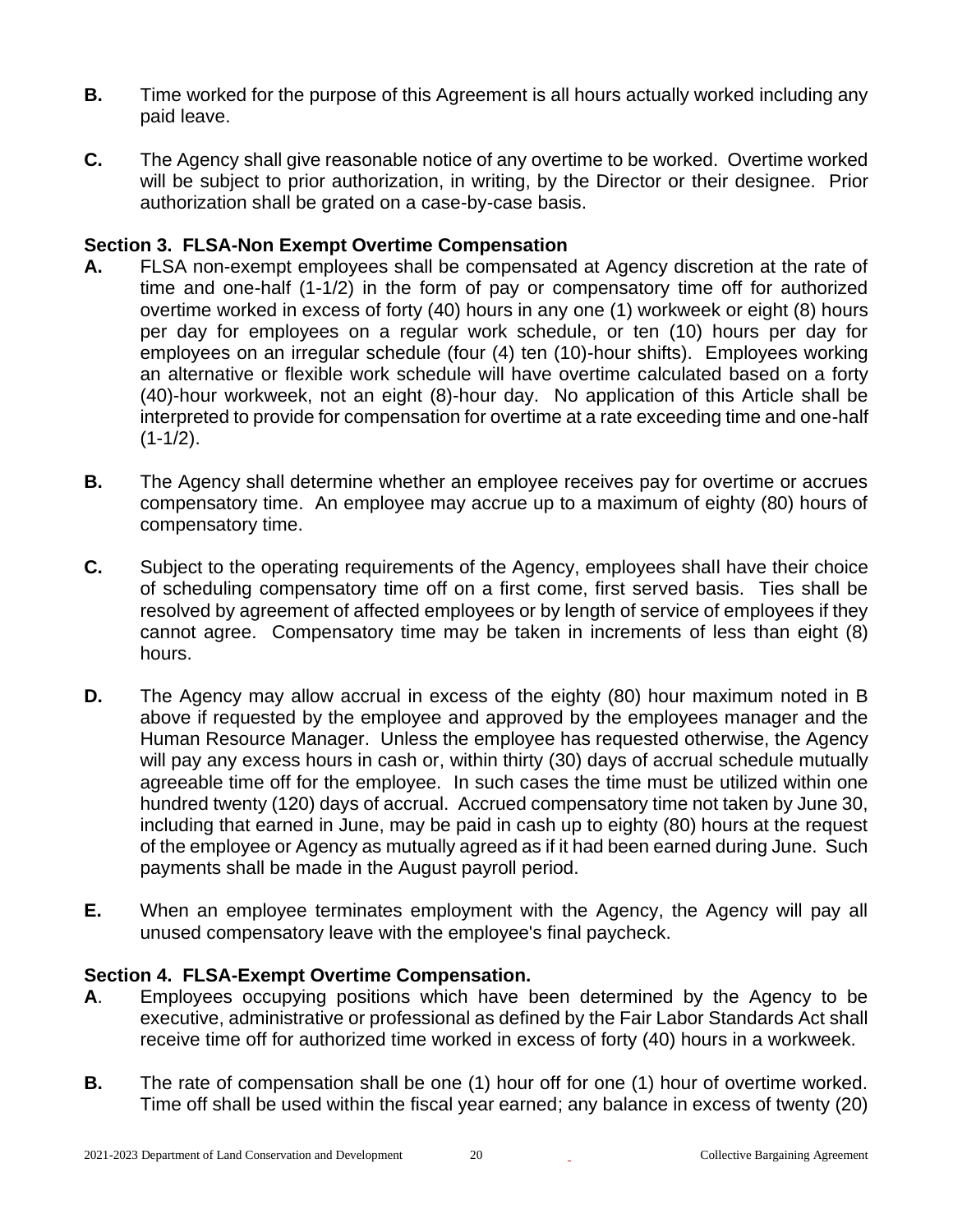hours shall be lost. The scheduling of time off shall be consistent with provisions for requesting accrued leave time or Agency practice whichever is applicable.

- **C.** Time off shall be scheduled in accordance with standard procedures used for scheduling vacation leave and are subject to the provisions of Article 15 – [Vacation Leave.](#page-27-0)
- **D.** Nothing in this Article modifies, amends or eliminates any specific language in any agreement or Agency practice to modify an employee's work schedule during the same workweek in which authorized overtime is worked.

*REV: 2017, 2019*

# **ARTICLE 13 - LAYOFF AND RECALL**

#### <span id="page-20-0"></span>**Section 1. Alternate to Layoff**

- 1. When the Agency believes that a lack of funds requires a layoff, the Agency will notify the Union no fewer than fifteen (15) calendar days before the Agency issues initial layoff notices. The parties will meet, if requested by either the Agency or Union, to consider alternatives to layoffs such as voluntary reductions in hours or workdays, temporary interruptions of employment or other voluntary employment options including furloughs. Alternatives to the layoffs shall require mutual agreement between the Agency and Union. In the absence of any mutual agreement, the Agency will implement layoff procedures consistent with the current applicable agreement.
- 2. Agency and Union discussions under this agreement shall not constitute interim bargaining under the Public Employees Collective Bargaining Act. The parties shall not be required to use the dispute resolution procedures contained in the Public Employees Collective Bargaining Act.

# **Section 2.**

The Agency values stability in the workforce and the talents and contributions of its employees. Therefore, the Agency will make a good faith effort to implement other workforce adjustment measures before implementing layoff. If the Agency decides a workforce adjustment or layoff will be necessary, the Agency will develop a plan for specific procedures consistent with the provisions of this Article, including specific procedures on how layoff will be conducted when multiple positions within the same classification are to be vacated. Agency will submit the plan to Union at least five (5) calendar days before notifying individual employees.

# **Section 3. Definition of Layoff**

A layoff is defined as a separation from the State service for involuntary reasons not reflecting discredit on an employee.

# **Section 4. Layoff Procedure**

The layoff procedure shall occur in the following manner:

**A.** The Agency shall determine the specific positions to be vacated and employees in those positions shall be notified in writing at least fifteen (15) calendar days before the effective date of layoff. The Agency shall give written notice to every affected employee of their service credits and their options under this Article. The Agency shall give the Union a list of the service credits of all represented employees. The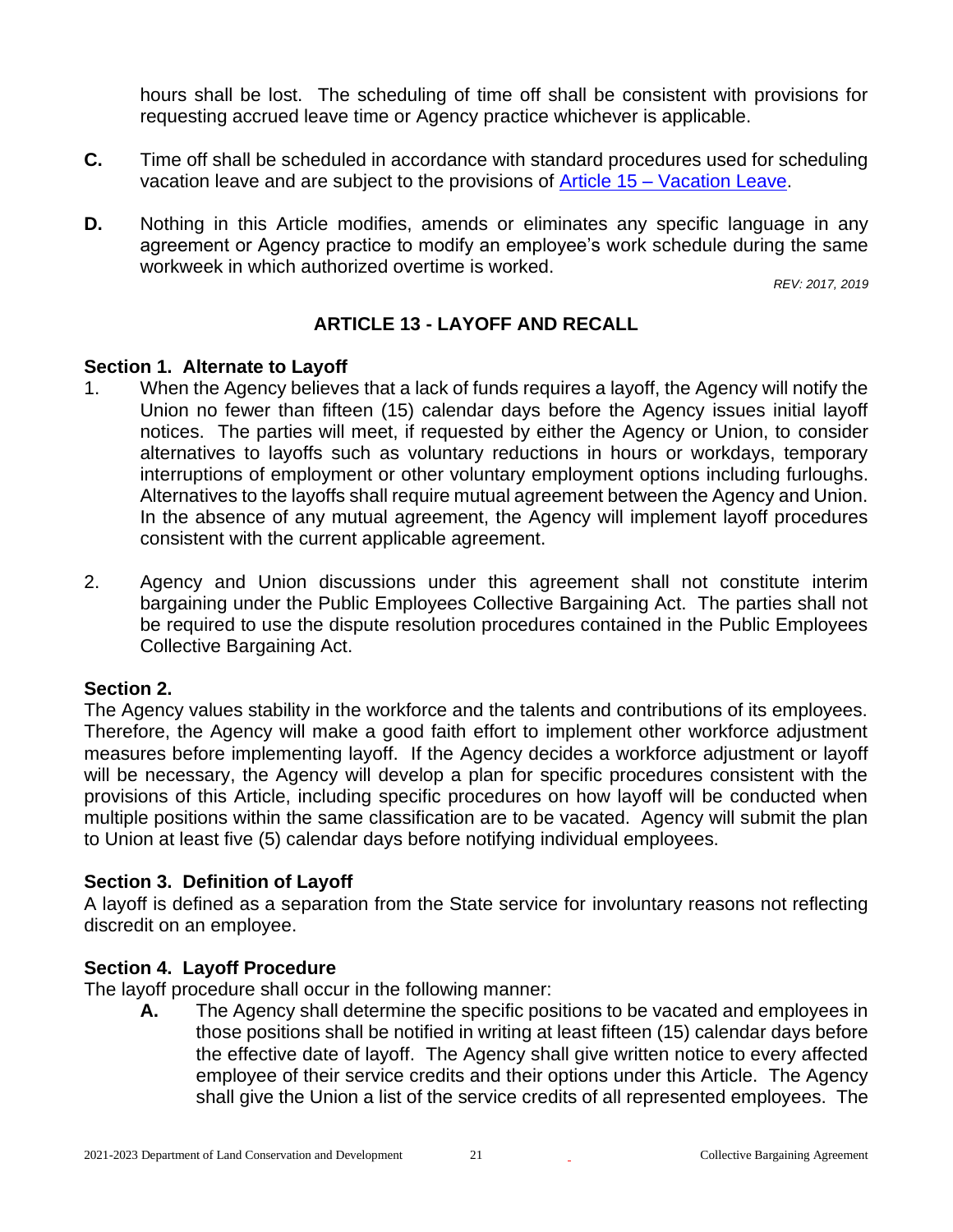Agency will post an electronic copy of this list which must be accessible to all employees. Service credits determine bumping ability.

- **B.** Temporary employees working in a classification in which a layoff occurs will be terminated prior to the layoff of any represented employee.
- **C.** An initial trial service employee cannot displace any regular status employee, but may bump other initial trial service employees with fewer service credits.
- **D.** An employee receiving written notice of a pending layoff has five (5) calendar days in which to select one (1) of the following options, and give the Agency written notice of their selection.
	- **1.** Displacement within Current Classification. The employee may displace the employee in the Agency with the lowest service credits in their present classification for which they is qualified.
	- **2.** Displacement within Same Salary Range. If qualified, the employee may displace the lowest service credit employee in a classification with the same salary range. To be qualified, the bumping employee must meet the minimum qualifications for the classification into which he or she is bumping.
	- **3.** Demotion. The employee may demote to the lowest service credit position in any classification for which they is qualified. An employee who elects to demote will be placed on the Agency list for recall from layoff in the classification from which they demoted.
	- **4.** Layoff. The employee may elect to be laid off either by personal choice or because there are no other options available. An employee who elects to be laid off shall be placed on the Agency layoff list for the classification from which they was laid off.
- **E.** To be qualified for the options under Section 2D 1, 2 and 3, the employee must meet all of the minimum qualifications for the position's classification and must be capable of performing the specific requirements of the position as stated in the position description within thirty (30) days. The thirty (30) day period is for the purposes of orienting an employee to the position not training the employee to perform the work. Therefore, it is necessary that the employee can perform all of the core duties and responsibilities of the position as determined by the Agency prior to bumping into the position. The employee will receive performance coaching during this time period as assistance for successfully performing the duties of the position. If the employee meets the minimum qualifications but is considered not capable of performing the specific requirements of the least senior position, they may displace or demote to the next least senior position in the classification, provided the incumbent in the next lowest position has less seniority than the employee displacing or demoting and the employee is capable of performing the specific requirements of the position.
- **F.** When the Agency gives notice of layoff, all employees working out of class within the affected classes will revert to their regular positions and duties.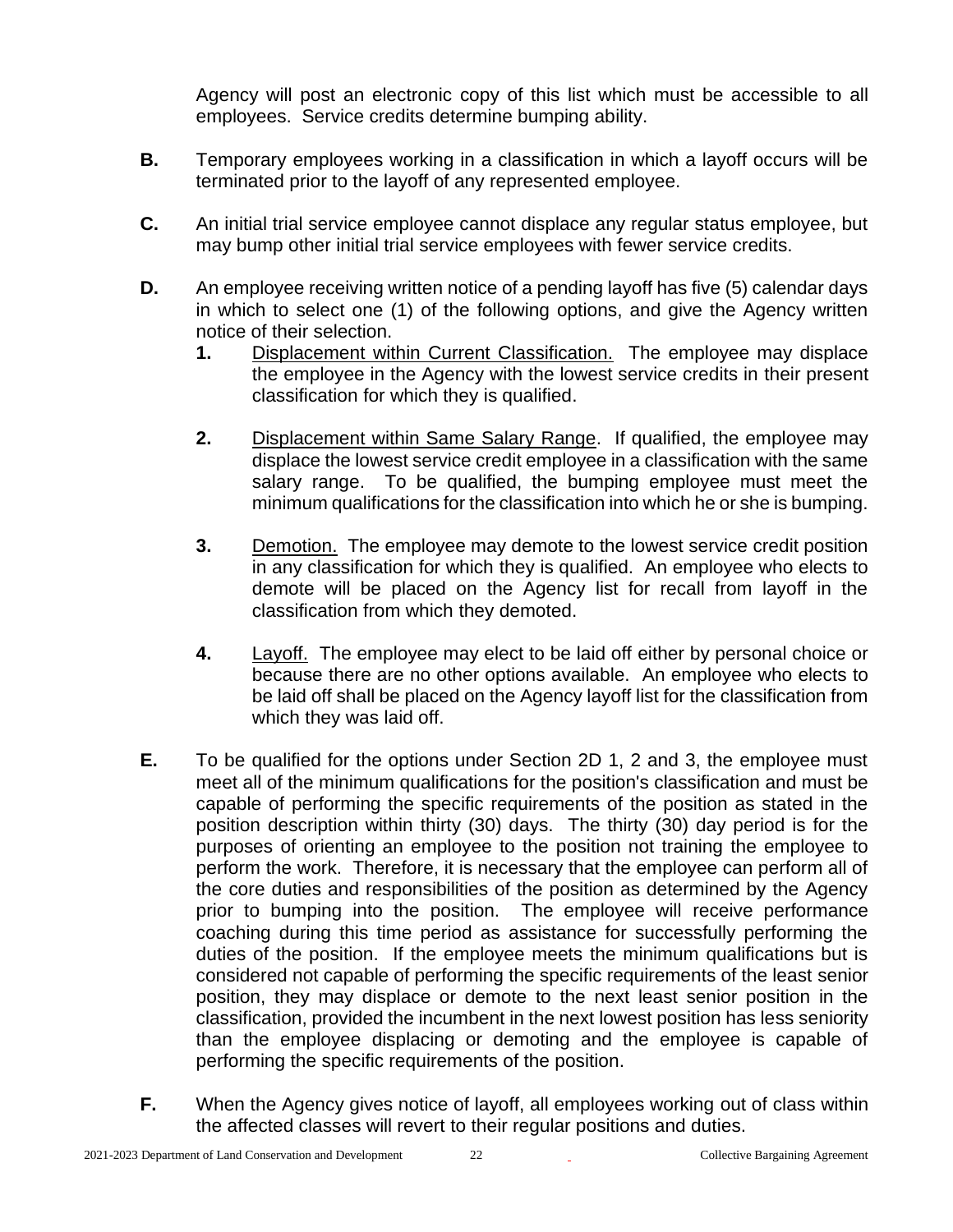- **G.** Employees displaced by the effects of bumping may exercise their rights under this Article, in turn.
- **H.** For the purposes of this Article, employees working in a job share position shall be treated as one full-time employee with service credits equal to the prorated time they are working in the position.
- **I.** Geographic Options: Under options 3D 1,2 and 3 above, employees may displace the least senior employee in either their geographic location or Agency-wide provided the employee meets the minimum and special qualifications for the position. Geographic Location is defined as the city in which the employee's official workstation is located.

#### **Section 5. Seniority Computation.**

Within the bargaining unit, employees shall be laid off and service credits calculated within the following separate categories: Permanent full-time positions; and Permanent part-time positions.

Computation of Service Credits for regular status employees shall be made as follows:

- **A.** One (1) credit for each full month of unbroken, regular status and trial service employment with the State of Oregon. A break in service is defined as a separation or interruption of paid employment that lasts more than two (2) years. Part-time employees earn service credits on a prorated basis. Leave without pay over ninety (90) days will be deducted from service credits. When the Agency announces a layoff, service credit totals will be frozen through the conclusion of the layoff process.
- **B.** In the event of a tie in total layoff credits, the Agency shall determine the employee(s) to be laid off, considering requirements of the available position(s), value of the employee(s) to the mission of the Agency, demonstrated performance, work in progress, and other relevant factors.
- **C.** The Agency may protect up to two (2) employees from layoff for up to ninety (90) days if losing such individuals would demonstrably work a hardship on the operation of the Agency.

# **Section 6. Cross Bumping**

Cross bumping may not occur between the management service and the bargaining unit.

# **Section 7. Agency Layoff List**

The names of regular status permanent employees who choose demotion or who are laid off will be placed on an Agency layoff list and will be eligible for recall to any classification at or below the classification from which they were laid off or demoted in lieu of layoff, and for which they meet the minimum qualifications. Names will be in service credit order by classification. Names will remain on this list for two (2) years, unless the employee is recalled to service sooner.

# **Section 8. Recall from Agency Layoff List**

Employees will be recalled in order of service credits. Recalled employees must be qualified to perform the duties of the position for which they have been recalled within thirty (30) days.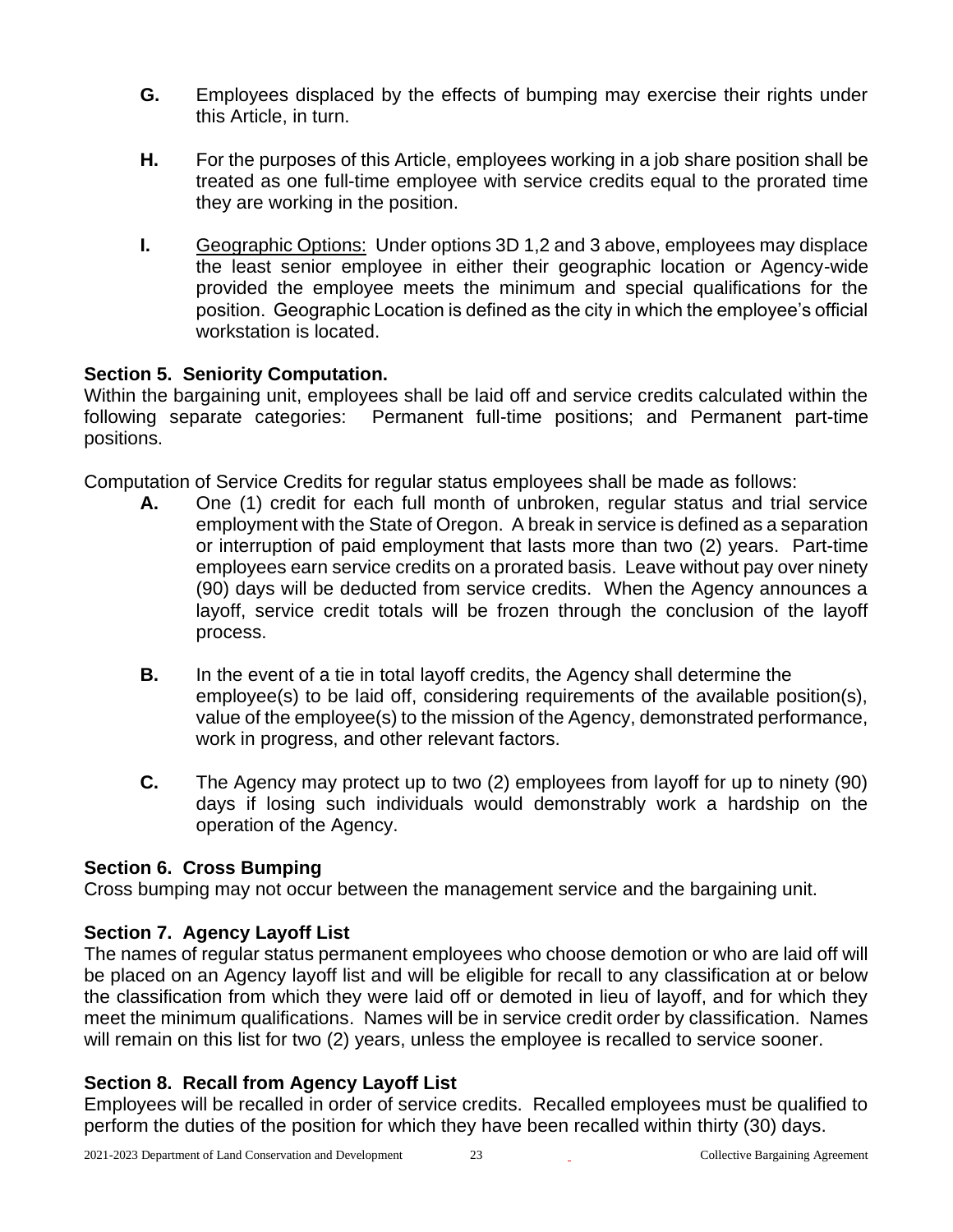An employee may refuse a position, but their name will then be removed from the agency layoff list for that classification. Employees who accept a position will be removed from the agency layoff list for that classification and geographic area.

Employees on the agency layoff list will be offered temporary positions, if such positions become necessary within the Agency prior to hiring outside the Agency provided the employee on the agency layoff list is qualified to perform the temporary duties. An employee may refuse a temporary assignment and remain on the agency layoff list.

#### **Section 9. Secondary Recall Rights**

**A. Application.** These rights apply to all employees in bargaining units represented by AFSCME at Central Table negotiations as well as the Department of Corrections and Board of Parole except employees who are laid off during initial trial service.

#### **B. Definitions.**

- **1.** Geographic areas, for the purpose of secondary recall, are each location for which an employee may indicate their willingness to relocate on the State's PD100.
- **2.** Agency Layoff Lists are intra-agency layoff lists, as defined in each AFSCME Central Table Agency and/or Department of Corrections and Board of Parole bargaining unit Contract.
- **3.** Secondary Recall List is an inter-agency layoff list, which consists of regular status employees who have been separated by layoff from Union-represented positions in AFSCME Central Table Agencies and/or Department of Corrections and Board of Parole and who have elected to be placed on such list, consistent with the definitions of geographic areas defined above.

#### **C. Coordination with Filling of Vacancy and Layoff Articles.**

The recall options provided herein shall be consistent with the priority of recall to positions from layoff within an Agency, as specified within each Agency's contract, except that recall from Agency Layoff Lists shall take precedence over recall from the Secondary Recall List.

#### **D. Procedures.**

# **1. Placement on the Secondary Recall List.**

**(a)** Regular status employees who are separated from the service of the State in good standing (meaning no record of economic disciplinary sanctions in their personnel file) by layoff or transferred outside State government due to intergovernmental transfer shall, in addition to their right to be placed on the Agency Layoff List, be given the option of electing placement on the Secondary Recall List by geographic area for other AFSCME represented bargaining units which utilize the same or successor classification from which they were laid off. The term of eligibility of candidates placed on the list shall be two (2) years from the date of layoff. When an employee is prohibited from participating in the secondary recall process due to the presence of an economic disciplinary sanction in their personnel file, that employee may request and shall be placed on the Secondary Recall List for the remainder of the two (2) years eligibility following layoff once the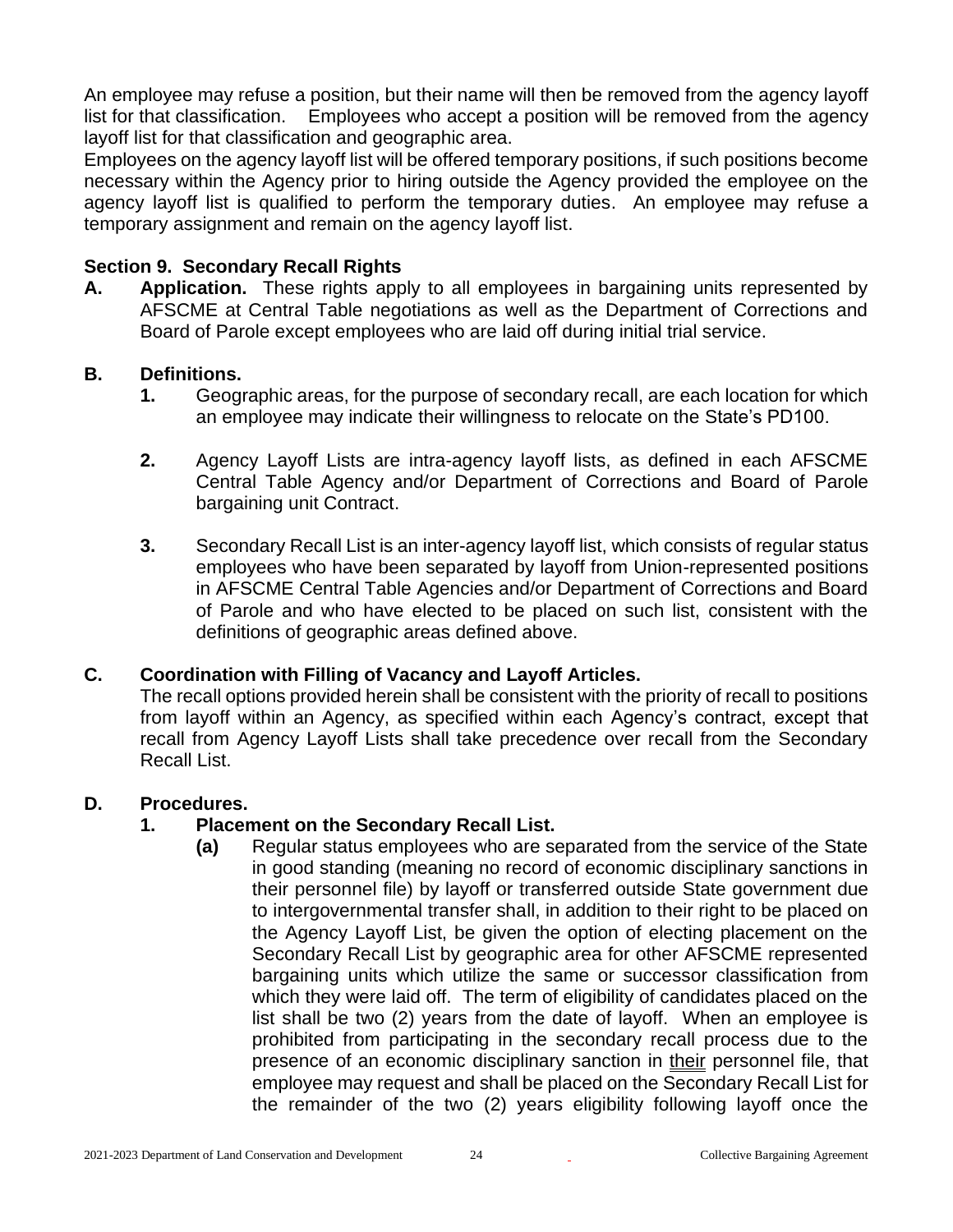discipline has remained in the file for the length of time required by the agency's contract.

**(b)** Employees who elect to be placed on the Secondary Recall List shall specify in writing the AFSCME Central Table and/or Department of Corrections and Board of Parole bargaining units and geographic areas to which they are willing to be recalled.

#### **2. Use of the Secondary Recall List.**

- **(a)** After the exhaustion of the Agency Layoff List for a specific classification within a geographic area, the Secondary Recall List shall be used to fill all positions within a specific classification and geographic area consistent with Section C above, until such secondary list is exhausted.
- **(b)** To be eligible for appointment from the Secondary Recall List, a laid off employee on such list must meet the minimum qualifications for the classification and any special qualifications for the position.
- **(c)** Agencies shall utilize the Secondary Recall List to fill positions by calling for certifications from the list of the five (5) most senior employees who meet the minimum qualifications for the classification and any special qualifications for the position to be filled by selecting one of the five (5) so certified. Seniority for this purpose shall be computed as described per the layoff article of each Agency's contract.
- **(d)** Where fewer than five (5) eligible employees remain on the Secondary Recall List, the Agency shall select one (1) of these employees who meets the minimum qualifications for the class and any special qualifications for the position.

#### **3. Appointments/Refusals of Appointments from the Secondary Recall List.**

- **(a)** A laid off employee on the Secondary Recall List who is offered an appointment from the list and refuses to accept the appointment shall have their name removed from the Secondary Recall List; however, an Agency will not remove an employee's name from the Secondary Recall List where that individual had been a day shift employee and subsequently refuses the offer of a position with swing shift or night shift hours.
- **(b)** Employees appointed to positions from the Secondary Recall List shall have their names removed from their Agency Layoff List(s) and the Secondary Recall List.
- **(c)** Employees appointed to positions from the Secondary Recall List shall serve a trial service period not to exceed three (3) full months except that employees hired into the Offender Information and Sentence Unit as Prison Term Analyst (PTA) shall serve a trial service period consistent with the DOC agreement. Administration of the trial service period shall be consistent with the hiring Agency's contract. However, employees who fail to successfully complete this trial service period shall have their names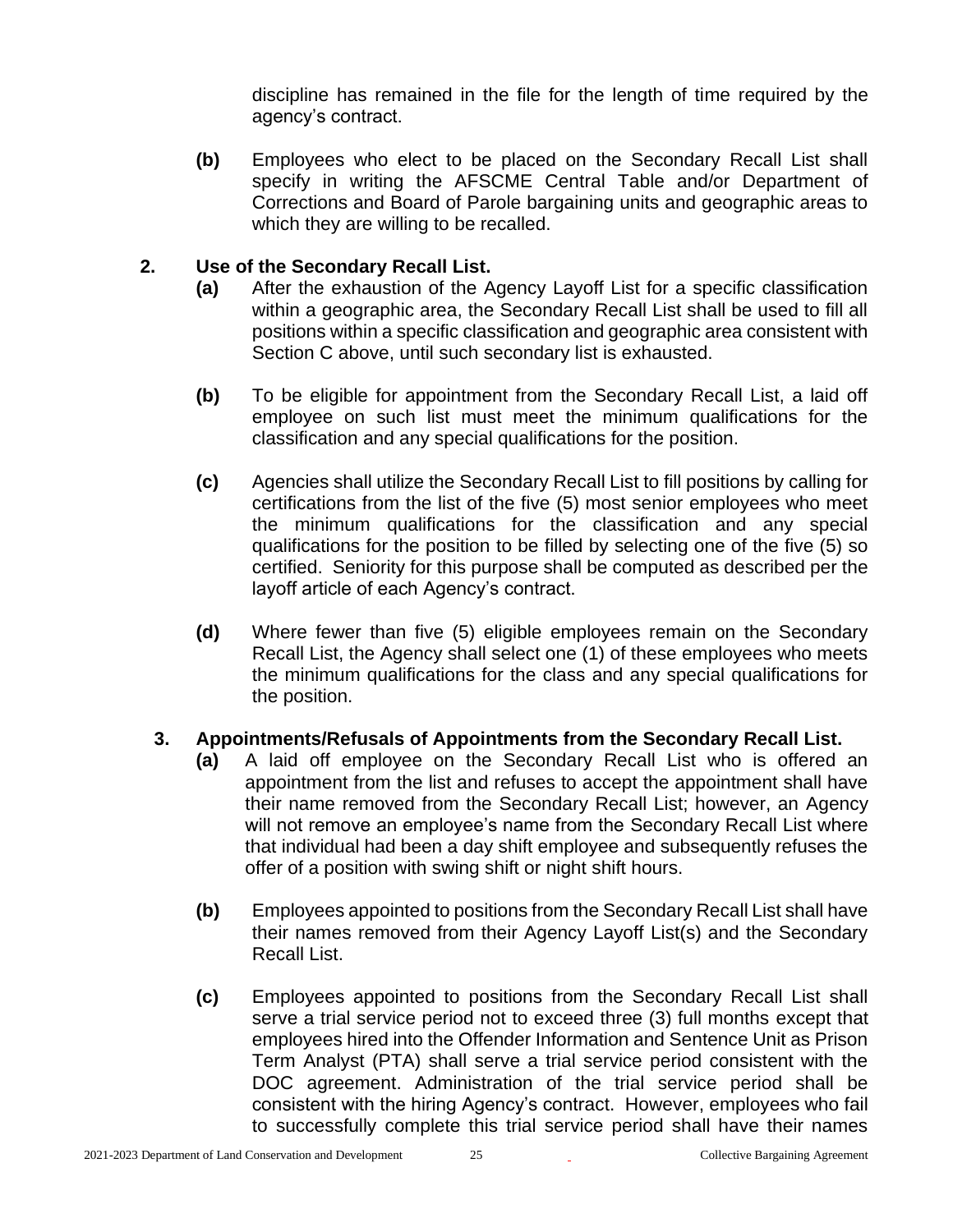restored to the Agency Layoff List(s) on which they previously had standing. Restoration to the Agency Layoff List(s) shall be for the remaining period of eligibility that existed at the time of appointment from the Secondary Recall List. An employee may also petition the DAS-Labor Relations Unit to also be restored to the Secondary Recall List for the remainder of the initial twenty-four (24)-month recall period where the trial service removal was not related to potential misconduct warranting an economic or dismissal sanction. In no instance shall the DAS-Labor Relations Unit's decision be grievable.

 **(d)** Employees appointed to positions from the Secondary Recall List shall not be entitled to moving expenses.

*Rev: 2015, 2017*

# **ARTICLE 14 - HOLIDAYS**

#### <span id="page-25-0"></span>**Section 1. Recognized Holidays**

The following compensable holidays shall be recognized:

- a. New Year's Day on January 1;
- b. Martin Luther King, Jr.'s Birthday on the third Monday in January;
- c. President's Day on the third Monday in February;
- d. Memorial Day on the last Monday in May;
- e. Juneteenth on June 19;
- f. Independence Day on July 4;
- g. Labor Day on the first Monday in September;
- h. Veterans Day on November 11;
- i. Thanksgiving Day on the fourth Thursday in November;
- j. The Friday after Thanksgiving;
- k. Christmas Day on December 25;
- l. Every day appointed by the Governor of the State of Oregon as a holiday and everyday appointed by the President of the United States as a day of mourning, rejoicing, or other special observance only when the Governor also appoints that day as a holiday.

When a holiday specified in this Section falls on a Saturday, the preceding Friday shall be recognized as the holiday. When a holiday specified in this Section falls on a Sunday, the following Monday shall be recognized as the holiday.

#### **Section 2. Holiday Compensation**

All employees shall be compensated eight (8) hours for each holiday listed in Section 1 pursuant to (A) and (B) below, provided the employee has worked at least thirty-two (32) hours in the month.

**A.** Full-time employees working a fixed regular, irregular, or alternative work schedule as defined in [Article 12,](#page-18-0) Section 1(B), shall receive eight (8) hours of holiday pay, provided they are in pay status at least one-half (1/2) of their regularly scheduled workdays immediately before and after the holiday. Full-time employees working a flexible schedule shall receive eight (8) hours of holiday pay, provided they are in pay status for at least four (4) hours of their scheduled workdays immediately before and after the holiday.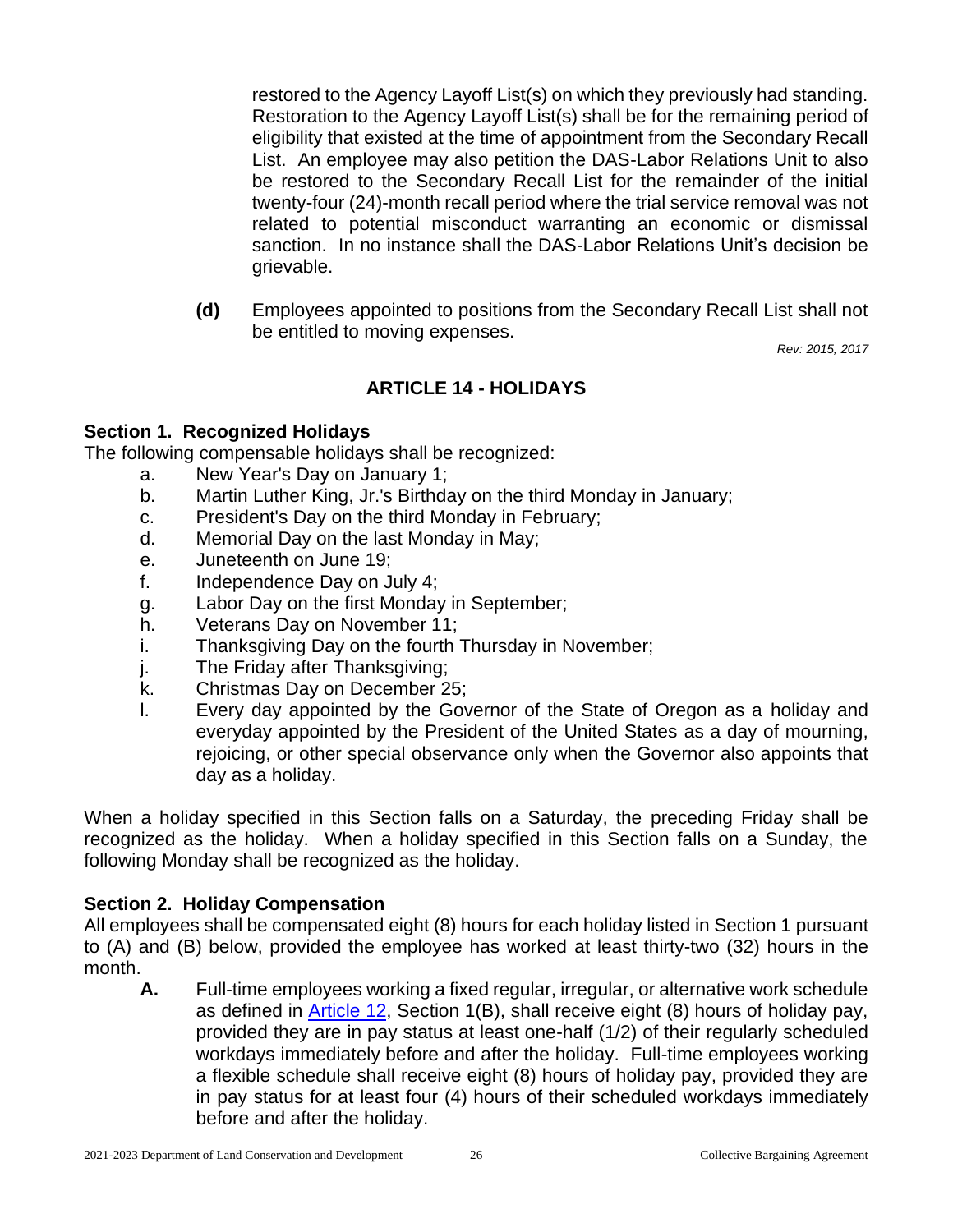- **B.** Part-time or hourly employees will receive a prorated share of the eight (8) hours of holiday pay based on the number of hours actually worked as compared to the total number of possible work hours in the month. To be eligible for this pay, such employees must be in pay status at least one-half (1/2) of their regularly scheduled workdays immediately before and after the holiday, and such scheduled workdays must occur within the last seven (7) calendar days before and after the holiday.
- **C.** Recognized holidays which occur during paid vacation or paid sick leave will be charged as a holiday rather than vacation or sick leave.

# **Prorated Holiday Compensation Calculation:**

The holiday shall not count as part of the total possible work hours in the month or pay period or the total possible work hours in the month or pay period or the total hours worked. Holiday Compensation shall be calculated as follows: total hours worked, times holiday hours in the month, divided by total possible work hours in month or pay period. Total hours worked shall include sick leave, vacation leave, personal leave, the leave taken under **Article 12**, Section 2, Subsections (c) and (d), the leave in Section 4 of this Article, and unscheduled straight time worked during the month, but shall exclude any overtime hours worked.

#### **Section 3. Work Schedules During Holiday Week**

Employees working an alternative, flexible, or irregular work schedule shall revert to a five (5) day, eight (8) hour work schedule for the week in which a holiday occurs, or by mutual agreement between the employee and supervisor the employee may choose one of the following options to maintain their regular number of work hours:

Employees whose normal shift is more hours than they would receive in holiday compensation, will have the option to:

- 1) Utilize appropriate leave (e.g. personal business, vacation, comp time, unpaid leave) to cover the remainder of their scheduled hours for the holiday, or
- 2) Flex their work schedule to maintain their regular number of hours for the workweek.

Employees whose normal shift is fewer hours than they would receive in holiday compensation will have the option to:

- 1) Accrue compensatory time at the straight-time rate, or
- 2) Flex their work schedule to maintain their regular number of hours for the workweek.

#### **Section 4. Work on a Holiday**

Employees who are required to work on recognized holidays shall be entitled to the holiday pay as provided for by Section 2 of this Article plus compensatory time off or cash for all such time worked at the rate of time and one-half (1-1/2). The rate at which an employee shall be compensated for working on a holiday shall not exceed the rate of time and one-half (1-1/2) in addition to holiday pay. An employee will receive compensatory time off for holiday time worked unless the employee makes advance written request for cash.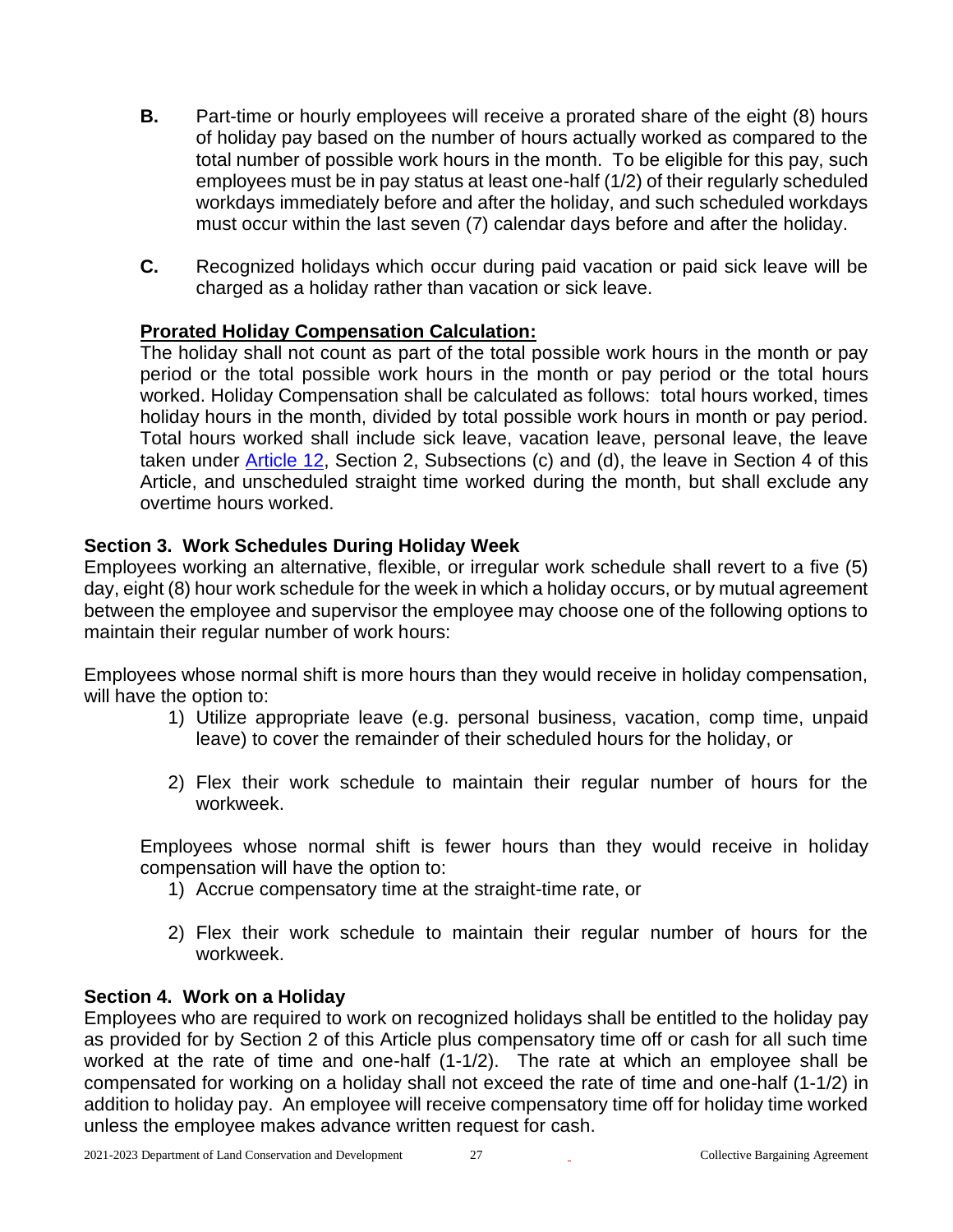# **Section 5. Additional Holiday Leave (also known as "Governor's Leave")**

In addition to the holidays specified in this Article, full-time employees shall receive eight (8) hours of paid leave. Part-time employees shall receive a prorated share of eight (8) hours of paid leave. Employees may request the option of using this paid leave on any workday during the calendar year. Approved usage of this leave shall be taken in a single block of time and granted on a basis which shall preclude the closure of state facilities.

*Rev: 2015, 2021*

# **ARTICLE 15 - VACATION LEAVE**

#### <span id="page-27-0"></span>**Section 1. Vacation Leave for Full-Time Employees**

Upon completion of initial trial service, full-time classified employees will be credited with forty-eight (48) hours of vacation leave. Thereafter vacation leave shall accumulate as follows:

| After six (6) months through                                 | Twelve (12) workdays for each twelve (12)                                                               |
|--------------------------------------------------------------|---------------------------------------------------------------------------------------------------------|
| fifth (5th) year                                             | months of service (eight (8) hours per month)                                                           |
| After fifth (5th) year through                               | Fifteen (15) workdays for each twelve (12)                                                              |
| tenth (10th) year                                            | months of service (ten (10) hours per month)                                                            |
| After tenth (10th) year through                              | Eighteen (18) workdays for each twelve (12)                                                             |
| fifteenth (15th) year                                        | months of service (twelve (12) hours per month)                                                         |
| After fifteenth (15th) year<br>through twentieth (20th) year | Twenty-one (21) workdays for each twelve (12)<br>months of service (fourteen (14) hours<br>per month)   |
| After twentieth (20th) year                                  | Twenty-four (24) workdays for each twelve (12)                                                          |
| through twenty-fifth (25 <sup>th</sup> )                     | months of service (sixteen (16) hours per                                                               |
| year                                                         | month)                                                                                                  |
| After twenty-fifth (25 <sup>th</sup> ) year                  | Twenty-seven (27) workdays for each twelve<br>(12) months of service (eighteen (18)<br>hours per month) |

Part-time employees and full-time employees working less than a month shall accrue vacation leave on a pro rata basis, provided that the employee works thirty-two (32) hours or more in that month. If an employee has a break in service and that break does not exceed two (2) years, the employee shall be given credit for the time worked prior to the break in service.

#### **Section 2. Determination of Eligibility for Vacation Accrual**

Time spent working in the State service, serving in the Peace Corps, on active military duty, or job-incurred disability leave will be considered time in the State service for determining length of service for vacation credits.

#### **Section 3. Determination for Accrual of Vacation Leave**

All time in the exempt or unclassified service, shall be counted as long as there is not a break in service longer than two (2) years in determining the level of accrual.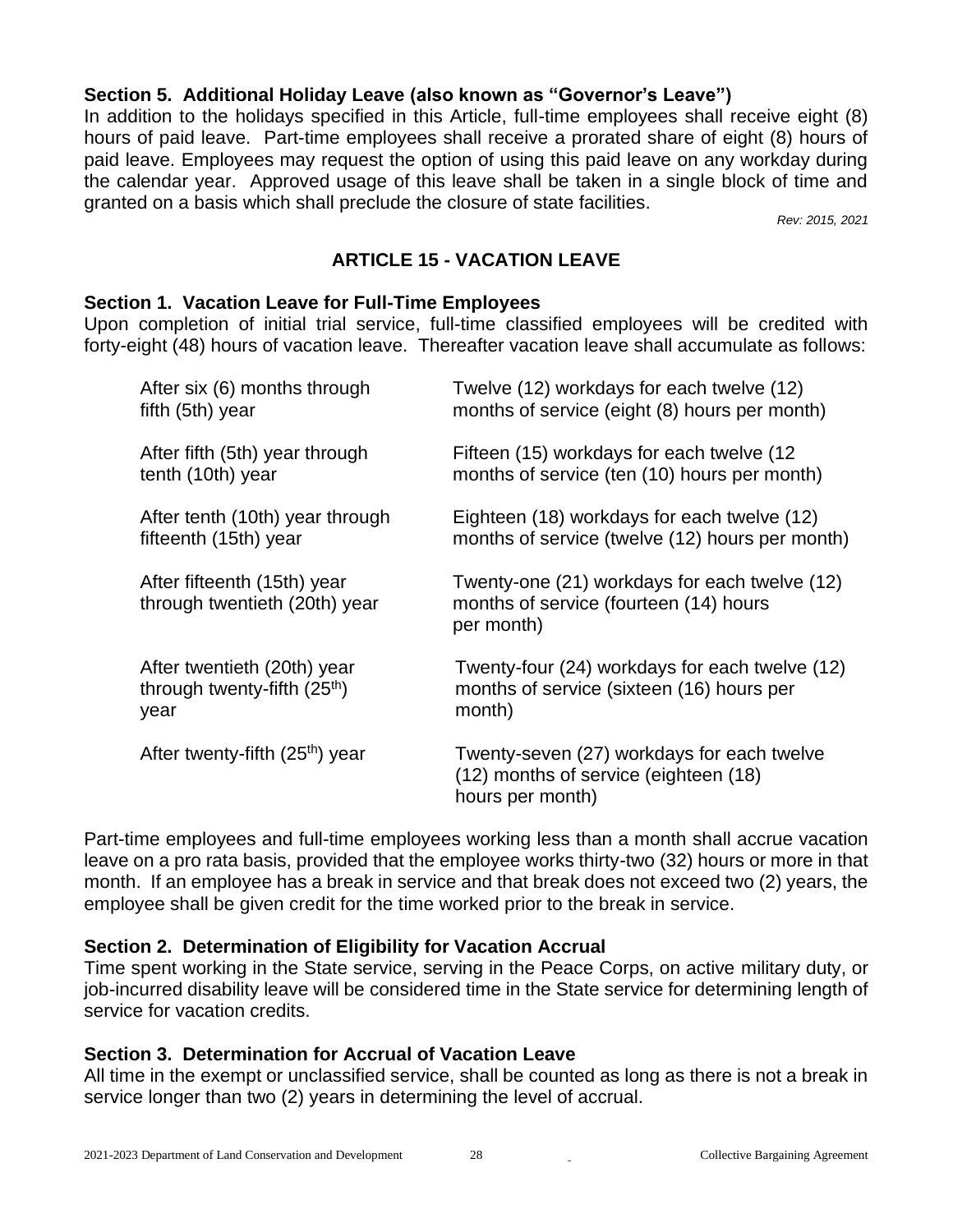# **Section 4. Vacation Leave Payout**

An employee who is laid off, is terminated, or terminates after six (6) full months of State service shall be paid upon separation for accrued vacation time except as provided to offset for damages or misappropriation of State property or equipment. Employees on military leave of absence may request payment for accrued vacation.

#### **Section 5. Scheduling of Vacations**

Vacations shall be scheduled at a time mutually acceptable to the Agency and the employee and consistent with the work requirements of the Agency. Employees requesting vacation leaves must make an advanced written request to their supervisor. In situations where prior written authorization is impractical and the leave is less than two (2) days the employee may make a verbal request to their supervisor. Employees shall be able to request forecasted accrued vacation leave. Such leave may only be takin if the accrued vacation leave is accrued by the date the leave is to be used.

Supervisory approval must be received prior to the employee taking leave. Vacation leave may be taken in increments smaller than eight (8) hours.

#### **Section 6. Vacation Accrual**

Vacation hours may accumulate to a maximum of three hundred fifty (350) hours; however, in the event of layoff, resignation, retirement or termination any unused vacation up to three hundred (300) hours will be paid to the employee. When an employee notifies the Agency they plan to separate from Agency service within the next two (2) calendar months, and the employee has at the time of such notice more than three hundred (300) hours of accrued vacation hours, the Agency and employee will work together to find a mutually agreeable time for the employee to take time off to reduce accrued vacation hours down to the three hundred (300) hours. An appointing authority may authorize cash payment of forty (40) hours, upon determining that granting of vacation leave is not appropriate. The designated supervisor must document the denial of the vacation leave request. Cash payout for accrued vacation leave must not be granted more than once in each fiscal year.

# **Section 7.**

Compensation for use of accrued vacation shall be at the employee's prevailing straight time rate of pay.

#### **Section 8.**

In the event of an employee's death, all monies due them for accrued vacation and salary shall be paid as provided by law, unless otherwise designated in writing by the employee.

#### **Section 9.**

If the Agency cancels an approved vacation within one hundred-twenty (120) days of the approved vacation and the employee loses unrecoverable deposits as a result of the cancellation, the Agency shall reimburse the employee for their loss. The Agency may require documentation of the unrecoverable deposits.

#### **Section 10. Vacation Cashout.**

In addition to Article 15, Section 6 of the Agreement, employees may cash out up to forty (40) hours of accrued vacation hours each State fiscal year under the following conditions: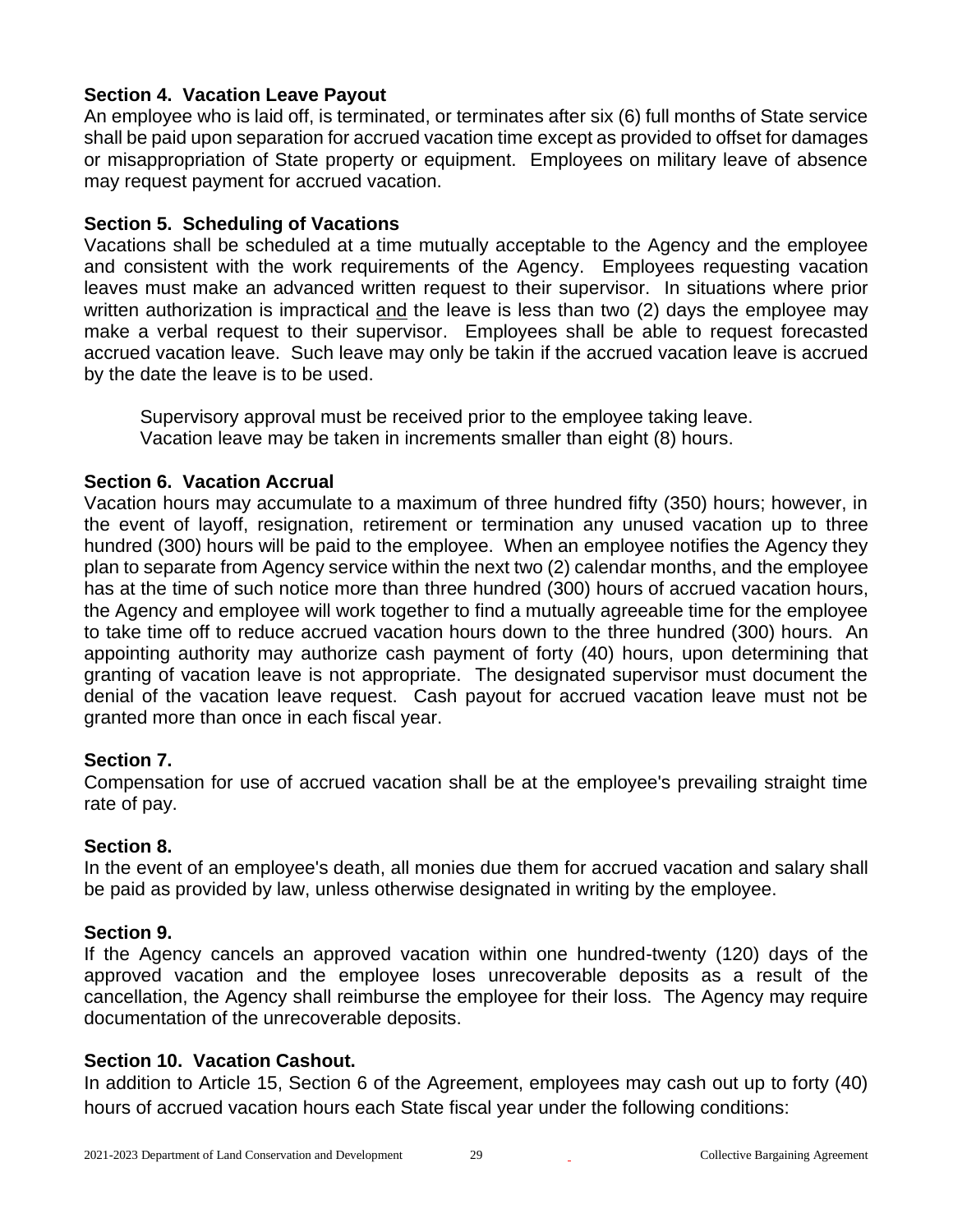- A. Employees must have regular status at the time of the request;
- B. Employees shall receive payment within thirty (30) days from the date of their cash out request made through the human resources information system.
- C. After cash out, employees must have in their leave balance at least sixty (60) hours of accrued vacation leave hours;
- D. Payment shall be the employee's straight time rate of pay;
- E. Employees on unprotected leave without pay at the time the payment is requested are not eligible to cash out accrued vacation hours.

*Rev: 2017, 2019, 2021*

# **ARTICLE 16 - SICK LEAVE**

# <span id="page-29-0"></span>**Section 1. Accrual Rate of Sick Leave With Pay Credits**

Full-time employees shall accrue eight (8) hours of sick leave with pay credits for each full month worked. Employees who work less than the full month but at least thirty-two (32) hours during the month shall accrue sick leave with pay on a pro rata basis for the month.

# **Section 2. Eligibility for Sick Leave With Pay**

Employees shall be eligible for sick leave with pay immediately upon accrual.

# **Section 3. Determination of Service for Sick Leave With Pay**

Actual time worked and all leave with pay shall be included in determining the pro rata accrual of sick leave credits each month, provided that the employee works thirty-two (32) hours or more in that month.

# **Section 4. Use of Sick Leave With Pay**

Employees who have earned sick leave credits shall be eligible for sick leave for any period of absence from employment which is due to the employee's illness, bodily injury, disability resulting from pregnancy, necessity for medical or dental care, attendance at an employee assistance program, exposure to contagious disease, attendance upon members of the employee's or the employee's spouse's immediate family or the equivalent of each for domestic partners (parents, wife, husband, children, foster children, brother, sister, grandmother, grandfather, grandchildren, father-in-law, mother-in-law, son-in-law, daughter-in-law, or another member of the immediate household) where employee's presence is required because of illness or death in the immediate family of the employee or the employee's spouse. The Employee has the duty to make other arrangements, within a reasonable period of time, for the attendance upon children or other persons in the employee's care. Certification of an attending physician or practitioner may be required by the Agency to support the employee's claim for sick leave, if the employee is absent in excess of five (5) days, or if the Agency has reason to believe that the employee is abusing sick leave privileges. The Agency may also require such certificate from an employee to determine whether the employee should be allowed to return to work where the Agency has reason to believe that the employee's return to work would be a health hazard to either the employee or to others.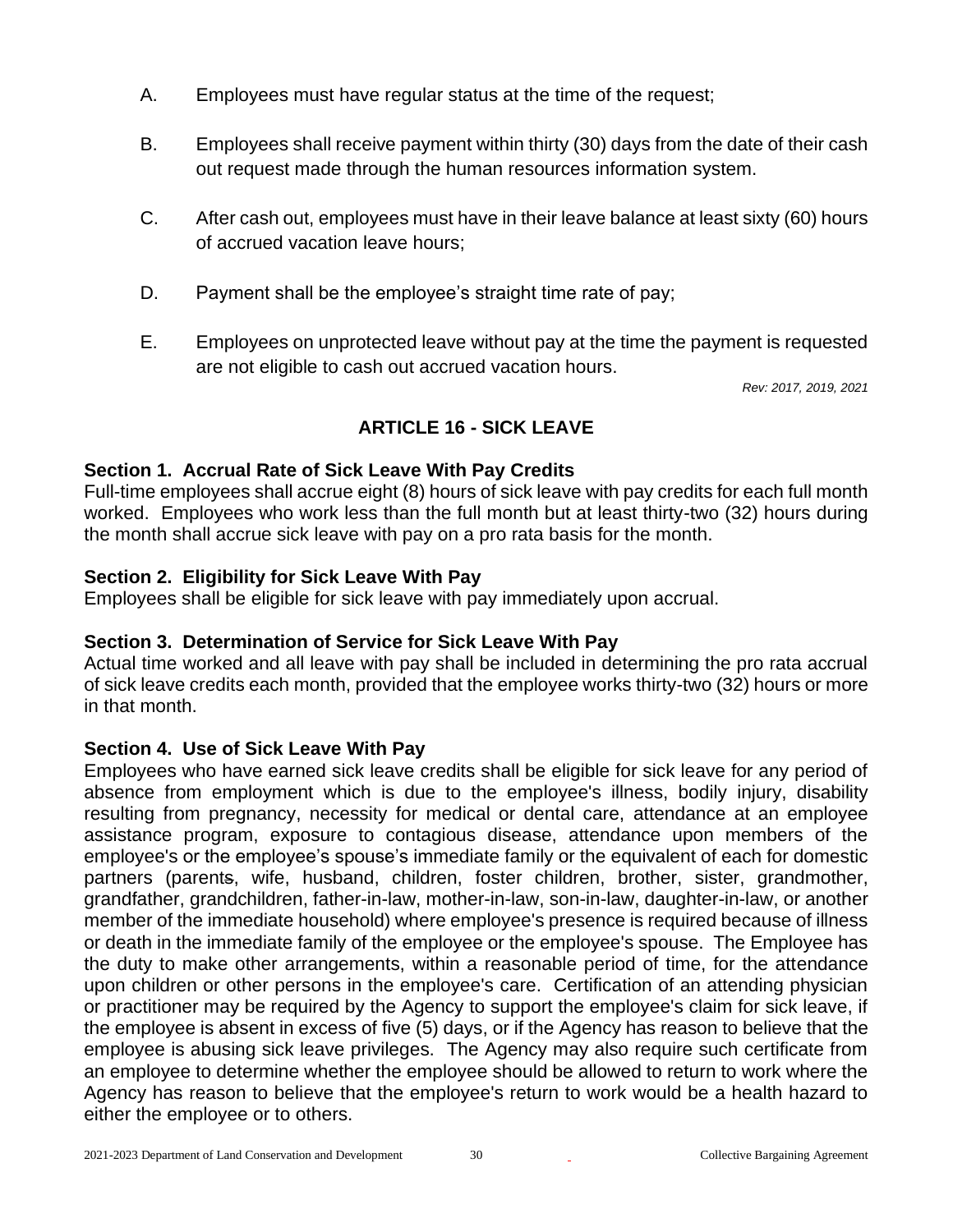# **Section 5. Sick Leave With Pay on Termination**

Compensation for accrued sick leave shall not be paid to an employee on termination for any reason.

#### **Section 6. Restoration of Sick Leave Credits**

Employees who have been separated from the State service and return to a position within two (2) years shall have unused sick leave credits accrued during previous employment restored.

#### **Section 7. Worker's Compensation Payments**

Salary paid for a period of sick leave resulting from a condition incurred on the job and also covered by Workers' Compensation, shall be equal to the difference between the Workers' Compensation for lost time and the employee's regular salary rate. In such instances, prorated charges will be made against accrued sick leave. An employee who has exhausted earned sick leave shall have the option to use accumulated compensatory time and vacation leave during the period in which Workers' Compensation is being received, and the salary paid for such a period shall be equal to the difference between the Workers' Compensation for lost time and the employee's regular salary rate. In such stances, prorated charges will be made against accrued vacation and/or compensatory time

#### **Section 8. Sick Leave Without Pay**

**Job-incurred Injury/Illness**: After earned sick leave has been exhausted, the Agency shall grant sick leave without pay for any job-incurred injury or illness for a period which shall terminate upon demand by the employee for reinstatement accompanied by a certificate issued by a duly licensed attending physician and/or practitioner that the employee is physically and/or mentally able to perform the duties of that position. No compensatory time, vacation time, or other accumulated time shall be deducted from the employee's time unless directed by the employee in writing. If such direction is not given by the employee, leave without pay shall be granted. Any cost associated with the supplying of a certificate concerning a job-incurred injury or illness that is not covered by Workers' Compensation benefits shall be borne by the Agency.

**Non-Job Incurred Injury/Illness:** After earned sick leave has been exhausted, the Agency may grant sick leave without pay for any non-job-incurred injury or illness. The Agency may require that the employee submit a certificate from the attending physician or practitioner in verification of disability. Any cost associated with the supplying of a certificate concerning a nonjob-incurred injury or illness shall be borne by the employee. In the event of a failure or refusal to supply such a certificate, or if the certificate does not clearly show sufficient disability to preclude that employee from the performance of duties, such sick leave may be canceled and the employee's service terminated.

#### **Section 9. Transfer of Sick Leave**

An employee shall have all of their accrued sick leave credits transferred when the employee is transferred to the Agency from a different State agency. An employee shall have all of their accrued sick leave credits transferred when the employee is transferred to a different State agency if allowed by that agency's rules or Collective Bargaining Agreement.

#### **Section 10. Donated Leave**

A regular status employee may request and be eligible to receive donated leave under either of the following circumstances: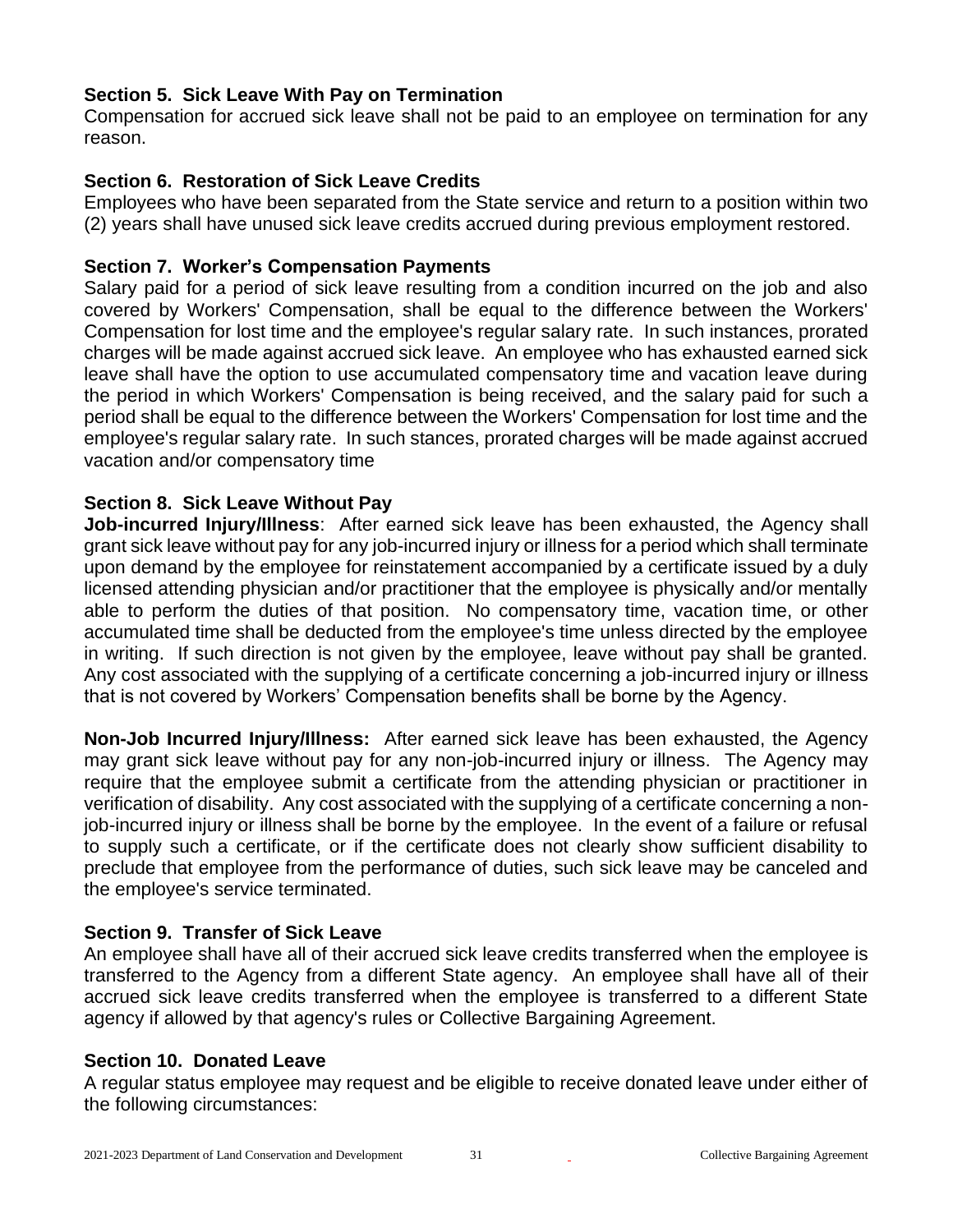- 1. To recover from or seek treatment for a serious health condition that is expected to continue for at least fifteen (15) consecutive calendar days after an employee has used all accumulated leave; and for which the employee's primary care physician has certified in writing the total absence is expected to last at least thirty (30) consecutive calendar days or;
- 2. To care for or seek treatment for a family member with a serious health condition which is expected to continue for at least fifteen (15) consecutive calendar days following the employee's exhaustion of accumulated leave and the total absence is expected to last at least thirty (30) consecutive calendar days based on the family member's primary care physician medical certification. (See Section 4 for definition of "family member").
	- i. Donated leave may be taken on an intermittent basis for the same condition only after an employee has met the initial eligibility criteria listed in circumstances 1 or 2 above.
	- ii. Transfer of accumulated vacation leave, compensatory time, or both and utilization of such leave will be subject to the following:
		- **A.** Employees on Workers' Compensation may not participate as either donors or recipients.
		- **B.** Leave donated shall be posted to the Donee's sick leave account only as needed. If leave donated exceeds the total amount of leave needed, the excess leave remains in the donor's accrued leave balance.
		- **C.** All donations must be made in whole hour increments. All hours of leave donated will be converted to the hourly rate of the donor and then applied to the Donee's account at their hourly rate.
		- **D.** To donate to a specific employee in a different Agency, the employee (donor) must submit a written request to their appointing authority/designee. The appointing authority or designee from both the donor's and recipient's agencies may authorize the transfer of donated leave between agencies, subject to restrictions on the use of dedicated funding sources and/or other legitimate business reasons.

*Rev: 2015*

# **ARTICLE 17 - OTHER LEAVES**

# <span id="page-31-0"></span>**Section 1. Leaves With Pay**

#### **A. Personal Leave.**

All employees after completion of initial trial service shall be entitled to receive personal leave days in the following manner:

- **1.** All full-time employees shall be entitled to twenty-four (24) hours of personal leave with pay each fiscal year;
- **2.** Part-time, seasonal and job share employees shall be granted such leave in a prorated amount of twenty-four (24) hours based on the same percentage or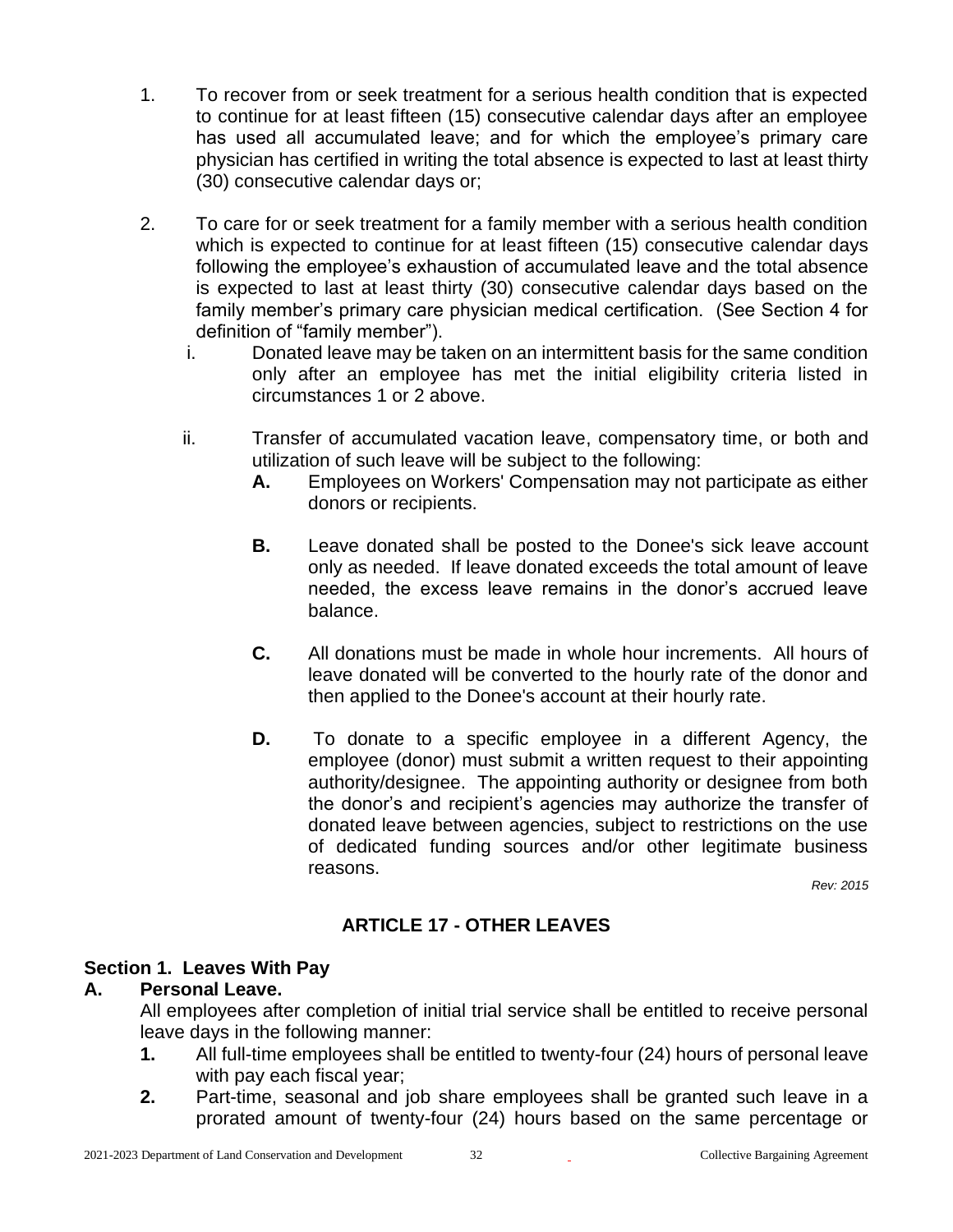fraction of month they are hired to work, or is subsequently formally modified, provided it is anticipated that they will work 1,040 hours during the fiscal year.

Should any employee fail to work 1,040 hours for the fiscal year, the value of personal leave time used may be recovered from the employee.

Personal leave shall not be cumulative from year to year nor is any unused leave compensable in any other manner.

Such leave may be used by an employee for any purpose they desires and may be taken at times mutually agreeable to the Agency and the employee.

#### **B. Service With A Jury**

An employee shall be granted leave with pay for service with a jury. The employee may keep any money paid by the court for serving on a jury. The Agency reserves the right to petition for removal of the employee from jury duty if, in the Agency's judgment, the operating requirements of the Agency would be hampered.

#### **C. Military Training Leave**

An employee who has served with the State of Oregon or its counties, municipalities or other political subdivisions for six (6) months or more immediately preceding a request for paid military training leave, and who is a member of the National Guard or any reserve components of the armed forces of the United States is entitled to fifteen (15) days or one hundred and twenty (120) hours of paid military leave per federal fiscal year, unless a greater number of days if provided by law. In no event may an employee receive more than the number of days provided by law.

Military leave shall be granted in accordance with applicable Law and state policy. In addition, employees shall be allowed to utilize paid military leave for travel to and from their place of duty and for the time spent on militarily obligated status or military duty regardless of the length of their military status or duty.

Subject to supervisory approval, employees may be allowed to voluntarily adjust their shifts to accommodate military duty.

#### **D. Test and Interview Leave**

Unless such leave shall hinder the efficiency of the employee's work unit, an employee may request and have approved test and/or interview leave as defined below.

An employee shall be allowed appropriate time off with pay to take tests related to promotional opportunities within the Agency. Additionally, up to two (2) hours with pay shall be allowed for an interview for a position with another State agency, or a position within the Agency.

#### **E. Bereavement Leave**

**1.** Notwithstanding the hardship or sick leave eligibility criteria in the agreement, employees shall be eligible for a maximum of twenty four (24) hours of paid bereavement leave per event of an immediate family member which shall be prorated for part time employees. The Agency may request documentation.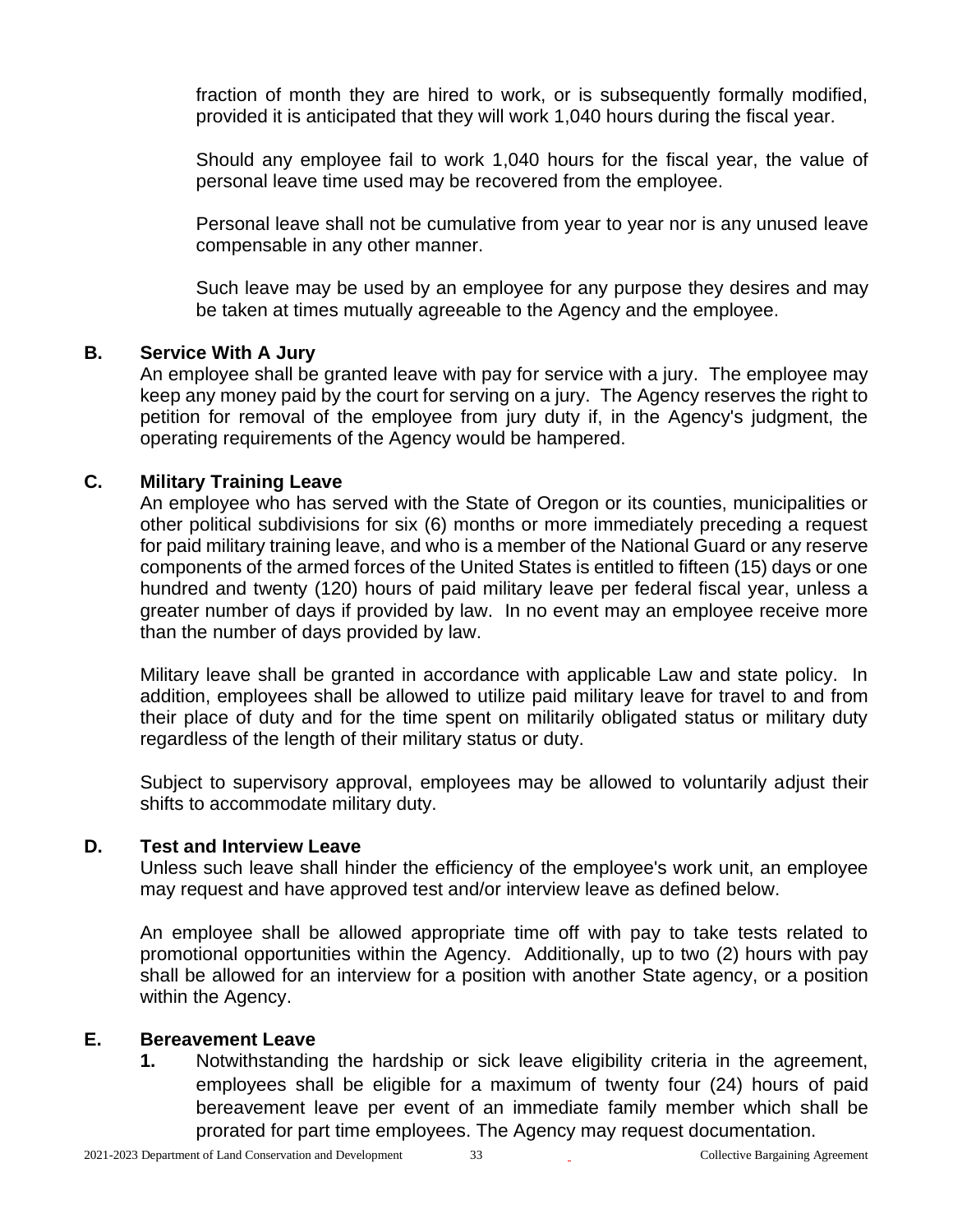- **2.** For employees that qualify for OFLA bereavement leave, paid bereavement leave under this agreement shall run concurrently with OFLA bereavement leave.
- **3.** After OFLA eligible leave for bereavement leave is exhausted, if additional leave is needed, an employee may, with prior authorization, use any accrued leave or leave without pay at the option of the employee for a period of absence from employment to discharge the customary obligations arising from a death in the immediate family or employee's spouse.
- **4.** Regular and trial service employees may be eligible to receive up to forty (40) hours of donated leave, to be used consecutively. The employee must exhaust all available accrued leave to qualify to receive hardship leave.
- **5.** For purposes of this article, 'immediate family' shall include:
	- \* the employee's or the employee's spouse 's parent (includes one who stood in loco parentis (in place of a parent) when the employee was a child);
	- \* spouse;
	- \* child (and child's spouse) (includes a child for whom the employee stood in loco parentis and includes step child from a previous marriage);
	- \* sibling;
	- \* grandparent;
	- \* grandchild;
	- \* aunt or uncle;
	- \* niece or nephew;
	- \* or the equivalent of each of the above for domestic partners, or another member of the immediate household.

Note: Immediate family shall include the current in-laws and step family members who qualify per the above list.

# **F. Pre-Retirement Counseling Leave**

- 1. Employees shall be granted up to twenty-eight (28) hours leave with pay to pursue bona fide pre-retirement counseling programs. Employees shall request the use of leave provided in this Section at least five (5) days prior to the intended date of use.
- 2. Authorization for the use of pre-retirement shall not be withheld unless the Agency determines that the use of such leave shall hinder the efficiency of the employee's work unit.
- 3. When the date requested for pre-retirement leave cannot be granted for the above reason, the Agency will work with the employee to find an alternate date.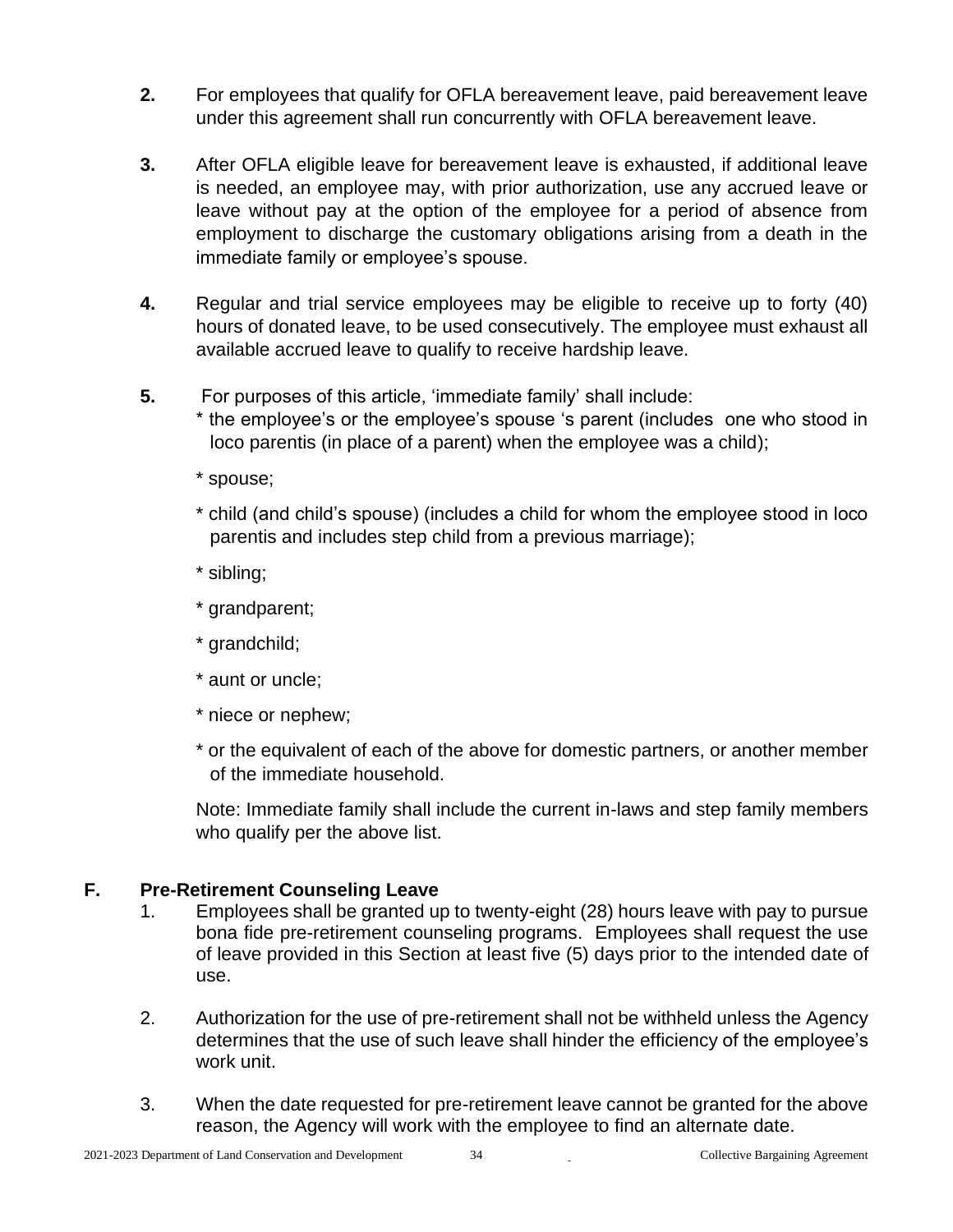4. The leave discussed under this Section may be used to investigate and assemble the employee's retirement program, including PERS, Social Security, Insurance, and other retirement income.

# **Section 2. Leaves Without Pay**

#### **A. Military Leave Without Pay**

An employee in the State service shall be entitled to a military leave of absence without pay during a period of service with the armed forces of the United States. However, such reduction in salary will not be made for an FLSA-exempt employee on temporary military leave except for full workweek increments where such leave causes an absence of one (1) or more full workweeks. They shall, upon honorable discharge from such service, be returned to a position in the same class as their last held position, at the salary rate prevailing for such class, without loss of seniority or employment rights. Employees shall make application for reinstatement within ninety (90) days and shall report for duty within six (6) months following separation from active duty. Failure to comply may terminate military leave. If it is established that they is not physically qualified to perform the duties of their former position by reason of such service, they shall be reinstated in other work that they is able to perform at the nearest appropriate level of pay of their former class. An employee voluntarily or involuntarily seeking military leave without pay to attend service school shall be entitled to such leave during a period of active duty training. Military leaves of absence without pay shall be granted in compliance with the Veterans' Reemployment Rights Law, Title 38 USC Chapter 43.

#### **B. Court Appearance Leave Without Pay**

An employee may request and shall be granted leave without pay for the time required to make an appearance as a plaintiff or defendant in a civil or criminal court proceeding that is not connected with the employee's officially assigned duties. However, such reduction in salary will not be made for an FLSA-exempt employee to testify in a court or at a deposition except for full workweek increments where such testimony causes an absence of one (1) or more full workweeks.

#### **C. Employee Leave**

In instances where the Agency will not be hindered by the temporary absence of an employee, the employee may be granted a leave of absence without pay, or educational leave without pay, for up to one (1) year, subject to Agency approval.

#### **D. Unauthorized Absence**

Unauthorized leave from duty shall be deemed to be without pay and may be grounds for disciplinary action by the Agency. Employees may be allowed to cover such absences with accrued vacation time or compensatory time if extenuating circumstances existed. Any employee who is absent for five (5) consecutive workdays without authorized leave shall be deemed to have resigned unless prevented from notifying the Employer due to circumstances beyond their control.

#### <span id="page-34-0"></span>**E. Family Medical Leave and Parental Leave**

The Agency agrees to abide by all federal and State statutes dealing with these leaves of absence.

*Rev: 2015, 2017,2019, 2021*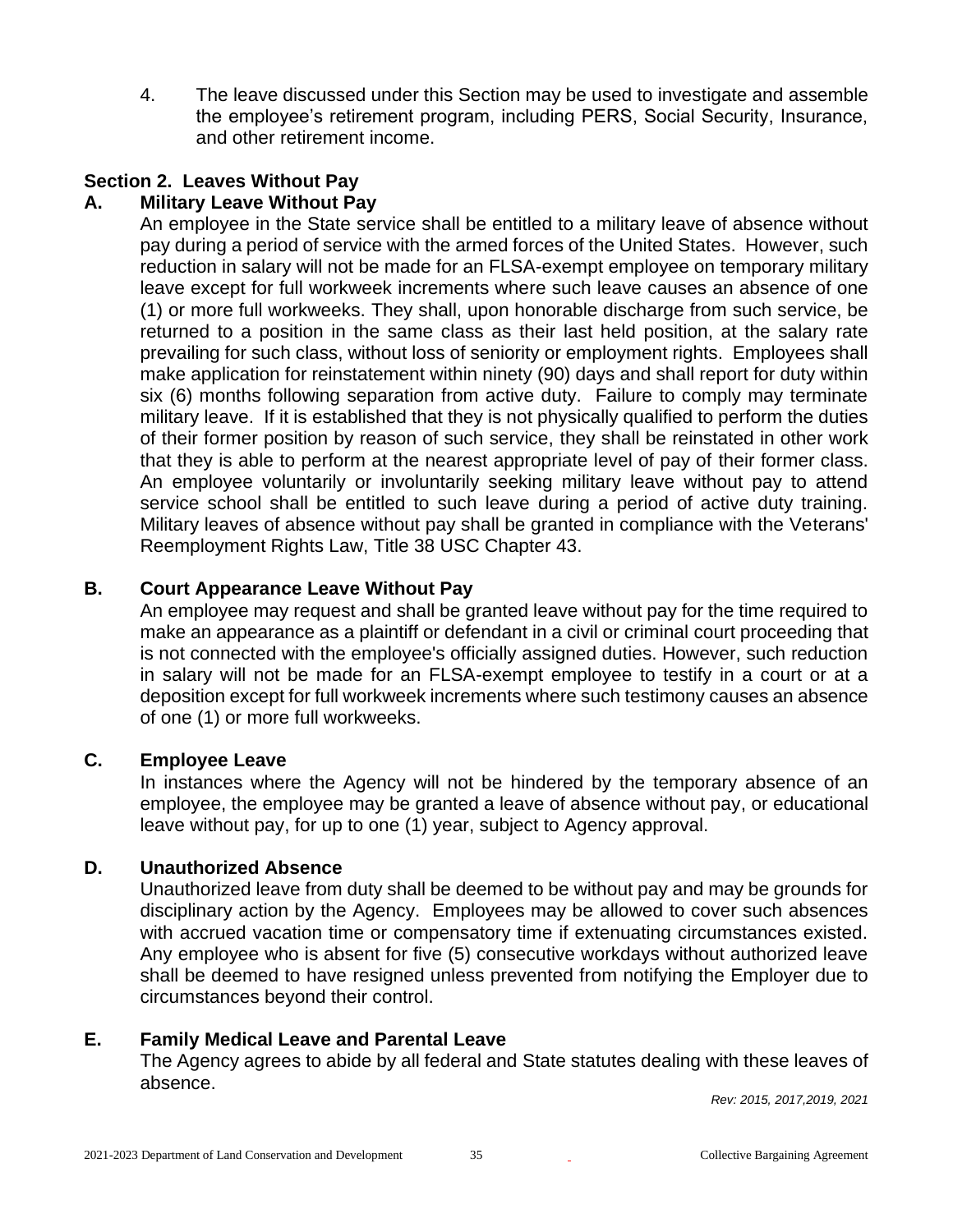# **ARTICLE 18 - SALARY ADMINISTRATION**

#### **Section 1. Step Salary Increase (Commonly known as Step Increases)**

Step salary increases shall be granted upon recommendation of the employee's immediate supervisor and approval of the appointing authority.

Employees granted step salary increases upon:

- **A.** Completion of the initial twelve (12) months of service.
- **B.** Completion of six (6) months of service following promotion.
- **C.** Annual periods after A or B above until the employee has reached the top of the salary range.

#### **Section 2. Withholding of Step Salary Increase**

The immediate supervisor shall give written notice to an employee of withholding of a step salary increase at least thirty (30) days prior to the eligibility date, including a statement of the reason(s) it is being withheld.

#### **Section 3. Salary on Demotion**

When an employee demotes into a job classification with a lower salary range, the salary shall be determined as follows:

- **A.** If the employee's salary prior to demotion corresponds to a pay rate in the new classification, the employee will be maintained at the step equal to their former salary rate.
- **B.** If the employee's former salary rate was higher than any rate in the new salary range, the employee shall enter the new classification at the top of the new range. Employees demoting in lieu of layoff will maintain their predemotion rate of pay through the life of this Agreement.
- **C.** If the employee's former salary rate was lower than lowest salary rate in the new classification, the employee will enter the new classification at the lowest step in their new salary range.

#### **Section 4. Salary on Promotion**

An employee shall be given an increase to no less than the next higher rate in the new salary range effective on the date of promotion.

#### **Section 5. Salary on Lateral Transfer**

An employee's salary and Benefit Service Date shall remain the same when transferring from one position to another which has the same salary range.

#### **Section 6. Salary on Reinstatement**

An agency employee who is being reinstated to their previous classification after the completion of their limited duration assignment within the agency will be placed at the salary rate in their original classification that they would have reached had they not accepted the limited duration assignment.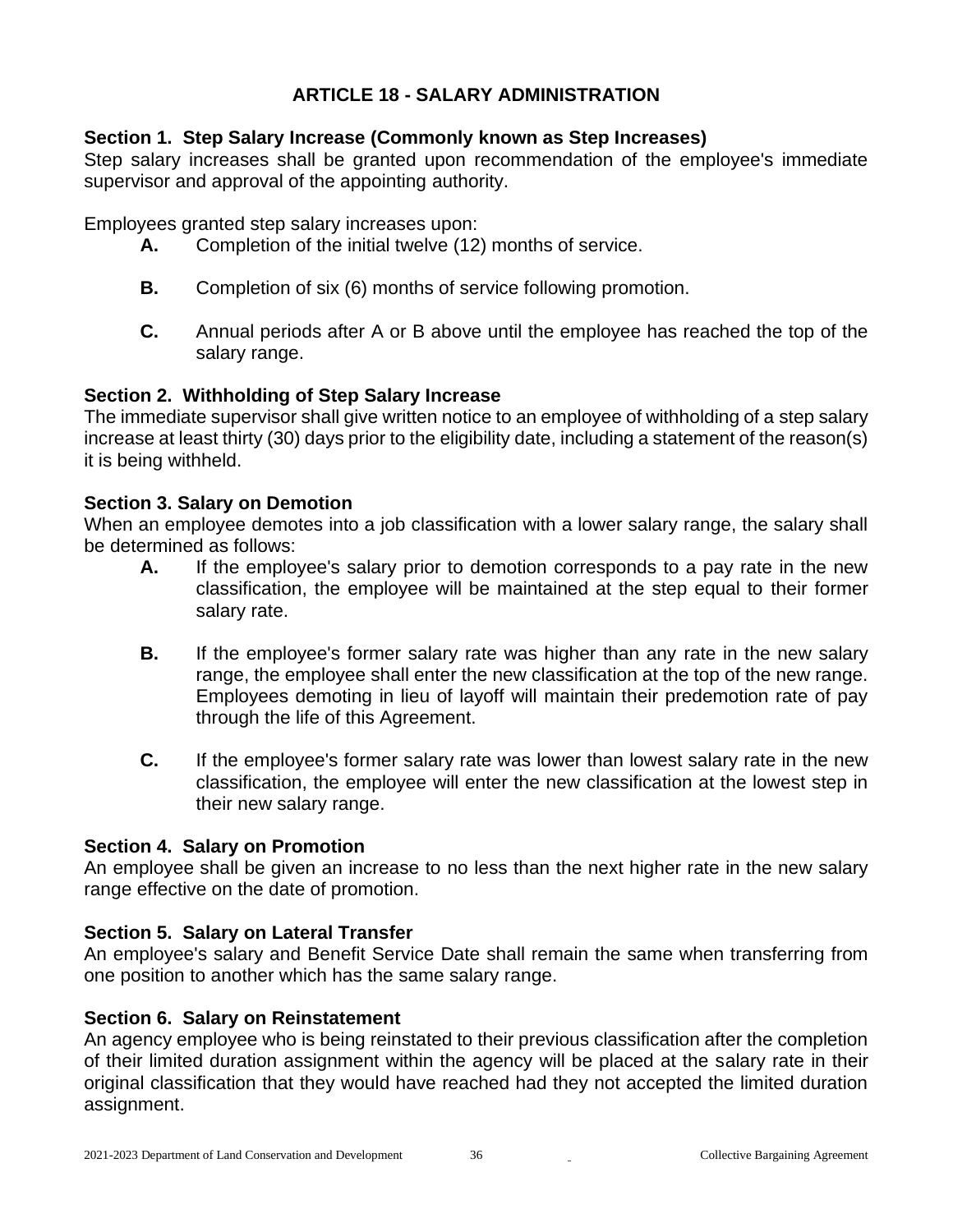# **Section 7. Effect of Break in Service**

When an employee separates from the Agency and subsequently returns to the Agency, except as a temporary employee, the employee's previous salary eligibility date shall be adjusted by the amount of break in service.

# **Section 8. Rate of Pay on Appointment from Layoff List**

An employee called back from a return from layoff list to a position in the same class in which the person was previously employed will be paid at the same salary step they received at the time of layoff.

#### **Section 9. Pay Advances**

Pay advances will be given upon request, but in no instances will an employee be given more than three (3) pay advances in any one (1) calendar year (January 1 through December 31). The amount of the advance shall not exceed sixty percent (60%) of the gross pay earned to date in the month, but shall be at least one hundred dollars (\$100.00). Employees may submit requests up to the final monthly payroll cutoff date. Pay advance requests will normally be submitted to the payroll office by the 15th of the month.

*Rev: 2015*

# **ARTICLE 19 - INSURANCE**

#### **Section 1.**

An Employer contribution will be made for each eligible employee who has at least eighty (80) paid regular hours in the month unless required by law.

#### <span id="page-36-0"></span>**Section 2.**

The contribution for eligible participating part-time employees with eighty (80) or more hours paid time for the month the Employer shall contribute a prorated amount of the contribution for fulltime employees unless otherwise required by law. This prorated contribution shall be prorated based on the ratio of paid regular hours to full- time hours to the nearest full percent.

#### **Section 3. Plan Years 2021 through 2023.**

For Plan Years 2021, 2022 and 2023 the Employer will pay ninety-five percent (95%) and the employee will pay five percent (5%) of the monthly premium rate as determined by PEBB. For employees who enroll in a medical plan that is at least ten percent (10%) lower in cost than the monthly premium rate for the highest cost plan available to the majority of employees, the Employer shall pay ninety-nine percent (99%) of the monthly premium for PEBB health, vision, dental and basic life insurance benefits and the employee shall pay one percent (1%).

#### **Section 4.**

If the Collective Bargaining Agreement provides for a COLA with an effective date in the second  $(2<sup>nd</sup>)$  year of a biennium and the difference in the projected increase in the PEBB composite rate for the following calendar year falls below three point four percent (3.4%), then the COLA will be moved up by one (1) full month for each month it is sufficiently funded by the savings. (See LOAs: [PMAC,](#page-59-0) [Part Time Medical Insurance Computation and Subsidy\)](#page-60-0)

*Rev: 2015, 2017,2019, 2021*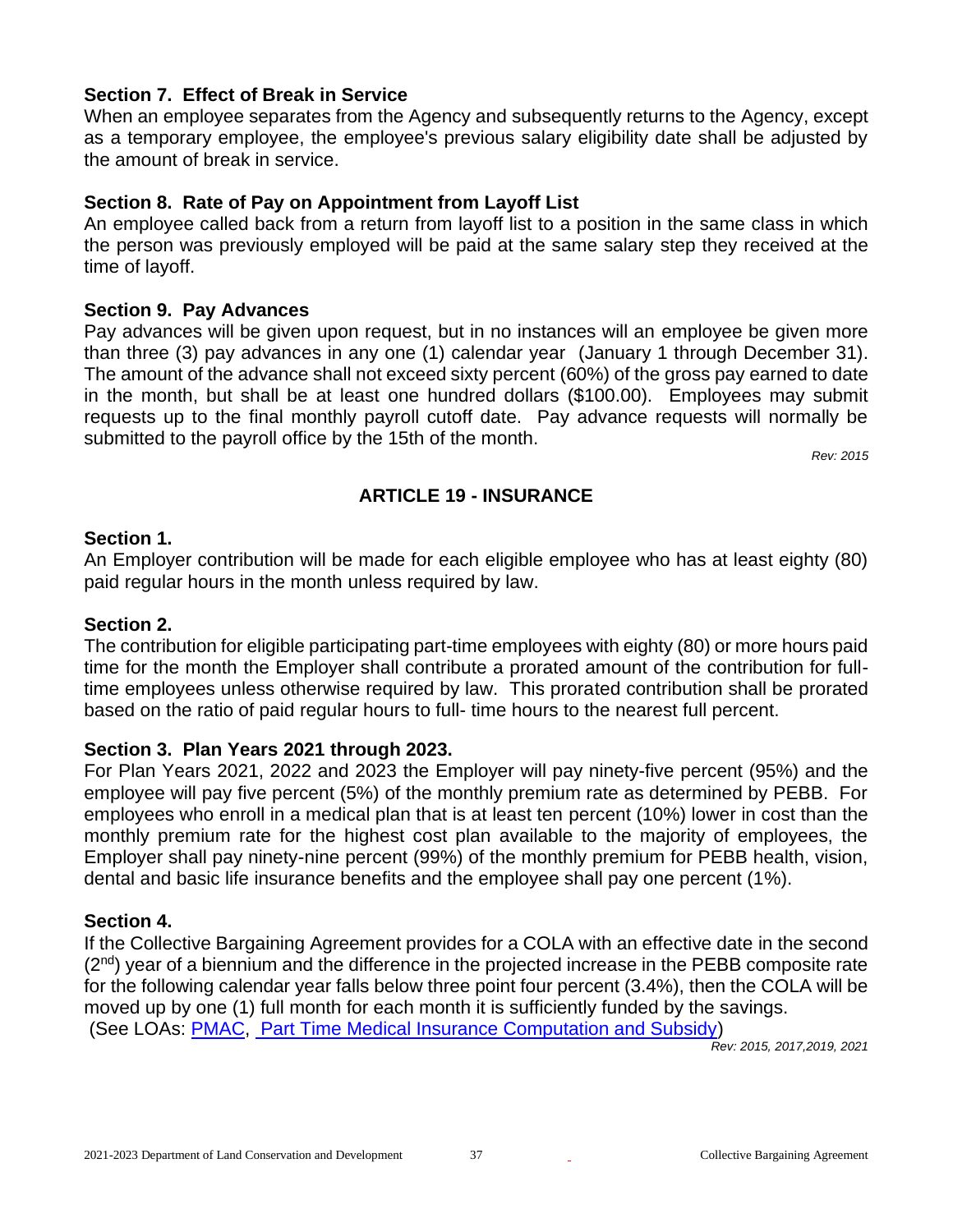# **ARTICLE 20 – LABOR/MANAGEMENT COMMITTEE**

#### **Section 1.**

In order to facilitate communication between the parties and to promote cooperative employer-employee relations, the Employer and AFSCME agree to form a joint Labor/Management Committee which shall meet as necessary to discuss matters of mutual concern.

#### **Section 2.**

The Committee shall be composed of three (3) members appointed by the Union and three (3) members appointed by the Director of the Agency. A quorum will be two (2) members from each side. Normally, no more than two (2) members from Labor and Management will be present at a meeting unless the parties agreed to have all three (3). Representatives from the Department of Administrative Services, Labor Relations Unit, the Union, or other individuals may be invited, who may provide information or act as advisors.

#### **Section 3.**

The Labor/Management Committee shall meet as necessary.

Labor/Management Committee agendas shall be prepared in advance. Items for inclusion on an agenda shall be provided to all members at least five (5) working days in advance of the scheduled meeting. The parties shall attempt to compile a mutually agreeable agenda which will include notice of invited guests. However, if this is not possible, each party may propose up to three (3) items for inclusion on the agenda, one (1) of which is subject to veto by the other party. Vetoed items may be discussed by the Committee and if the Committee agrees, be restored to a future agenda.

Labor/Management meetings shall be conducted in good faith. The parties shall alternate responsibility for chairing the meetings; the chair shall be responsible for preparation and distribution of meeting minutes and agendas. Decision making shall be by consensus.

#### **Section 4.**

The Labor/Management Committee is empowered to make joint recommendations on issues that are brought before it. Such recommendations approved by the Committee shall be presented to the Director for response and/or action. The Director's response shall be in writing and shall be submitted to the Committee and all concerned parties. The Committee is also empowered to resolve questions concerning contract administration where there is no active grievance.

The Labor/Management Committee is not empowered to contravene any provision of the Agreement, enter into any letter of agreement, negotiate, or resolve an active grievance concerning the interpretation or application of any provision of this Agreement.

No discussion or review of any matter by the Labor/Management Committee shall forfeit or affect the time frames of the Grievance Procedure Article of this Contract.

#### **Section 5.**

At the conclusion of each calendar year, the parties shall discuss the Labor/Management Committee concept and shall determine whether to continue, modify or terminate it.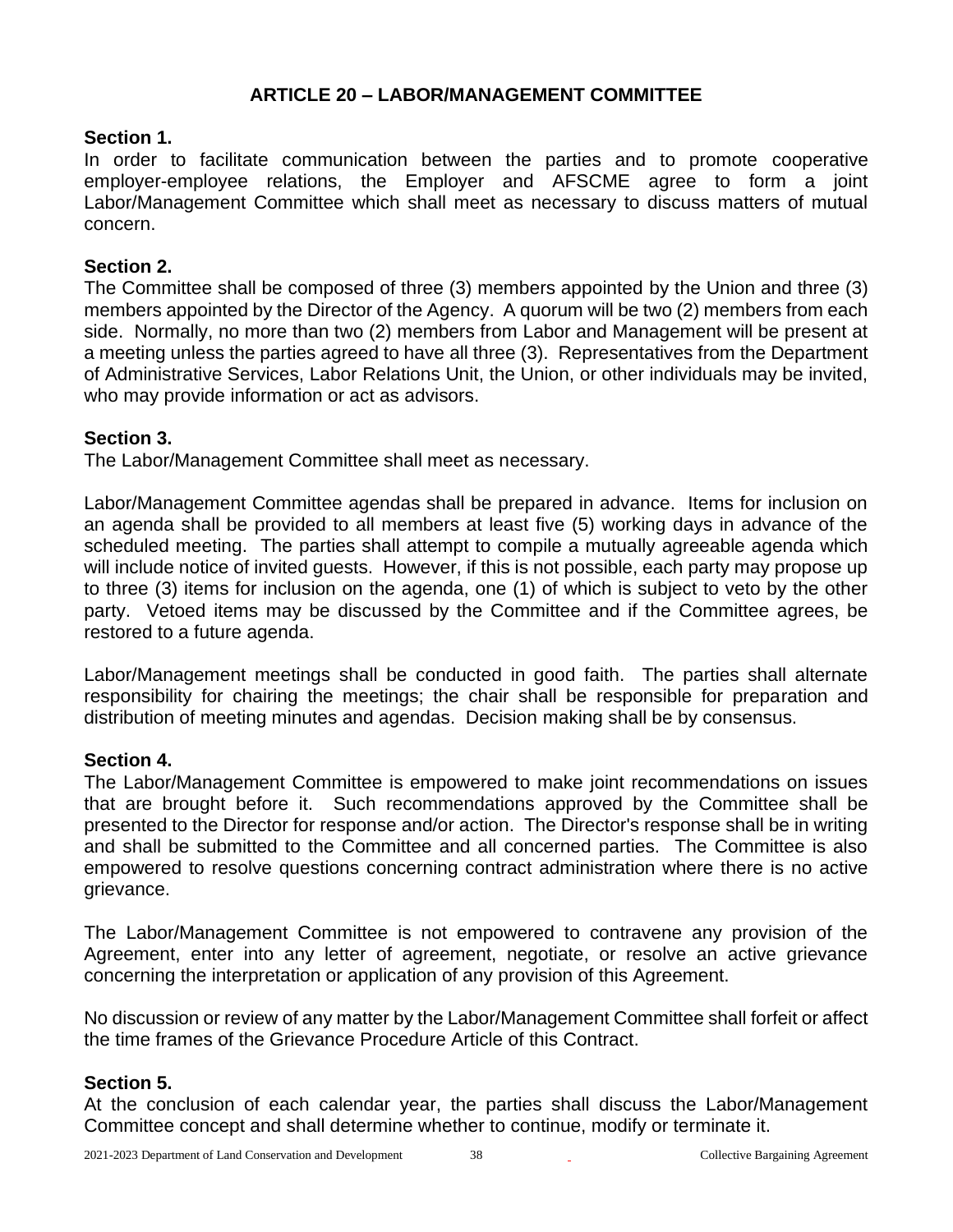Labor/Management training offered by the Employer shall be provided to no more than three (3) Department of Land Conservation and Development Union Representatives at no cost.

### **Section 6.**

In recognition of the Agency's ongoing need to maintain the skill and knowledge level of its employees, and AFSCME's commitment to the promotion of careers in public service, the Agency and Union agree that the Labor/Management Committee will address educational issues and shall be responsible for activities aimed at promoting the common goals of the parties in the area of staff development and education.

# **ARTICLE 21 - WAGES**

# **Section 1. PERS Pickup**

Effective February 1, 2019 compensation plan salary rates for PERS participating members shall be increased by six and ninety five one hundredths percent (6.95%). At that time bargaining unit employees will begin to make their own six percent (6%) contributions to their PERS account or the Individual Account Program as applicable. Employees' contributions shall be treated as 'pretax' contributions pursuant to Internal Revenue Code Section 414(h)(2).

# **Section 2. Cost of Living Adjustment**

- A. Effective December 1, 2021 or on the first of the month following receipt of an interest arbitration award whichever is later, all pay rates will be increased by two and five tenths percent (2.5%) but not less than eighty-five dollars (\$85.00) per month (prorated for pat time employees).
- B. Effective December 1, 2022 or first of the month following receipt of an interest arbitration award whichever is later, all pay rates will be increased by three and one tenth percent (3.1%) but not less than one hundred dollars (\$100.00) per month (prorated for part time employees).

#### **Section 3. Selective Salary Adjustment**

| Class # | <b>Classification Title</b> | From To |    |
|---------|-----------------------------|---------|----|
| 0102    | <b>Office Assistant 2</b>   |         | 10 |

All other classifications under the AFSCME Central Table that receive a salary range increase will be reviewed and negotiated consistent with standard practices. All AFSCME classifications that are part of a classification study negotiated at other bargaining units will be included.

Effective July 1, 2021 or the first of the month following ratification of the local agreement whichever is later, all employees will retain their current salary rate in the new range except that employees whose current rate is below the first step of the new range shall be moved to the first step in the new range and a new salary eligibility date what would be twelve (12) months from the effective date of the selective salary adjustment will be assigned. For an employee whose rate is within the new salary range but not at a corresponding step, the employee's salary shall be adjusted to the next higher rate closest to the employee's current salary rate.

*Rev: 2015, 2017, 2019, 2021*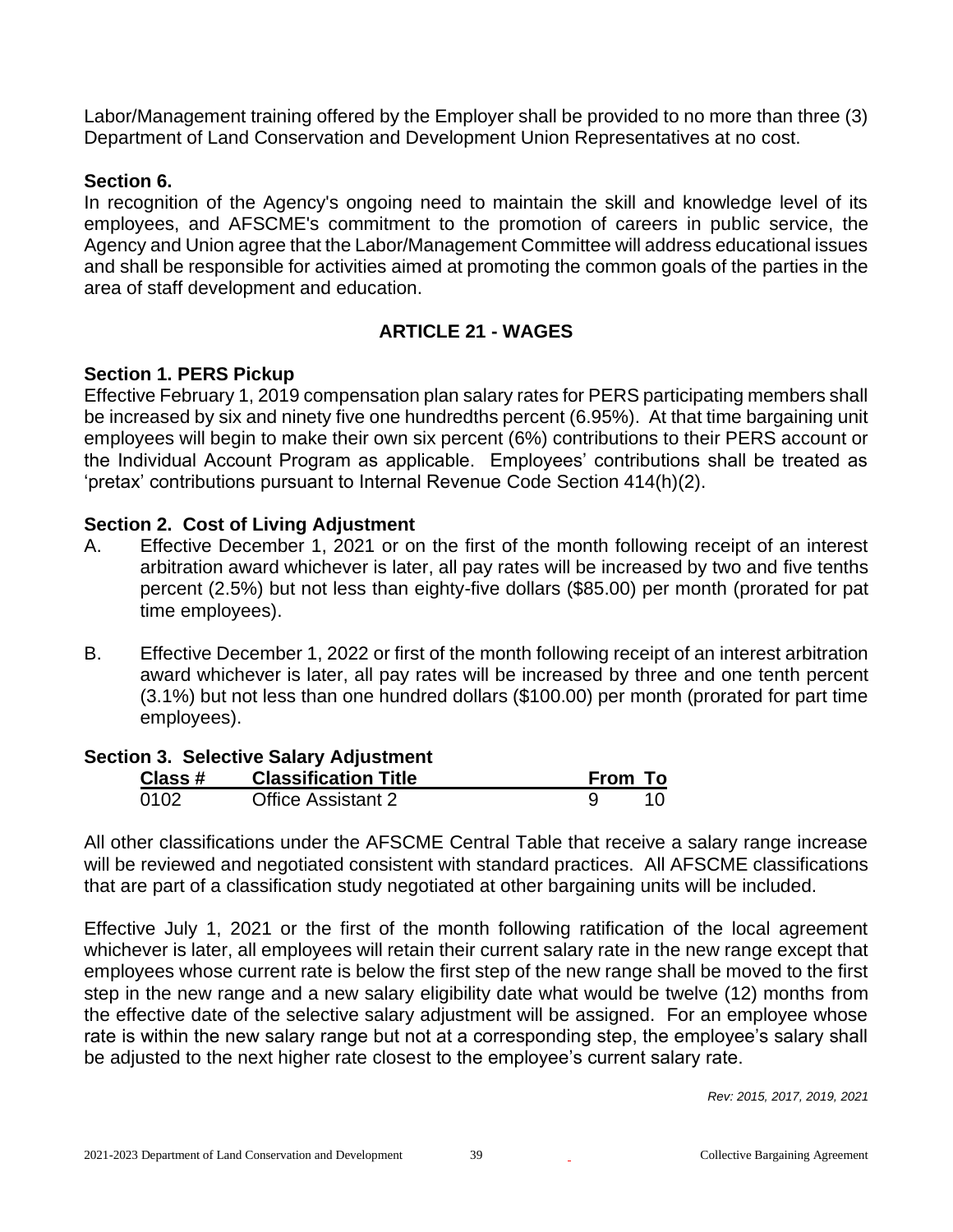# **ARTICLE 22 - TRAVEL, MILEAGE AND MOVING EXPENSE REIMBURSEMENTS**

# **Section 1. Travel and Mileage Allowance**

Reimbursements and procedures will be in accordance with Oregon Accounting Manual, and it successors. Changes in this policy will be automatically incorporated into this contract article.

### **Section 2.**

When the employee is required by the agency to travel, the actual travel time shall be considered time worked. Where required travel is outside an employee's regular work hours (excluding normal commuting time), the employer may temporarily modify the employee's weekly schedule without daily overtime or schedule change penalty.

# **Section 3. Moving Expenses**

Reimbursements and procedures will be in accordance with the Department of Administrative Services, Chief Human Resource Office Policy, and its successors. Changes in this policy will be automatically incorporated into this contract Article.

# **ARTICLE 23 - POSITION DESCRIPTIONS/CLASSIFICATIONS/WORK OUT OF CLASS**

# **Section 1.**

Position descriptions shall be in writing and will delineate the specific duties assigned to the position. A dated copy of the position description shall be given to the employee upon assumption of the position and at such time as the position description is amended.

An employee's position description will be subject to annual review by the employee and the employee's immediate supervisor.

Nothing contained herein shall compromise the right or responsibility of the Agency to assign work consistent with class specifications.

# **Section 2. Work Out of Classification**

When the Agency gives an employee a written change in assignment, and the change in assignment involves the major distinguishing duties of a higher classification and lasts for five (5) or more consecutive work days, that employee shall be paid at what would be the next higher salary step or the first step of the higher salary range, whichever is greater.

When such assignments are made to work out of classification for five (5) or more consecutive work days, the employee shall be compensated for all hours worked beginning from the first day of the assignment and for the full period of that particular assignment.

#### **Section 3. Underfill**

Any employee who is underfilling a position shall be informed in writing, with a copy to the Union, that they is an underfill, the reasons for the underfill, and the requirements necessary for the employee to qualify for reclassification to the position's allocated level. Upon meeting the requirements for the allocated level of the position, the employee will be reclassified.

#### **Section 4. Developmental Assignments**

An employee performing duties out of class for training or developmental purposes shall be informed in writing of the purpose and length of the assignment during which there shall be no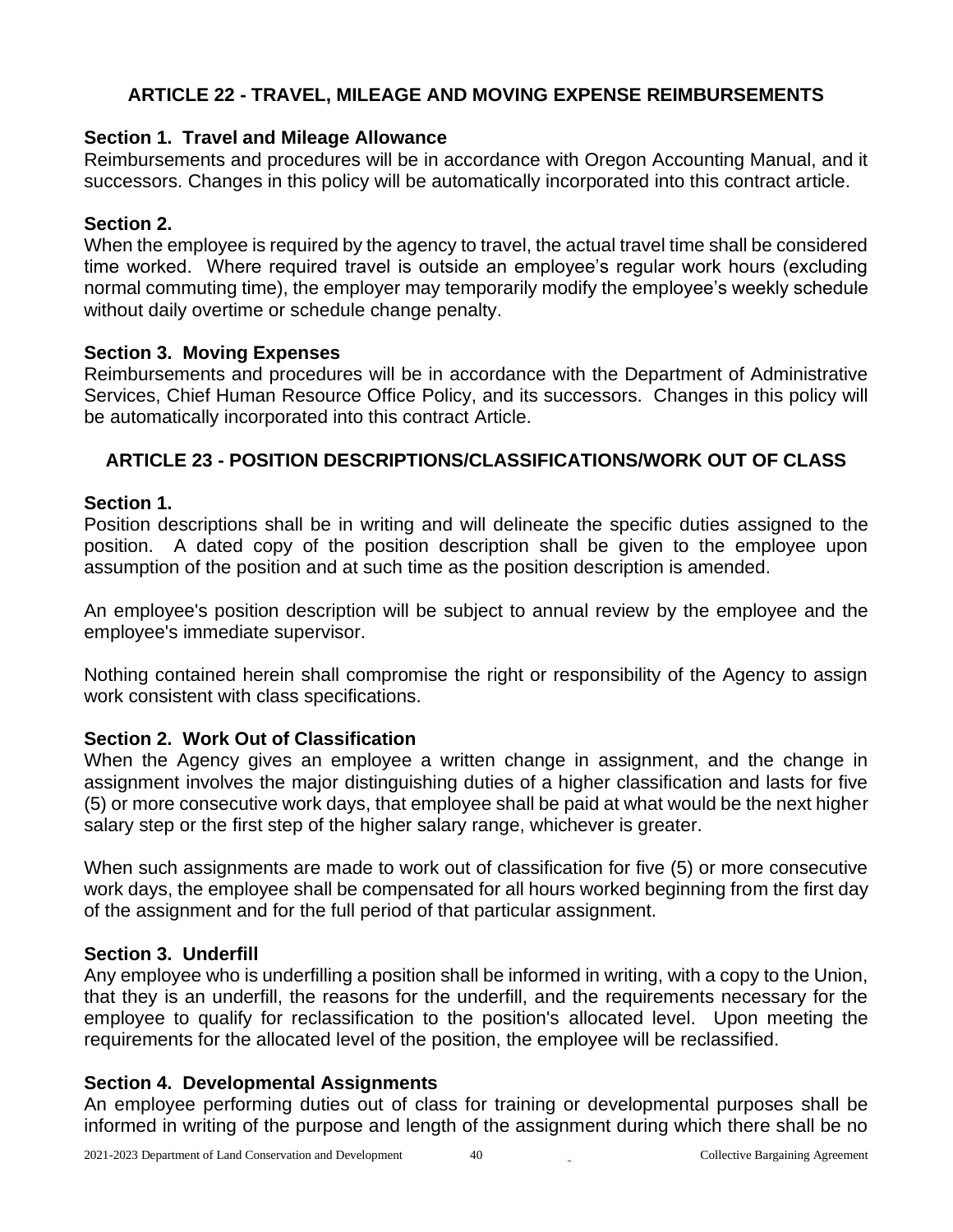extra pay for the assignment for the first six (6) months. For assignments that exceed six (6) months, the employee shall be paid pursuant to Section 2 of this Article, provided that, at the end of that six (6) months, the employee meets the minimum qualification for the classification. Assignments may be for any period mutually agreed to. A copy of the developmental assignment agreement shall be placed in the employee's file and a copy shall be sent to the Union.

The Agency shall provide timely notice of all training or development assignment opportunities to all Agency employees and all qualified Agency employees who apply for such opportunities shall be considered for the assignments.

#### **Section 5. Reclassification Procedure**

- **A.** An employee may request review of their classification by written request to the Human Resources Officer.
- **B.** The Agency shall review and verify the duties assigned to the position. Within thirty (30) days after receipt of the reclassification request, the Agency shall notify the Union and employee in writing of its findings, including concurrence by the Director. The findings shall include whether or not the requested reclassification is justified. If the Agency finds that a reclassification is justified, the Agency will either seek approval from DAS to reclassify the position or remove the duties which justify the reclassification request. If the Agency finds that a reclassification is justified, the employee shall receive pay for work-out-of-class in accordance with Section 2 of this Article. The work-out-of-class pay shall be effective on the date that the employee submits the reclassification request to the Agency and end on the date that the reclassification becomes effective or the Agency removes the duties that justify the reclassification.
- **C.** If the Agency does not respond within thirty (30) days, or the response does not resolve the matter, the Union may, within fifteen (15) calendar days from the date of the Agency response (or the date the response was due), appeal the decision to DAS at STEP 3 pursuant to Section 3 of Article 7 - [Grievance Procedure.](#page-11-0)
- **D.** If the issue remains unresolved at STEP 3, the Union may submit in writing the grievance to arbitration (STEP 4). To be valid, a request for arbitration must be in writing and received by the Department of administrative Services, Labor Relations Unit within fifteen (15) calendar days after the STEP 3 response was due or received. The appeal must state the reason(s) why the Union believes the decision was arbitrary. The arbitrator shall allow the decision of the Agency to stand unless they finds the decision was arbitrary.

If the arbitrator finds the Agency's decision was arbitrary, the arbitrator's authority shall extend only to stating if the employee's current classification is inappropriate. If the arbitrator finds the employee's current classification is inappropriate, they shall refer the issue to the Agency for reconsideration. The Agency shall either remove the higher level duties or reclassify the position. The arbitrator shall have no power to substitute their discretion for the Agency's discretion on classification matters.

This Section shall supersede [Section 5 of Article 7](#page-13-0) - Grievance Procedure on the delineation of the arbitrator's authority on matters spoken to in this Article.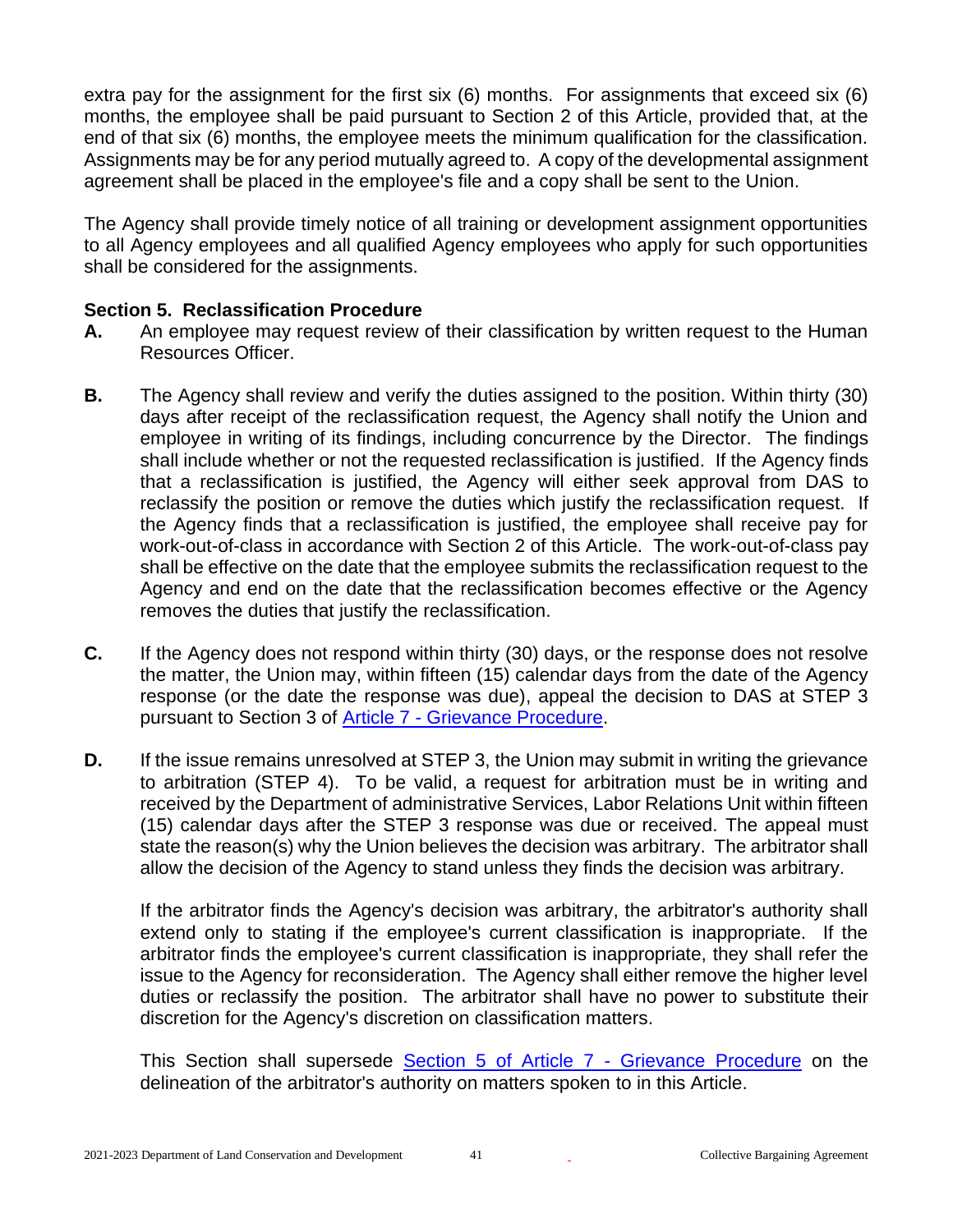# **Section 6. Upward Reclassifications**

When a position is reclassified upward, a regular status incumbent shall be continued in the position. Rate of pay upon reclassification shall be the first step of the new salary range that constitutes a base pay increase of at least two and one-half percent (2.5%). The effective date of the new pay range shall be the date the Agency received the employee's reclassification request. A reclassified employee will retain their former salary eligibility date.

### **Section 7. Lateral Or Downward Reclassification**

When a position is reclassified into a classification with an equal or lower salary range, the pay rate of the incumbent will not be reduced. If the new salary range includes a step equal to the pay rate of the incumbent, then the employee will move into the new salary range at the same rate of pay earned in the original classification. If the new salary range does not include a step equal to the pay rate of the incumbent, the employee will be paid "off-step" in the new range until their next scheduled pay increase at which time they will move "on-step" to the next higher step in the new range that is an increase of at least two and one-half percent (2.5%). If an employee's former rate of pay was higher than the top step of the range of the new classification, the employee's wage level will be frozen until such time as the salary rate in the new classification overtakes the employee's wage in their former classification. The Agency will give thirty (30) days notice of the downward reclassification of a bargaining unit position.

# **Section 8. Denied Reclassification/Involuntary Reclassification Appeal Process**

Agency Appeal: If an employee's requested reclassification is denied or the Agency reclassifies an employee's position, the Union may appeal the decision in writing to the Agency Head or designee within fifteen (15) calendar days after receipt of the Agency's decision. The appeal must identify the reason(s) the Agency's decision is incorrect. The Agency shall respond to the appeal in writing within fifteen (15) calendar days from receipt of the Union's appeal.

Committee Appeal: If the Agency denies an employee's reclassification request or if the Agency reclassifies an employee's position, the Union may appeal the decision to the Employer/Union Classification Appeal Committee. The appeal must be in writing and submitted within fifteen (15) calendar days from the date the Agency's final decision. All appeals must be supported with copies of documents originally provided to the Agency for the reclassification request, including written explanation of the request and all relevant documentation. No new documentation or information will be considered by the Committee unless mutually agreed upon. Upon request, the Union and employee shall have one (1) opportunity to address the committee.

Employer/Union Classification Appeal Committee: The committee shall be composed of one (1) Employer representative and one (1) Union staff representative. The Committee's sole mission will be to consider appeals pursuant to this section of the article and make decisions which maintain the integrity of the classification system by correctly applying the classification specifications. Each representative shall have experience making classification decisions.

Appeal Decision Process: The Committee will attempt to resolve the appeal by jointly determining whether the current or another classification more accurately depicts the overall assigned duties, authorities and responsibilities of the position. In this process each of the designees may identify one (1) alternate class that they determines most accurately depicts the purpose of the job and overall assigned duties. The Committee will prepare an initial written decision to the Agency and Union within thirty (30) calendar days of receipt which will include the reasons for the decision. Agency management retains the right to modify duties to ensure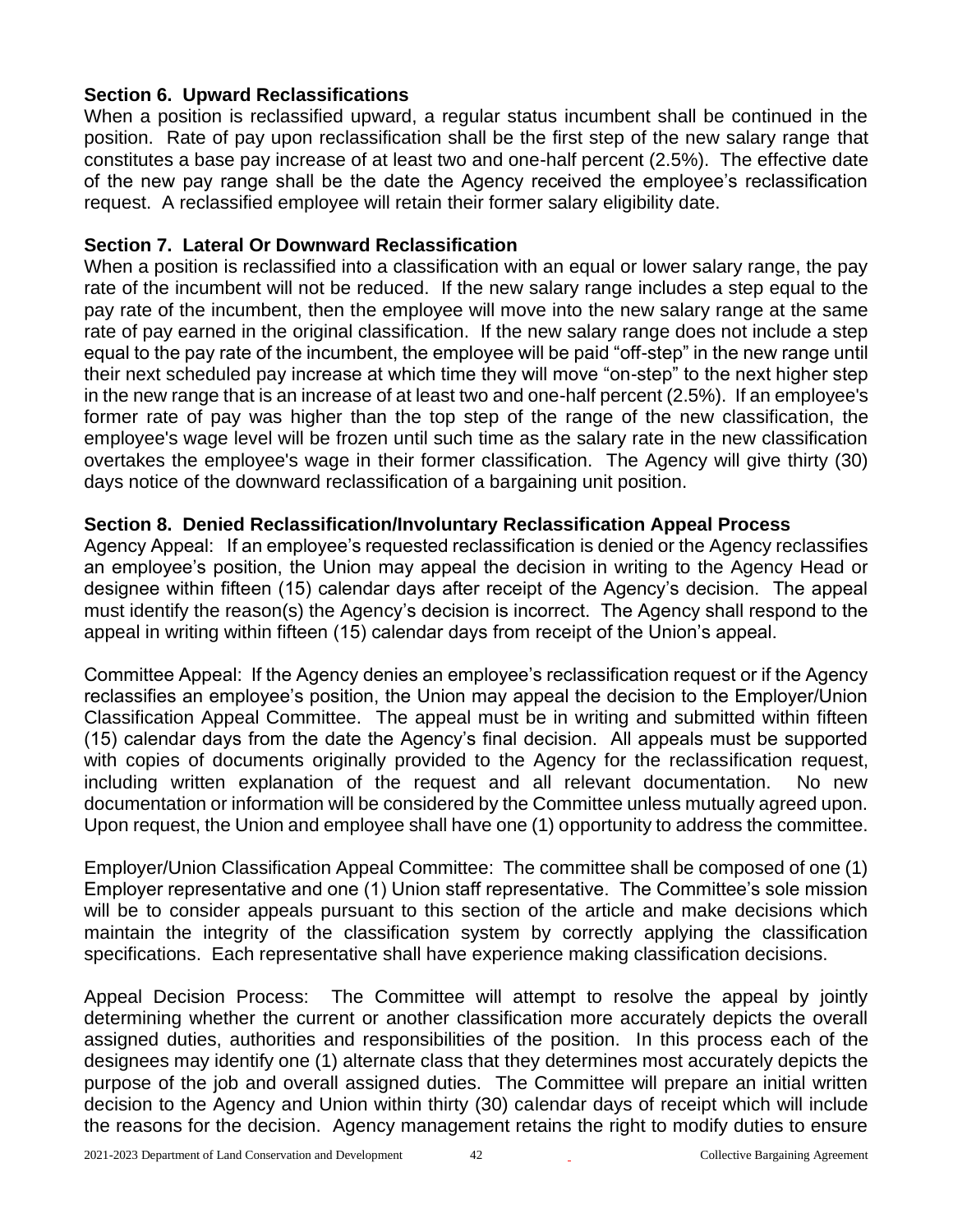consistency with the Agency's work, goals and objectives. If the finding of the committee determines the assigned duties are appropriately classified at a higher salary range and the Agency subsequently removes the higher level duties, the employee will receive a lump sum payment for the difference between the current salary rate including work out of classification pay already paid if any, and the appropriate salary rate for the classification as determined by the committee. This payment shall be for the time period beginning the date in which the request was received by the Agency to the date the duties are removed.

Arbitration: If there is no resolution, the Union may request arbitration in writing within fifteen (15) calendar days from the date of receipt of the Committee's final written decision. The Union's request must be sent to the Department of Administrative Services Labor Relations Unit and shall include the reasons why the Agency's decision is incorrect.

The Parties agree to the appointment of a panel of three (3) arbitrators to hear all appeals under this article. Arbitrators shall be assigned on a rotational basis. The arbitrators shall have experience resolving classification issues. An arbitrator may be removed from the panel by mutual agreement of the Parties. However, each party retains the right to initiate a change in that arbitrator's appointment upon notice to the other party. If this occurs, the Parties agree to select another qualified arbitrator. The change in assigned arbitrator shall be effective for any case not yet scheduled for arbitration. The arbitrator's fee and expenses shall be paid by the losing party. If, in the opinion of the arbitrator, neither party can be considered the losing party, then such expenses shall apportioned as in the arbitrators' judgment is equitable. All other expenses shall be borne by the Party requiring the service or item for which payment is to be made.

The arbitrator shall allow the Agency's decision to stand unless they concludes that the proposed classification more accurately depicts the overall assigned duties, authority, and responsibilities using the criteria specified below. In the event the arbitrator finds in favor of the proposed or alternate classification, Agency management may elect to remove/modify duties at any point during the process. However, if the agency removes the higher level duties, the employee will receive a lump sum payment for the difference between the current salary rate including work out of classification pay already paid if any, and the appropriate salary rate for the classification as determined by the committee. This payment shall be for the time period beginning the date in which the request was received by the Agency to the date the duties are removed.

Classification Criteria. For purposes of this section, a reclassification must be based on findings that the purpose of the position is consistent with the concept of the proposed classification and that the class specifications for the proposed classification and that the class specifications for the proposed classification more accurately depicts the overall assigned duties, authority and responsibilities of the position.

Terms used above shall be defined as follows: a) the purpose of the position shall be determined by the statement of purpose and assigned duties of the position description and other relevant evidence of duties assigned by the Agency; b) the concept of the proposed classification shall be determined by the general description and distinguishing features of its class specifications, and, c) the overall duties, authority and responsibilities of the position shall be determined by the position description and other relevant evidence of duties assigned by the Agency.

This Section supersedes any provisions contained in the Agencies grievance procedure.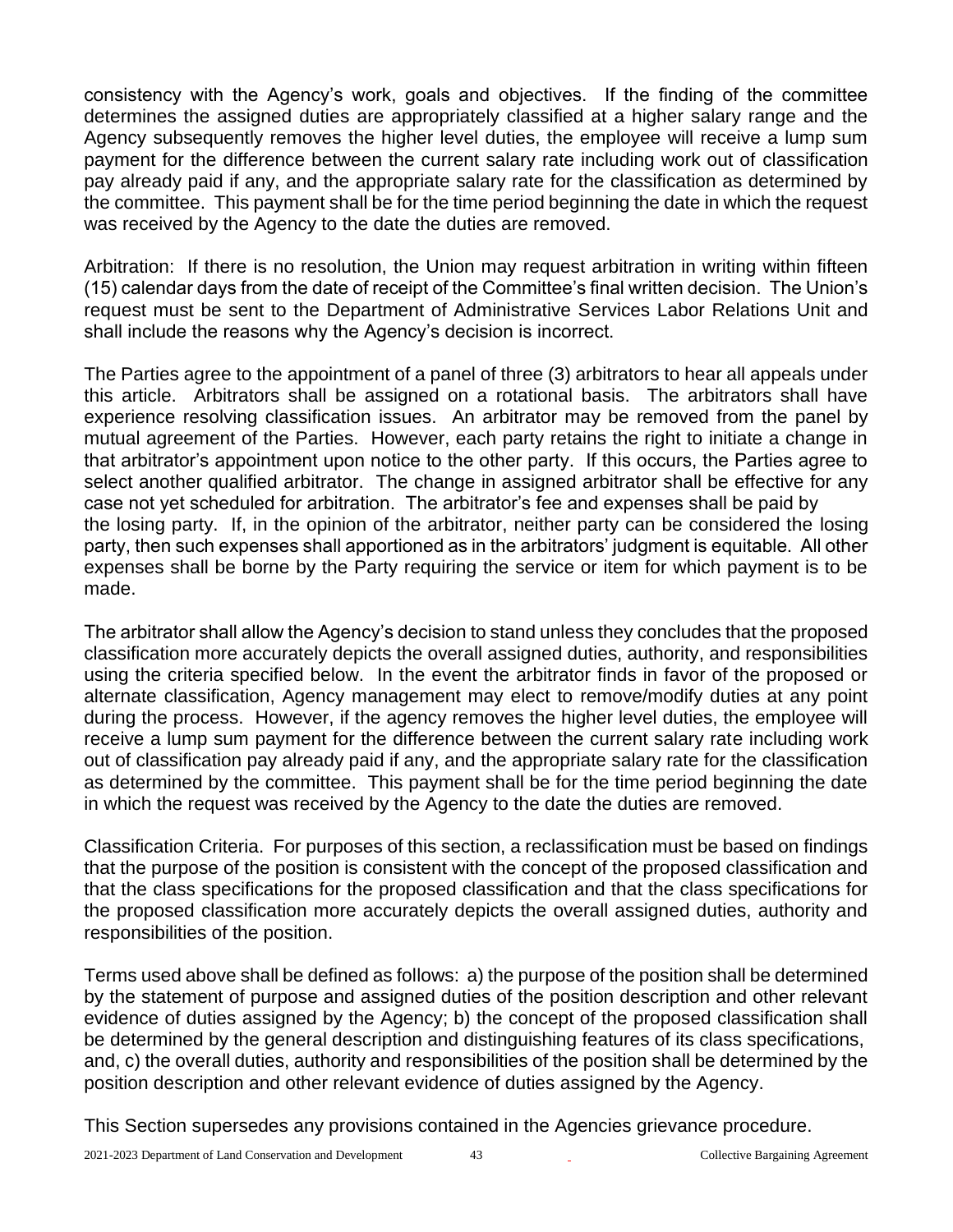#### **ARTICLE 24 - RECOUPMENT OF WAGE AND BENEFIT OVERPAYMENTS AND UNDERPAYMENTS**

#### **Section 1. Overpayments**

- **A.** In the event that an employee receives wages or benefits from the Agency to which the employee is not entitled, regardless of whether the employee knew or should have known of the overpayment, the Agency shall notify the employee in writing of the overpayment which will include information supporting that an overpayment exists and the amount of wages and/or benefits to be repaid. For purposes of recovering overpayments by payroll deduction, the following shall apply:
	- **1.** The Agency may, at its discretion, use the payroll deduction process to correct any overpayment made within a maximum period of two (2) years before the notification.
	- **2.** Where this process is utilized, the employee and Agency shall meet and attempt to reach mutual agreement on a repayment schedule within thirty (30) calendar days following written notification.
	- **3.** If there is no mutual agreement at the end of the thirty (30) calendar day period, the Agency shall implement the repayment schedule stated in sub 4 below.
	- **4.** If the overpayment amount to be repaid is more than five percent (5%) of the employee's regular monthly base salary, the overpayment shall be recovered in monthly amounts not exceeding five percent (5%) of the employee's regular monthly base salary. If an overpayment is less than five percent (5%) of the employee's regular monthly base salary, the overpayment shall be recovered in a lump-sum deduction from the employee's paycheck. If an employee leaves Agency service before the Agency fully recovers the overpayment, the remaining amount may be deducted from the employee's final check.
- **B.** An employee who disagrees with the Agency's determination that an overpayment has been made to the employee may grieve the determination through the grievance procedure.
- **C.** The Article does not waive the Agency's right to pursue other legal procedures and processes to recoup an overpayment made to an employee at any time.

#### **Section 2. Underpayments**

- **A.** In the event the employee does not receive the wages or benefits to which the record/documentation has for all times indicated the employer agreed the employee was entitled, the Agency shall notify the employee in writing of the underpayment. This notification will include information showing that an underpayment exists and the amount of wages and/or benefits to be repaid. The Agency shall correct such underpayment made within a maximum period of two (2) years before the notification.
- **B.** This provision shall not apply to claims disputing eligibility for payments which result from this Agreement. Employees claiming eligibility for such things as leadwork, work out of classification pay or reclassification must pursue those claims pursuant to the timelines elsewhere in this Agreement.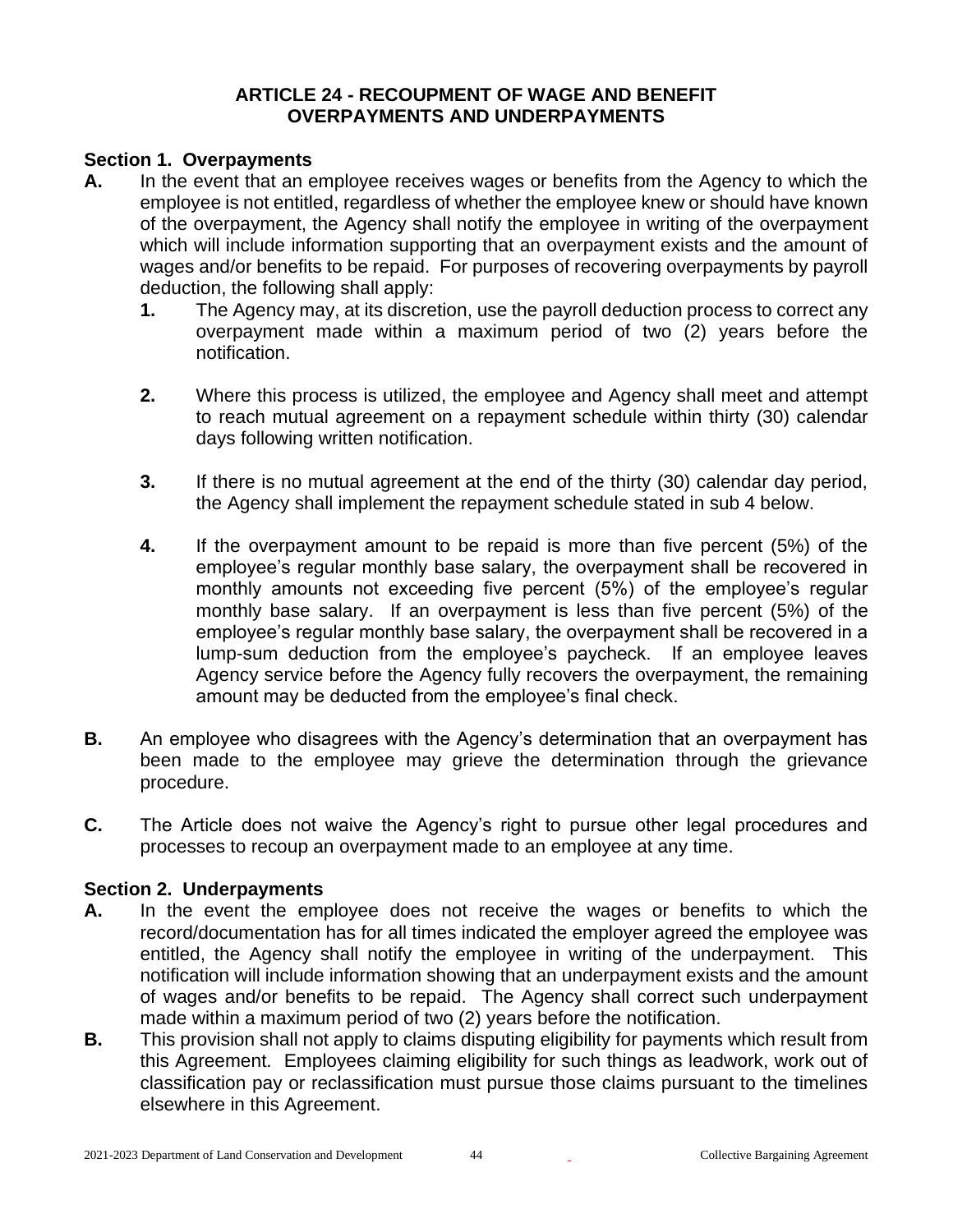# **ARTICLE 25 - IMPLEMENTATION OF NEW CLASSES—APPEALS PROCESS**

The appeals process is designed to allocate employees into new classes. Employees in positions allocated to a new classification, who dispute their placement within the new class, can appeal their placement using the following process:

### **Section 1.**

**A.** An appeal may be filed by an individual employee or a steward or a Council Representative on behalf of the employee, to the Agency personnel office within fifteen (15) calendar days of written notification by the Agency of placement into the new class. Employees sharing the same or substantially similar position descriptions or employees the Agency agrees to treat as a group may file an appeal as a group. The initial filing should describe the individual or group, including the names of affected members, identify the proposed placement, and the placement believed to be correct by the affected employees. The appeal must include current, signed position descriptions. Because the old classifications are to be abolished, correct placement cannot be back to the prior classification.

The Agency shall conduct a review of the allocation using the following criteria:

- **1.** The purpose of the job shall be determined by the statement of purpose and assigned duties of the position description and other relevant evidence of duties assigned by the Agency;
- **2.** The concept of the proposed classification shall be determined by the general description and distinguishing features of its class specification; and
- **3.** The overall duties, authority and responsibilities of the position shall be determined by the position description and other relevant evidence of duties assigned by the Agency. This decision shall be made within thirty (30) calendar days of receipt of the appeal and provided to the affected employees in writing and with a summary of the classification analysis.
- **B.** If denied, the Union may appeal the Agency's decision in writing to the Labor Relations Unit within fifteen (15) calendar days of receipt of the written denial. The appeals will be considered by the Employer designee (or an alternate) and the Union designee (or an alternate) who shall form the committee charged with the responsibility to consider appeals and make decisions which maintain the integrity of the classification system by correctly applying the classification specifications. Additionally, the committee may utilize two (2) resource persons, one (1) designated by each party, to provide technical expertise concerning a specific series, The committee will attempt to resolve the matter by jointly determining whether the current or proposed class more accurately depicts the overall assigned duties, authorities and responsibilities of the position using the criteria specified above.

In this process each of the designees may identify one (1) alternate class that they determines most accurately depicts the purpose of the job and overall assigned duties. If an alternate class is identified, both the Union and Labor Relations Unit shall be notified. If the parties concur that shall end the allocation appeal. In the event the committee concludes that the proposed or alternate class is more appropriate, management retains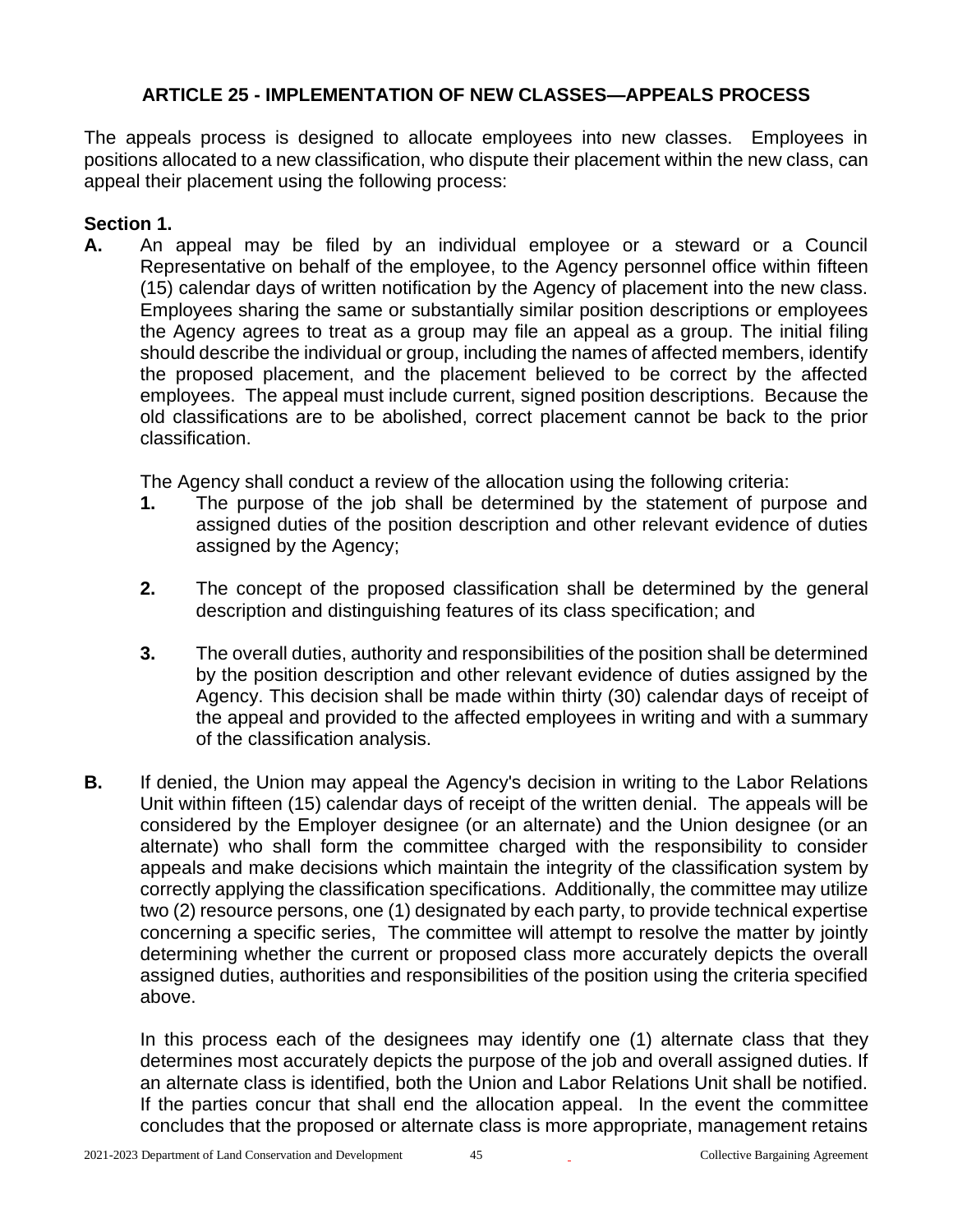the right to modify the work assignment on a timely basis to make it consistent with the Agency's allocation.

Appeals shall be decided in order of receipt by the Labor Relations Unit.

Decisions shall be rendered by the designees no later than sixty (60) calendar days of receipt of the appeal by the committee.

- **C.** The decision of the designees shall be binding on the parties. However, agencies may elect to remove/modify duties at any point during the process.
- **D.** If the appeals committee cannot make a decision, the Union may request final and binding arbitration by a written notice to the Labor Relations Unit within the next forty-five (45) calendar day period. Each party may go forward with only one (1) class. Each party may choose to take to arbitration either the current class, class appealed to, or an alternate class identified by a committee member. The arbitrator shall allow the decision of the Agency to stand unless they concludes that the proposed classification more accurately depicts the overall assigned duties, authority, and responsibilities of the position.
- **E.** Where a position is vacated after the filing of the initial appeal, the Union may continue the appeal process and such appeals will be reviewed by the committee only after the review of all filled positions appeals is completed and where the Agency indicates that no change in duties is anticipated prior to refilling the position.
- **F.** This process terminates upon completion of the allocation process.

# **ARTICLE 26 – BILINGUAL DIFFERENTIAL**

When formally assigned in the employee's position description, an employee assigned to interpret to or from another language to English will receive a differential of five percent (5%) of base pay.

# **ARTICLE 27 - LEADWORK DIFFERENTIAL**

#### **Section 1.**

Leadwork differential shall be defined as a differential for employees who have been formally assigned by their supervisor in writing, "leadwork" duties for ten (10) consecutive calendar days or longer provided the leadwork or team leader duties are not included in the classification specification for the employee's position. Leadwork is where, on a recurring daily basis, the employee has been directed to perform substantially all of the following functions: to orient new employees, if appropriate; assign and reassign tasks to accomplish prescribed work efficiently; give direction to workers concerning work procedures; transmit established standards of performance to workers; review work of employees for conformance of standards; and provide informal assessment of workers' performance to the supervisor.

#### **Section 2.**

The differential shall be five percent (5%) beginning from the first day the duties were formally assigned in writing for the full period of the assignment.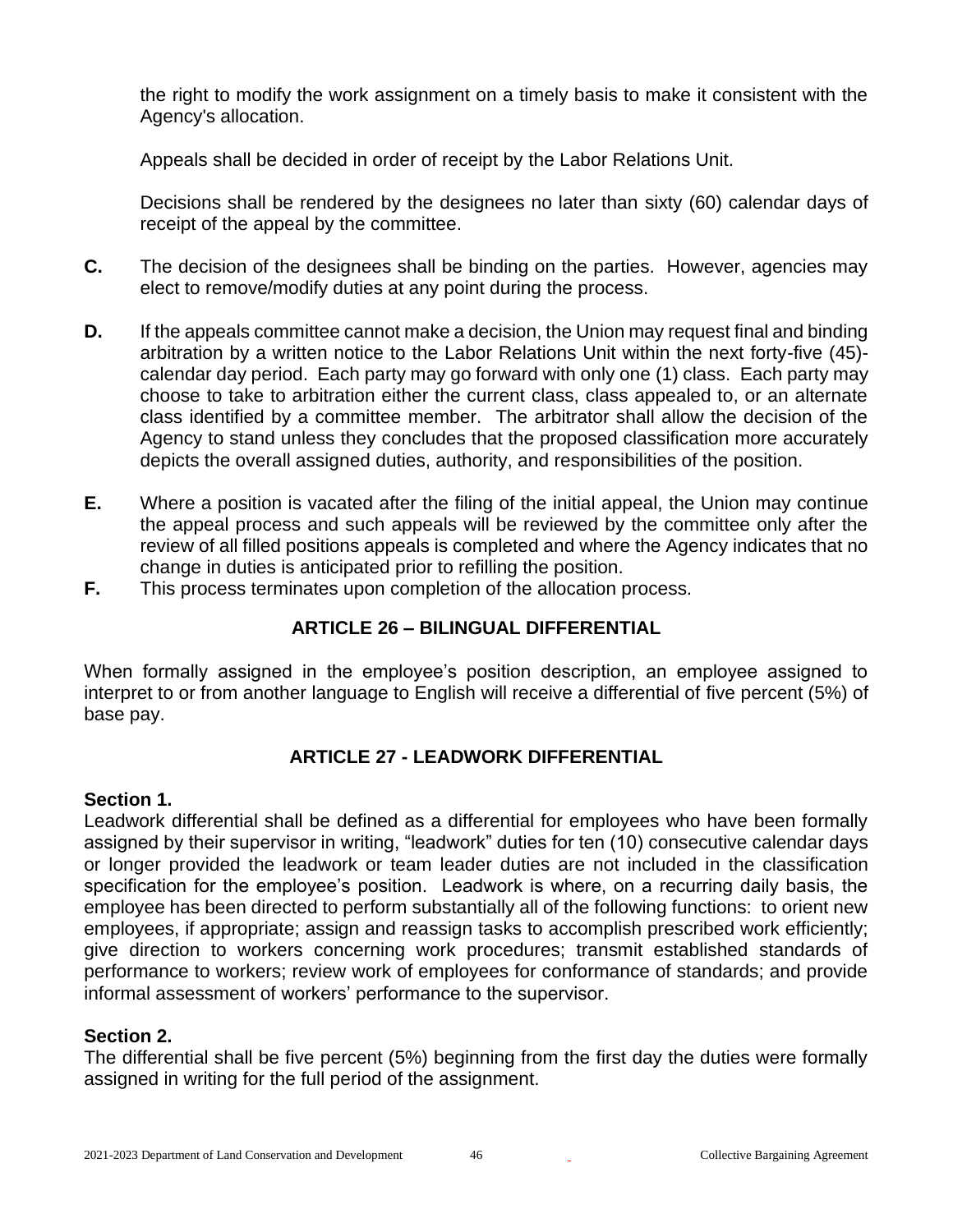## **Section 3.**

Leadwork differential shall not be computed at the rate of time and one-half (1-1/2) for the time worked in an overtime or holiday work situation, or to effect a "pyramiding" of work-out-ofclassification payments. However, leadwork differential shall be included in calculation of the overtime rate of pay.

### **Section 4.**

Leadwork differential shall not apply for voluntary training and development purposes which are mutually agreed to in writing between the supervisor and the employee.

#### **Section 5.**

If an employee believes that they is performing the duties that meet the criteria in Section 1, leadworker, but the duties have not been formally assigned in writing, the employee may notify the Human Resources Officer in writing. The Agency will review the duties within fifteen (15) calendar days of the notification. If the Agency determines that leadwork duties were in fact assigned and are appropriate, the leadwork differential will be effective beginning with the day the employee notified the Human Resources Officer of the issue.

If the Agency determines that the leadwork duties were in fact assigned but should not be continued, the Agency may remove the duties during the fifteen (15)-day review period with no penalty.

If the Agency concludes that the duties are not leadwork, the Agency shall notify the employee in writing within fifteen (15) calendar days from receipt of the employee's notification to the Human Resources Officer.

# **ARTICLE 28 - CONTRACTING OUT**

# **Section 1.**

The Union recognizes that the Employer has the management right, during the term of this Agreement, to decide to contract out work performed by bargaining unit members. However, when the contracting out will displace bargaining unit members, such decisions shall be made only after the affected Agency has conducted a formal feasibility study determining the potential costs and other benefits which would result from contracting out the work in question.

The Employer agrees to notify the Union within one (1) week of its decision to conduct a formal feasibility study, indicating the job classifications and work areas affected. The Employer shall provide the Union with no less than thirty (30) days notice that it intends to request bids or proposals to contract out bargaining unit work where the decision would result in displacement of bargaining unit members. During this thirty (30) day period, the Employer shall not request any bids or proposals and the Union shall have the opportunity to submit an alternate proposal. The notification by the Employer to the Union of the results of the feasibility study will include all pertinent information upon which the Employer based its decision to contract out the work including, but not limited to, the total cost savings the Employer anticipates.

Feasibility studies will not be required when: (1) an emergency situation exists as defined in ORS 279.011(4), and (2) either the work in question cannot be done by available bargaining unit employees or necessary equipment is not readily available.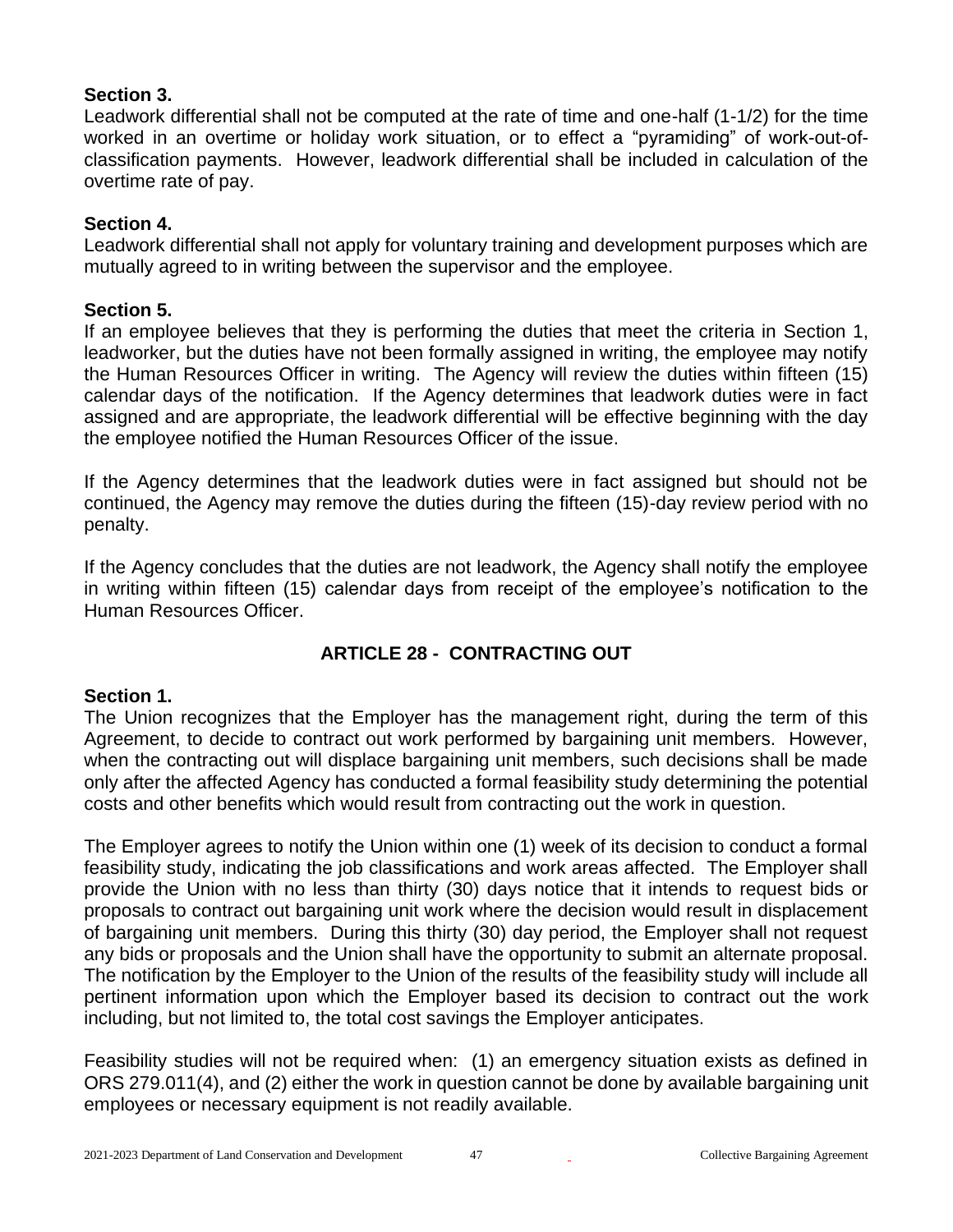Nothing in this Article shall prevent the Employer from continually analyzing its operation for the purpose of identifying cost-saving opportunities.

# **Section 2.**

The Employer shall evaluate the Union's alternate proposal provided under Section 1. If the Employer's evaluation of the Union's alternate proposal confirms that it would result in providing quality and savings equal to or greater than that identified in the management plan, the Parties will agree in writing to implement the Union proposal.

# **Section 3.**

Should any full-time bargaining unit member become displaced as a result of contracting out, the Employer and the Union shall meet to discuss the effect on bargaining unit members. The Employer's obligation to discuss the effect of such contracting does not obligate it to secure the agreement of the Union or to exhaust the dispute resolution procedure of ORS 243.712, 243.722, or 243.742, concerning the decision or the impact.

"Displaced" as used in this Article means when the work an employee is performing is contracted to another entity outside state government and the employee is removed from their job.

# **Section 4.**

Once an Agency makes a decision to contract out, the Agency will choose either (a) or (b) below. The Agency will notify affected employees of the option selected. The Agency will post and provide to the Union, a list of service credits for employees in all potentially affected classifications within the Agency. Within five (5) business days of the notice, the affected employees will notify the Agency of acceptance of the Agency's option or decision to exercise their rights under (c) below:

- **A.** Require the contractor to hire employees displaced by the contract at the same rate of pay for a minimum of six (6) months subject only to "just cause" terminations. In this instance, the state will continue to provide each such employee with six (6) months of health and dental insurance coverage through the Public Employee Benefits Board, if continuation of coverage under the Bargaining Unit Benefits Board is allowed by law and pertinent rules of eligibility. Pursuant to [Article 13,](#page-20-0) an eligible employee shall be placed on the Agency layoff list and may, at the employee's discretion, be placed on a secondary recall list for a period of two (2) years; or
- **B.** Place employees displaced by a contract elsewhere in state government in the following order of priority: within the Agency, within the department, or within state service generally. Salaries of employees placed in lower classifications will be redcircled. To the extent this Article conflicts with Article 8 - [Filling of Vacancies,](#page-15-0) this Article shall prevail.
- **C.** An employee may exercise all applicable rights under [Article 13](#page-20-0) Layoff and [Recall.](#page-20-0)

#### **Section 5.**

The following provisions govern the administration of the requirement under this Article to conduct feasibility studies in cases of contracting out and will supplement the provisions included in this contract.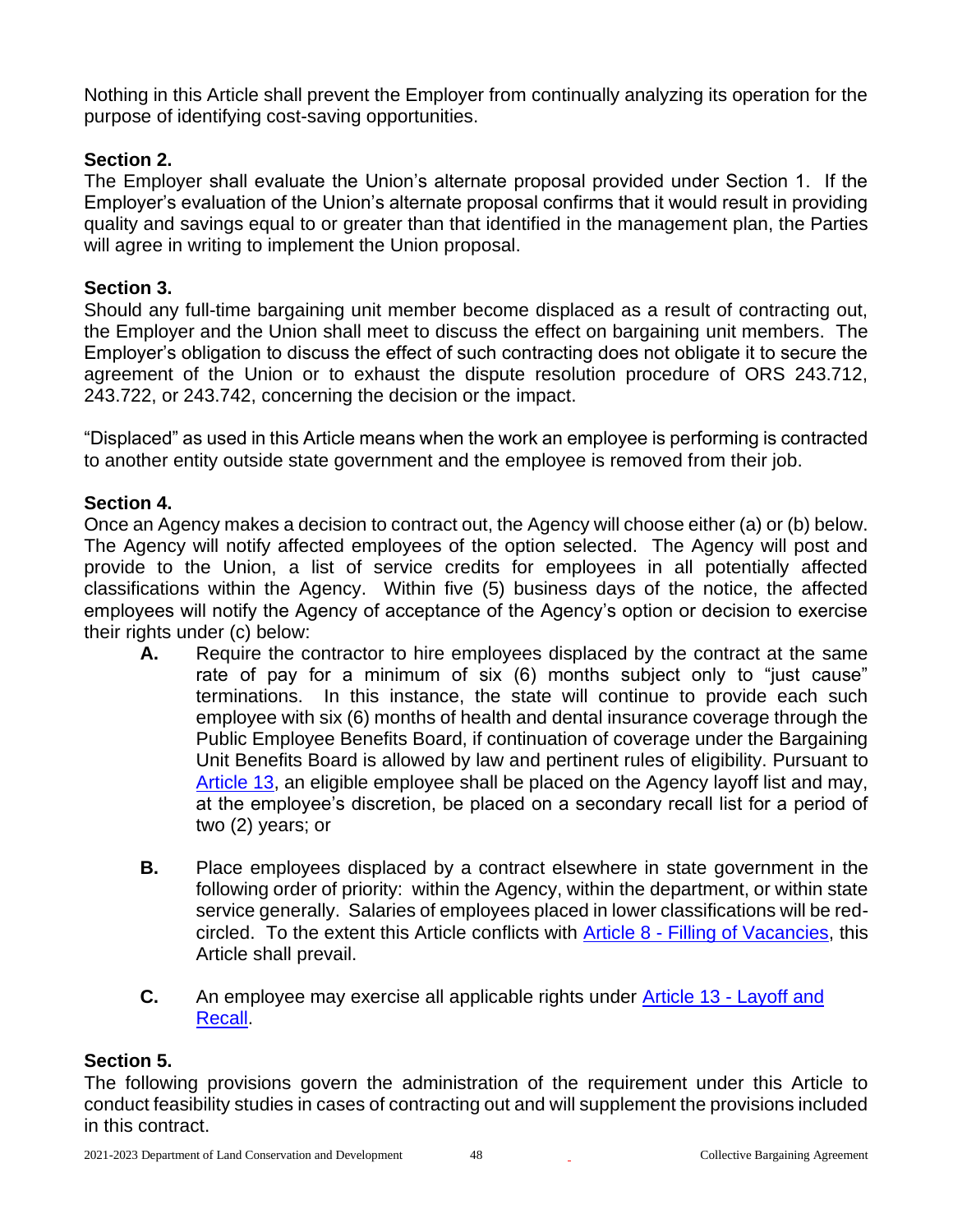- **A.** The Employer agrees that all AFSCME represented state agencies will conduct a feasibility study in instances of contracting out work performed by bargaining unit employees when contracting out will result in displacement of bargaining unit employees.
- **B.** The Parties agree that AFSCME-represented agencies will send directly to AFSCME's Executive Director and to DAS HRSD Labor Relations Unit all future notices of intent to conduct a feasibility study pursuant to Section 1.

### **Section 6. Review of Contracted Work**

Upon request, the union may view state contracts deemed public records. The union will contact the agency manager responsible for procurement and contracts to arrange a time to review the contracts. The agency will let the union review any contracts that the agency itself stores, and are available through public records request. The union will contact the state archivist for older contracts under the public records law. The union may submit suggestions to the agency on agency initiated contracts as to how bargaining unit members could perform the work more efficiently (at reduced cost) and effectively (improved quality). The parties may discuss the union suggestions at their labor/management meetings and determine the most effective and efficient way to accomplish the work in the future for Agency initiated contracts. Decisions around reviewing of contracted work are not subject to the grievance procedure.

(See LOA: Feasibility Study)

# **ARTICLE 29 - PROFESSIONAL DIFFERENCES OF OPINION**

# **Section 1.**

The Agency will encourage staff to express professional opinions and will encourage an open and free exchange of ideas and opinions. No retaliation or discrimination shall occur against an employee for expressing a differing professional opinion.

#### **Section 2.**

Unless otherwise noted in this Agreement, employees shall carry out the lawful directions of the superiors. In the event the employee believes directions received do not comply with law, rule, policy, procedure or generally efficient operations, the employee may raise the issue with the supervisor, for discussion.

#### **Section 3.**

In the event a professional difference of opinion still exists after the discussion required in Section 1, the employee may notify the Director of such difference, in writing, with a copy to the employee's personnel file. If the Director chooses to respond, such response shall also be copied to the employee's personnel file.

#### **Section 4.**

No retaliation or discrimination shall occur against any employee for expressing a differing professional opinion.

#### **Section 5.**

Disciplinary actions regarding a professional opinion expressed by an employee may be taken only if: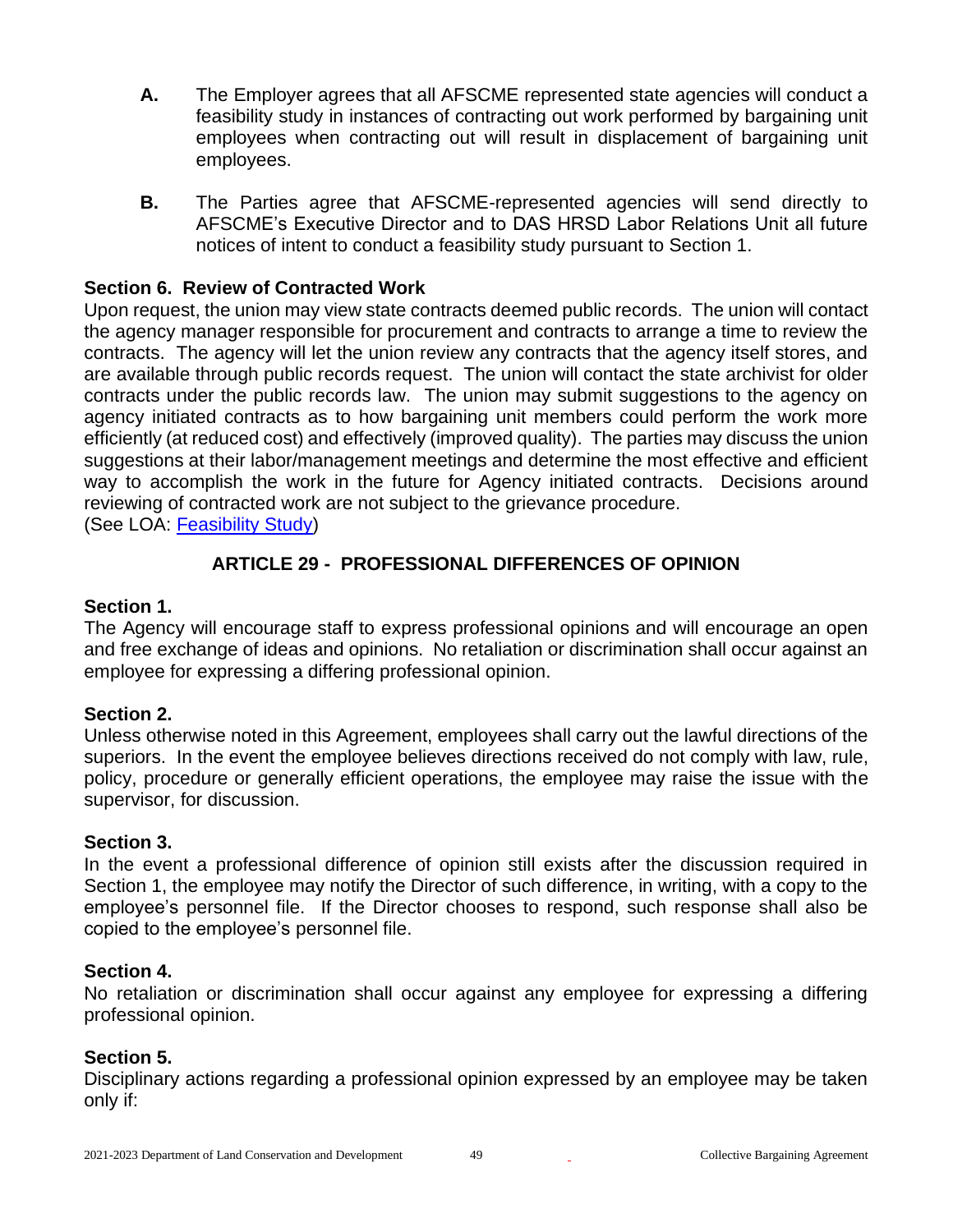- **A.** The opinion was expressed outside of the Agency.
	- **B.** The opinion is inconsistent with the Agency position.
	- **C.** The employee had knowledge, or by reasonable diligence should have had knowledge of the Agency's position.
	- **D.** The opinion was expressed within the scope of their employment.

# **ARTICLE 30 - TEMPORARY INTERRUPTION OF EMPLOYMENT**

When the Employer declares that a temporary interruption of employment should be considered because of lack of funds, either party may provide the other with written notice to meet and discuss possible terms of such interruption or alternative options. Such meeting must occur within thirty (30) days of the declaration. Terms and alternatives shall be subject to mutual agreement by the Union and the Employer. The parties agree that any and all discussions that take place under this Section shall not be subject to the Complete Agreement articles of any of the agreements or constitute interim negotiations under PECBA. In addition, the parties will not be required to use the dispute resolution process contained in the PECBA.

# **ARTICLE 31 – INCLEMENT WEATHER/HAZARDOUS CONDITIONS LEAVE**

#### <span id="page-49-0"></span>**Section 1.**

- A. The Employer/Agency designated official(s) may close or curtail offices, facilities, or operations because of inclement/environmental, weather, weather related hazardous conditions, including active shooter or threat of violence. The Employer/Agency will announce such closure or curtailment to employees. The Employer/Agency will strive to make its decision to close and/or postpone day shift no later than 5 a.m.; however, the parties recognize that changing conditions may require further adjustment. The Employer/Agency may provide this information through methods such as mass notification systems, pre-designated internet web sites, phone trees, radio stations and/or television media. The Agency shall notify employees of these designations and post the notices on Agency bulletin boards by November 1st of each year. Notifications do not apply to employees who are required to report to work. For purposes of this Article essential are those staff who cannot perform their core job duties or essential Agency functions from a remote work location. Essential staff/positions shall be designated by the Agency by November 1 of each year. Such designations may be modified with two weeks advance notice to the affected employee(s). Essential staff who are required to report to work by the Employer/Agency shall be on approved leave without pay status if absent, unless the employee shows up within two (2) hours of their scheduled shift, subject to operating requirements and supervisory approval, they may make up the work time missed during the same workweek, provided work is available.
- B. Where the Employer/Agency has announced a delayed opening pursuant to Section 1A, employees are responsible for continuing to monitor the reporting sites for updated information related to the delay or potential closure. Employees may be allowed up to two hours commuting time as reasonably needed to report for work after a delayed opening has been announced. Where an employee arrives late due to this extended commute, they may flex their time with manager's approval, or cover the time with accrued sick leave, vacation, compensatory time off, personal leave or approved leave without pay.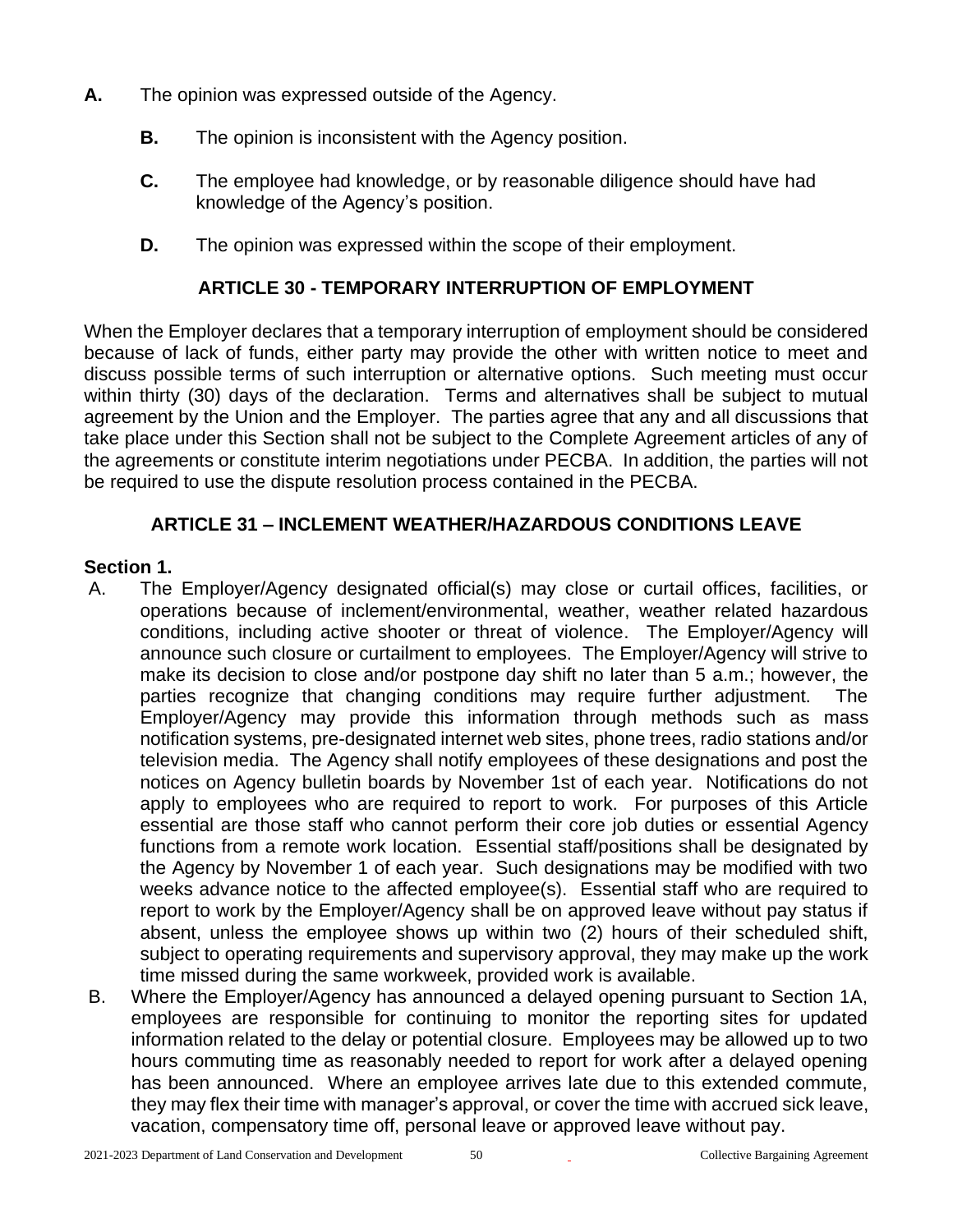- C. When the Department of Administrative Services/Agency chooses to close an office or facility before the start of an employee's work day the employee may, with their manager's approval:
	- 1. Work from home, or
	- 2. Work from an alternate work location that is no more than fifty (50) miles from their regular work location, which has been identified by mutual agreement between the employee and the supervisor.

# **Section 2. FLSA Non Exempt Employees Only.**

If no work is available or the employee is unable to work from home or alternate work location, the employee will:

- 1. use accrued vacation hours, compensatory time off, personal leave time, leave without pay; or
- 2. use inclement weather/hazardous conditions leave not to exceed forty (40) hours a biennium, or,
- 3. The employee may, with Agency prior approval, temporarily adjust their work hours during the same workweek to make up for hours not worked. The Agency shall not suffer any overtime or penalty payments as a result of this schedule change. The employee may be approved to flex their time to engage in training through the electronic employee training platform or other Agency approved resources remotely. Such approval will not be unreasonably denied. Employees engaging in these options will waive their shift differential for such time; or,
- 4. Complete supervisory approved remote training course.

Once the forty (40) hours of inclement weather/hazardous conditions leave is used, and there are more Agency closures during the biennium, if unable to work remotely, the employee will use accrued vacation hours, personal leave or compensatory time off, leave without pay or, with prior Agency approval, temporarily adjust their work hours during the same workweek. The Agency shall not suffer any overtime or other penalty payments as a result of the change in schedule.

#### **Section 3. FLSA Exempt Employees.**

When the Employer/Agency notifies employees not to report to work pursuant to Section 1, prior to the beginning of the work shift FLSA exempt employee shall be paid for the work shift. An FLSA exempt employee may be required to use paid leave or leave without pay where the closure applies to that employee for one (1) or more full workweek(s).

#### **Section 4.**

Employees will not be eligible for inclement/hazardous conditions leave when their regular days off occur on a day the Agency closes an office or facility, or when the employee is on prescheduled leave.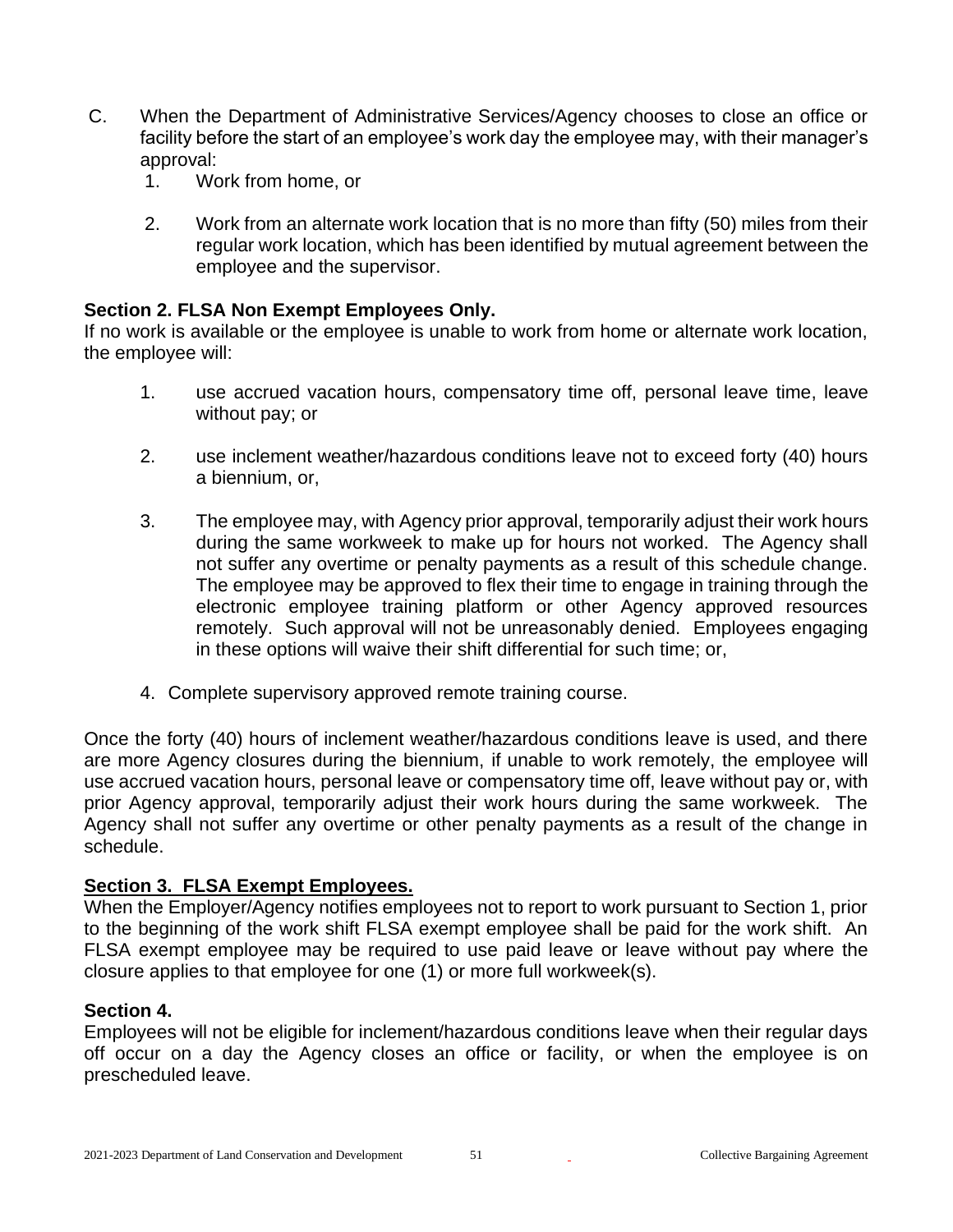Inclement weather/hazardous conditions leave shall not count as hours worked for the purpose of overtime calculation.

Inclement weather/hazardous conditions leave not used during the biennium will be lost and will not be rolled over into the next biennium. Inclement weather/hazardous conditions leave is not compensable if the employee separates from state service.

Part time employees will receive a prorated amount of inclement weather leave when applicable.

### **Section 5.**

When in the judgment of the Employer/Agency, inclement/environmental, weather or weatherrelated or hazardous conditions, including active shooter or threat of violence require the closing of the work place following the beginning of an employee's work shift, the employee shall be paid for the remainder of their work shift.

# **Section 6. Alternate Work Sites**

Employees may be assigned or authorized to report to work at an alternative work site(s) and be paid for the time worked. Employees who have been pre-approved to work remotely and unable to complete their assigned duties due to a loss of electricity or loss of the internet providers services due to inclement conditions will pursue alternative methods for completing their assigned duties. However, employees unable to work through an alternative method will be eligible for inclement conditions leave not to exceed the forty (40) hours a biennium.

# **Section 7. Late or Unable to Report**

Where the Agency remains open and an employee notifies their supervisors that they is unable to report to work, or will be late, due to inclement weather or weather-related hazardous conditions including active shooter or threat of violence, the employee shall be allowed to use accrued vacation leave, compensatory time off, personal leave or approved leave without pay. Where the Employer and the employee mutually agree, the employee may be permitted to flex their time.

#### **Section 8. Employees on Pre-scheduled Leave**

If an employee is on pre-scheduled leave the day of the closure, the employee will be compensated according to the approved leave.

# **Section 9. Make-up Time Provisions**

Subject to Agency operating requirements and supervisory approval, employees who do not work pursuant to Sections 2 and 5 of this Article may make-up part or all of their work time missed during the same workweek. In no instance will time worked during the make-up period result in overtime being charged to the Agency. The Employer/Agency shall not be liable for any penalty or overtime payments when employees are authorized to make up work.

#### **Section 10.**

Employees who are unable to report to work due to inclement weather and/or weather-related or hazardous conditions including active shooter or threat of violence may be allowed to work from home by making a timely request to their supervisor, indicating the work they plan to accomplish and receiving appropriate authorization from their supervisor.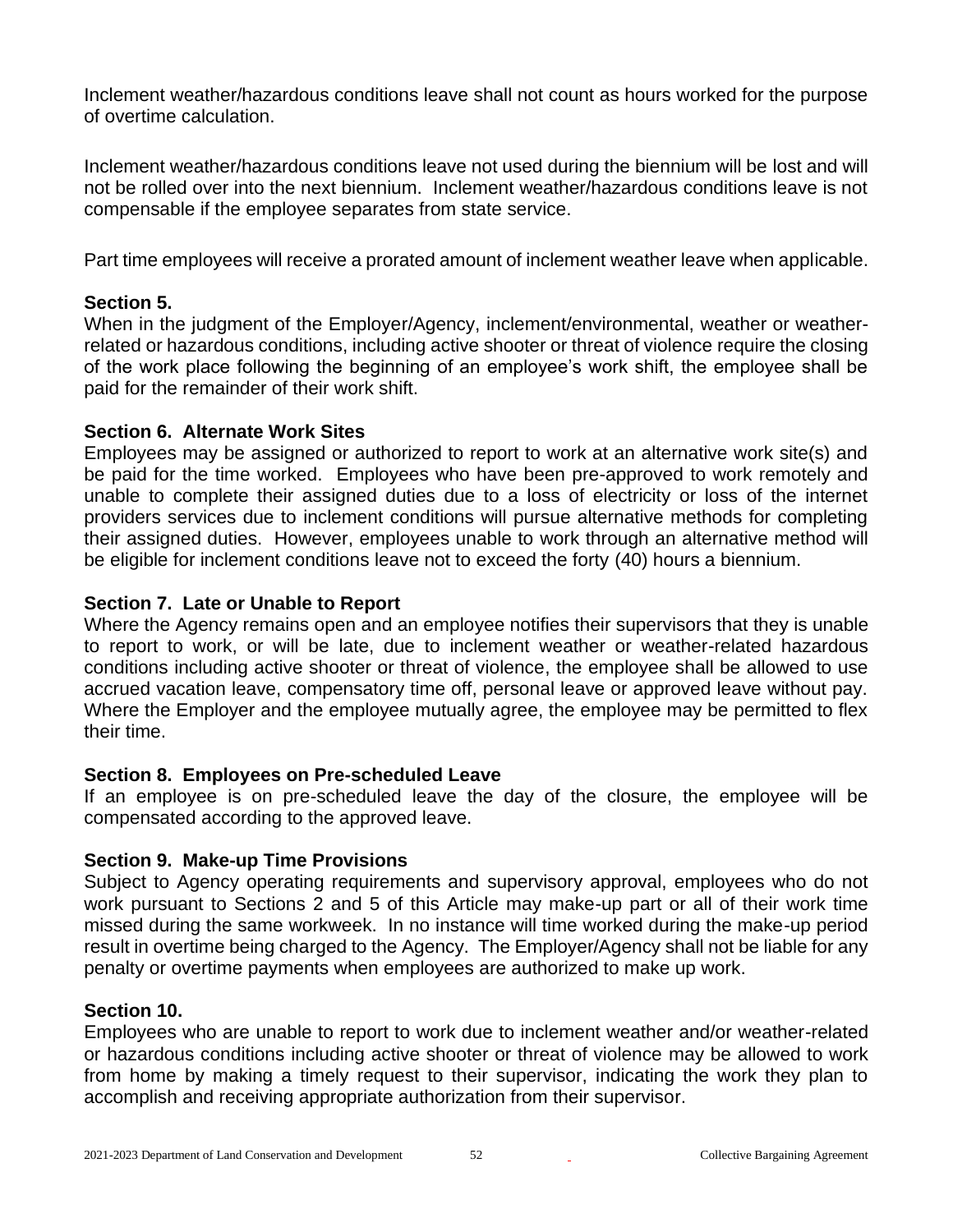The request will be considered timely if it is made when the employee foresees they cannot arrive at work by the start of their scheduled shift.

#### **Section 11.**

If the Employer/Agency anticipates the inclement condition will last longer than fourteen (14) calendar days, the Parties will meet and discuss impacts of the inclement weather and/or hazardous conditions.

REV: 2017, 2021

# **ARTICLE 32 – LIMITED DURATION APPOINTMENTS**

# <span id="page-52-0"></span>**Section 1. Limited Duration Appointment Notification**

A person accepting a Limited Duration (LD) appointment shall be notified and shall acknowledge in writing that they accept the conditions of the appointment, which shall include the following:

- **A.** The appointment is of limited duration with a *not-to-exceed* specified end date. The agency may end the appointment at any time as provided in Section 2.
- **B.** The employee's rights are governed by this [Article 32,](#page-52-0) which shall be attached to the written notice.

# **Section 2. Ending an Appointment Early**

If the limited duration position ends before the specified end date the Agency shall provide to the employee and the Union a written explanation why the position is no longer needed.

# **Section 3. Permanent DLCD Employee Appointed to a Limited Duration Assignment**

An Agency employee appointed from a permanent position in classified State service immediately prior to the LD appointment shall be reinstated to their former permanent classification in the Agency when the LD appointment is terminated. The reinstatement right shall be on the same basis as the former permanent position, for example, if the employee was a part-time or job share, the reinstatement is on a part-time or job share basis. If the employee is appointed to a subsequent LD appointment(s) in the Agency without a break in employment prior to reinstatement to their former permanent classification, the employee shall retain their right to reinstatement. Salary upon reinstatement to a permanent classification will be governed by [Article 18, Section 6.](#page-35-0) If a position is not available for reinstatement, then the employee is entitled to layoff rights. Reinstatement rights provided herein shall not apply if charges are filed and they is discharged as provided in Article 6 - [Discipline and Discharge.](#page-10-0)

#### **Section 4. Rights and Privileges**

Until the appointment ends, the LD appointee has all rights and privileges of other classified employees including but not limited to wages, benefits and Union representation under the DLCD Collective Bargaining Agreement, except that an LD appointee has no layoff rights other than provided in Section 3.

# **ARTICLE 33 – PRE-TAX MASS TRANSIT OPTION**

Subject to mutual agreement between SEIU OPEU Local 503 and the State of Oregon and subject to feasibility and approval by the Public Employers Benefit Board:

2021-2023 Department of Land Conservation and Development 53 Collective Bargaining Agreement Effective no earlier than Plan Year 2015, the Employer will make available to all employees the ability to purchase mass transit passes or pay vanpool fares with a pre-tax deduction in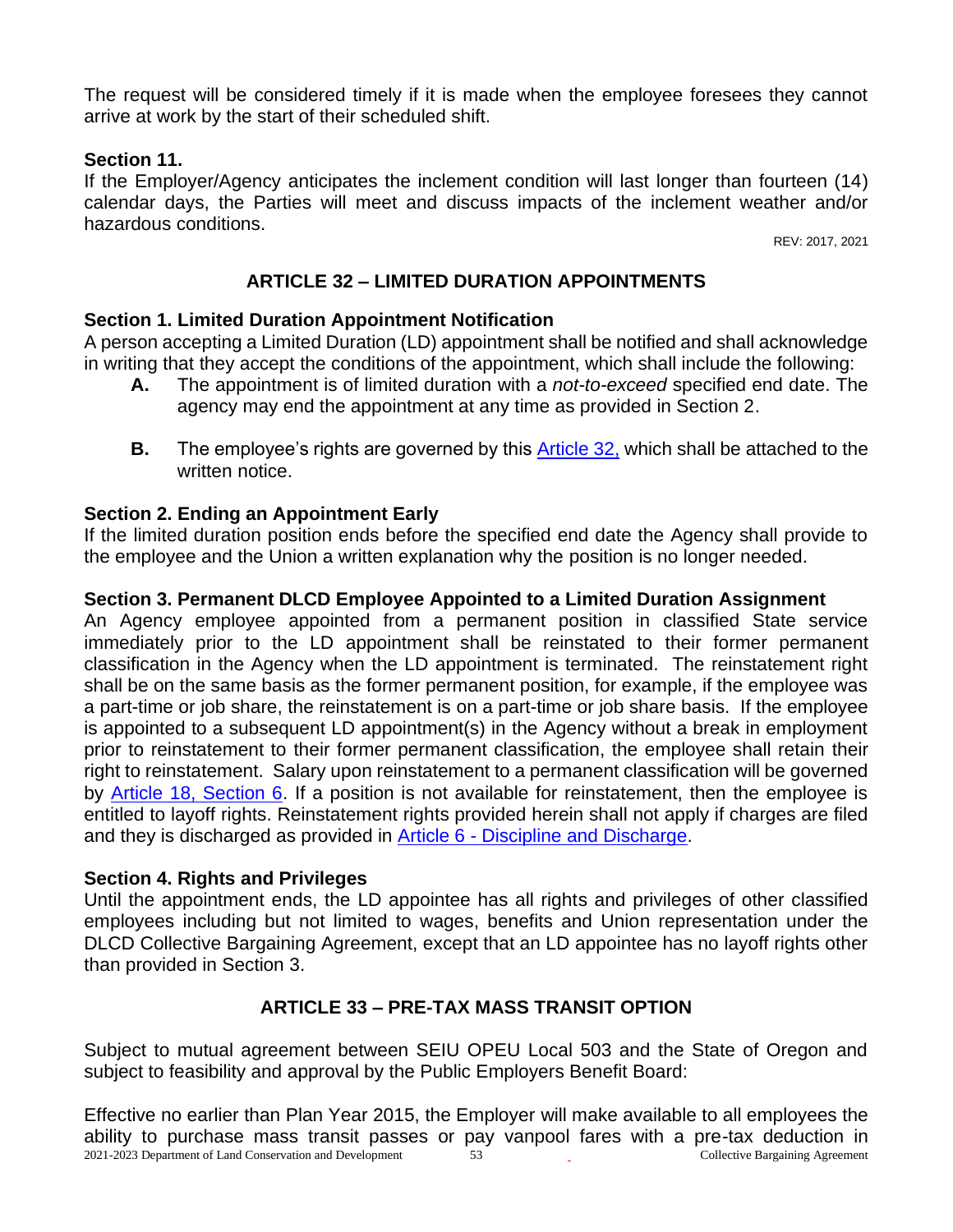accordance with Section 132 of the Internal Revenue Code. The Employer will notify employees of this program during the health insurance open enrollment in 2014.

# **ARTICLE 35 – SAFETY AND HEALTH**

# **Section 1. Respectful Workplace**

- 1. The Employer is committed to taking appropriate measures to create and maintain a workplace that is respectful and free from inappropriate workplace behavior for all Agency employees pursuant to the statewide policy titled 'Maintaining a Professional Workplace Policy' (50.010.03).
- 2. If an Agency employee believes an Agency employee, supervisor or manager has violated the statewide policy titled 'Maintaining a Professional Workplace' (50.010.03), the employee shall submit a complaint pursuant to the process outlined in the policy. The Agency complaint form will be accessible to all employees both online and through the Agency's Human Resources Office.
- 3. The employee may have a Union representative present during regular work hours when reporting inappropriate workplace behavior and through the process outlined in this section.
- 4. The Agency shall investigate the complaint and shall provide a written response to the employee filing the complaint within thirty (30) calendar days of the complaint being filed. When circumstances warrant it, the Agency may take additional time to complete the investigation in blocks of additional thirty (30) calendar days with notice to the Union. The response will include whether the complaint was substantiated and any relevant non confidential information pertaining to the remedial steps taken, if any. Repeated behavior or conduct shall be reported to the Agency Human Resource Office.
- 5. For purposes of this Section, the grievance procedure in Subsection 6 replaces the grievance procedure outlined in the local agreement.
- 6.
- a. If the employee who filed the complaint believes that the Agency did not respond to the complaint or the complaint process was not followed, the Union, on behalf of the employee, may file a grievance directly with the Agency Head. The Agency Head or designee shall respond to the grievance within thirty (30) calendar days from the date of receipt of the grievance.
- b. If the employee continues to believe the Agency did not respond to the complaint or did not follow the complaint process, the Union, on behalf of the employee may, within fifteen (15) calendar days of the Agency Head or designee's response, file the grievance with the Department of Administrative Services Labor Relations Unit. The grievance will be investigated and a response provided within thirty (30) calendar days from the date the grievance was appealed to the Department of Administrative Services.
- c. If the Department of Administrative Services Labor Relations Unit's response did not respond to the complaint or did not address whether the complaint process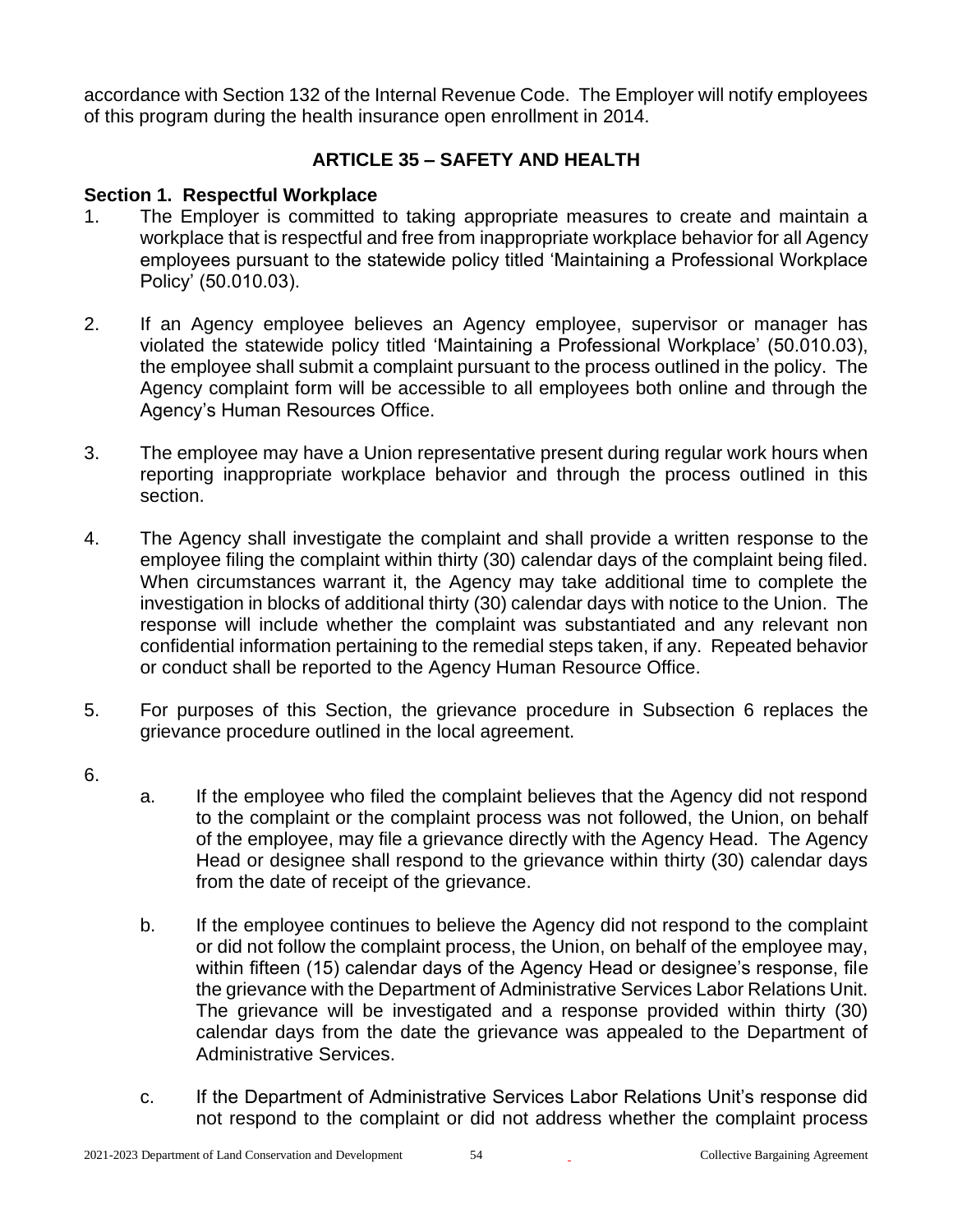was followed, the Union may, within fifteen (15) calendar days, file an arbitration request with the Department of Administrative Services and send a copy to the Employment Relations Board asking for a list of seven (7) qualified arbitrators.

- d. The arbitrator shall not have authority to impose any employment actions, including but not limited to discipline on any employee, supervisor or manager, transfer of any employee, supervisor or manager, reassign an employee, supervisor or manager to another work location or duties or otherwise affect staffing. In addition, the arbitrator shall not have authority to impose or establish any monetary penalties or costs, award front or back pay, issue any monetary damages for pain and suffering or stress related claims.
- 7. No employee shall be subject to retaliation for reporting or filing a complaint, providing a statement or otherwise participating in the administration of the statewide policy or grievance process outlined in this section. Reports of retaliation shall be reported to the Agency Human Resources Office.

*NEW: 2017*

# **ARTICLE 36 - VOLUNTARY MEDICAL SEPARATION**

#### **Section 1.**

A regular status employee with a serious health condition who has exhausted all of their own accrued paid leave balances may submit a written request to the Agency for a 'voluntary medical separation'. A voluntary medical separation is a voluntary resignation for medical reasons. The employee shall attach a doctor's certification to the request attesting to the employee's serious health condition.

#### **Section 2.**

If, based on the doctor's certification, the employee has a serious health condition, the Agency will approve the employee's written request for voluntary medical separation so long as the employee is not under investigation for any performance and/or misconduct.

#### **Section 3.**

An employee who receives a voluntary medical separation will be notified that they will be placed on the Agency's Layoff List and may be eligible for recall provided all of the following conditions are met:

- a. The employee will be placed on the Agency's Layoff List in order of seniority but not eligible for recall until the employee becomes fit for duty. To be fit for recall the employee must submit a doctor's certification that they are fit to return to work full-time without restrictions.
- b. The position the employee may be recalled back to is in the same classification they occupied before their voluntary resignation;
- c. The employee must meet the minimum qualifications and special qualifications for the recalled position;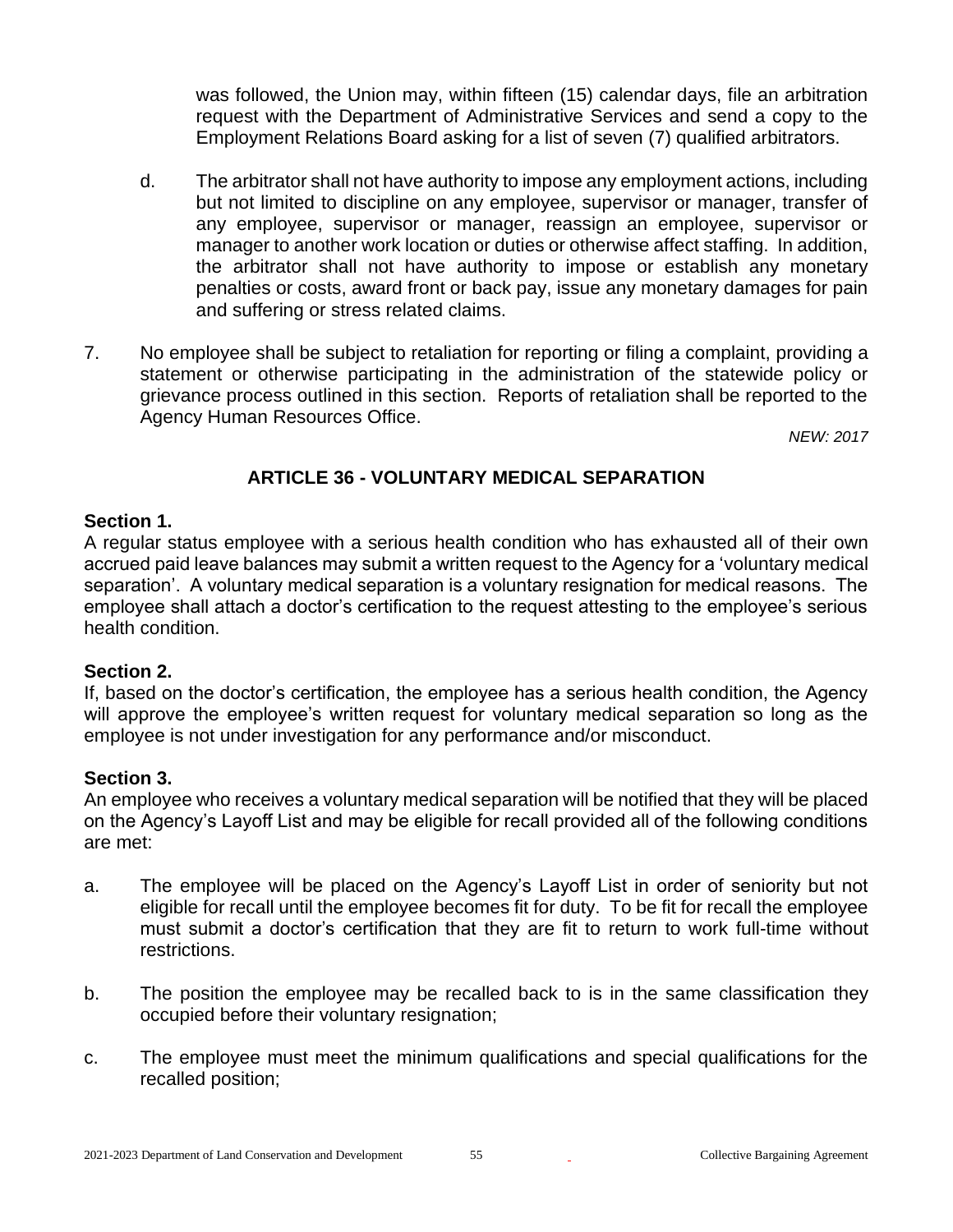- d. The employee will be eligible for recall only in their former bargaining unit and former work location (city/county);
- e. The employee will be eligible for recall to a position when there is a vacant position the Agency intends to fill;
- f. The employee's name shall remain on the Agency Layoff List for two (2) years from the date of voluntary resignation, and,
- g. If the employee rejects a recall offer for their former work location, the employee's name will be removed from the list.

*NEW: 2019*

# **ARTICLE 37 – EXIT INTERVIEWS**

- A. If a regular status employee provides timely notice that they are voluntarily separating from Agency service, the Agency will offer an exit interview that focuses on the reason(s) for the employee leaving Agency service and what changes they recommend to the Agency to improve Agency operations, or,
- B. A Department of Administrative Services written instrument.
- C. Upon request, but no more than two (2) times a year, the Union can receive a report of the Department of Administrative Services written instrument results from employee feedback on their Agency experience.

*NEW: 2019*

# **ARTICLE 38 - BICYCLE COMMUTING PROGRAM**

The Agency agrees to provide bicycle equipment and maintenance for all employees who agree to commute via bicycle at least one day per week.

Any equipment purchased by the Agency shall be maintained by the employee. Bicycle equipment will be chosen by the Joint Labor Management Committee, the cost of the bicycle equipment shall not exceed one hundred and twenty-five dollars (\$125) per person. Employees must sign an agreement pledging to commute via bicycle at least one day per week.

*NEW: 2021*

# **ARTICLE 39 - WORKING REMOTELY**

#### **Section 1.**

Oregon state government encourages working remotely where it is a viable option that benefits both the employee and the agency. Use of remote work options promote the health and safety of Oregonians; ensures high-quality work and optimal use of resources for agencies; ensures cultural, equity and accessibility issues are addressed in a meaningful way; and supports flexibility and work-life balance for employees. It also offers the opportunity to be more flexible in interactions with the Oregonians we serve and decreases an agency's impact on the environment. Remote work arrangements are subject to the State Policy 50.050.01 (Working Remotely) and the terms and conditions of this collective bargaining agreement.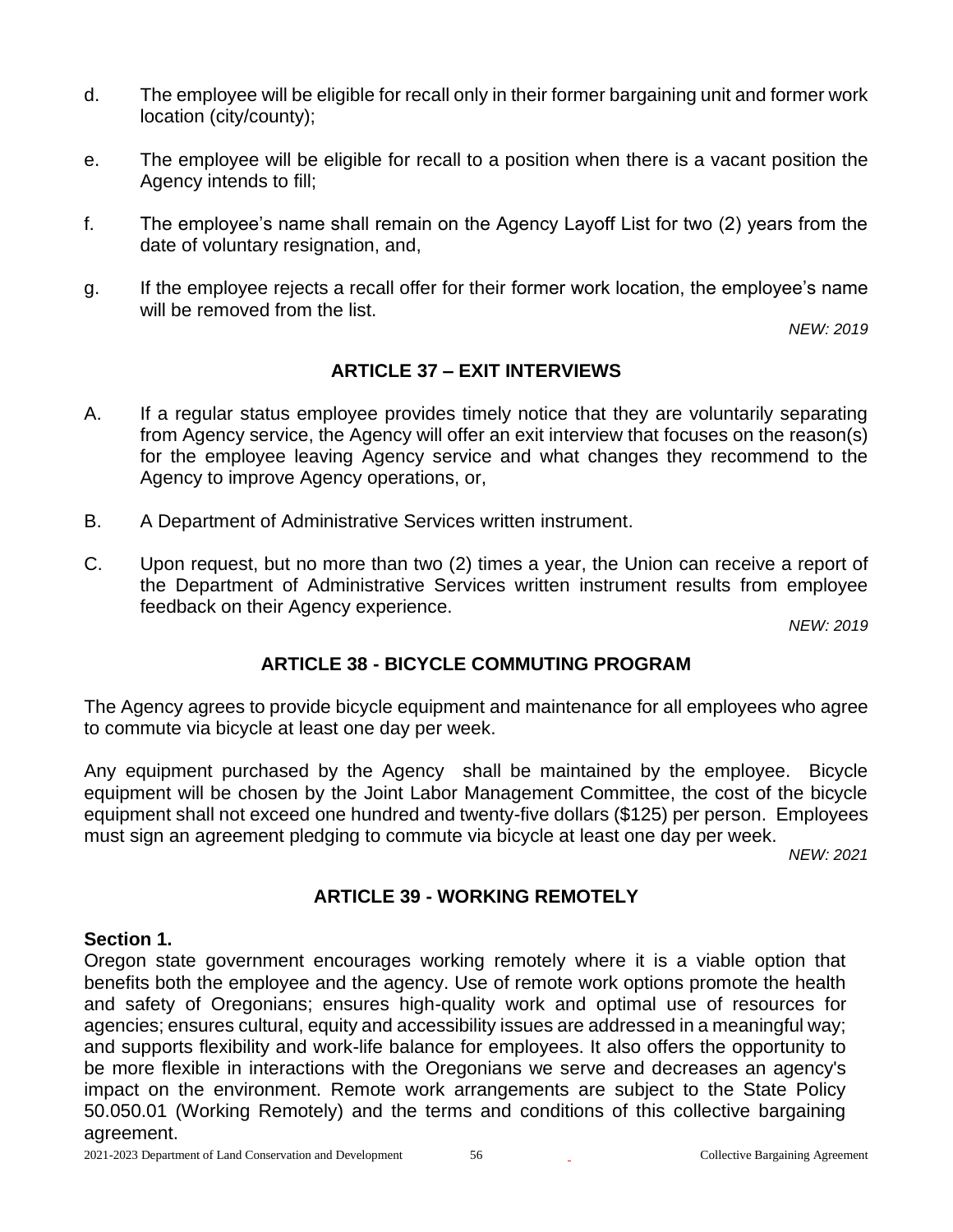# **Section 2.**

Where all or a portion of an employee's duties can be successfully performed away from their primary duty station, an employee is eligible for a remote work, upon agency approval.

# **Section 3. Remote Work Requests.**

Requests to work remotely may be initiated by an employee and must be approved by the employee's supervisor to ensure that all or a portion of the position's duties are suitable for remote work and meets the agency's business and operational needs, as well as those of the agency's customers and the employee. Remote work agreements must be documented through the working remotely process in the state human resources information system. Remote work requests will not be unreasonably denied. Agency decisions will be made as soon as possible, but in no case more than thirty (30) days after the employee's request. Where more than one (1) qualified employee requests remote work for a particular period of time and all requests cannot be accommodated, the remote work opportunities will be evenly distributed or rotated.

# **Section 4. Remote Work Denials or Rescissions.**

If an employee's request to work remotely is denied or rescinded, the supervisor must provide a timely written response to the employee documenting the reason(s) for the denial or rescission. Rescissions of remote work by the employer may be made with seven (7) days advance notice. The Agency or the employee may terminate individual agreements, in whole or in part, upon seven (7) days notice. Employees who have either rescinded their remote work or had their remote work rescinded by the employer shall be eligible to be considered for remote work in the future.

# **Section 5. Inclement conditions may arise in remote work locations.**

If utility providers experience outages that prevent an employee from working, employees may access inclement weather/hazardous conditions leave, unless there is an alternate work location available.

# **Section 6.**

- A. Any alleged violations of this article may be appealed directly to the DAS Labor Relations Unit within thirty (30) days of the alleged violation. Such appeals are not arbitrable.
- B. Any alleged violations of sections (3) or (4) of this article may be appealed directly to an appeal panel consisting of a representative of the DAS LRU and a Union designee. Decisions and remedies shall be rendered by the panel no later than thirty (30) days after receipt of the appeal by the panel. The decision and remedy are not arbitrable and will be binding on the parties. If no decision is rendered by the panel then the supervisor's decision will stand.

# **Section 7. Equipment.**

In the event of equipment malfunction or other circumstances which may interfere with the performance of work assignments, the employee shall promptly notify the supervisor. The agency provides basic technology equipment and related devices necessary for the employee to perform their assigned job duties at the primary or alternate worksite. The equipment and devices are for agency business only and must comply with the agency's desktop security and maintenance policies and practices. Employees will not conduct state business on the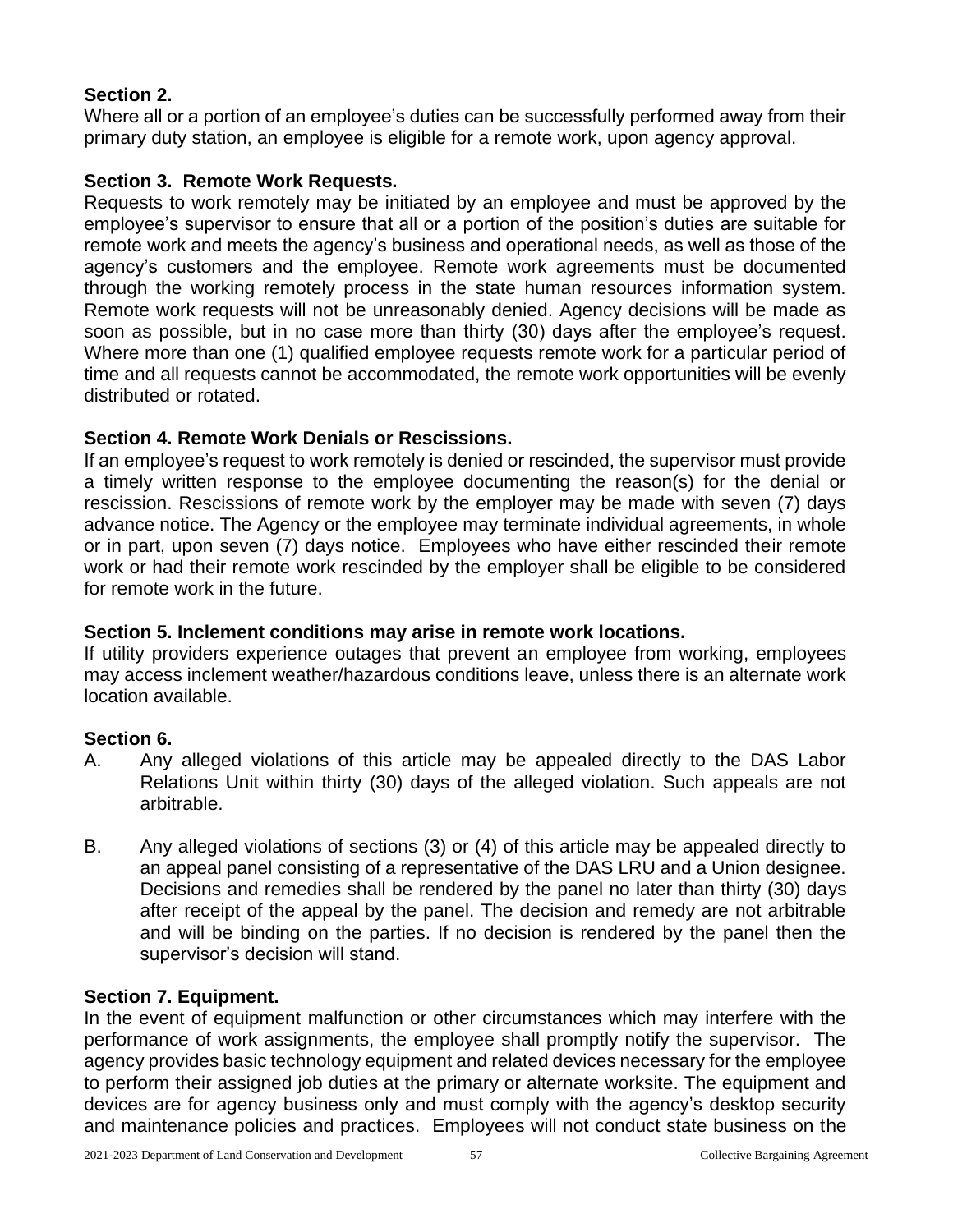following personal equipment: phones, computers, laptops or other information storing devices. Exceptions are subject to the approval of the State Chief Operating Officer. Additional technology and devices may be provided to the employee at the discretion of the agency or in accordance with the Americans with Disabilities Act (ADA).

Employees who work remotely will enter all assets (equipment, office furniture, etc.) provided to them in the state human resources information system.

### **Section 8. Remote Work Supplies.**

Remote work office supplies shall be provided by the Agency. Equipment, software or supplies which are provided by the Agency for remote work shall be for the purposes of conducting Agency business only.

# **Section 9. Remote Worksite.**

Office furniture shall normally be provided by the employee working remotely. Subject to management approval, employees working remotely may access the State surplus warehouse for office furniture for their remote work location. An ergonomic study may be requested by the employee or the supervisor.

The employee maintains a safe remote workspace. The employee must immediately report to the supervisor any injury that occurs during work hours. The state is not responsible for loss, damage, repair, replacement or wear of personal property.

SAIF or Agency safety representatives shall have reasonable access to the home worksite to conduct accident investigations or job site evaluations.

# **Section 10. Work Location, Mileage and Travel Time.**

The employee's central worksite will be assigned by the agency. In addition, employees may be required to report to Agency or non-Agency locations for purposes such as meetings, training sessions and policy/practice coverage. Business visits, meetings with Agency customers or meetings with co-workers shall not be held at the remote worksite unless approved by the employee's supervisor. Mileage will be paid in accordance with the DAS OAM Travel Policy. Travel time will be compensated in accordance with the Fair Labor and Standards Act (FLSA).

# **Section 11. Expectations and Goals.**

Remote work employees and their managers will develop a clear set of expectations and goals for the work to be performed on remote work days. Such expectations may include checking E-Mail and voice-mail on a regular basis and returning phone calls in a timely manner. Employees will review and acknowledge the State of Oregon Employees Working Remotely Acknowledgement Form in the state human resources information system.

# **Section 12. Training.**

Appropriate training will be provided for participating managers and employees.

# **Section 13. Other Provisions.**

These provisions are applicable to all Sections listed above.

A. Call back and overtime will be handled as outlined in the applicable provisions of this collective bargaining agreement.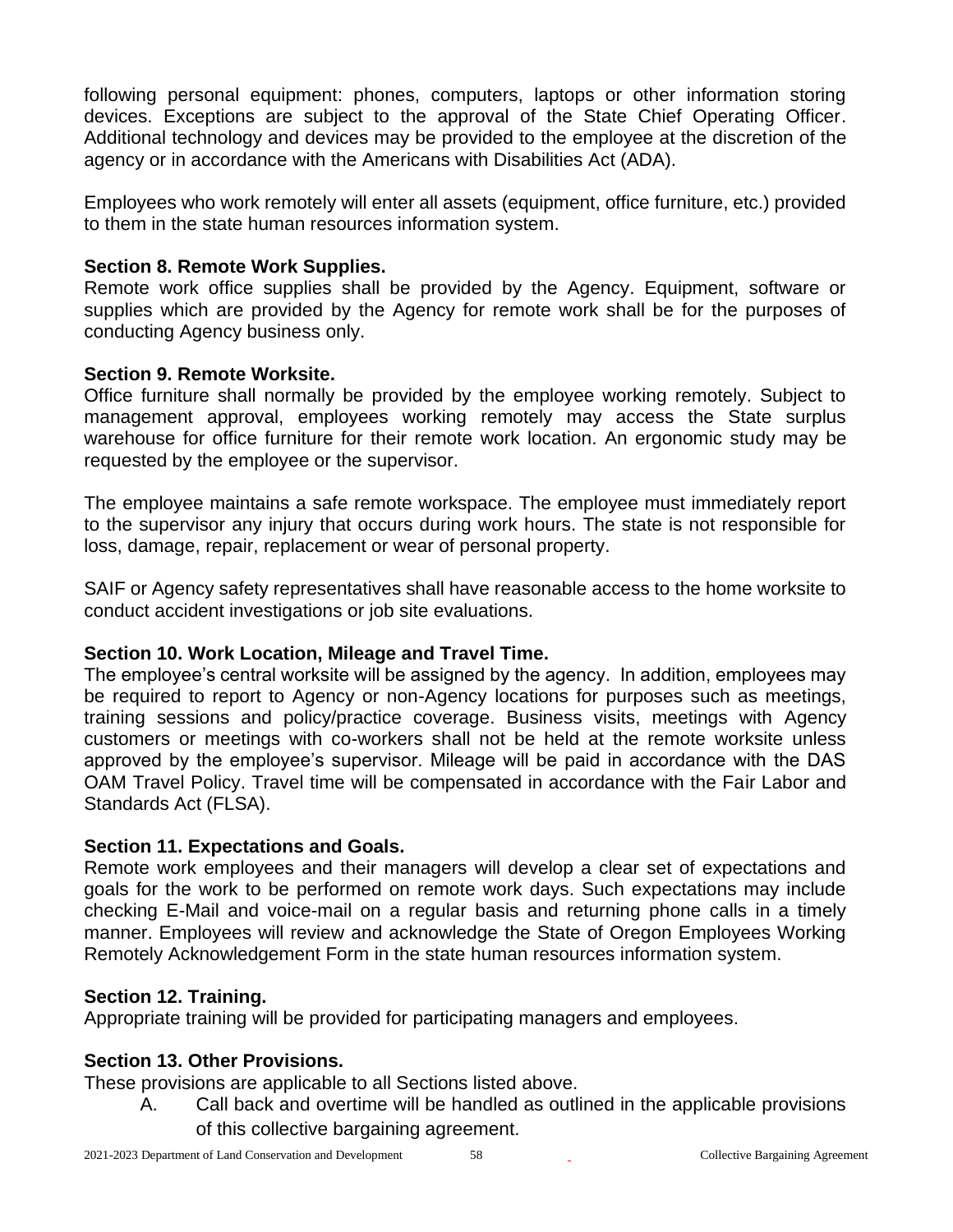- B. Since supervisors must continue to be in a position to evaluate employee performance, certify the accuracy of time sheets and attendance records, and perform a variety of other supervisory responsibilities, employees should anticipate that, in addition to being supervised pursuant to normal office procedures, there will also be the possibility that they will receive telephone calls at the phone number employees have designated in their remote work arrangement.
- C. In the event of a work stoppage, remote work arrangements utilized by represented employees shall be suspended.
- D. Members have the right to Union representation as enumerated in this collective bargaining agreement or as guaranteed by the law.
- E. The Agency or the Union may initiate discussions with the other party to develop working groups to consider options relating to remote work.

*NEW: 2021*

# **ARTICLE 40 – AIR QUALITY**

#### **Section 1.**

The Air Quality Index (AQI) was developed by the US Environmental Protection Agency as an indicator of overall air quality and is based on the five (5) criteria pollutants regulated under the Clean Air Act: ground-level ozone, particulate matter, carbon monoxide, sulfur dioxide, and nitrogen dioxide. Employee exposure levels to wildfire smoke is determined by the current workplace ambient air concentration for particulate matter 2.5 (PM2.5), regardless of the concentrations for other pollutants.

#### **Section 2. Outdoor Work and Air Quality.**

Employees who are required to work outside when outdoor air concentration for PM2.5 reach at or above 55.5 ug/m<sup>3</sup> (equivalent to an AQI at or above 151) will be provided with the appropriate OSHA recommended safety equipment.

#### **Section 3.**

When elevated AQI levels require a building closure or delayed opening, the Inclement Conditions/Hazardous Condition Leave will apply. All other provision of [Article 31—Inclement](#page-49-0)  [Weather/Hazardous Conditions](#page-49-0) apply for elevated AQI which falls under a Hazardous Condition.

*NEW: 2021*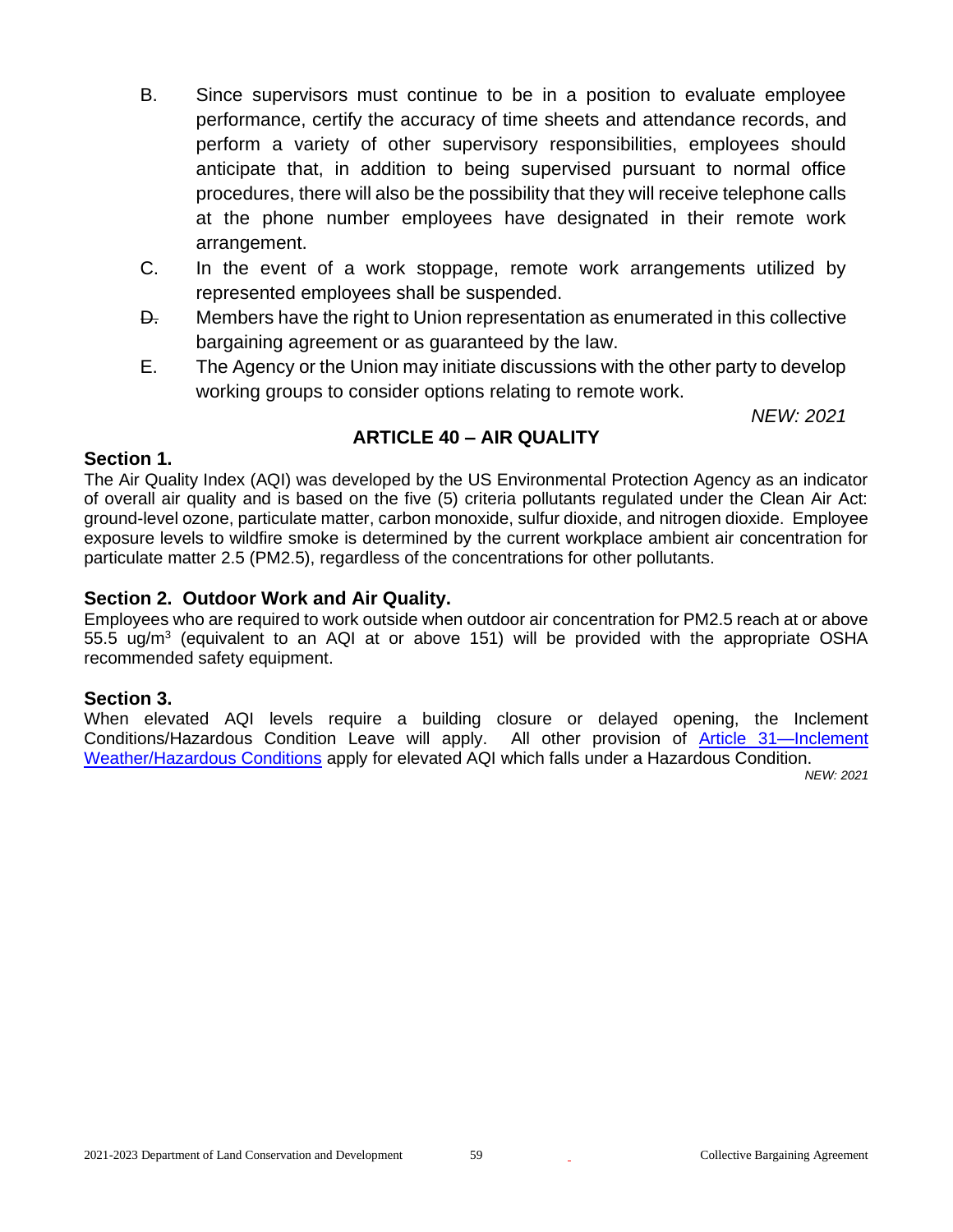# <span id="page-59-0"></span>**LETTER OF AGREEMENT – ARTICLE 19 - PEBB MEMBER ADVISORY COMMITTEE**

This Agreement is between the State of Oregon, acting through its Department of Administrative Services (Employer) and AFSCME Council 75 (Union).

The Employer and Union share a commitment to PEBB achieving its vision of better health, better care and affordable costs. Both Parties recognize that the structure of PEBB is authorized in Oregon Revised Statutes, and is also designed to provide the input and perspective of members in PEBB decisions. In addition, the Employer and Union representatives share governance and decision making within the authorized structure of PEBB. The Employer and the Union share an interest in further informing the PEBB decision making process through an additional layer of direct member engagement in health and wellness.

Therefore, the Parties agree to the following:

- 1. PEBB is directed to create and staff a PEBB Member Advisory Committee (PMAC).
- 2. The PMAC will be comprised of PEBB members, including both management and labor, with up to four (4) members appointed by AFSCME. Appointment to the PMAC will be for a two (2) year period. Management will select the one management co-chair and Labor will select their co-chair.
- 3. The PMAC will meet at least once per calendar quarter.
- 4. The PMAC will provide advice on: a. Member engagement
	- b. Health and Welfare strategies including the Health Engagement Model and wellness programs.
	- c. Educating and engaging members as active leaders in their health.
- 5. PEBB is required to present updates to the PMAC about the progress towards its vision of better health, better care and affordable costs.
- 6. Participants on the committee will be on paid status and shall be reimbursed as per state travel policy. Agencies will not incur any overtime liability as a result of committee meetings or travel.

This Agreement will sunset on June 30, 2023.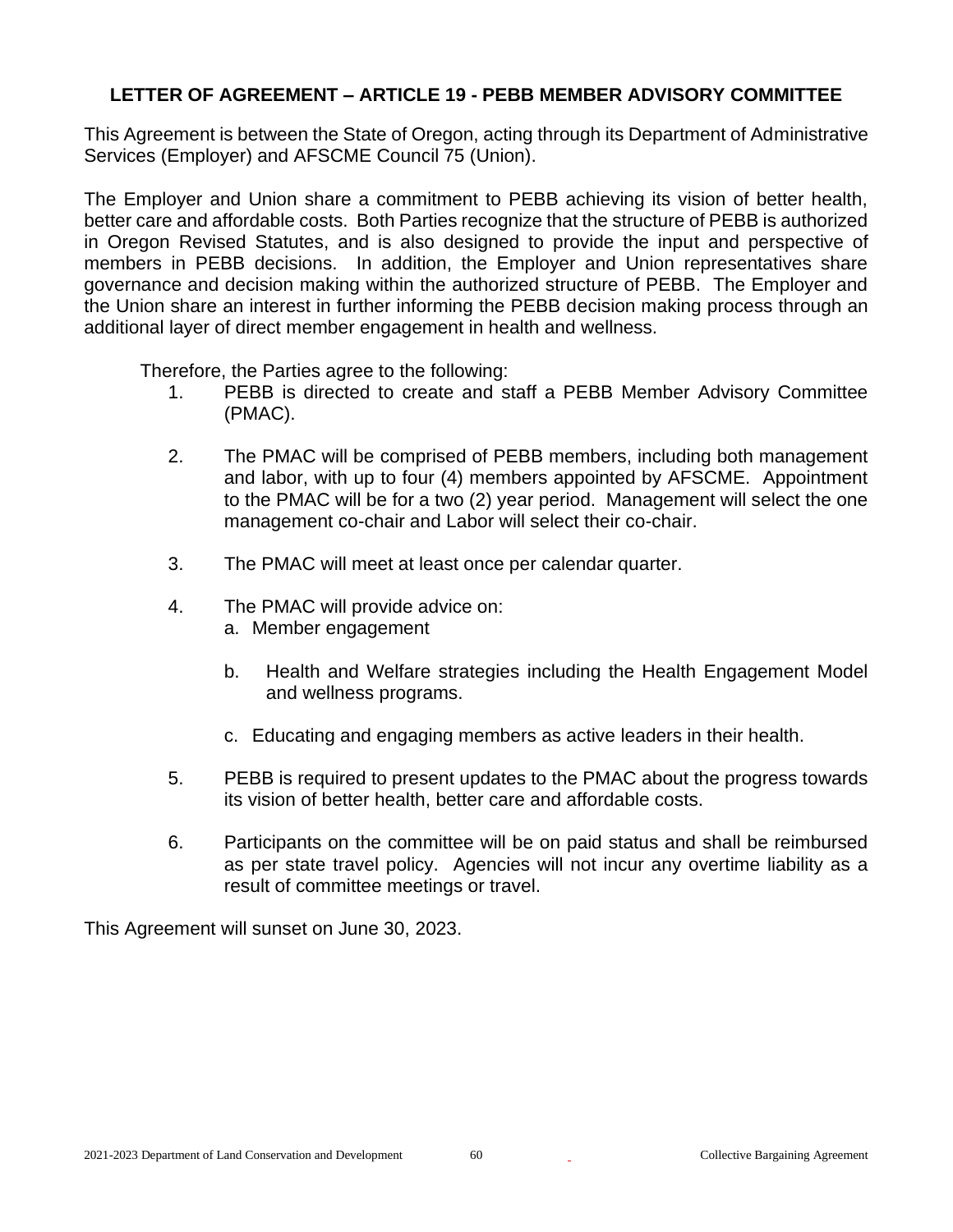#### <span id="page-60-0"></span>**LETTER OF AGREEMENT - ARTICLE 19 – PART TIME MEDICAL INSURANCE COMPUTATION AND SUBSIDY**

This Agreement is between the State of Oregon, acting through its Department of Administrative Services (Employer) and AFSCME Council 75 (Union).

For Plan Years 2021, 2022 and 2023 the Employer will pay ninety five percent (95%) and the employee will pay five percent (5%) of the monthly premium as determined by PEBB. For employees who enroll in a medical plan that is at least ten percent (10%) lower in cost than the monthly premium rate for the highest cost medical plan available to the majority of employees, the Employer shall pay ninety nine percent (99%) of the monthly premium of PEBB health, vision, dental and basic life insurance benefits and the employee shall pay the remaining one percent  $(1\%)$ .

For employees who have at least eighty (80) paid regular hours in the month, the Employer will pay a monthly benefit insurance premium amount of the plan selected by the employee calculated per [Article 19, Section 2](#page-36-0) (Insurance) as follows:

Part Time Employees Insurance:

Part Time premium rate x Employer contribution percentage x the ratio of paid regular hours to full time hours to the nearest full percent = Employer contribution.

In addition, there shall be a subsidy based on the employee's coverage tier for Plan Years 2021, 2022 and 2023. The part times subsidy shall be determined by PEBB for each plan year.

The employee will pay the premium balance.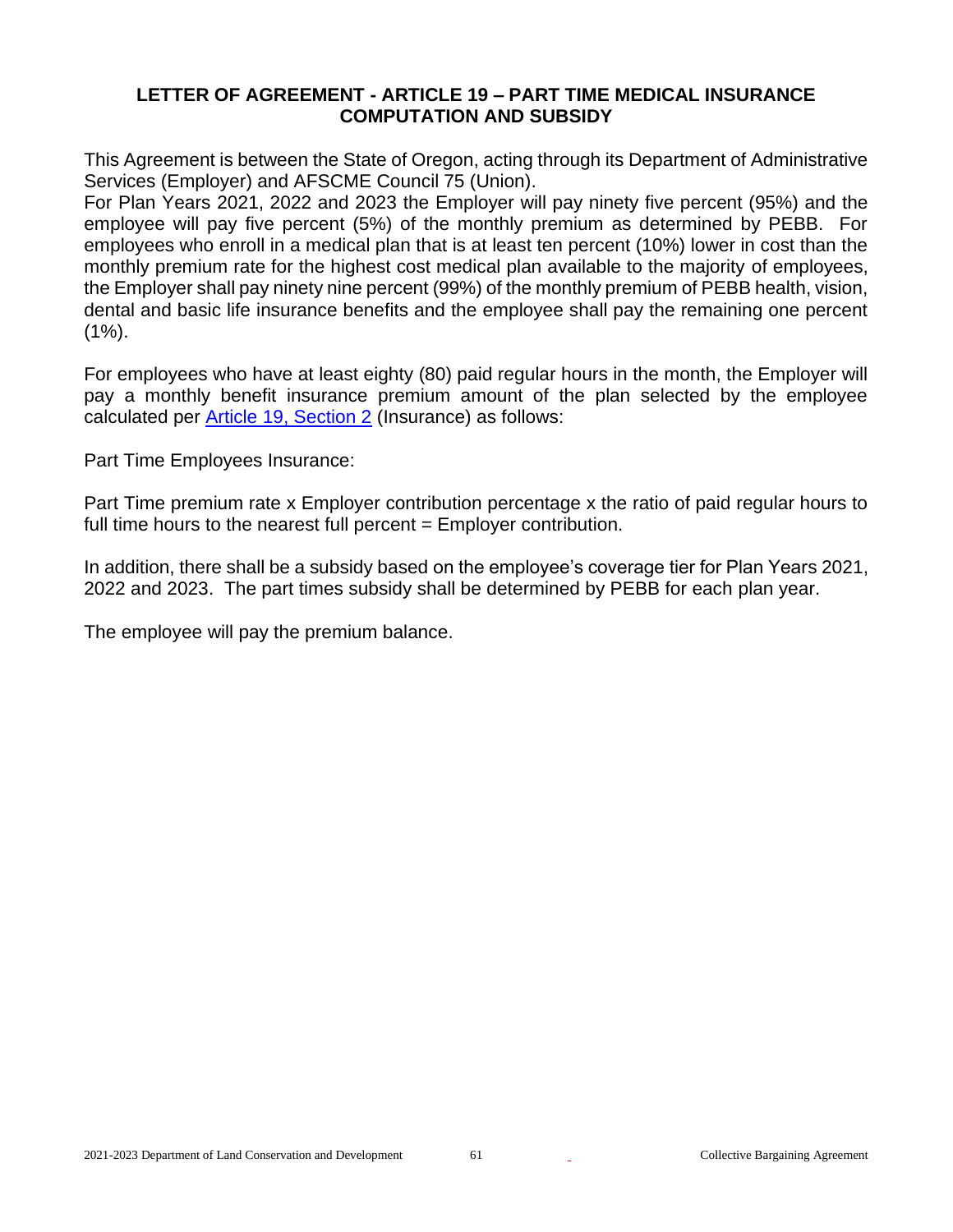# **LETTER OF AGREEMENT – UNION USE OF STATE E-MAIL**

This Agreement is made and entered into by the State of Oregon (Employer) acting by and through the Department of Administrative Services on behalf of the Department of Land Conservation and Development (Agency) and the American Federation of State, County and Municipal Employees Local 3581 Council 75 (Union).

The parties agree to the following conditions regarding access to and use of the Agency's e-mail system for internal Union business:

- 1. Union Officers and Stewards only are authorized to post short e-mail message notices to Agency Union members.
- 2. E-mail messages shall be limited to the following content:
	- A. Meeting announcements of time, date, location, and general content or agenda of Union meetings or functions;
	- B. Announcements of the results of Internal Union officer elections and Union appointments; or
	- C. Other specific one-time requests regarding Union business upon request to the Agency, if Agency management approves the request.
- 3. The use of e-mail for Union business shall consist of one-way communication between the Union and members. There shall be no e-mail use for interactive communication. Each e-mail message sent shall include the statement: "DO NOT RESPOND TO THIS MESSAGE; this is a non-interactive message." This statement shall be prominently displayed at the beginning of the message.
- 4. E-mail shall not be used to lobby, solicit, recruit, persuade or advocate for or against any political candidate, ballot measure, legislative bill or law; or to initiate or coordinate strikes, walkouts, work stoppages, or activities that violate the collective bargaining agreement.
- 5. E-mail shall not contain false, offensive, unlawful or derogatory statements regarding any person, organization or group of persons. E-mail statements shall not contain profanity, vulgarity, sexual content, character slurs, threats, or threats of violence. E-mail content shall not include any rude or hostile references regarding the race, marital status, age, gender, sexual orientation, religious or political beliefs, national origin, health, or disability of any person.
- 6. The use of e-mail for Union business is not private, privileged, or confidential; the news media and others may be able to obtain copies of e-mails either sent or received on Agency computers. The Agency reserves the right to trace, review, audit, access, intercept, recover or monitor Union use of the Agency's e-mail system without notice.
- 7. Union use of Agency e-mail shall not adversely affect the use of the Agency's computer system for Agency business. The Agency has no obligation to purchase software so that Union officers and stewards have access to e-mail, or that Union members have access to e-mail.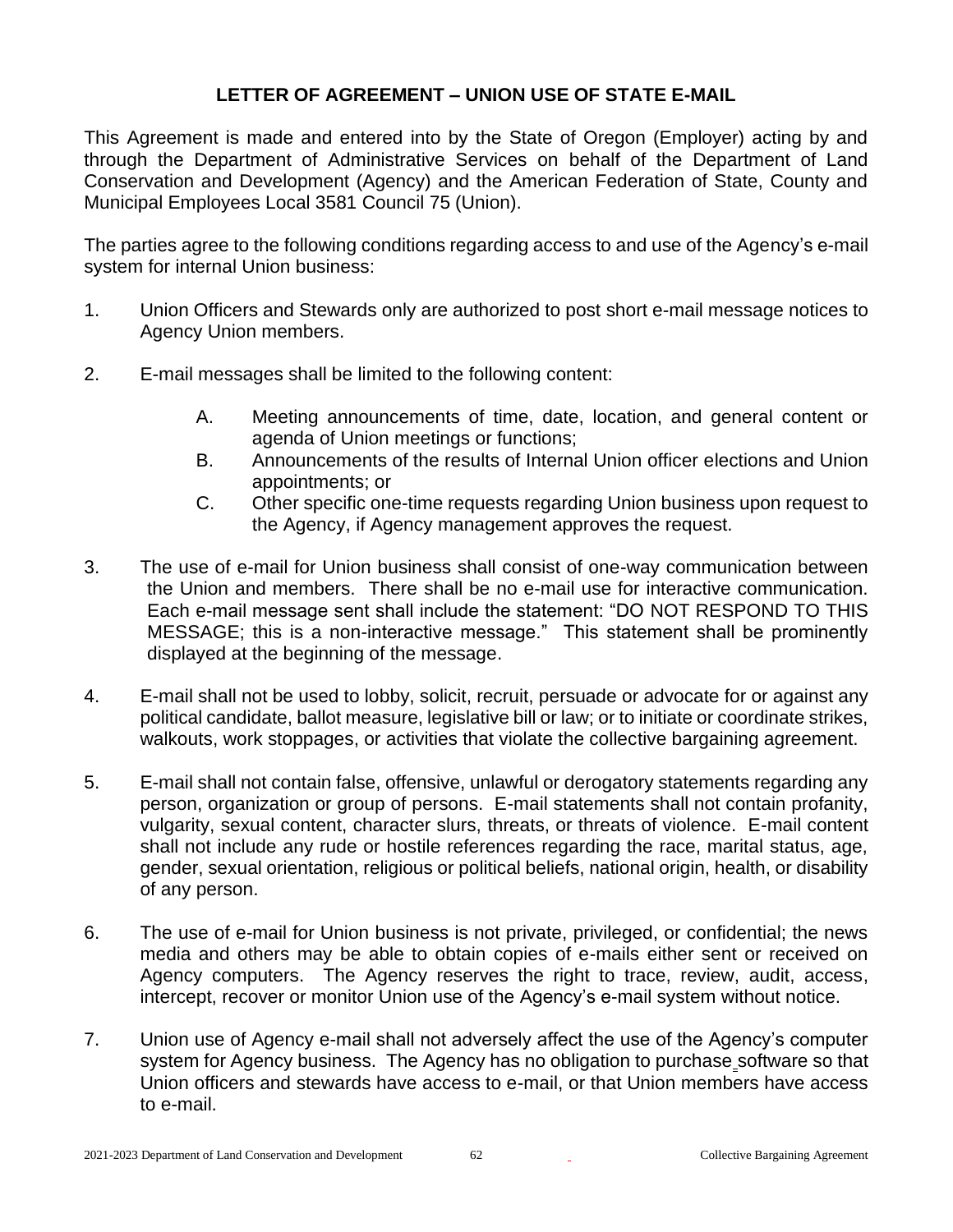- 8. The Agency shall not incur any costs for Union e-mail usage, including printing of e-mail messages. The Agency is not obligated to provide access to e-mail where none is currently available.
- 9. Use of e-mail for internal Union business shall be done on the Union Officer or Steward's own time and not on Agency time. Employees shall read Union business e-mails on their own time and not on Agency time.
- 10. Nothing in the letter of agreement may be construed to abridge any rights of the Agency to control its e-mail system, its uses, or its information. Use of the e-mail system is subject to compliance with the Agency's policies and DAS policy on Acceptable Use of State Electronic Information Systems.
- 11. The Union shall hold the Employer harmless against any lawsuits, claims, complaints or other legal or administrative actions taken against the Union or its agents regarding any communications or the effect of any communications as a result of use of e-mail for Union business.
- 12. This Letter of Agreement shall no longer be in effect if the Agency changes its e-mail system or discontinues use of its e-mail system, and the Agency shall not be obligated to the Union or to employees to provide access to an e-mail system.

This Letter of Agreement shall take effect on July 1, 2007, or ratification of the collective bargaining agreement, whichever occurs later, and shall expire on June 30, 2015.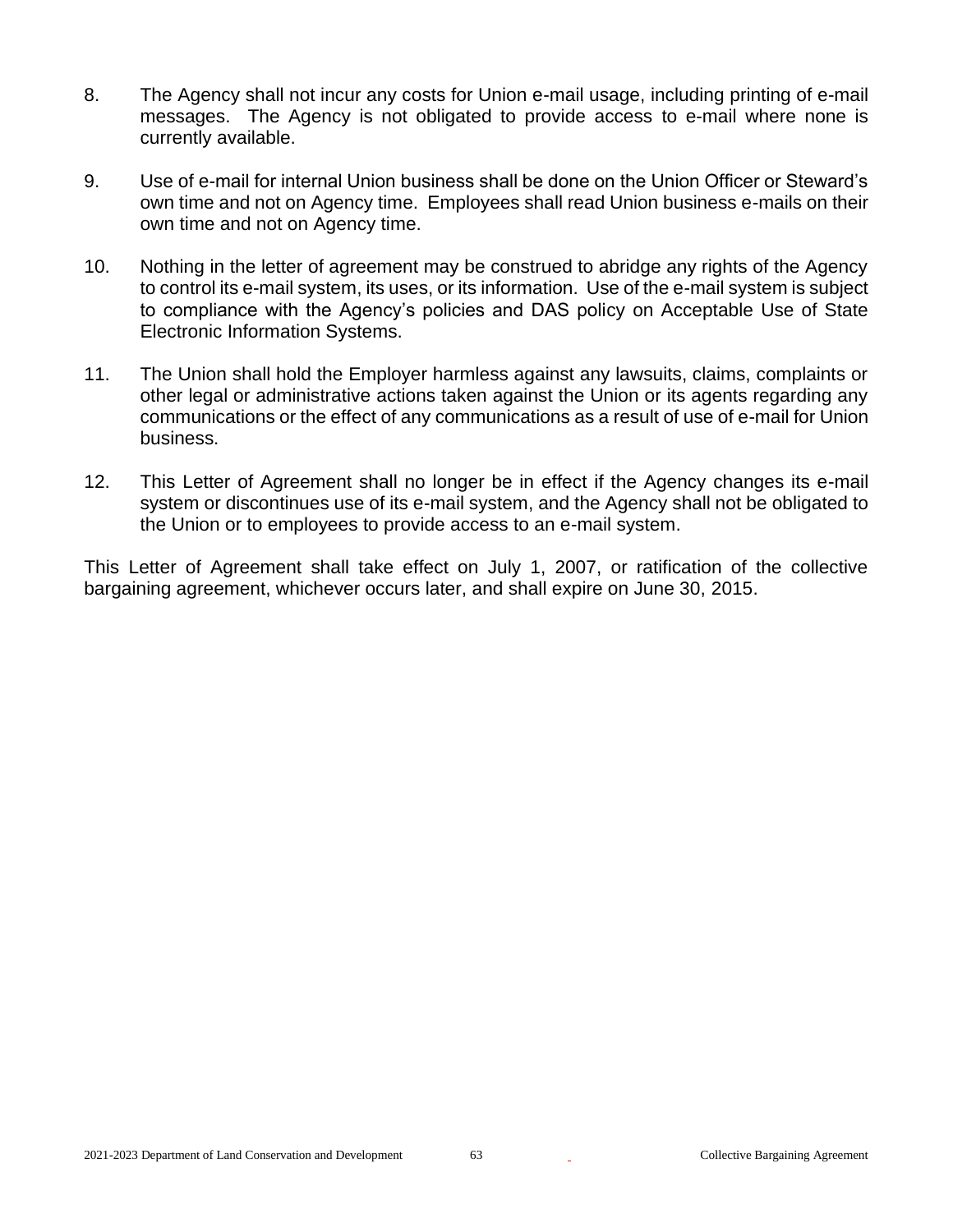## **LETTER OF AGREEMENT - COMMUTING ALTERNATIVES**

This Agreement is between the State of Oregon, acting through its Department of Administrative Services (Employer) on behalf of the Department of Land Conservation and Development (Agency) and AFSCME Council 75, Local 3772 (Union).

The purpose of this Agreement is to establish a work group to identify and evaluate different programs that encourage employees to use alternate methods of commuting to work.

The Parties agree to the following:

- 1. The group will:
	- a. Review and evaluate current and past State programs encouraging employees to use alternate commuting methods;
	- b. Review and evaluate other public employer programs that incent their employees to use alternate commuting methods;
	- c. Identify advantages and disadvantages of different programs that incent employees to use alternative commuting methods.
- 2. The Employer and Union shall appoint up to two (2) representatives to serve as members. Union appointed employees shall serve on Agency time, up to sixteen (16) total hours, if the meeting time is during their regularly scheduled work hours. Committee members shall be allowed to attend meetings via video conference whenever possible.
- 3. Union appointed employees shall not be eligible for overtime, lodging, meals or mileage for serving on the group. The Agency shall not be liable for any penalty or premium payments for adjusting an employee's work schedule so the employee can attend the meeting.
- 4. Appointed employees shall notify their immediate supervisor at least five (5) work days before any meeting regarding their absence from work to attend the meeting.

This LOA becomes effective upon ratification of this Agreement and sunsets July 31, 2021.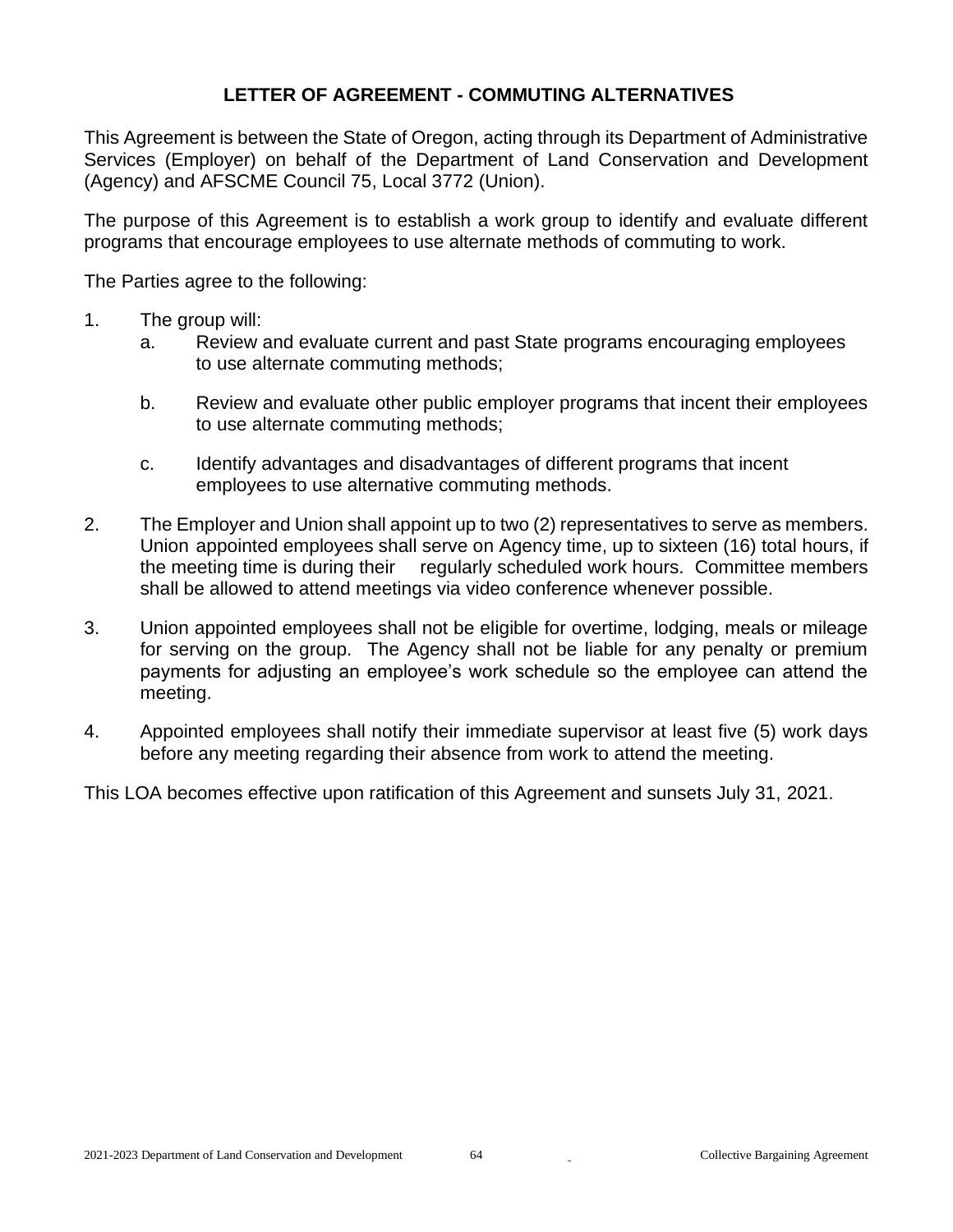# **LETTER OF AGREEMENT – CHERRIOTS GROUP PASS PROGRAM**

The Agency agrees to provide Cherriots, officially the Salem Area Mass Transit District, passes through the Group Pass Program.

To carry out the program, the Parties agree that:

- 1. The Cherriots Group Pass is an experimental program.
- 2. The Agency will provide a pass to all eligible employees that will allow them to ride at no fare cost to the employee. Eligible employees are those employees whose official worksite is within the Cherriots Mass Transit District.
- 3. The Agency may terminate this Agreement within thirty (30) days notice to the Union. When such notice is provided the program will automatically terminate and there will be no duty for the Agency to bargain the impact.

This Letter of Agreement becomes effective upon ratification of this Agreement, and sunsets June 30, 2023.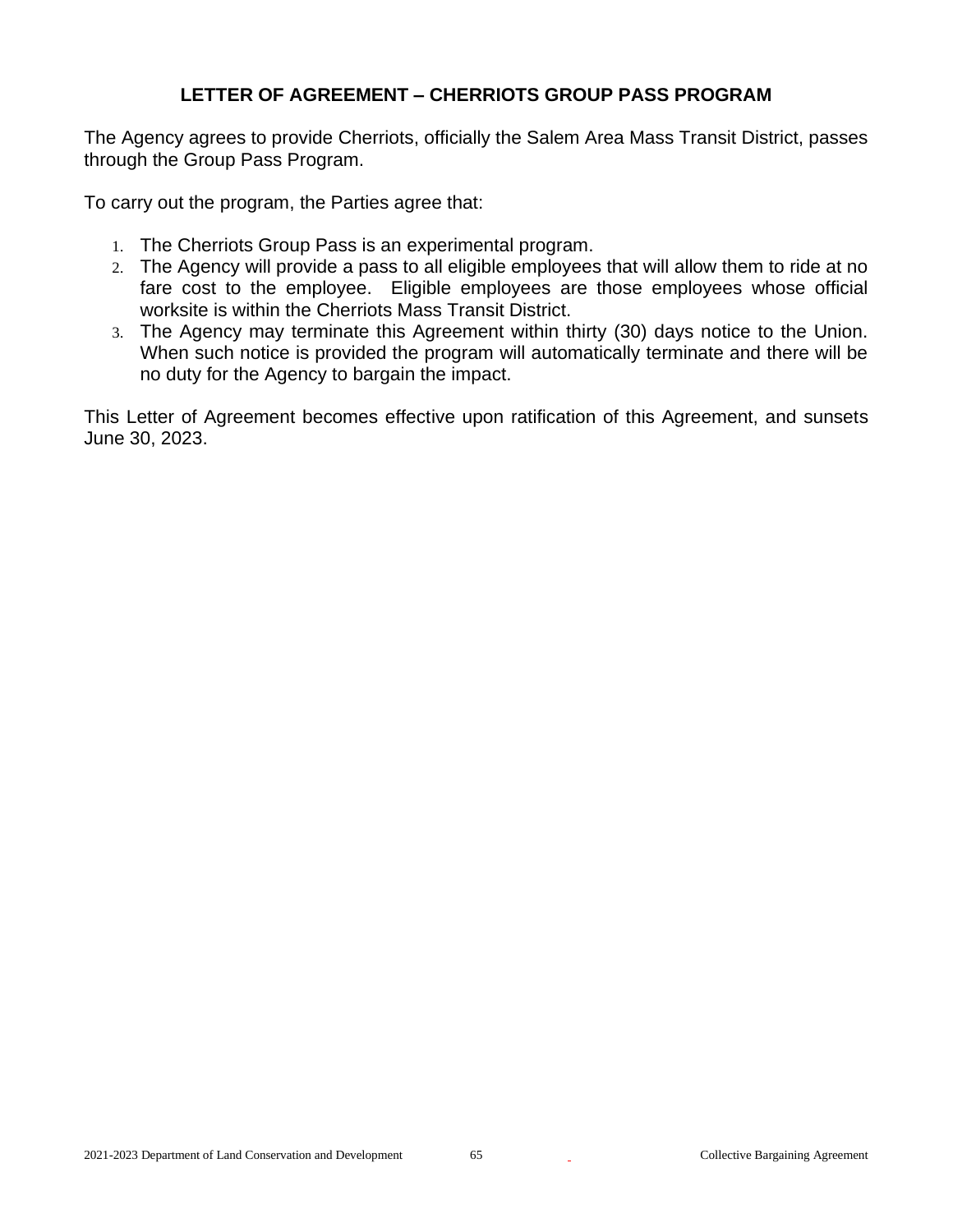# **LETTER OF AGREEMENT – NEW EMPLOYEE NOTICE/UNION ACCESS**

#### 1. Notice

- a. The Employer shall provide the Union, in an editable digital file format, the following information for each employee quarterly:
	- i. Employee name; date of hire; EIN
	- ii. Contact information, including: cell, home and work telephone numbers (when available);
	- iii. Means of electronic communication, including work, personal electronic mail address;
	- iv. Home address or personal mailing address; and
	- v. Department/Agency/Office, Job Classification, Job Title, base salary, and work site location.
- b. Each business day, the Employer shall provide a report of newly hired AFSCME represented workers as long as the new hire business process has been successfully completed in the business day prior.
- c. The State CHRO information unit will provide AFSCME with a report of new, terminated, retired or transferring employees in AFSCME covered positions no later than the  $10<sup>th</sup>$  of each month.

# 2. New Employee Orientation

- a. Within the first ten (10) calendar days from the date of hire, the Union representative shall be granted thirty (30) minutes of paid time to meet with the new employees without loss of pay.
- b. Employees within their first ninety (90) calendar days of employment shall be allowed an additional sixty (60) minutes of paid time to meet with a Union representative for follow-up orientation issues without loss of pay.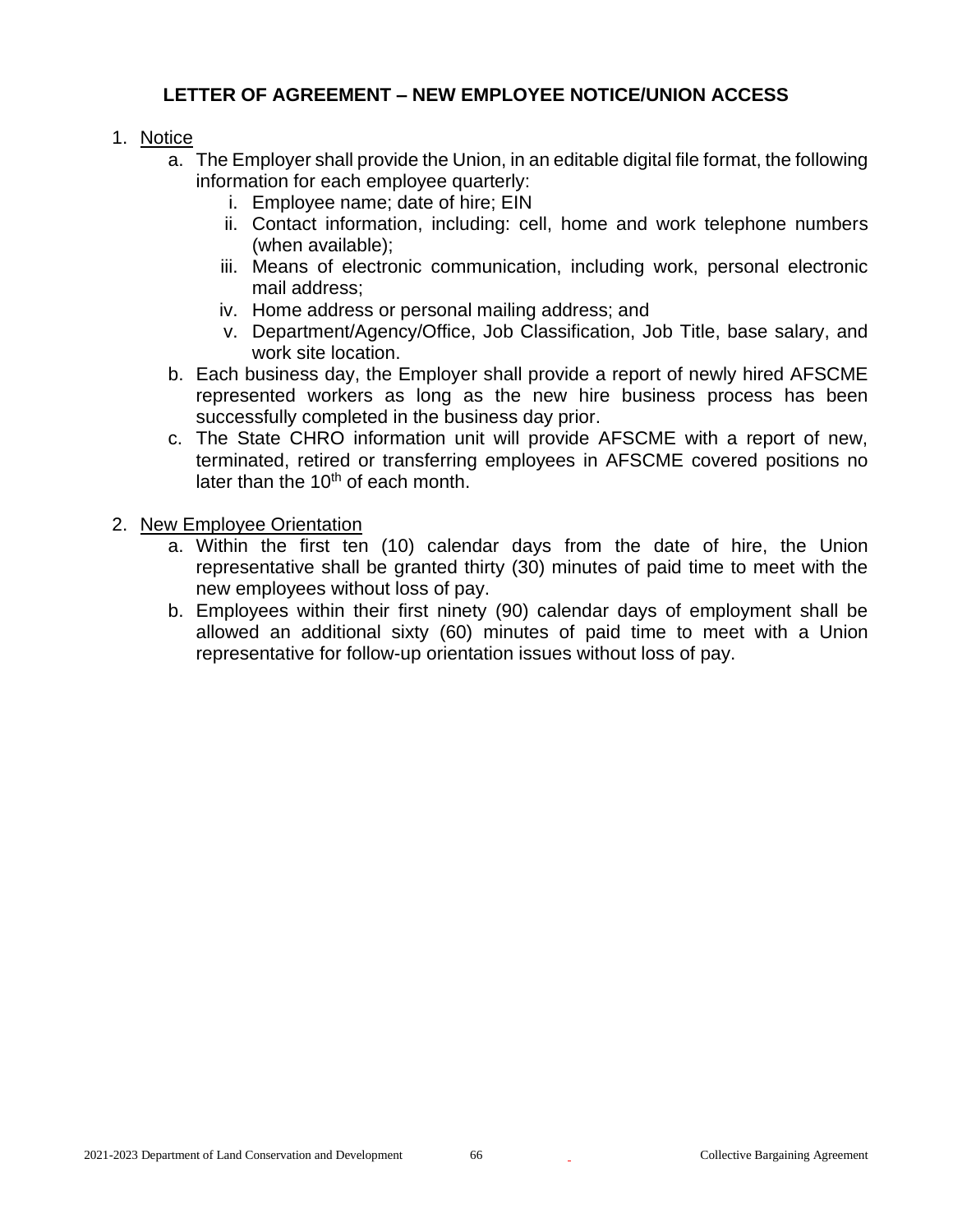# **LETTER OF AGREEMENT – STATE WORKER TRAINING FUND**

The Parties recognize that both the State and its workers benefit from workers understanding their different health care options, understanding their retirement benefits and finding solutions to increase wellness and equity in the workplace

Therefore, the State of Oregon, along with participating unions will work together to come up with creative and long-term solutions by working in collaboration to develop and deliver the trainings.

In order to accomplish these goals, the Parties will:

- Establish a State Worker Training and Education Fund ("State Worker Training Fund"), appoint the State Worker Fund governing board of trustees of ten (10) people with equal representation from union representatives and Employers, and hire a qualified leader ("Director") to report to such board of trustees.
	- o Union Representatives will be split proportionally between participating labor unions.
- Fund the start-up of the State Worker Training Fund from October 1, 2019 to June 30, 2020. The start-up will be funded by an Agency assessment of one cent (\$0.01) per hour per employee of straight-time worked that would be due to the trust no later than October 1, 2019 in order to hire a director and choose one (1) or two (2) pilot locations to learn and adjust a roll out of a statewide plan. Ongoing, State Worker Training Fund will be funded two cents (\$0.02) per hour worked, including all paid leaves, per employee starting July 1, 2020 with a goal of the training and resources being available statewide by January 1, 2021. Agencies can pay monthly. At a minimum, per hour payments will be paid quarterly.
	- $\circ$  Agencies with under fifty (50) employees shall not make per hour payments.

The State Worker Training Fund will develop a plan to deliver trainings and programs on:

- PEBB and PERS. The PEBB and PERS training will be mandatory for new hires and the PEBB training will be offered within fourteen (14) days of a new hire. When possible, employees' will sign up for their health insurance after going through the PEBB training.
- Organizational Equity and Inclusion. Creating trainings focused on ensuring nondiscrimination and best practices to equity and inclusion in the workplace.
- Wellness. The wellness initiatives should focus on agencies where there are clear challenges identified by management and bargaining unit. The trust shall identify one (1) Agency to pilot the wellness initiative.
- After a program is developed for the first three (3) stated goals, the Board of Trustees will discuss other programs that potentially meet goals identified by the State and the Unions.

#### Timeline:

By October 1, 2019, each Party shall bind itself to the Trust Fund Agreement(s). The Trust Agreement will include:

- How trustees are appointed and removed
- Terms of a trustee's appointment
- Quorum requirements
- Meeting requirements
- Powers/ability to call a special meeting of the board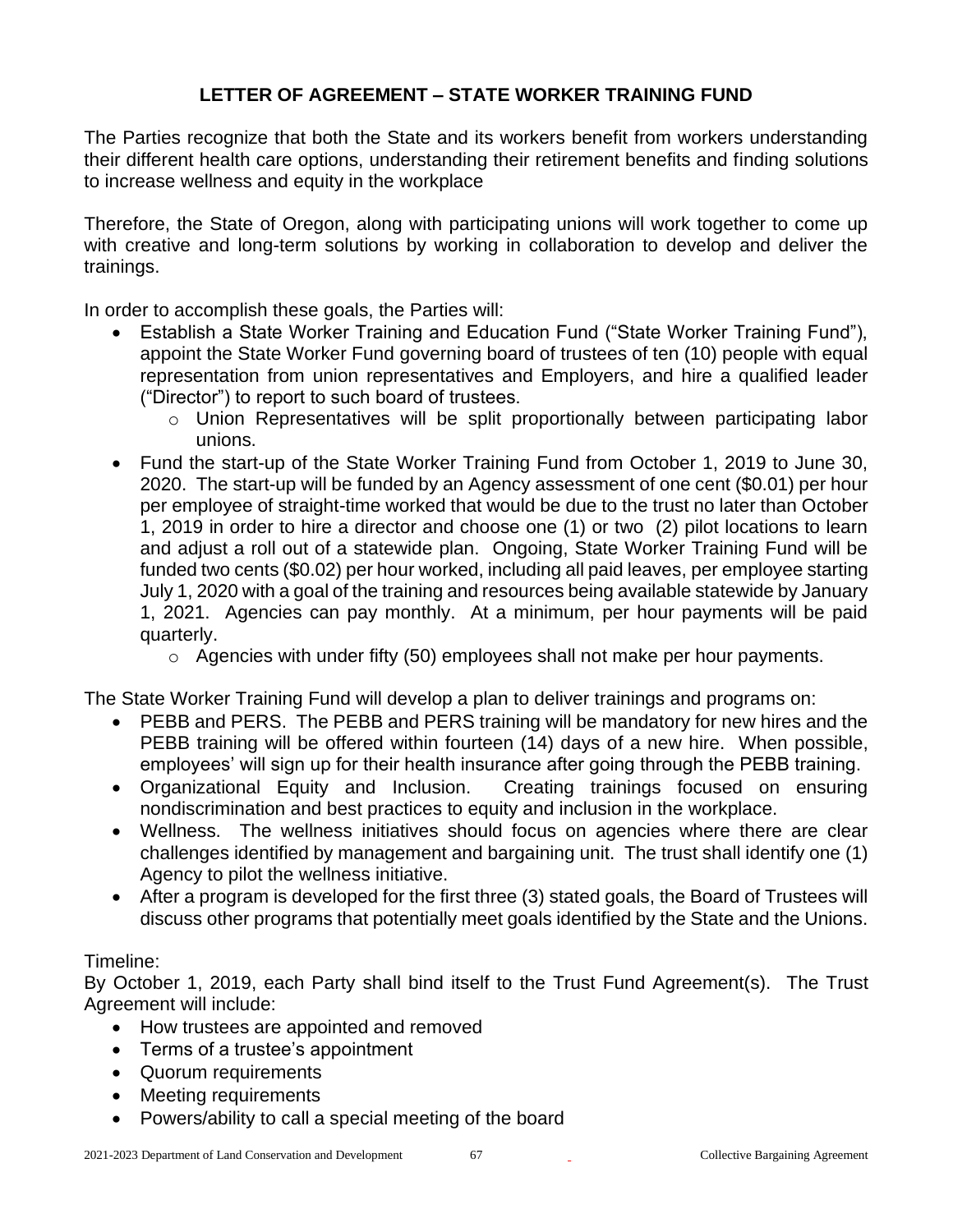- Votes and quorum requirements
- Liability provisions
- Specific provisions outlining the necessary authority for the trustees to manage and administer the State Worker Training Fund and Program
- Investment provisions
- Investment standards
- Enforcement mechanisms for the Contribution Agreement
- Specific provisions outlining terms for amendments, mergers, termination of the trust
- Establishing benchmarks and metrics. The Trust will produce an annual progress report beginning June 2021 that includes an operating plan for the upcoming year and a report back on the operating benchmarks and metrics for approval by the State's CCO and the Unions' Executive Director.

By December 1, 2019 the Parties will use best efforts within the legal framework of the Trust Board to adopt a detailed plan for Training Fund operation, including establishing specific training objectives, performance benchmarks, expected outcomes, and hire a Director.

By February 1, 2020 the trust will set up a minimum of one (1) pilot and a goal of two (2) based on budget and plan.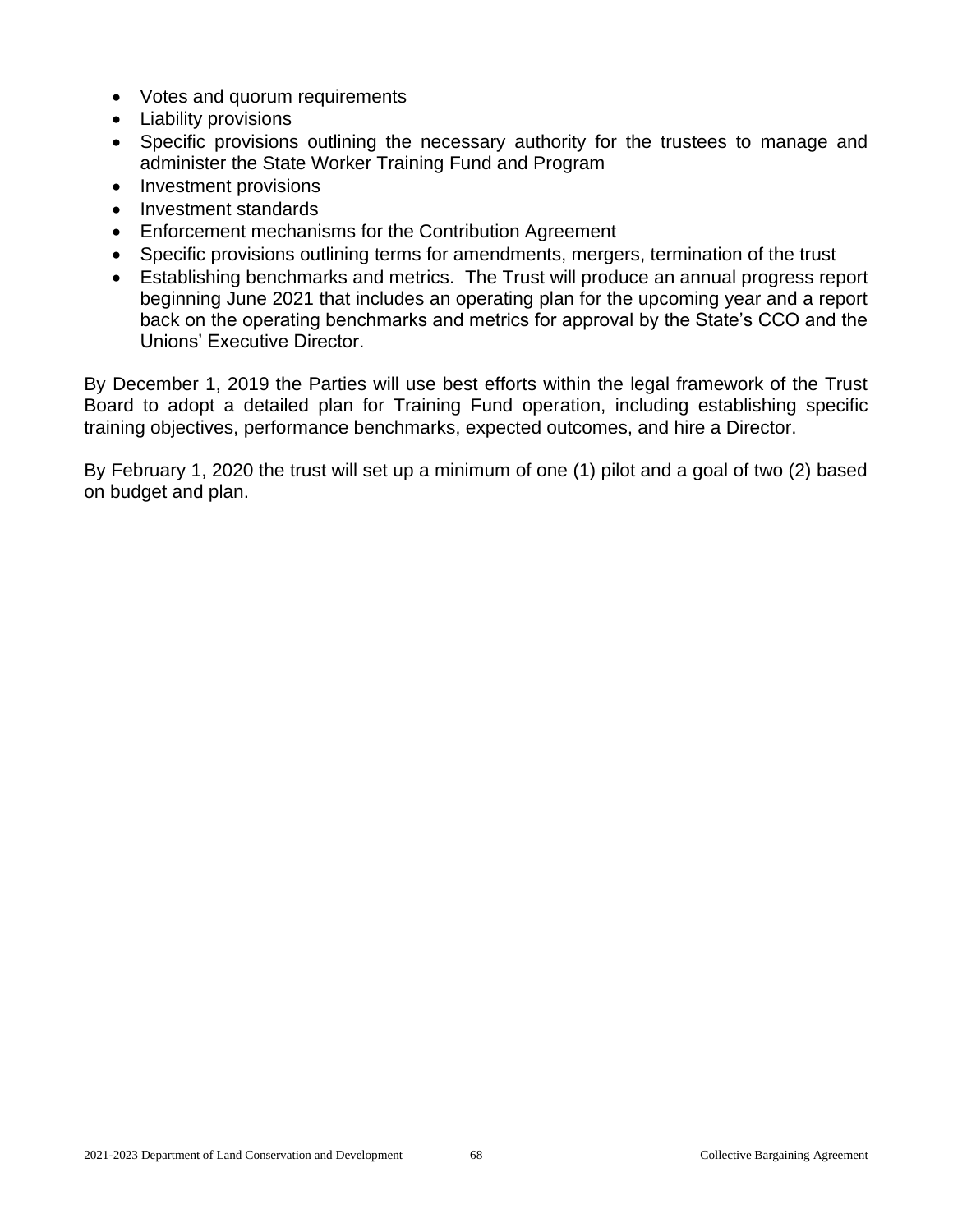# **LETTER OF AGREEMENT – CONTRACT SPECIALIST**

This Agreement is between the State of Oregon, acting through its Department of Administrative Services (Employer) on behalf of the all Agencies covered under the jurisdiction of the AFSMCE Central Table (Agency) and AFSCME Council 75 (Union).

The purpose of this Agreement is to establish Employer paid Contract Specialists to improve labor/management relationship at all levels of state government.

The Parties agree to the following:

Selection and Appointment of Contract Specialists:

- A. The appointment of a full time Contract Specialist shall be authorized only from Agencies that currently have fifty (50) or more bargaining unit FTE positions.
- B. The selection and appointment of a Contract Specialist shall be mutually agreed upon by the Employer and Union.
- C. The Union may have no more than one (1) Contract Specialist for every two thousand (2,000) FTE bargaining unit positions from Agencies that are within the jurisdiction of the AFSMCE Central Table and Department of Corrections.
- D. The duration of a Contract Specialist shall be mutually agreed upon by the Employer and Union.
- E. The Parties shall establish an agreement which shall be signed by all Parties stipulating to the terms and conditions of the Contract Specialist assignment.
- F. Employees selected as Contract Specialist must maintain all necessary certifications, licensures and training requirements of their Agency position with costs and reimbursements if applicable governed under the Agreement.
- G. While the State is the Employer of record, the Union has the sole control, oversight and direction of employees appointed as Contract Specialists. Therefore, the Union shall indemnify and save the Employer harmless from any and all costs, should any arise, associated with actions taken by the Contract Specialist on behalf of the Union.
- H. In the event the Employer/Agency determines a Contract Specialist is potentially violating law or not complying with Employer/Agency policies or the local Agency Collective Bargaining Agreement, the Agency shall immediately notify the Union. The Agency shall investigate the matter and take action as necessary consistent with the local Agency Collective Bargaining Agreement including disciplinary action. Before any Agency action is taken, the Union may remove the employee from the assigned worksites.

#### Pay and Benefits:

- A. The Agency shall continue to pay salary and benefits which includes pension contribution, insurance and paid leave time consistent with what they earned before their appointment. Employees appointed as a Contract Specialist shall not be eligible for reimbursement for uniforms, boots or other ancillary items while serving as a Contract Specialist the specifics which will be noted in the employee's Contract Specialist agreement.
- B. Contract Specialists shall submit monthly timesheets recording a maximum of forty (40) hours of work each week. The timesheet shall be signed and verified by the Executive Director or designee of the Union. All leave taken, regardless of type, must be clearly identified.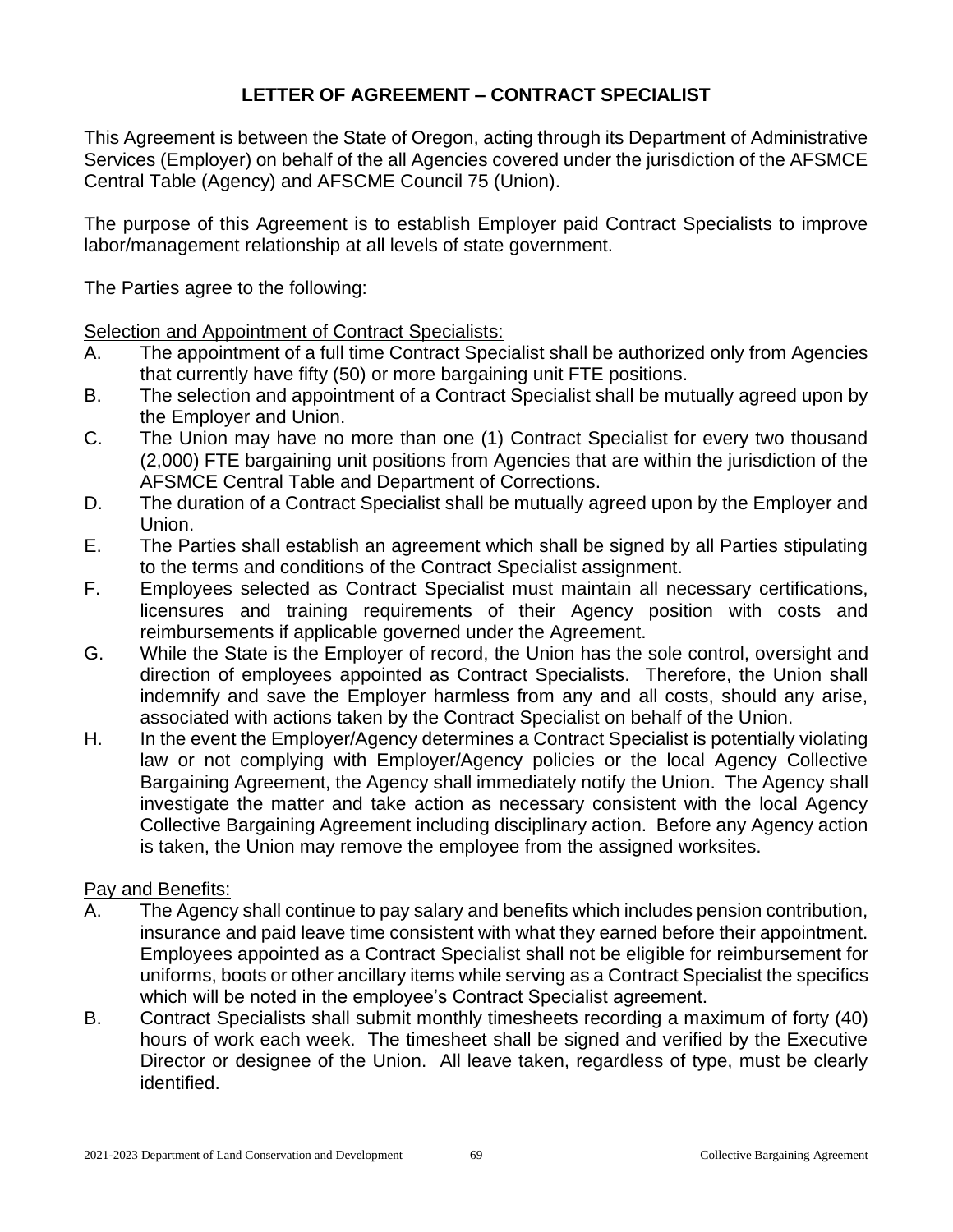- C. The Agency shall place the Contract Specialist on leave with pay for the duration of the assignment. The calculation of seniority shall be consistent with the terms of the applicable local Agency Collective Bargaining Agreement.
- D. Where the Union has designated Contract Specialist, the Agency shall pay up to eightyfive thousand (\$85,000) a year for the Contract Specialist which includes pay and benefits. Any costs above eighty-five thousand (\$85,000) per year shall be paid by the Union by reimbursing the Agency using Agency established policies and procedures for reimbursement.
- E. The Agency shall not be liable for any overtime costs while the Contract Specialist is on assignment with the Union.

# Travel and Reimbursements:

- A. Time spent traveling on behalf of the Union shall be on Agency time.
- B. The Union shall be responsible for all travel expenses including but not limited to mileage, lodging, meals and other incidental travel expenses.
- C. Contract Specialists shall not use or be assigned a state car for travel.

#### Duties:

- A. The Contract Specialist, DAS Labor Relations Unit and Agency Human Resources staff shall work cooperatively when performing the following duties:
	- a. Interpret and administer the local Agency Collective Bargaining Agreement.
	- b. Education on the local Agency Collective Bargaining Agreement.
	- c. Provide guidance in grievance and problem resolution.
	- d. Improve steward capacity.
	- e. Work toward consistent application of the local Agency Collective Bargaining Agreement.
	- f. Provide guidance on developing and improving labor/management committees.
	- g. Participate in new employee orientation as provided for in the local Agency Collective Bargaining Agreement.
- B. If a DOJ attorney is appointed to serve as a Contract Specialist, the attorney shall stipulate in the signed agreement that they will not practice law as that term is used in law and Oregon State Bar rules, regulations, official opinions and decisions.
- C. The Contract Specialist shall follow all applicable Employer and Agency policies while serving in the capacity of a Contract Specialist.
- D. The Contract Specialist shall not be assigned duties that involve strike preparation, strike planning, strike coordination activities or interest arbitration preparation.

#### Dispute Resolution:

Notwithstanding any agreements that include grievance/arbitration procedure, if there is a disagreement between the Employer and the Union regarding the interpretation and application of this Letter of Agreement, the Employer and Union shall meet and attempt to resolve the matter. If, after fourteen (14) calendar days there no resolution, the moving party may request arbitration. The Parties shall use the arbitration procedure outlined in the agreement where the employee is employed.

#### Indemnification:

The Union shall indemnify and the Union and Contract Specialists hold the Employer and Agency harmless against any and all claims, damages, suits or other forms of liability which may arise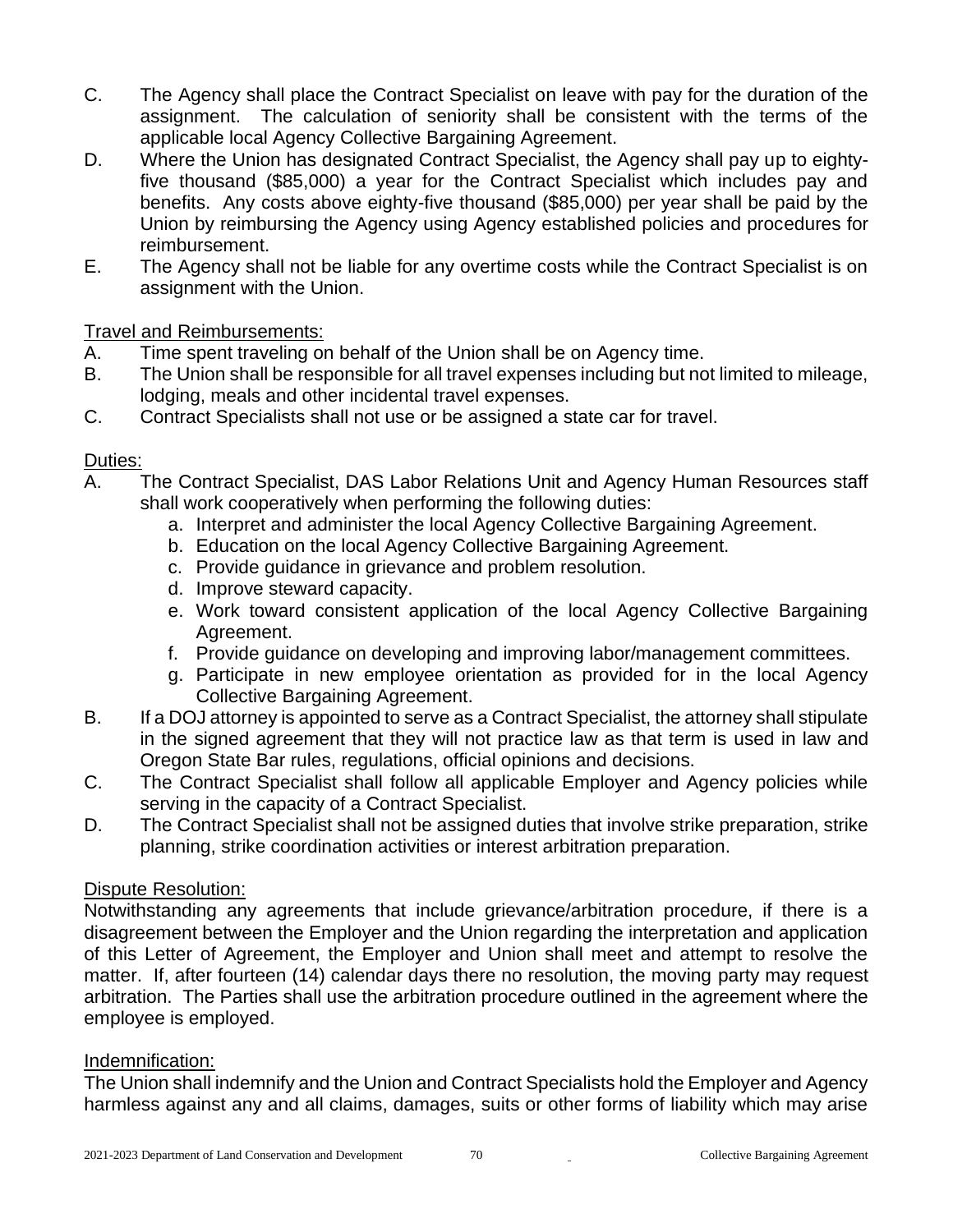out of any action taken or not taken by the Employer/Agency for the purpose of complying with this Letter of Agreement on Contract Specialists.

The Union shall not indemnify the Employer/Agency for grievance/arbitration disputes.

# Term of Agreement:

This Agreement becomes effective on the date of the last signature and ends on June 30, 2023 unless renewed by the Parties or the Parties agree to amend its provisions.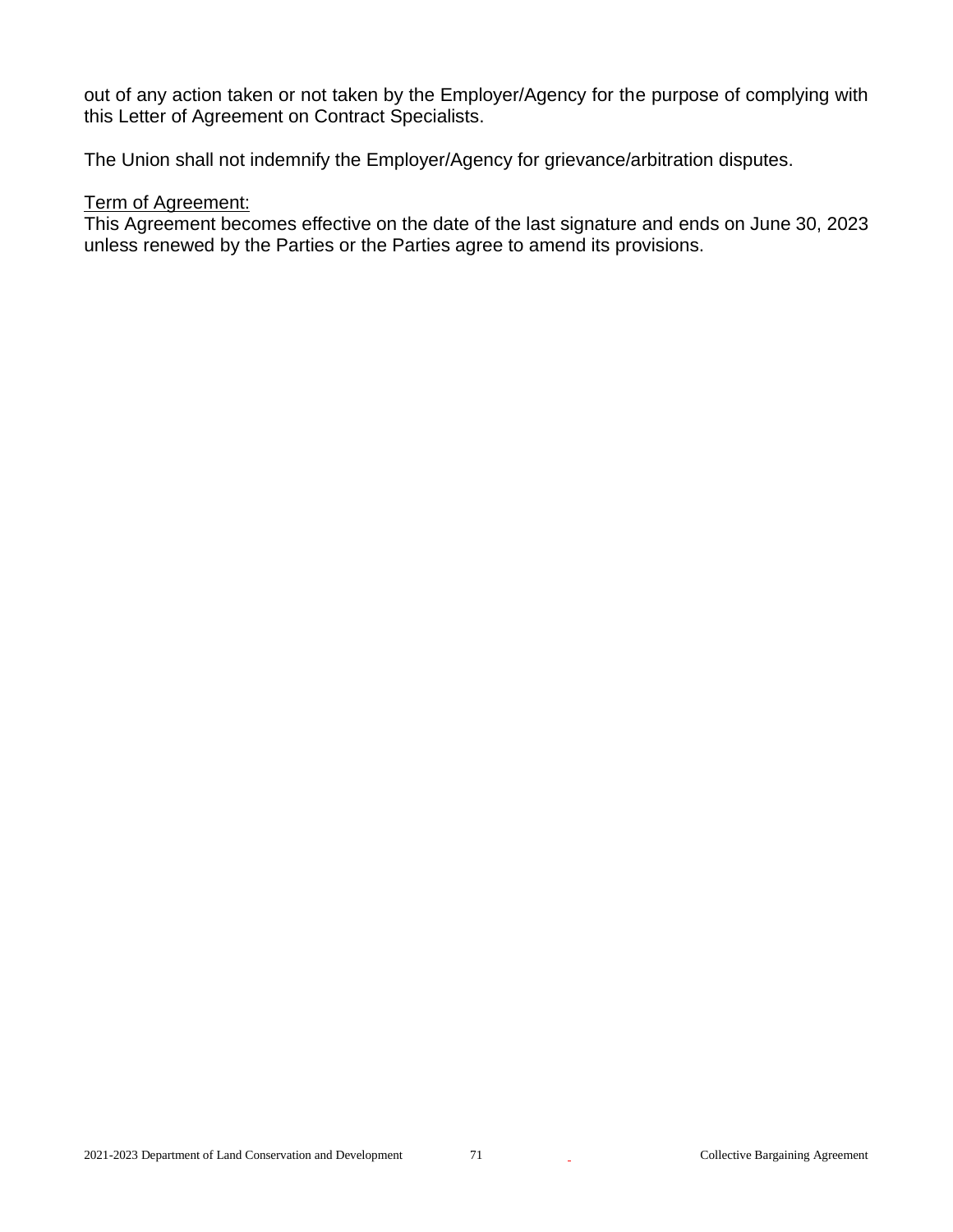# **LETTER OF AGREEMENT – CONTRACT REVIEW WORKGROUP**

This Agreement is between the State of Oregon, Acting through its Department of Administrative Services (Employer) on behalf of the Department of Land Conservation and Development (Agency) and AFSCME Council 75, Local 3772 (Union).

The purpose of this Agreement is to establish a work group to review formatting and minor grammatical errors in the Collective Bargaining Agreement (CBA). Grammar is defined by how words are put together to form proper sentences. Minor grammatical revisions should not change the meaning of the sentence.

The Parties agree to the following:

- A. A Union work group will:
	- 1. Meet after July 1, 2021.
	- 2. Make a list of all suggested formatting and minor grammatical errors to be corrected in the CBA. The list should include any rationale, where necessary.
	- 3. Submit a list of suggested revisions to the Employer by September 30, 2021.
- B. The Employer and Agency shall identify which suggested revisions it agrees with and which it does not and give those lists to the Union within thirty (30) days. The list should include any rationale, where necessary.
- C. Any revisions that the Employer does not agree to make may be put into a proposal by either Party to be discussed during the contract negotiations for the 2023-2025 CBA.
- D. The approved revisions will be incorporated into the final CBA.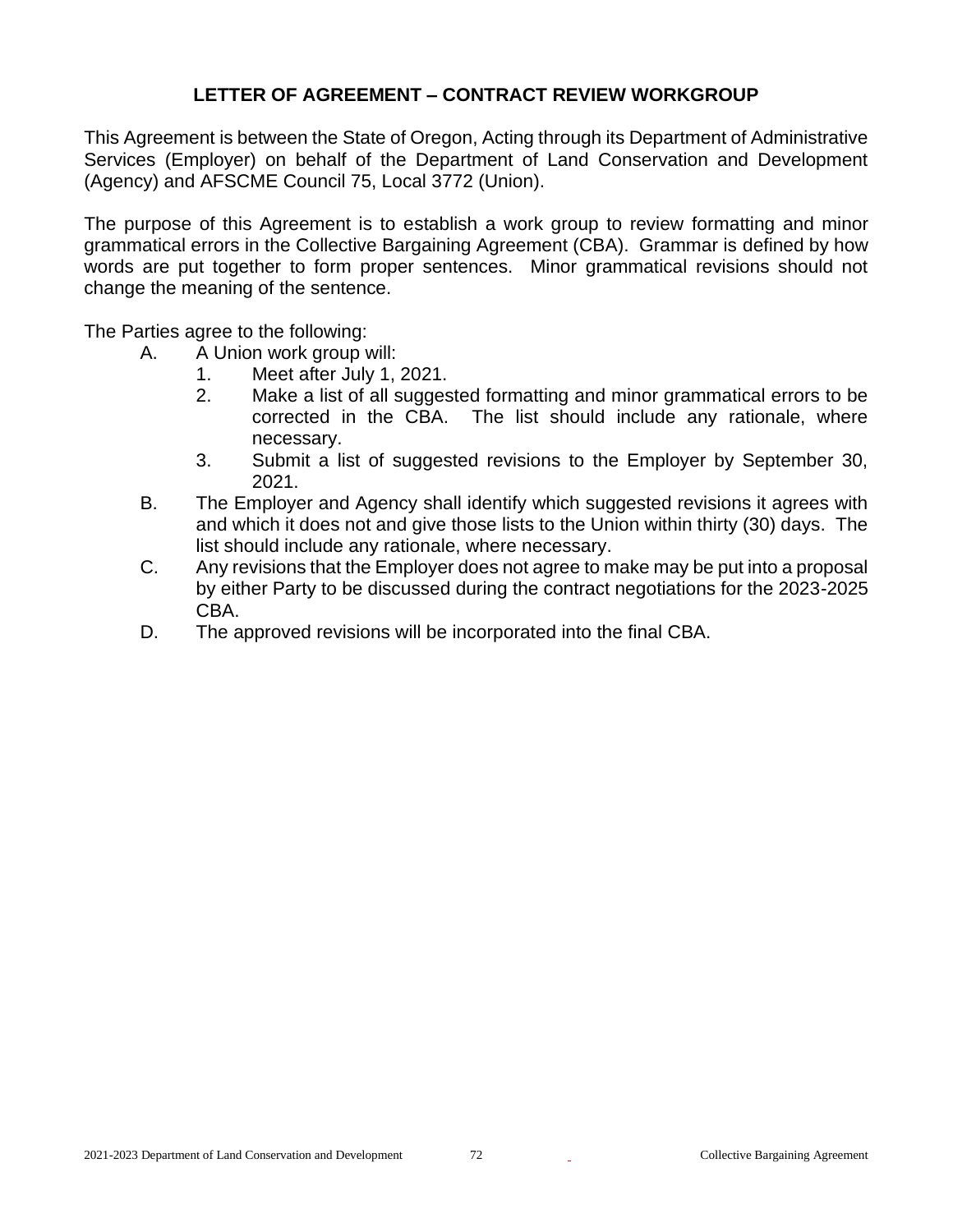## **LETTER OF AGREEMENT – WORKING REMOTELY**

#### Section 1.

This Letter of Agreement addresses the minimum expectations for remote work at the request of an employee. Nothing in this Letter of Agreement precludes the Agency from requiring or permitting an employee to work remotely more than what is discussed below. The Agency and the Union agree the guiding basis for implementation of this Letter of Agreement is the Mission and Operational needs of the Agency.

#### **Section 2.**

After completion of initial trial service with the Agency, employees are presumptively eligible to work remotely subject to all of the following:

- A. Completion of a remote work agreement.
- B. Satisfactory performance.
- C. The employee's supervisor has determined all or a portion of an employee's duties can be successfully performed away from their primary duty station.
- D. Availability of remote work supplies such as laptops and cell phones.
- E. Ability to meet all network security protocols while working remotely.

Employees approved to work remotely must work a minimum of one (1) day per week in their assigned office location. Employees may be required to work more than one (1) day per week in their assigned office location based on the employees remote work agreement. The supervisor/manager may require additional work days in the office due to operational needs.

Based on operational needs, the supervisor may occasionally allow an employee to work remotely more than authorize din the remote work agreement on an ad hoc basis and/or prior to completion of trial service.

#### Section 3.

An employee may lose their remote work schedule if they are subject to discipline under Article 6 of this Agreement or formal corrective action including a work plan. If there are significant changes to the employee's assigned duties then the supervisor will conduct a review to determine if the duties are suitable for remote work.

#### Section 4.

When an employee is working remotely, the employee is expected to be as available for calls, emails, and other communication at the remote worksite as the employee would be if scheduled to work in the office. When in-person trainings or meetings are required on a day when the employee is scheduled to work remotely, there is no automatic right to switch remote-work days.

#### Section 5.

Remote work requests will not be denied arbitrarily or unreasonably. An employee who is denied permission to work remotely may appeal the decision per Article 38 – [Working Remotely.](#page-55-0) This Section does not apply to denials or rescissions resulting from discipline or being on a work plan.

This Agreement becomes effective on the start date for the local agreement and ends June 30, 2023 unless renewed by the Parties or the Parties agree to amend its provisions.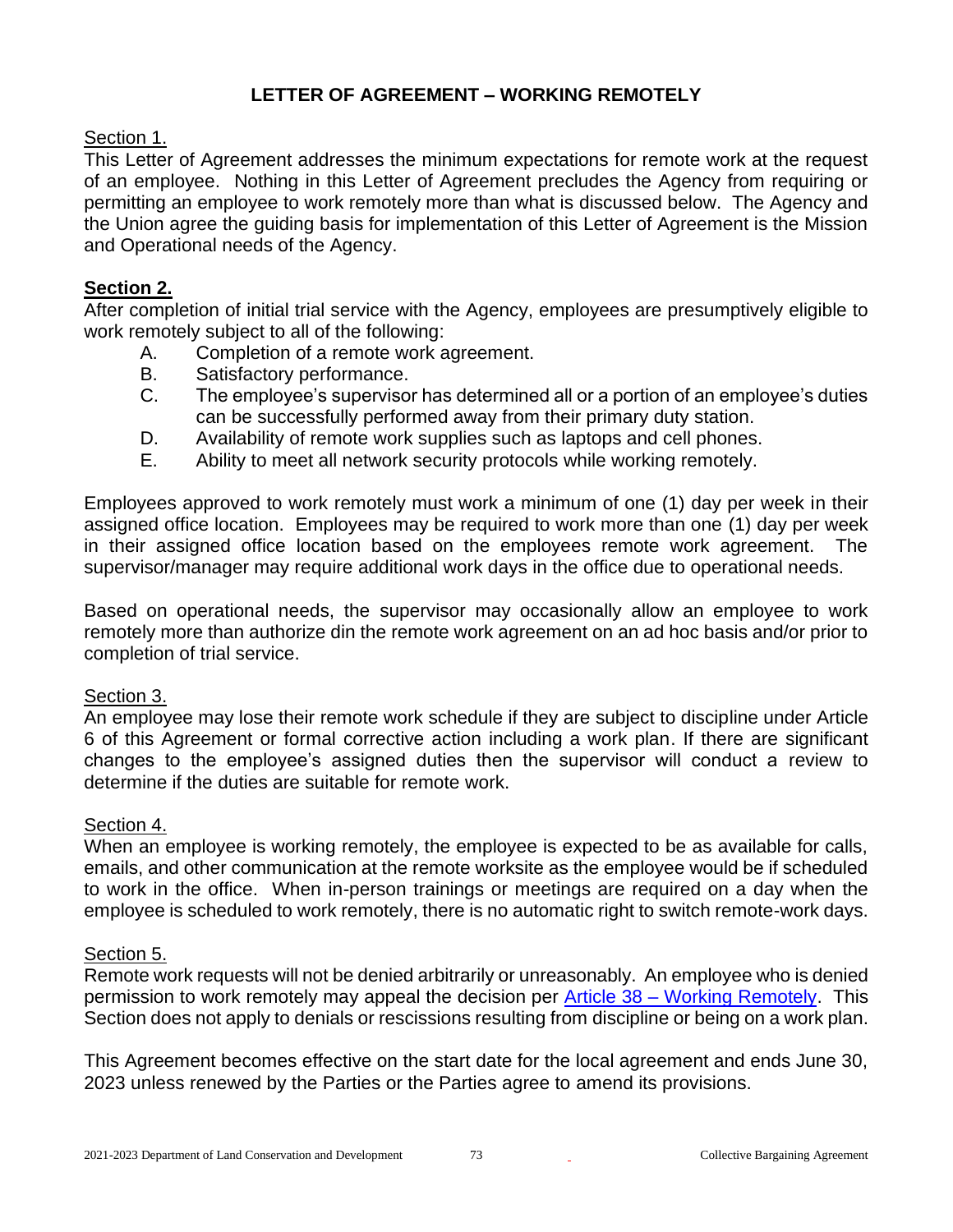#### **LETTER OF AGREEMENT – ESSENTIAL WORKER INCLEMENT WEATHER/HAZARDOUS CONDITIONS PAY**

This Agreement is between the State of Oregon, acting through its Department of Administrative Services (Employer) and AFSCME Council 75 (Union).

The Parties agree to the following:

When a situation exists that would otherwise allow state employees to access Inclement Weather/Hazardous Conditions Leave, but if an employee is required to report to work in person, the employee shall be paid a differential of one dollar (\$1.00) per hour for actual hours worked.

Staff working at agencies with 24/7 operations that are not curtailed shall receive the Essential Worker Inclement Weather/Hazardous Conditions Pay benefits when any state agency offices are closed or are closed to the public due to inclement weather/hazardous conditions within the county of their worksite. For 24/7 operations, if inclement weather occurs on a weekend (and would normally result in a closure of a state agency office in the county of their worksite during Monday through Friday), staff shall receive the Essential Worker Inclement Weather/Hazardous Conditions Pay.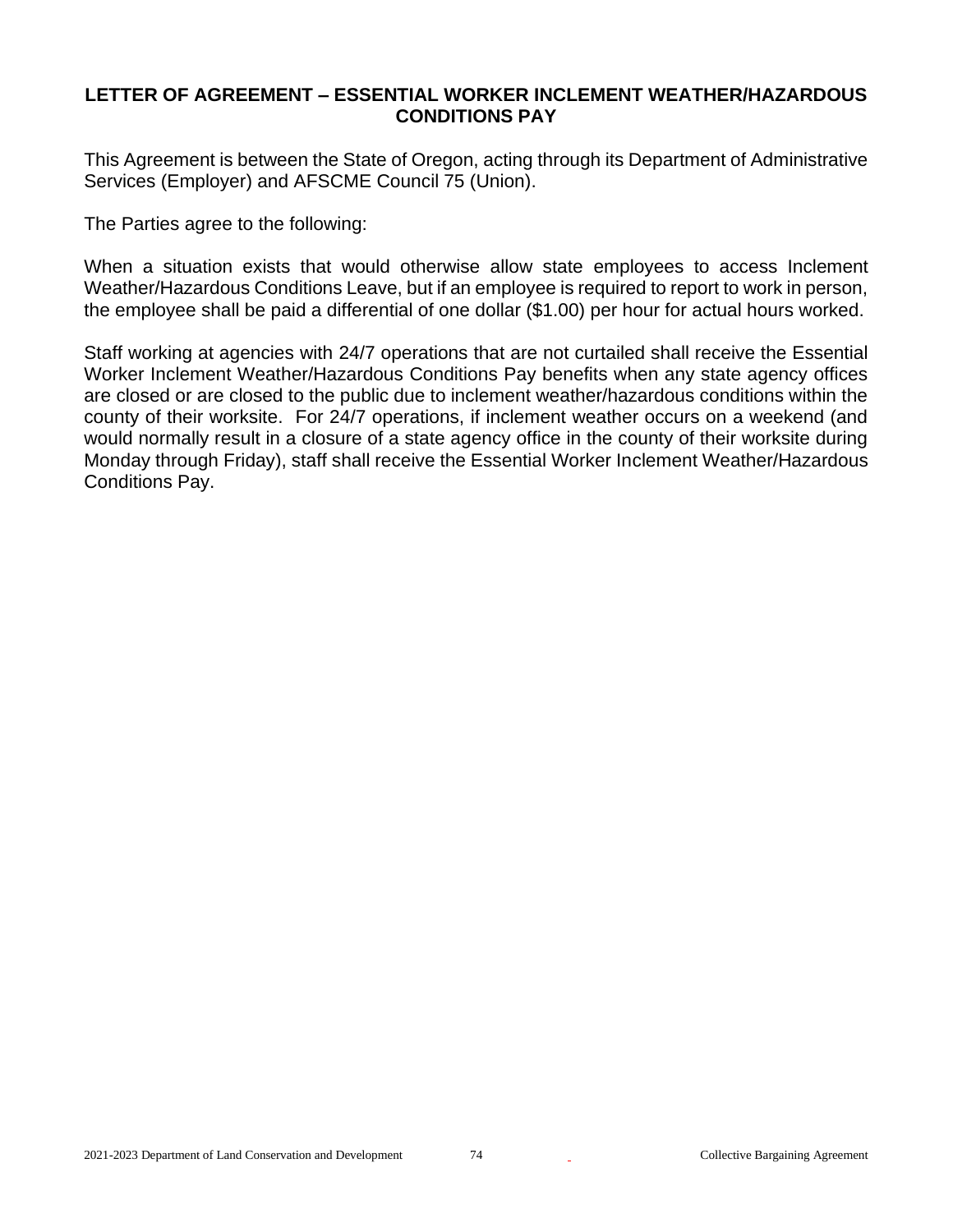## **LETTER OF AGREEMENT – NATURAL DISASTER LEAVE**

This Agreement is between the State of Oregon, acting through its Department of Administrative Services (Employer) and AFSCME Council 75 (Union).

This Letter of Agreement shall supersede any conflicting provisions in the collective bargaining agreements for the duration of the Letter of Agreement.

We recognize that state of Oregon employees provide essential services and benefits to Oregonians every day. Their work is often the last or only option for support when Oregonians are faced with an emergency.

- 1. An employee who, due to a natural disaster, has:
	- a. lost their home (primary residence);
	- b. lost use of their primary residence (deemed uninhabitable); or
	- c. lost access to their primary residence,

shall be eligible for a maximum of eighty (80) hours of paid administrative leave, prorated for part-time employees. This leave will be available for intermittent use.

2. Employees who have used the eighty (80) hours of paid administrative leave identified in #1 may request donated leave. Donated leave received will not exceed the amount needed to cover the absence. Donators may donate their accrued vacation or compensatory leave.

This Letter of Agreement will sunset on June 30, 2023, unless extended by mutual agreement.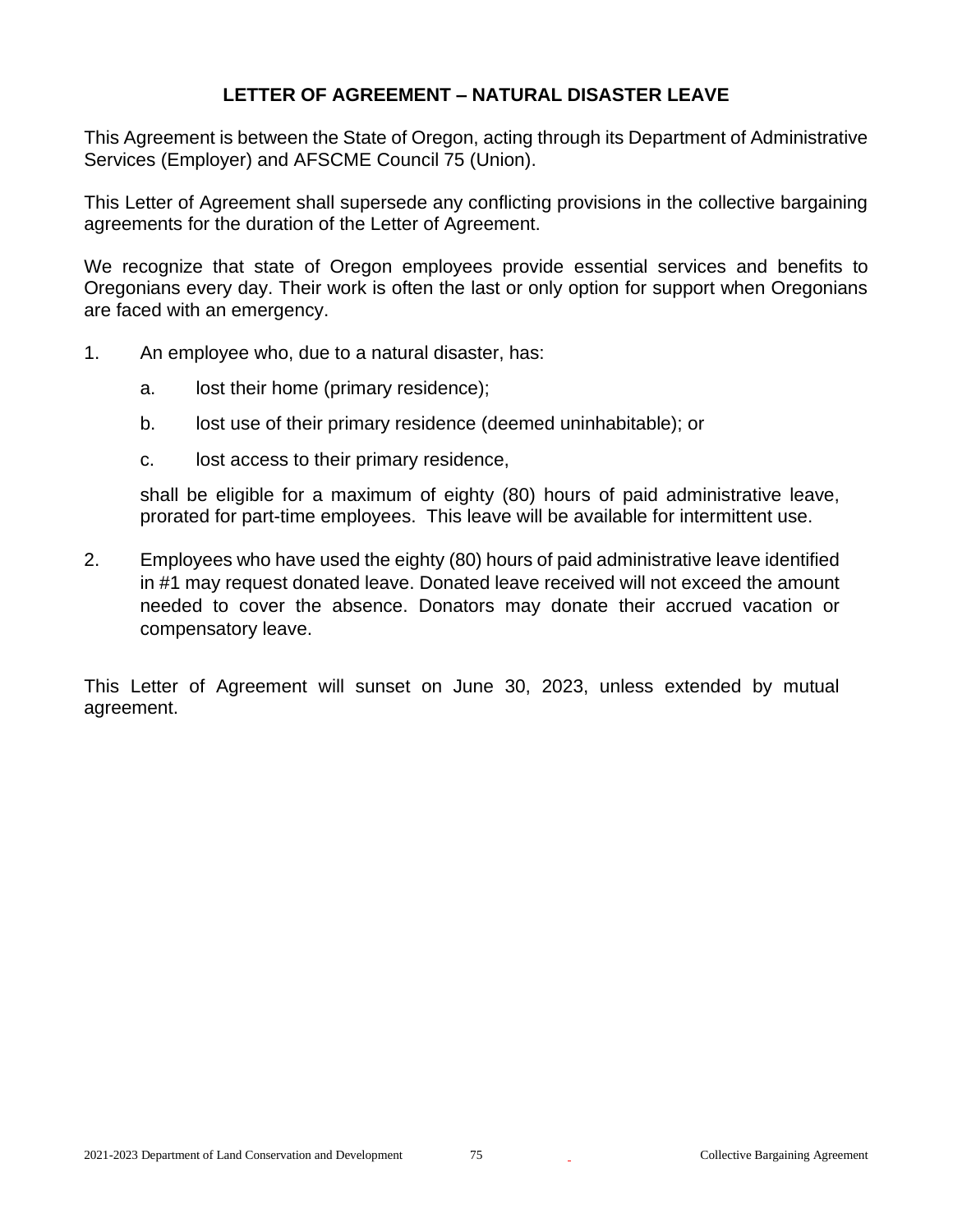#### **LETTER OF AGREEMENT – PAYROLL COMPUTATION PROCEDURES**

This Letter of Agreement is entered into between the State of Oregon by the Department of Administrative Services (DAS) and AFSCME Council 75 (Union).

The State Of Oregon is continuing the modernization effort of replacing their legacy systems, including the current payroll and time tracking systems. The Payroll and Time Tracking Replacement Project has identified July 1, 2022 as the projected "go-live" date of transitioning to the modernized system.

The purpose of this Agreement is to create a statewide joint labor-management committee to explore the impact on employees of the transition to a new payroll system. The committee may make recommendations or develop a report on their findings. Any recommendations or changes to mandatory subjects of bargaining will be brought to the successor bargaining or interim bargaining as appropriate.

Current timing of paychecks and rate of pay will be maintained.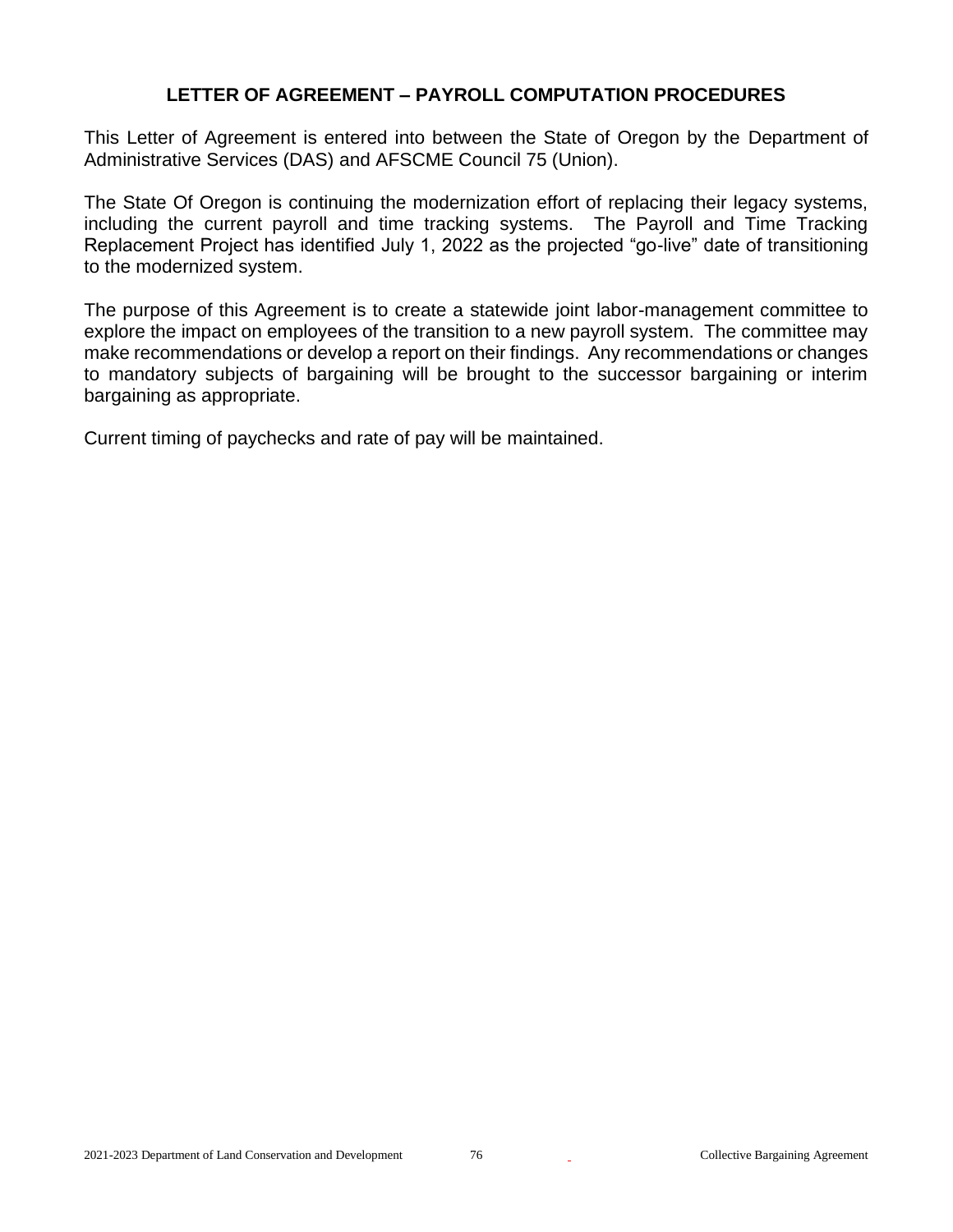## **LETTER OF AGREEMENT – PANDEMIC RECOGNITION PAY**

This Agreement is between the State of Oregon, acting through its Department of Administrative Services (Employer) and AFSCME Council 75 (Union).

In recognition employees were asked to take greater personal risks during the COVID-19 pandemic by being required to show up to work in person while some employees were able to work remotely, the Parties agree to the following:

Employees designated as frontline workers between March 2020 and June 2021 will receive a one-time payment based on the following criteria:

- 1) Frontline worker definition: A frontline worker is someone who has a job that puts the individual at higher risk for contracting COVID-19 because of:
	- **•** Regular close contact with others outside of their household (less than six  $(6)$  feet); and
	- Routine (more than fifteen (15) minutes per person(s)) close contact with others outside of their household; and
	- They cannot perform their job duties from home or another setting that limits the close or routine contact with others outside of their household.
- 2) Payments will be made as follows:
	- a. Frontline workers who worked between four hundred and eighty (480) nontelecommuting hours to one thousand and thirty-nine (1,039) non-telecommuting hours will receive a one (1)-time payment of one thousand fifty dollars (\$1,050). Regular hours count towards the non-telecommuting hours.
	- b. Frontline workers who worked one thousand forty (1,040) non-telecommuting hours or more will receive a one-time payment of one thousand five hundred fifty dollars (\$1,550). Regular hours count towards the non-telecommuting hours.
	- c. In addition to qualifying for one (1) of the above two (2) payments, recognition will be provided to frontline workers who worked two hundred (200) or more overtime hours during this period with an additional one-time payment of five hundred seventy-five dollars (\$575).
- 3) Payments issued through this Letter of Agreement will be considered wages for tax purposes and are PERS subject.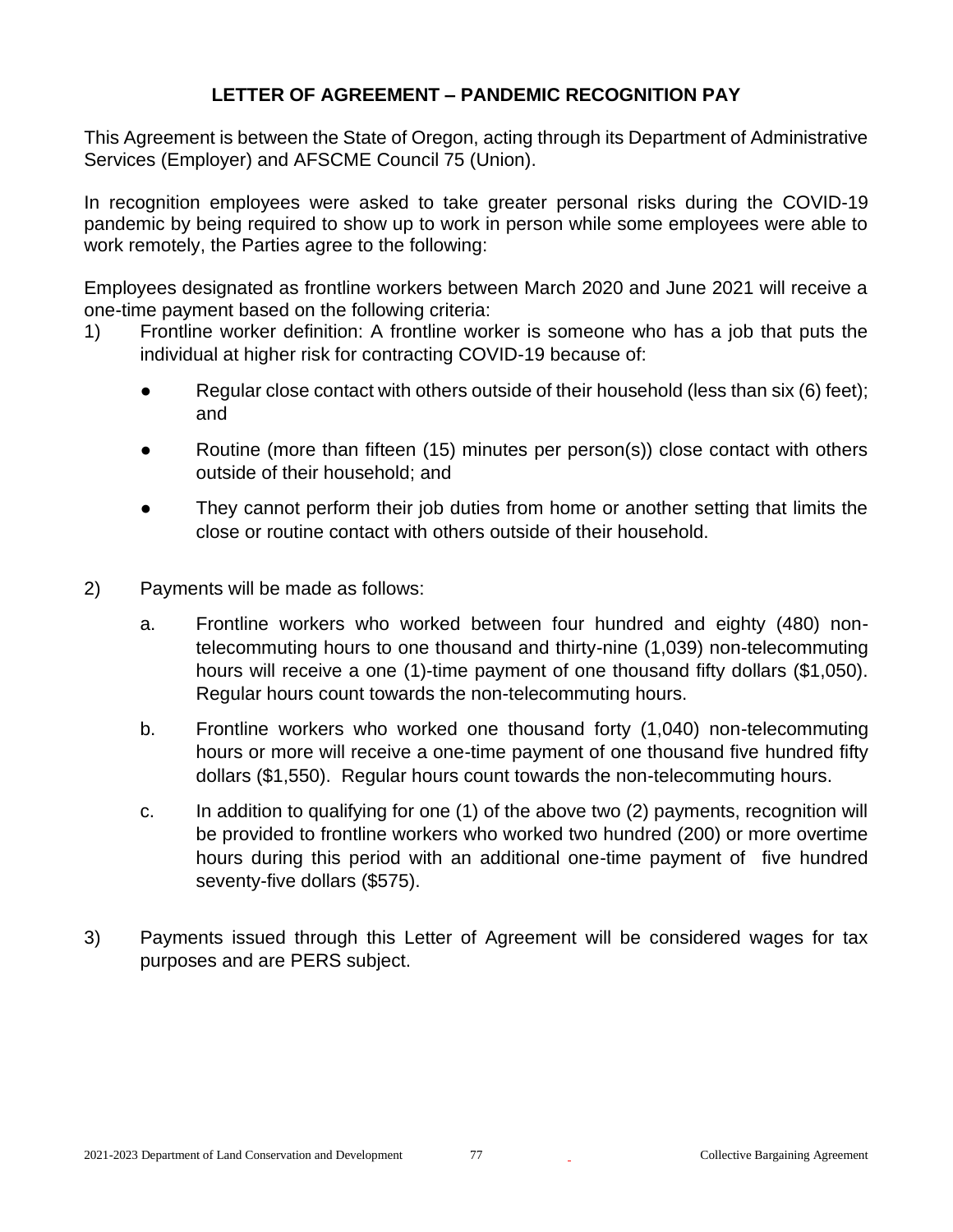## **LETTER OF AGREEMENT – STATE POLICY 50.050.01 WORKING REMOTELY UPDATES**

This Letter of Agreement is between the State of Oregon, acting through its Department of Administrative Services (Employer on behalf of the Agencies covered under the jurisdiction of the AFSCME Central Table (Agencies) and AFSCME Council 75 (Union).

The Parties acknowledge that nothing in this Agreement shall constitute a waiver of any Party's rights, claims or defenses with respect to mandatory subjects of bargaining and the impacts of changes to the state policy 50.050.01 Working Remotely policy.

This Agreement becomes effective on the date of the last signature below and ends June 30, 2023.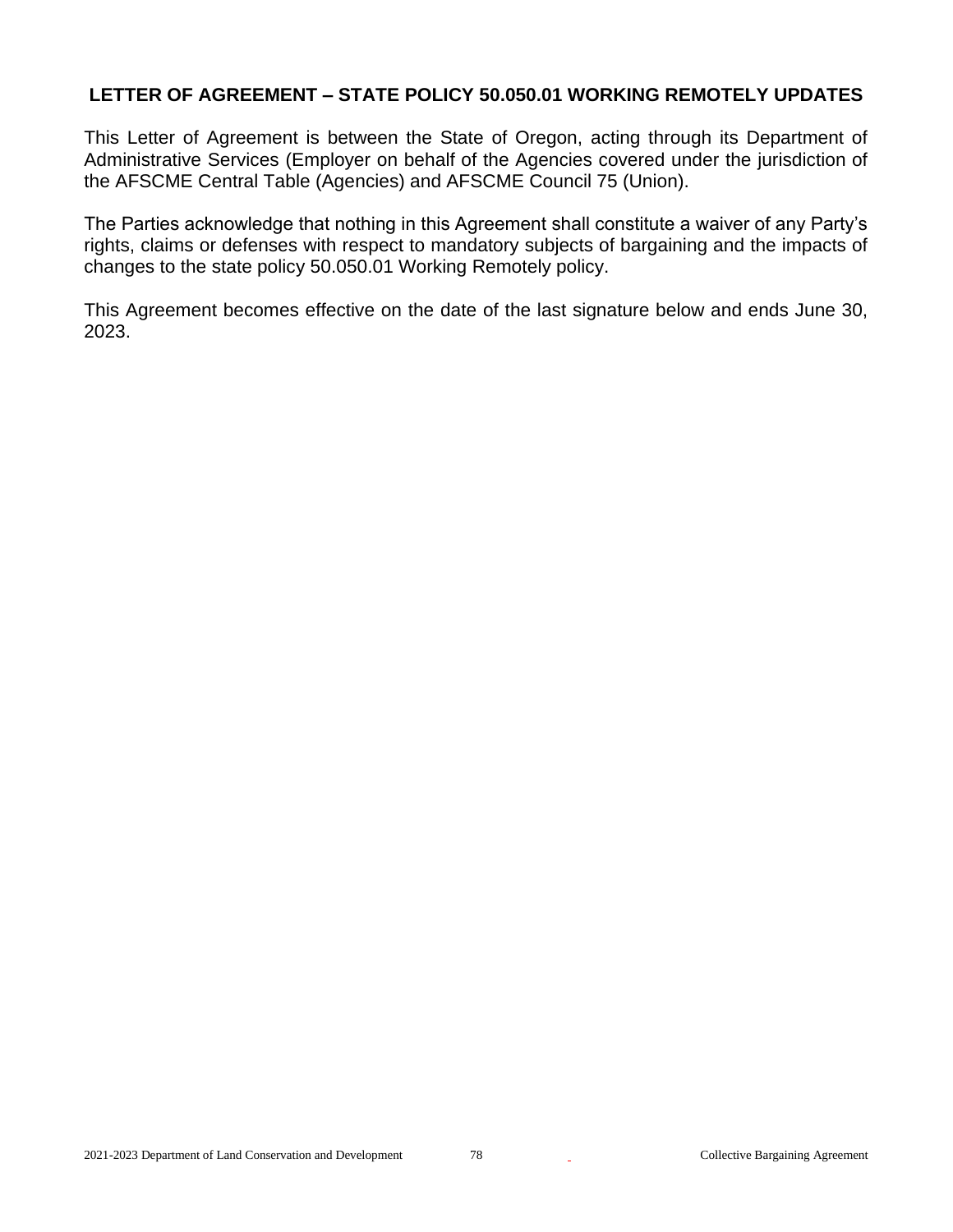## **LETTER OF AGREEMENT – CHILDCARE AND ELDERCARE EXPLORATORY COMMITTEE**

This Agreement is between the State of Oregon, acting through its Department of Administrative Services (Employer) and AFSCME Council 75 (Union).

The purpose of this Agreement is to create a statewide joint labor-management committee to explore the significant impact that a lack of access to affordable child care and elder care has on working parents and families.

This exploratory committee will determine the feasibility of establishing a childcare/eldercare fund to help offset the cost of dependent care for State employees.

The committee will produce a report that contains the committee's recommendations for how the State can support employees' needs for dependent care.

The committee will be comprised of equal numbers of union and management representatives. AFSCME will appoint three (3) members to the committee. Participants on the Committee will be on paid status and shall be reimbursed for authorized travel expenses as per State Travel Policy. Agencies will not incur any overtime as a result of Committee meetings or travel. Flexing schedules will be allowed to avoid overtime.

That State will assign staff to support and facilitate work of the advisory committee.

The committee will convene no later than six (6) months after the effective date of the contract. The committee will complete their work by December 31, 2022.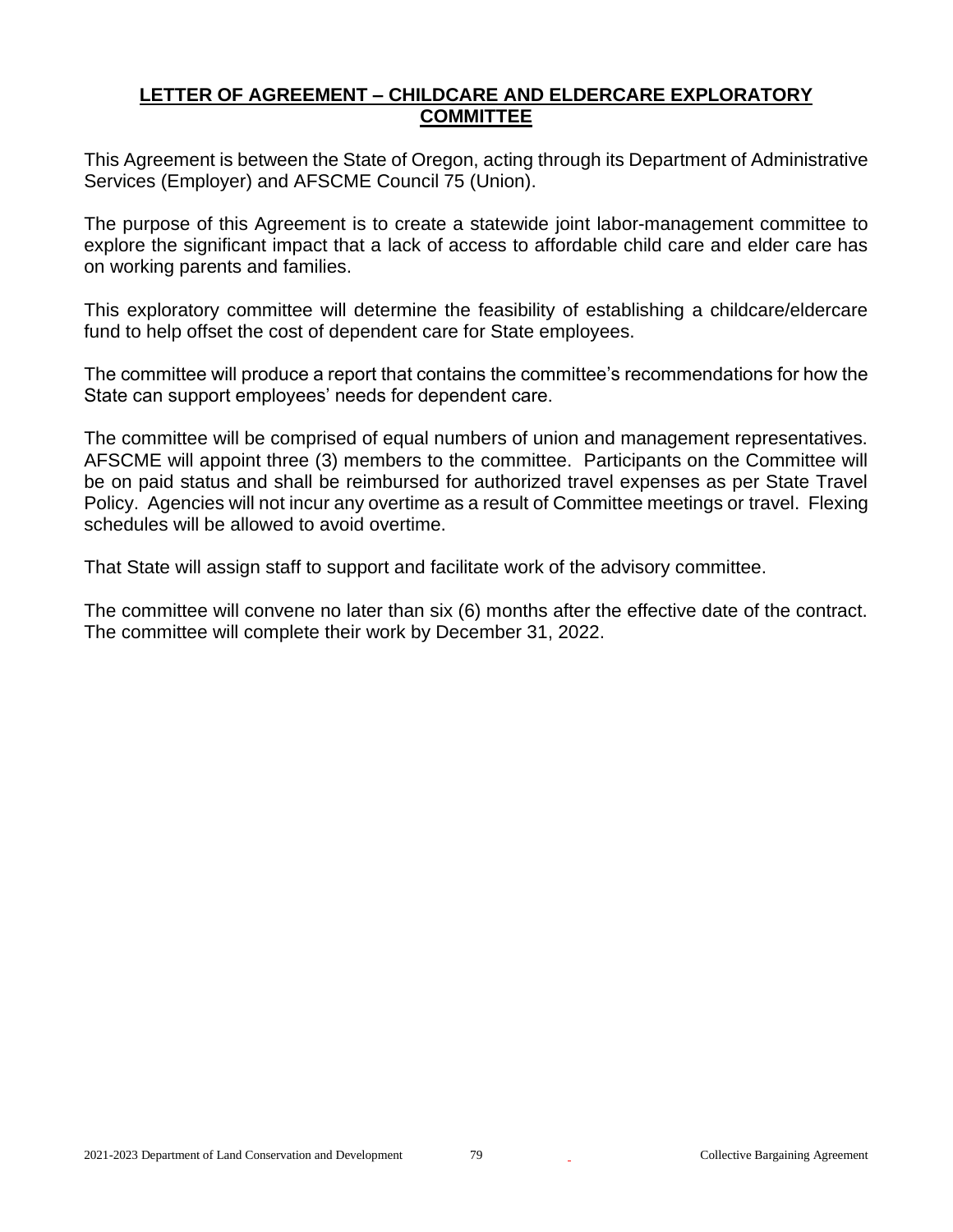# **LETTER OF AGREEMENT – PAY EQUITY ADJUSTMENTS**

This Agreement is entered into by the State of Oregon, acting through its Department of Administrative Services, Labor Relations Unit (Employer), on behalf of the Agencies covered by this Agreement (Agency) and the AFSCME Council 75 (Union).

This Agreement applies to all of the Union's bargaining units inside of the executive branch of state government.

The purpose of this Agreement is to provide procedures to implement unscheduled pay equity adjustments consistent with Oregon law, and, to identify the appeal procedure to for Agency or Employer decisions concerning pay equity reviews.

The Parties agree to the following:

- 1. Application to Current Employees: The Employer, an Agency Head or designee (with CHRO approval) may provide an unscheduled salary step increase to correct a pay inequity between employees who perform work of a comparable character and are similarly-situated based on relevant factors, identified in Oregon Revised Statute [ORS 652.220(2)], by which individual employees may be compensated differently. Unscheduled salary step increases may be initiated by:
	- (a) Periodic statewide equal pay analysis (appeal process section 10)
	- (b) Employee request (appeal process section 9)
	- (c) Agency identified inequity (appeal process section 9)
- 2. Application to Returning Employees (including but not limited to reemployment and return from layoff): An Agency Head or designee may offer a higher step than prescribed in the applicable labor agreement when the Agency identifies a pay inequity between employees in the same classification who perform work of a comparable character.
- 3. If an Agency plans to grant an unscheduled salary step increase to an employee(s), the Agency shall first forward the recommendation to CHRO, Classification & Compensation for review and analysis. The CHRO shall approve or disapprove the Agency recommendation and shall provide a written response back to the Agency. If approved, the Agency may take action to implement the pay equity adjustment.
- 4. An employee may request a pay equity review by submitting a Pay Equity Review Request Form to the Agency Human Resource Department. The Agency Human Resource Department shall review the merits of the request based on the relevant factors and issue a written decision within sixty (60) calendar days, unless otherwise mutually agreed upon in writing.
- 5. Pay equity adjustments are generally effective on the date an employee made a written request to the Agency or the date the Agency submitted a request to DAS Classification and Compensation, whichever is earlier.
- 6. In the event an employee receives an unscheduled salary step adjustment for any of the reasons identified in Section 1, the employee's salary eligibility date shall remain the same.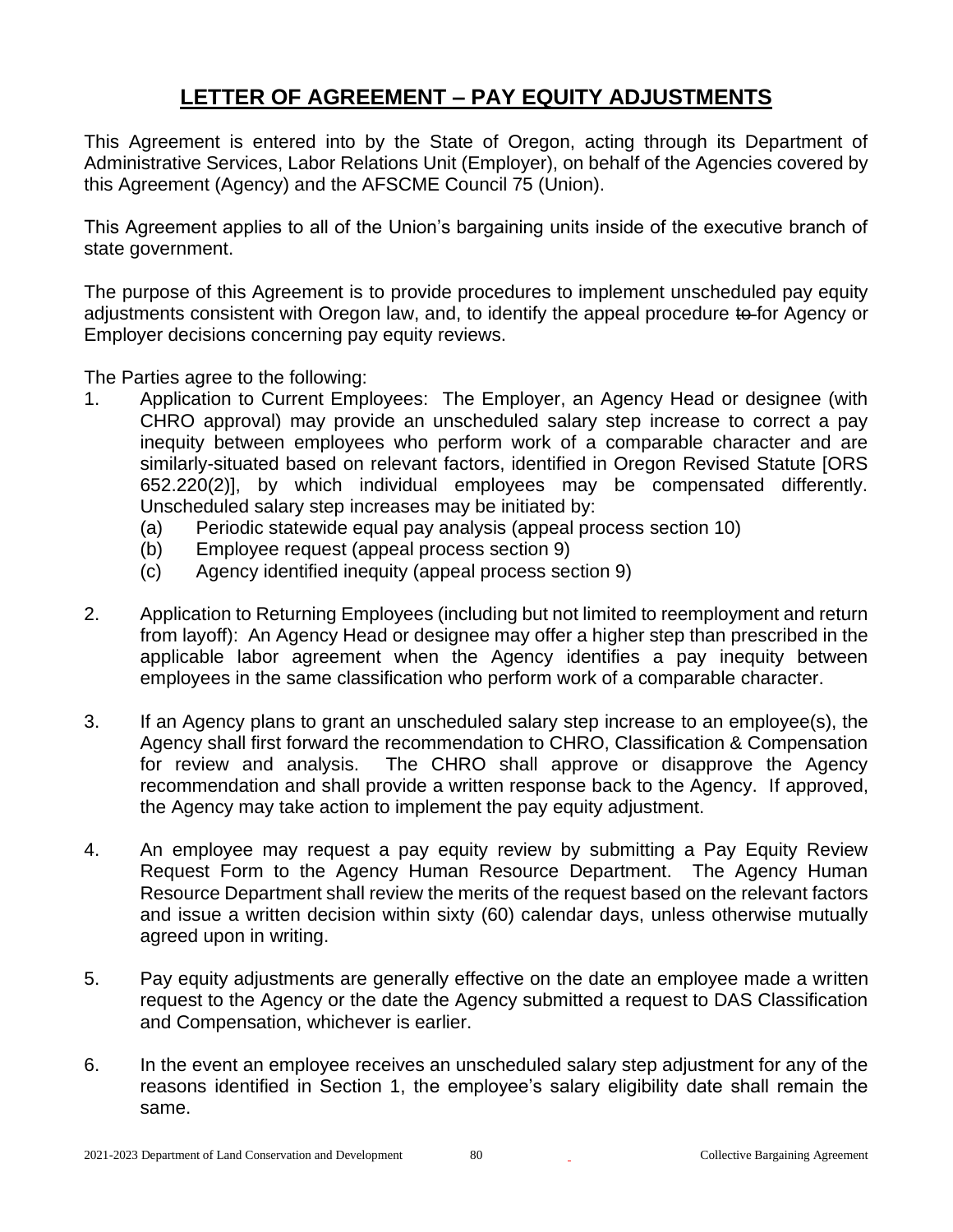- 7. Agencies and CHRO shall retain all documents pertaining to decisions involving pay equity.
- 8. If the employee meets with the Agency or Employer, the employee may request and obtain Union representation.
- 9. Appeal Procedure Agency-Level Pay Equity Decisions
	- (a) If the employee disagrees with the Agency's decision the employee may submit a written appeal to the Department of Administrative Services Labor Relations Unit (LRU) no later than fifteen (15) calendar days from receipt of the Agency's decision. The employee shall forward all written documents as part of the appeal. The employee shall identify the factors outlined in ORS 652.220(2) the Agency did not properly consider. The Department of Administrative Services Labor Relations Unit (LRU) shall respond to the appeal in writing within thirty (30) calendar days.
	- (b) Pay equity appeals are not subject to arbitration. However, nothing in this Agreement precludes the employee from submitting a claim to the Bureau of Labor and Industries (BOLI) in accordance with BOLI's administrative rules or pursuing other legal recourse. The timelines for filing with BOLI or pursuing other legal recourse apply regardless of whether the employee appeals the decision under this section.
	- (c) For purposes of this Agreement only, the appeal process in this Agreement replaces the grievance procedure outlined in the applicable labor agreement covering the employee.
	- (d) The Employer and Union may agree to an extensions of time in this Agreement upon mutual agreement in writing.
- 10. Appeal Procedure DAS Statewide Equal Pay Analysis Decisions
	- (a) An employee may appeal the Employer's decision concerning the employee's salary that resulted from a statewide equal pay analysis. The appeal must be based on one or more of the factors listed in ORS 652.220(2).
	- (b) An appeal of the Employers' equal pay analysis decision may be filed by sending a completed DAS Pay Equity Appeal Form via electronic mail to [CHRO.CNC@das.Oregon.gov](mailto:CHRO.CNC@das.Oregon.gov) no later than fifteen (15) calendar days from the date the employee receives notification of the equal pay analysis results. The Employer shall make a good faith effort to respond with a decision regarding the employee's appeal within one hundred and twenty (120) calendar days.
	- (c) The timelines for filing with BOLI or pursuing other legal recourse apply regardless of whether the employee appeals the Employer's decision under this section.
	- (d) Pay adjustments made as a result of accepted appeals shall be made retroactively to January 1, 2022.
	- (e) To be eligible to file an appeal of the DAS statewide equal pay analysis decision an employee must have been employed by a state executive branch agency as of July 1, 2021. Employees who do not meet this eligibility requirements may pursue an appeal through Section 4 of this Agreement.
	- (f) Employees at the top step of the salary range assigned to their job classification on or before January 1 2022, are not eligible to file an appeal.
	- (g) The Employer shall notify an employee in writing of the outcome of the employee's appeal, including reasons for the decision.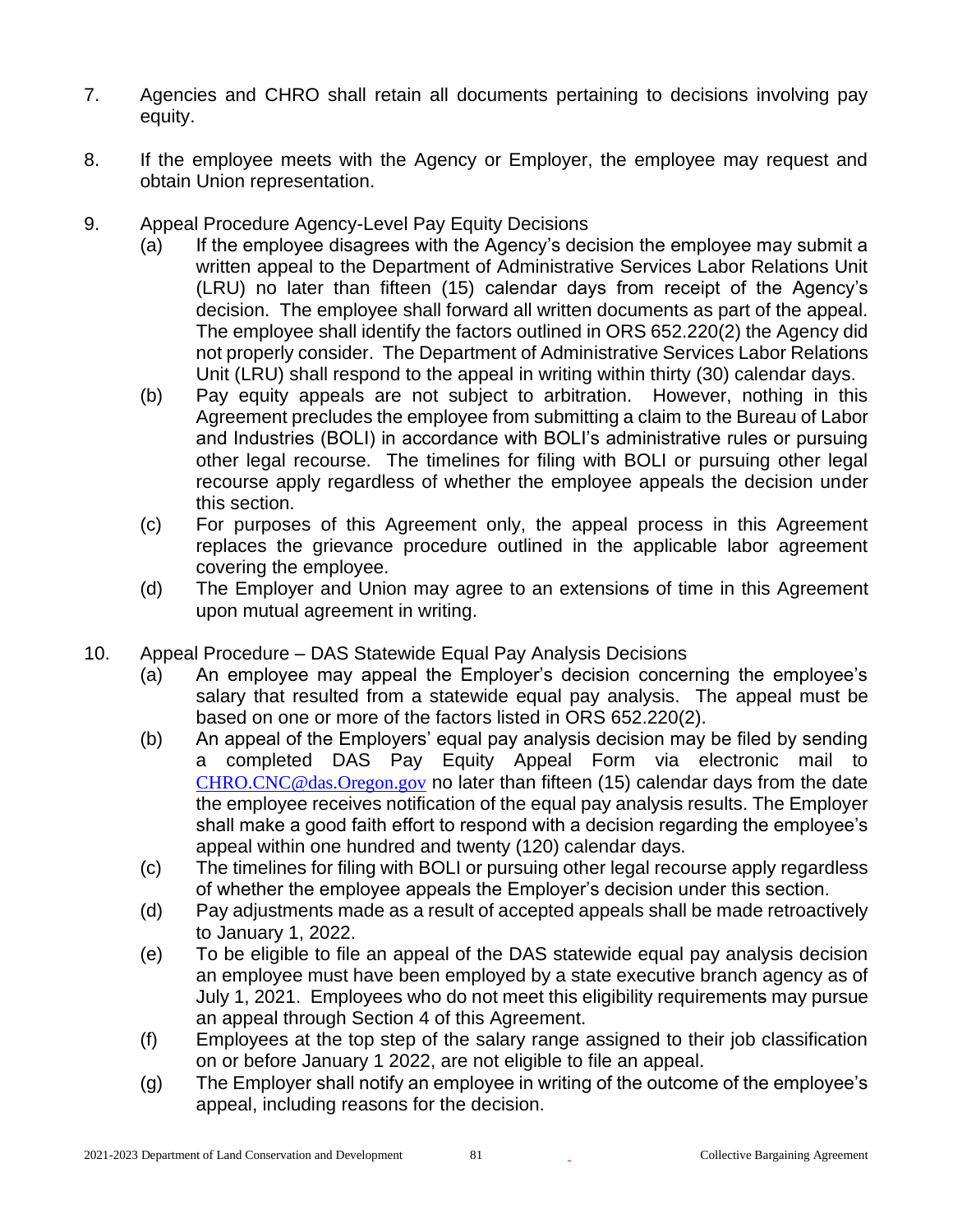- (h) If the employee disagrees with the Employer's response, the employee may submit a claim to the Bureau of Labor and Industries or pursue other legal recourse. Pay equity appeals are not subject to arbitration.
- (i) For purposes of this Agreement only, the appeal procedure in this Agreement replaces the grievance procedure outlined in the applicable labor agreement covering the employee.
- 11. This Agreement becomes effective on the date of the last signature below and expires June 30, 2023.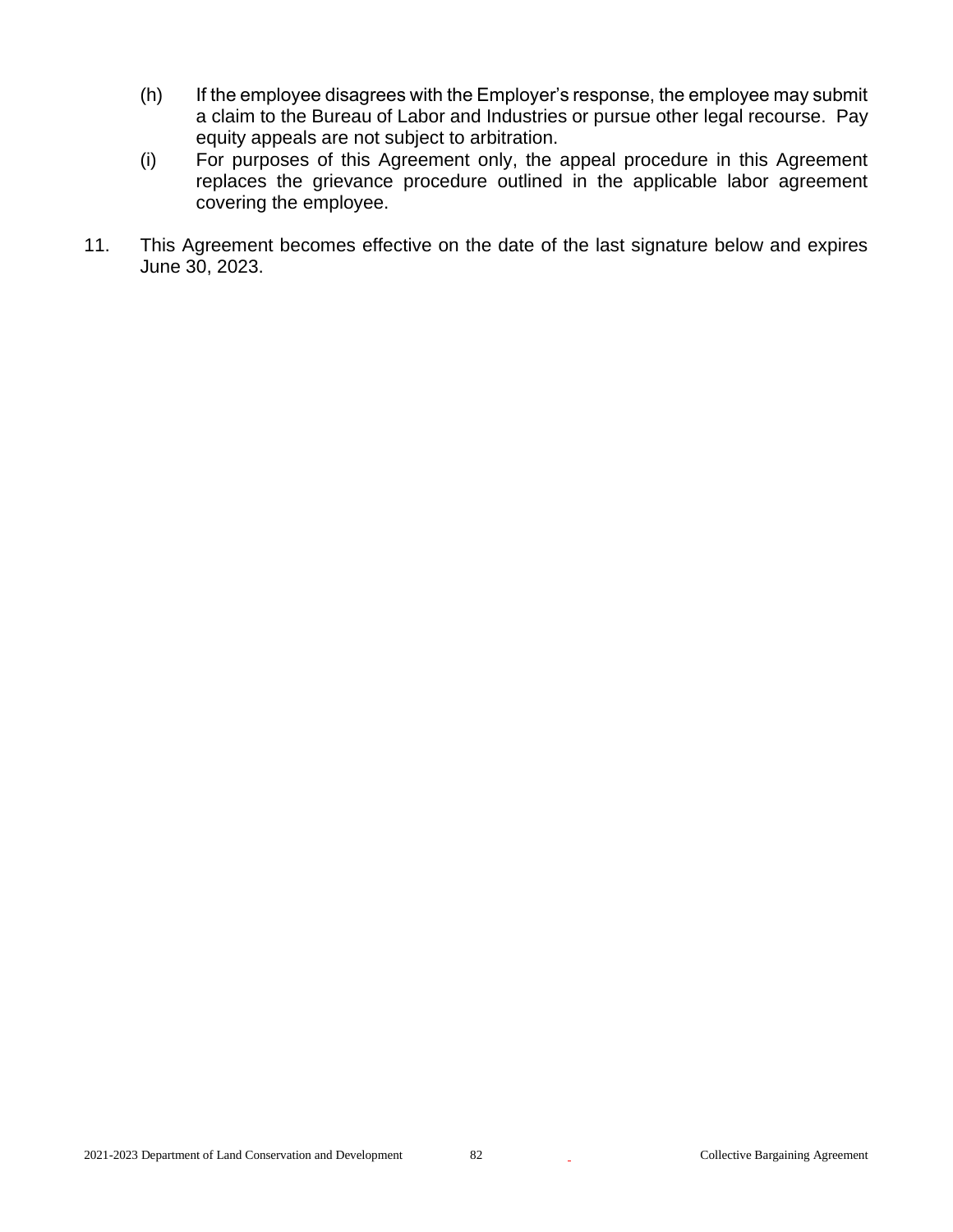| <b>CLASSIFICATION TITLE</b>              | <b>SALARY</b><br><b>RANGE</b> |
|------------------------------------------|-------------------------------|
| Accountant 1                             | 23                            |
| Accountant 2                             | 27                            |
| Accountant 3                             | 30                            |
| <b>Accounting Technician</b>             | 19                            |
| Administrative Specialist 1              | 17                            |
| <b>Administrative Specialist 2</b>       | 20                            |
| Appraiser Analyst 3                      | 28                            |
| Appraiser Analyst 4                      | 31                            |
| <b>Fiscal Analyst 2</b>                  | 27                            |
| <b>Information Systems Specialist 1</b>  | $\overline{17}$               |
| <b>Information Systems Specialist 2</b>  | 211                           |
| Information Systems Specialist 3         | 241                           |
| Information Systems Specialist 4         | <b>251</b>                    |
| <b>Information Systems Specialist 5</b>  | 281                           |
| Information Systems Specialist 6         | 291                           |
| Information Systems Specialist 7         | $\overline{311}$              |
| <b>Information Systems Specialist 8</b>  | $\overline{331}$              |
| Natural Resource Specialist 1            | 21                            |
| Natural Resource Specialist 2            | 24                            |
| <b>Natural Resource Specialist 3</b>     | 27                            |
| Natural Resource Specialist 4            | 30                            |
| Natural Resource Specialist 5            | 32                            |
| Office Assistant 2                       | $\overline{10}$               |
| Office Specialist 1                      | 13C                           |
| Office Specialist 2                      | 15C                           |
| <b>Operations &amp; Policy Analyst 1</b> | 23                            |
| <b>Operations &amp; Policy Analyst 2</b> | 27                            |
| Operations & Policy Analyst 3            | 30T                           |
| Payroll Analyst                          | 21                            |
| Planner 1                                | 23                            |
| Planner <sub>2</sub>                     | $\overline{27}$               |
| Planner 3                                | 30                            |
| Planner 4                                | 32                            |
| Procurement & Contract Specialist 1      | 23                            |
| Procurement & Contract Specialist 2      | 27                            |
| Program Analyst 1                        | 23                            |
| Program Analyst 2                        | 27                            |
| Program Analyst 3                        | 29                            |
| Program Analyst 4                        | 31                            |
| Program Analyst 3                        | 29                            |
| Program Analyst 4                        | 31                            |

## **APPENDIX A – COMPENSATION PLAN**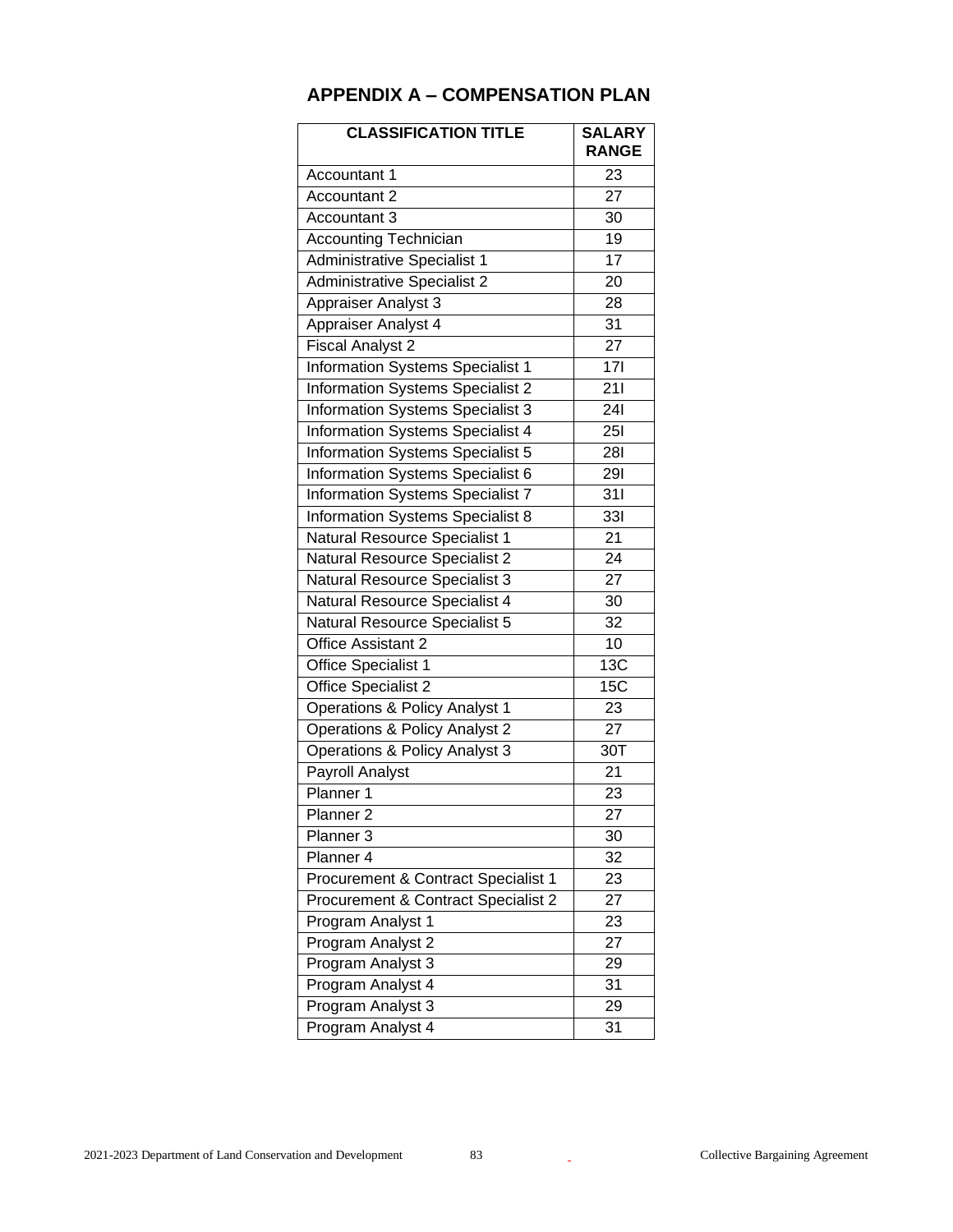## **APPENDIX B - SALARY SCHEDULES**

| <b>Salary</b> | Pay/Range |        |        |        |        |        |        |        |        |        |         |
|---------------|-----------|--------|--------|--------|--------|--------|--------|--------|--------|--------|---------|
| Range         | Option    | Step 1 | Step 2 | Step 3 | Step 4 | Step 5 | Step 6 | Step 7 | Step 8 | Step 9 | Step 10 |
| 10            | AP        |        |        |        |        |        | 2820   | 2931   | 3031   | 3157   | 3292    |
| 13            | AP        |        |        | 2820   | 2931   | 3031   | 3157   | 3292   | 3432   | 3580   | 3749    |
| 13C           | AP        |        | 2820   | 2931   | 3031   | 3157   | 3292   | 3432   | 3580   | 3749   | 3932    |
| 15C           | AP        | 2876   | 2979   | 3093   | 3224   | 3363   | 3507   | 3664   | 3840   | 4026   | 4222    |
| 17            | AP        | 3031   | 3157   | 3292   | 3432   | 3583   | 3749   | 3932   | 4121   | 4317   | 4516    |
| 171           | IP        | 3140   | 3272   | 3404   | 3554   | 3720   | 3895   | 4075   | 4263   | 4463   | 4672    |
| 18            | AP        | 3157   | 3292   | 3432   | 3580   | 3749   | 3932   | 4121   | 4311   | 4516   | 4744    |
| 19            | AP        | 3292   | 3432   | 3580   | 3749   | 3932   | 4121   | 4311   | 4516   | 4744   | 4971    |
| 20            | AP        | 3432   | 3580   | 3749   | 3932   | 4121   | 4311   | 4516   | 4744   | 4971   | 5206    |
| 21            | AP        | 3580   | 3749   | 3932   | 4121   | 4311   | 4516   | 4744   | 4971   | 5206   | 5459    |
| 211           | IP.       | 3624   | 3795   | 3972   | 4155   | 4350   | 4556   | 4767   | 4992   | 5224   | 5466    |
| 23            | AP        | 3932   | 4121   | 4311   | 4516   | 4744   | 4971   | 5206   | 5459   | 5721   | 6004    |
| 24            | AP        | 4121   | 4311   | 4516   | 4744   | 4971   | 5206   | 5459   | 5721   | 6004   | 6301    |
| 241           | IP        | 4147   | 4344   | 4551   | 4760   | 4983   | 5219   | 5463   | 5720   | 5990   | 6274    |
| 251           | IP        | 4501   | 4711   | 4930   | 5164   | 5406   | 5660   | 5926   | 6205   | 6497   | 6803    |
| 27            | AP        | 4744   | 4971   | 5206   | 5459   | 5721   | 6005   | 6301   | 6602   | 6929   | 7260    |
| 28            | AP        | 4971   | 5206   | 5459   | 5721   | 6004   | 6301   | 6602   | 6929   | 7260   | 7620    |
| 281           | IP        | 5022   | 5262   | 5506   | 5768   | 6038   | 6321   | 6620   | 6932   | 7258   | 7600    |
| 29            | AP        | 5206   | 5459   | 5721   | 6004   | 6301   | 6602   | 6929   | 7260   | 7620   | 7995    |
| 291           | IP        | 5374   | 5623   | 5890   | 6167   | 6459   | 6761   | 7079   | 7415   | 7761   | 8124    |
| 30            | AP        | 5459   | 5721   | 6004   | 6301   | 6602   | 6929   | 7260   | 7620   | 7995   | 8391    |
| 30T           | AP        | 5459   | 5721   | 6004   | 6301   | 6602   | 6929   | 7260   | 7620   | 7995   | 8391    |
| 31            | AP        | 5721   | 6004   | 6301   | 6602   | 6929   | 7260   | 7620   | 7994   | 8391   | 8807    |
| 311           | IP        | 5949   | 6229   | 6523   | 6829   | 7151   | 7489   | 7840   | 8208   | 8591   | 8992    |
| 32            | AP        | 6004   | 6301   | 6602   | 6929   | 7260   | 7620   | 7994   | 8391   | 8807   | 9219    |
| 331           | IP        | 6482   | 6786   | 7107   | 7443   | 7796   | 8160   | 8548   | 8956   | 9380   | 9825    |

**AS OF JULY 1, 2021**

Where the system rates and the rates printed in the CBA differ by two dollars (\$2.00) or less per month, the system shall be considered the official rate and shall supersede the rate printed in the CBA.

Note: Range Option A will be calculated using a reverse differential and rates will not be specifically listed in the Agreement.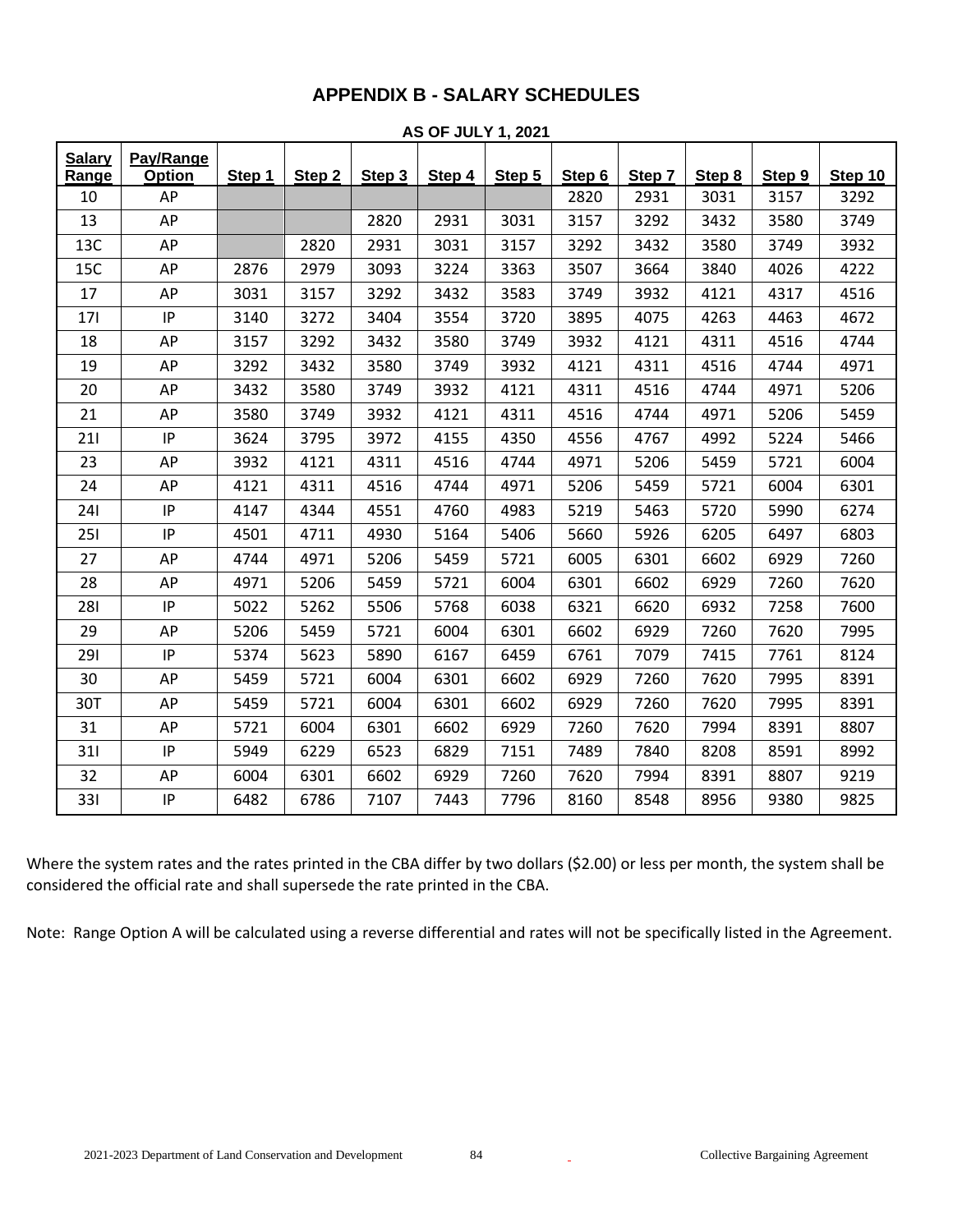| <b>Salary</b> | Pay/Range     |        |                   |        |        |        |        |        |        |        |         |
|---------------|---------------|--------|-------------------|--------|--------|--------|--------|--------|--------|--------|---------|
| Range         | <b>Option</b> | Step 1 | Step <sub>2</sub> | Step 3 | Step 4 | Step 5 | Step 6 | Step 7 | Step 8 | Step 9 | Step 10 |
| 10            | AP            |        |                   |        |        |        | 2905   | 3016   | 3116   | 3242   | 3377    |
| 13            | AP            |        |                   | 2905   | 3016   | 3116   | 3242   | 3377   | 3518   | 3670   | 3843    |
| 13C           | AP            |        | 2905              | 3016   | 3116   | 3242   | 3377   | 3518   | 3670   | 3843   | 4030    |
| 15C           | AP            | 2961   | 3064              | 3178   | 3309   | 3448   | 3595   | 3756   | 3936   | 4127   | 4328    |
| 17            | AP            | 3116   | 3242              | 3377   | 3518   | 3673   | 3843   | 4030   | 4224   | 4425   | 4629    |
| 171           | IP            | 3225   | 3357              | 3489   | 3643   | 3813   | 3992   | 4177   | 4370   | 4575   | 4789    |
| 18            | AP            | 3242   | 3377              | 3518   | 3670   | 3843   | 4030   | 4224   | 4419   | 4629   | 4863    |
| 19            | AP            | 3377   | 3518              | 3670   | 3843   | 4030   | 4224   | 4419   | 4629   | 4863   | 5095    |
| 20            | AP            | 3518   | 3670              | 3843   | 4030   | 4224   | 4419   | 4629   | 4863   | 5095   | 5336    |
| 21            | AP            | 3670   | 3843              | 4030   | 4224   | 4419   | 4629   | 4863   | 5095   | 5336   | 5595    |
| 211           | IP.           | 3715   | 3890              | 4071   | 4259   | 4459   | 4670   | 4886   | 5117   | 5355   | 5603    |
| 23            | AP            | 4030   | 4224              | 4419   | 4629   | 4863   | 5095   | 5336   | 5595   | 5864   | 6154    |
| 24            | AP            | 4224   | 4419              | 4629   | 4863   | 5095   | 5336   | 5595   | 5864   | 6154   | 6459    |
| 241           | IP            | 4251   | 4453              | 4665   | 4879   | 5108   | 5349   | 5600   | 5863   | 6140   | 6431    |
| 251           | IP            | 4614   | 4829              | 5053   | 5293   | 5541   | 5802   | 6074   | 6360   | 6659   | 6973    |
| 27            | AP            | 4863   | 5095              | 5336   | 5595   | 5864   | 6155   | 6459   | 6767   | 7102   | 7442    |
| 28            | AP            | 5095   | 5336              | 5595   | 5864   | 6154   | 6459   | 6767   | 7102   | 7442   | 7811    |
| 281           | IP            | 5148   | 5394              | 5644   | 5912   | 6189   | 6479   | 6786   | 7105   | 7439   | 7790    |
| 29            | AP            | 5336   | 5595              | 5864   | 6154   | 6459   | 6767   | 7102   | 7442   | 7811   | 8195    |
| 291           | $\sf IP$      | 5508   | 5764              | 6037   | 6321   | 6620   | 6930   | 7256   | 7600   | 7955   | 8327    |
| 30            | AP            | 5595   | 5864              | 6154   | 6459   | 6767   | 7102   | 7442   | 7811   | 8195   | 8601    |
| 30T           | AP            | 5595   | 5864              | 6154   | 6459   | 6767   | 7102   | 7442   | 7811   | 8195   | 8601    |
| 31            | AP            | 5864   | 6154              | 6459   | 6767   | 7102   | 7442   | 7811   | 8194   | 8601   | 9027    |
| 311           | IP            | 6098   | 6385              | 6686   | 7000   | 7330   | 7676   | 8036   | 8413   | 8806   | 9217    |
| 32            | AP            | 6154   | 6459              | 6767   | 7102   | 7442   | 7811   | 8194   | 8601   | 9027   | 9449    |
| 331           | IP            | 6644   | 6956              | 7285   | 7629   | 7991   | 8364   | 8762   | 9180   | 9615   | 10071   |

**AS OF DECEMBER 1, 2021**

Where the system rates and the rates printed in the CBA differ by two dollars (\$2.00) or less per month, the system shall be considered the official rate and shall supersede the rate printed in the CBA.

Note: Range Option A will be calculated using a reverse differential and rates will not be specifically listed in the Agreement.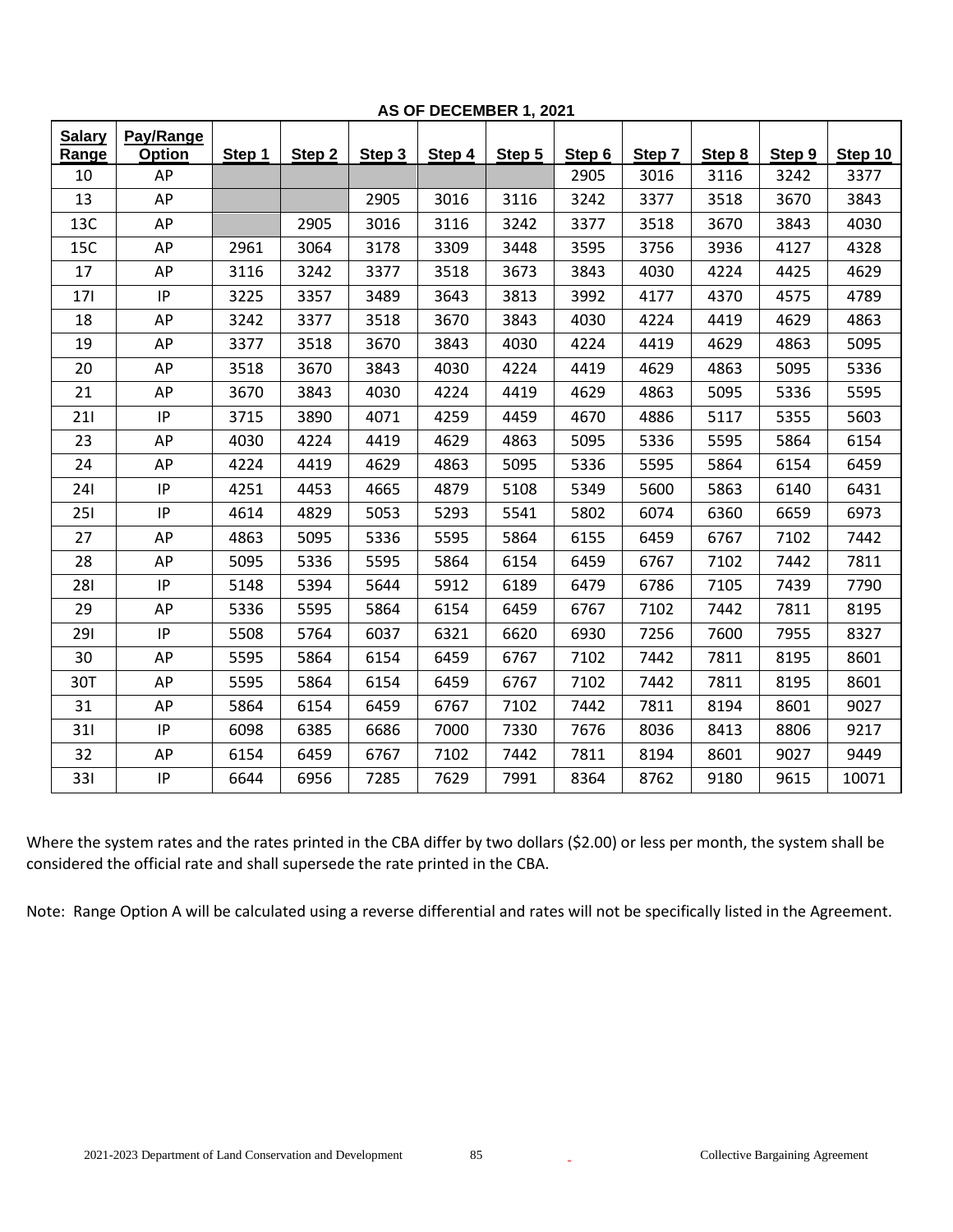| <b>Salary</b> | Pay/Range |        |        |        |        |        |        |        |        |        |         |
|---------------|-----------|--------|--------|--------|--------|--------|--------|--------|--------|--------|---------|
| Range         | Option    | Step 1 | Step 2 | Step 3 | Step 4 | Step 5 | Step 6 | Step 7 | Step 8 | Step 9 | Step 10 |
| 10            | AP        |        |        |        |        |        | 3005   | 3116   | 3216   | 3343   | 3482    |
| 13            | AP        |        |        | 3005   | 3116   | 3216   | 3343   | 3482   | 3627   | 3784   | 3962    |
| 13C           | AP        |        | 3005   | 3116   | 3216   | 3343   | 3482   | 3627   | 3784   | 3962   | 4155    |
| 15C           | AP        | 3061   | 3164   | 3278   | 3412   | 3555   | 3706   | 3872   | 4058   | 4255   | 4462    |
| 17            | AP        | 3216   | 3343   | 3482   | 3627   | 3787   | 3962   | 4155   | 4355   | 4562   | 4772    |
| 171           | IP        | 3325   | 3461   | 3597   | 3756   | 3931   | 4116   | 4306   | 4505   | 4717   | 4937    |
| 18            | AP        | 3343   | 3482   | 3627   | 3784   | 3962   | 4155   | 4355   | 4556   | 4772   | 5014    |
| 19            | AP        | 3482   | 3627   | 3784   | 3962   | 4155   | 4355   | 4556   | 4772   | 5014   | 5253    |
| 20            | AP        | 3627   | 3784   | 3962   | 4155   | 4355   | 4556   | 4772   | 5014   | 5253   | 5501    |
| 21            | AP        | 3784   | 3962   | 4155   | 4355   | 4556   | 4772   | 5014   | 5253   | 5501   | 5768    |
| 211           | IP        | 3830   | 4011   | 4197   | 4391   | 4597   | 4815   | 5037   | 5276   | 5521   | 5777    |
| 23            | AP        | 4155   | 4355   | 4556   | 4772   | 5014   | 5253   | 5501   | 5768   | 6046   | 6345    |
| 24            | AP        | 4355   | 4556   | 4772   | 5014   | 5253   | 5501   | 5768   | 6046   | 6345   | 6659    |
| 241           | IP        | 4383   | 4591   | 4810   | 5030   | 5266   | 5515   | 5774   | 6045   | 6330   | 6630    |
| 251           | IP        | 4757   | 4979   | 5210   | 5457   | 5713   | 5982   | 6262   | 6557   | 6865   | 7189    |
| 27            | AP        | 5014   | 5253   | 5501   | 5768   | 6046   | 6346   | 6659   | 6977   | 7322   | 7673    |
| 28            | AP        | 5253   | 5501   | 5768   | 6046   | 6345   | 6659   | 6977   | 7322   | 7673   | 8053    |
| 281           | IP        | 5308   | 5561   | 5819   | 6095   | 6381   | 6680   | 6996   | 7325   | 7670   | 8031    |
| 29            | AP        | 5501   | 5768   | 6046   | 6345   | 6659   | 6977   | 7322   | 7673   | 8053   | 8449    |
| 291           | IP        | 5679   | 5943   | 6224   | 6517   | 6825   | 7145   | 7481   | 7836   | 8202   | 8585    |
| 30            | AP        | 5768   | 6046   | 6345   | 6659   | 6977   | 7322   | 7673   | 8053   | 8449   | 8868    |
| 30T           | AP        | 5768   | 6046   | 6345   | 6659   | 6977   | 7322   | 7673   | 8053   | 8449   | 8868    |
| 31            | AP        | 6046   | 6345   | 6659   | 6977   | 7322   | 7673   | 8053   | 8448   | 8868   | 9307    |
| 311           | IP        | 6287   | 6583   | 6893   | 7217   | 7557   | 7914   | 8285   | 8674   | 9079   | 9503    |
| 32            | AP        | 6345   | 6659   | 6977   | 7322   | 7673   | 8053   | 8448   | 8868   | 9307   | 9742    |
| 331           | IP        | 6850   | 7172   | 7511   | 7865   | 8239   | 8623   | 9034   | 9465   | 9913   | 10383   |

**AS OF DECEMBER 1, 2022**

Where the system rates and the rates printed in the CBA differ by two dollars (\$2.00) or less per month, the system shall be considered the official rate and shall supersede the rate printed in the CBA.

Note: Range Option A will be calculated using a reverse differential and rates will not be specifically listed in the Agreement.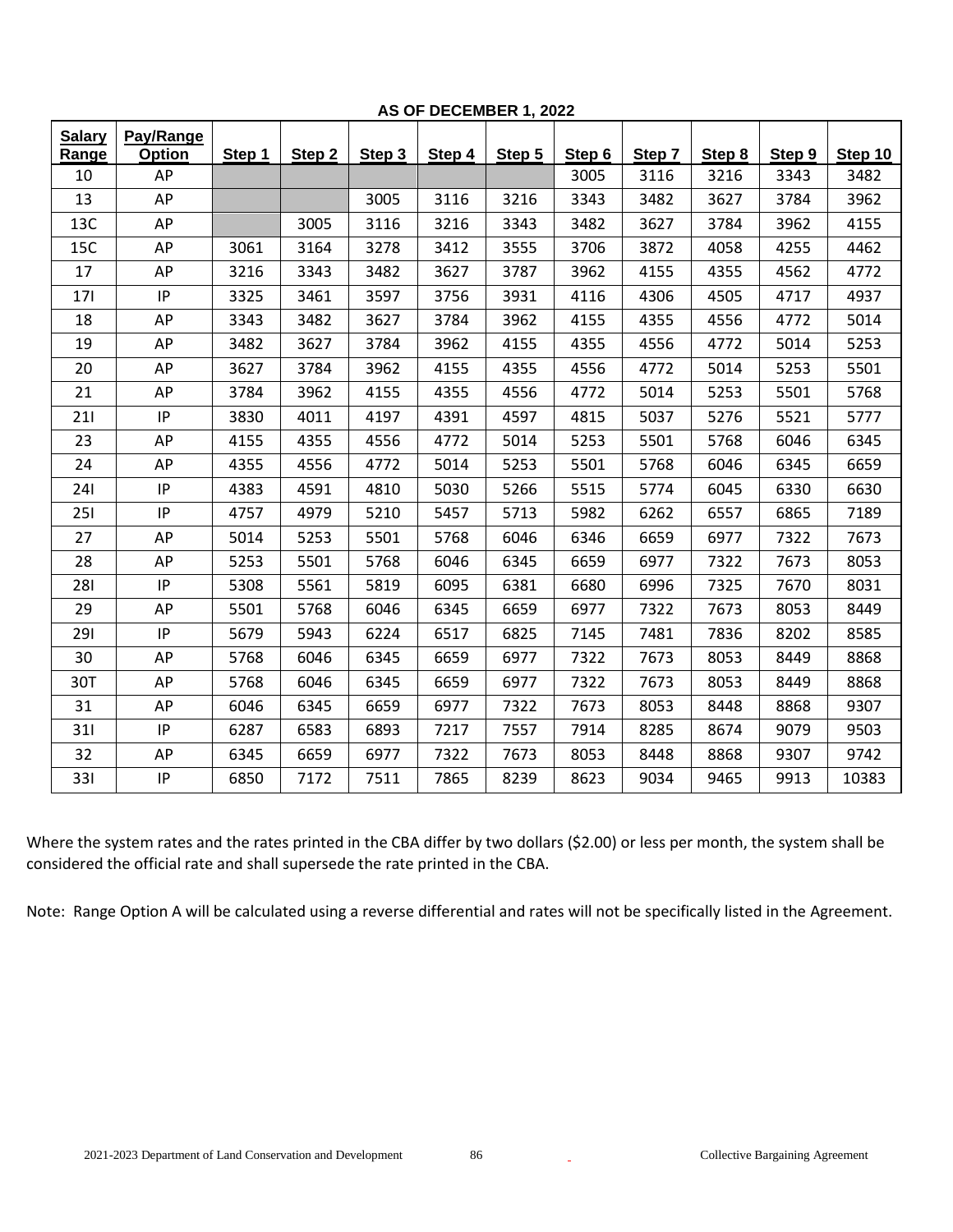**SIGNATURE PAGE – TO BE INSERTED**